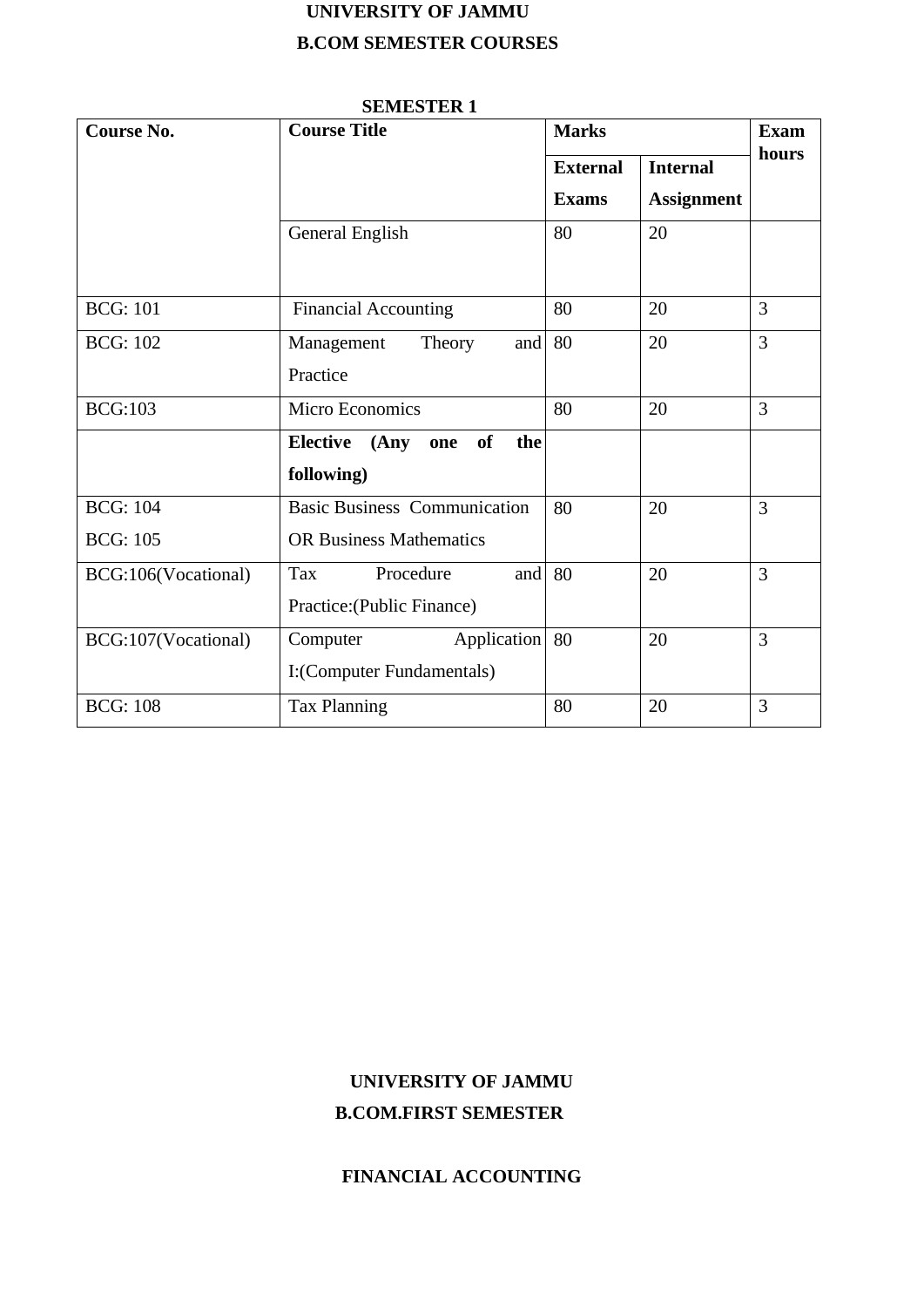$C.No. BCG-101$  Max Marks  $= 100$ Internal assessment = 20

External exam.  $= 80$ 

### **(Syllabus for examination to be held in Dec. 2014, 2015, 2016)**

**OBJECTIVE:** The course has been designed to give basic knowledge of accounting practices being adopted by Non-corporate entities.

# **UNIT-I: ACCOUNTING STANDARDS & FINANCIAL STATEMENTS OF NON CORPORATE ENTITIES**

- Basic accounting terms, Accounting standards issued by ICAI, International financial reporting system.
- Preparation of manufacturing  $A/c$ ; Trading  $A/c$ ; P&L  $A/c$  and B/S (With adjustments)

# . **UNIT-II: HIRE PURCHASE SYSTEM**

Meaning and difference between hire purchase and installment system

- Preparation of books of hire purchaser and hire seller excluding stock and debtor system; Default and repossession-Complete and partial,
- Preparation of books when cash prices is given, cash price not given, rate of interest given, rate of interest not given.

# **UNIT-III: ROYALTY (EXCLUDING SUB LEASE)**

Meaning of royalty, lessor, lessee, short working, surplus and right of recoupment; Preparation books of lessor and lessee-Journal and ledger.

# **UNIT – IV: INSOLVENCY**

• Insolvency cases of sole proprietary concerns under Presidency Town Insolvency Act 1909 and Provincial Act 1920; List of preferential creditors; Preparation of statement of affairs and deficiency account.

# **SKILL DEVELOPMENT (GUIDELINES FOR CLASS ROOM TEACHING AND INTERNAL ASSESSMENT)**

- ❖ Create awareness among the students about importance of accounting standards.
- ❖ Help students in developing skills of preparation of Journal, Ledger and financial statements relating to topics specified in the syllabus.
- ❖ Create deep understanding of all concepts specified in the syllabus.

# **BOOKS RECOMMENDED**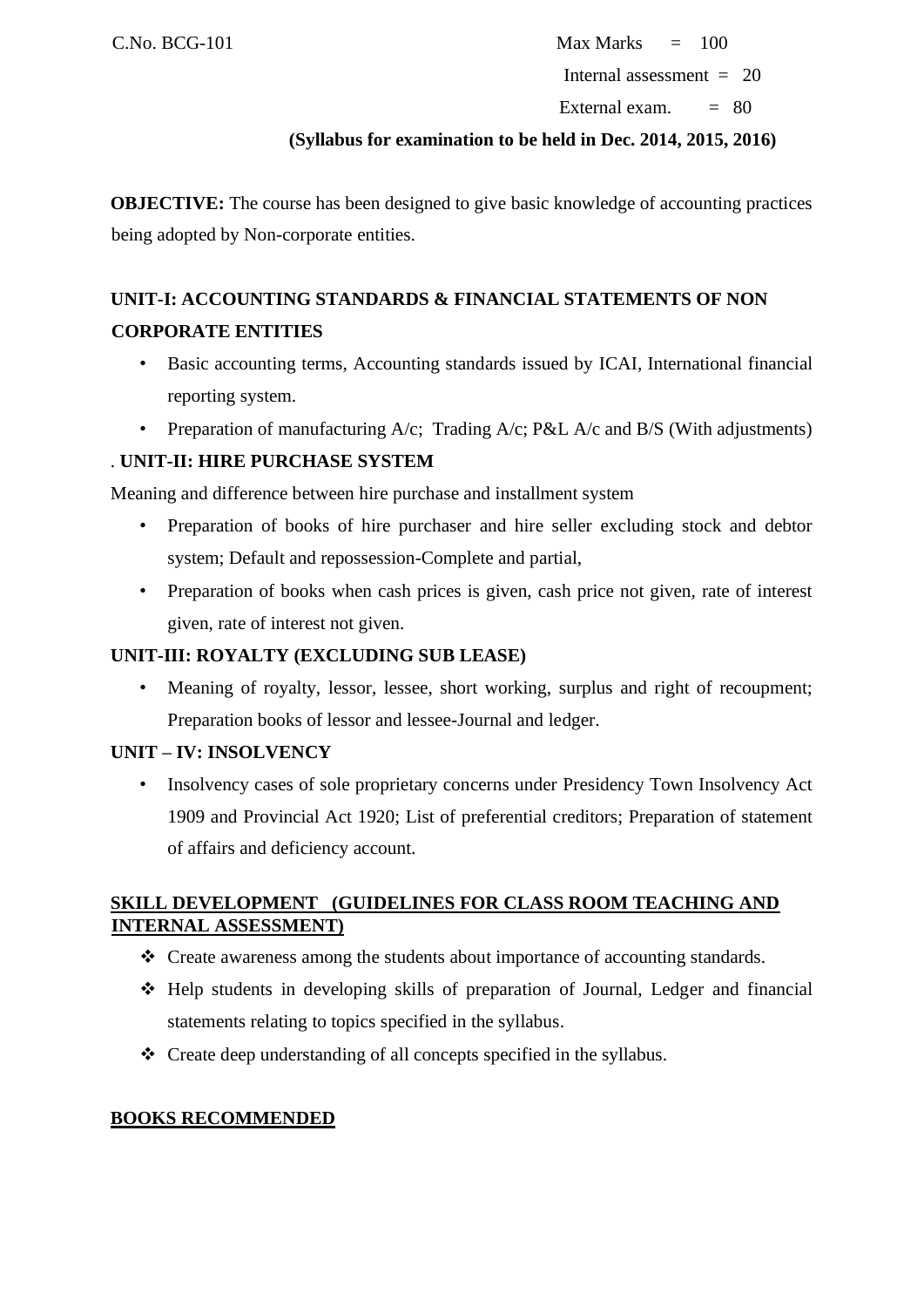| 1 | Jain, S.P & Narang, K.L.   |                      | : Financial Accounting, Kalyani Publishers, New<br>Delhi.                                                  |
|---|----------------------------|----------------------|------------------------------------------------------------------------------------------------------------|
|   | Shukla, M.C, Grewal, T.S & |                      | : Advance Accounts Vol-I & II, S. Chand Pub.,                                                              |
|   | Gupta, S.C.                |                      | New Delhi                                                                                                  |
| 3 | S.N.<br>Maheshwari,        |                      | & : Advance Accounts Vol-I & II, Vikas Pub.                                                                |
|   | Maheshwari S.              |                      | New Delhi                                                                                                  |
| 4 | Kishore, R.M.              |                      | Financial Accounting, Taxman Pub., New                                                                     |
|   |                            |                      | Delhi                                                                                                      |
| 5 | S.                         |                      | Pillai, R.S.N, Bagavathi & Uma, : Fundamentals of Adv. Accounting Vol $-I$ &II,<br>S. Chand Pub. New Delhi |
| 6 | Gangwar, Sharad & Gangwar  | $\ddot{\phantom{0}}$ | Financial Accounting, Himalaya Publishing                                                                  |
|   | K.                         |                      | House, New Delhi                                                                                           |

|    | Rajasekaran      | $\mathcal{L}$ | Financial Accounting, Pearson Pub., New          |
|----|------------------|---------------|--------------------------------------------------|
|    |                  |               | Delhi                                            |
| 8  | Singhal $& Roy$  |               | : A Text Book of Financial Accounting, Vayu      |
|    |                  |               | Education of India, New Delhi                    |
| 9  | Banerjee         |               | Accounting-Concepts,<br>Analysis,<br>: Financial |
|    |                  |               | Methods and Uses, PHI Learning Pub. New          |
|    |                  |               | Delhi                                            |
| 10 | Bhatia and Arora |               | : Financial Accounting, Alpha Pub., New Delhi    |

question of ten marks similar to specimen of skill development prescribed in the syllabus.

### **NOTE FOR PAPER SETTER**

Equal weightage shall be given to all the units of the syllabus. The external Paper shall be of the two sections viz, A & B of three hours duration.

**Section-A**: This section shall contain four short answer questions selecting one from each unit. Each question shall carry 5 marks .A candidate shall be required to attempt all the four questions. Total weightage to this section shall be of 20 marks.

**Section-B**: This section shall contain eight long answer questions of 15 marks each. Two questions with internal choice shall be set from each unit. A candidate shall have to attempt any four questions selecting one from each unit. Total weightage to this section shall be of 60 marks.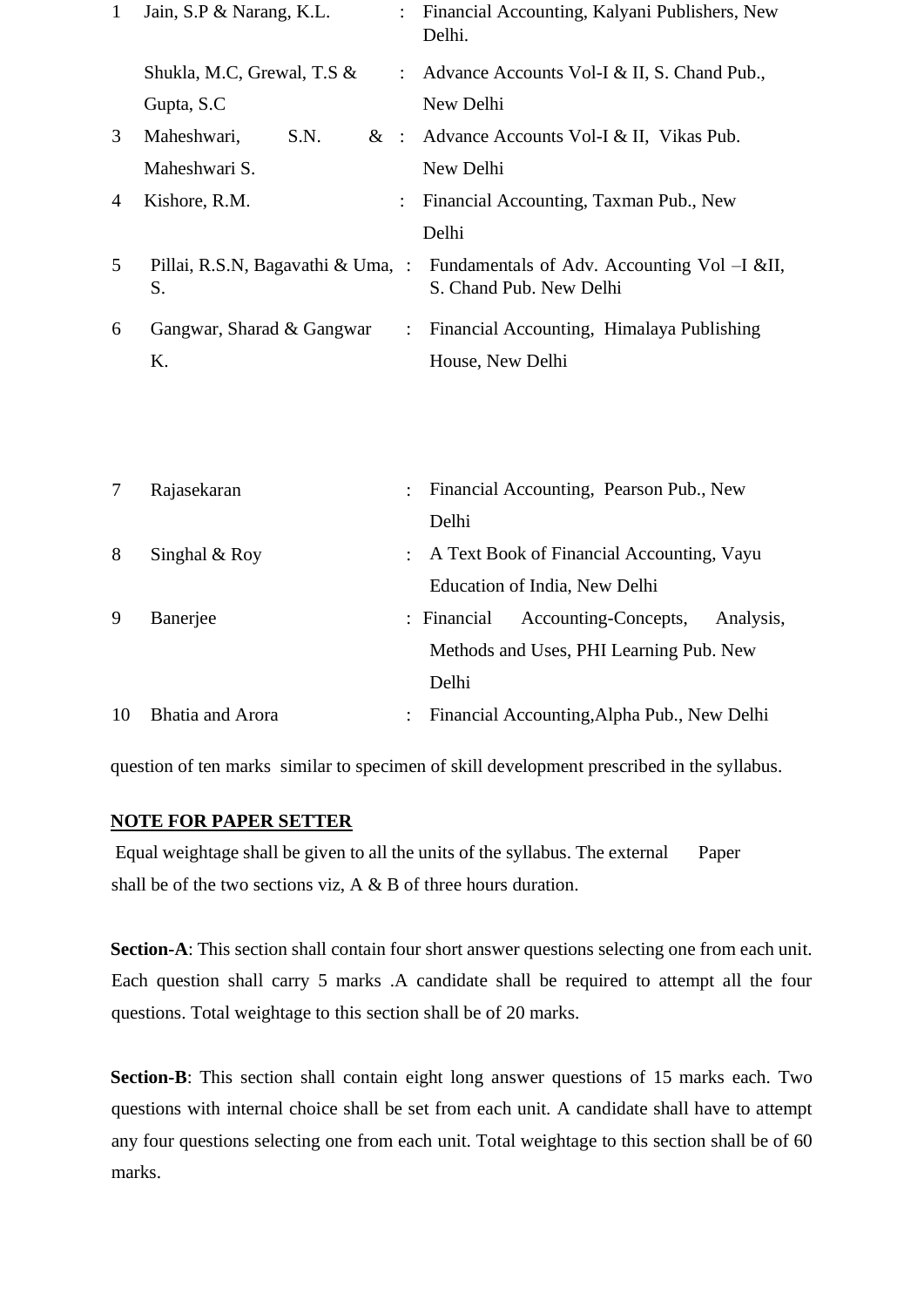# **MODEL QUESTION PAPER**

# **FINANCIAL ACCOUNTING**

**Max.Marks-80 Time allowed- 3 hrs** 

# **SECTION A**

# **Attempt all the questions. Each question carries 5 marks.**

- 1. Define accounting standards and explain its significance.
- 2. What is Hire Purchase system and give two points of distinction between H.P.S. & Installment purchase system.
- 3. Explain the following terms in reference to royalty accounts.
	- (i) Minimum rent (ii)

Shortworking

- (iii) Right of recoupment.
- 4. Explain difference between balance Sheet & statement of affairs.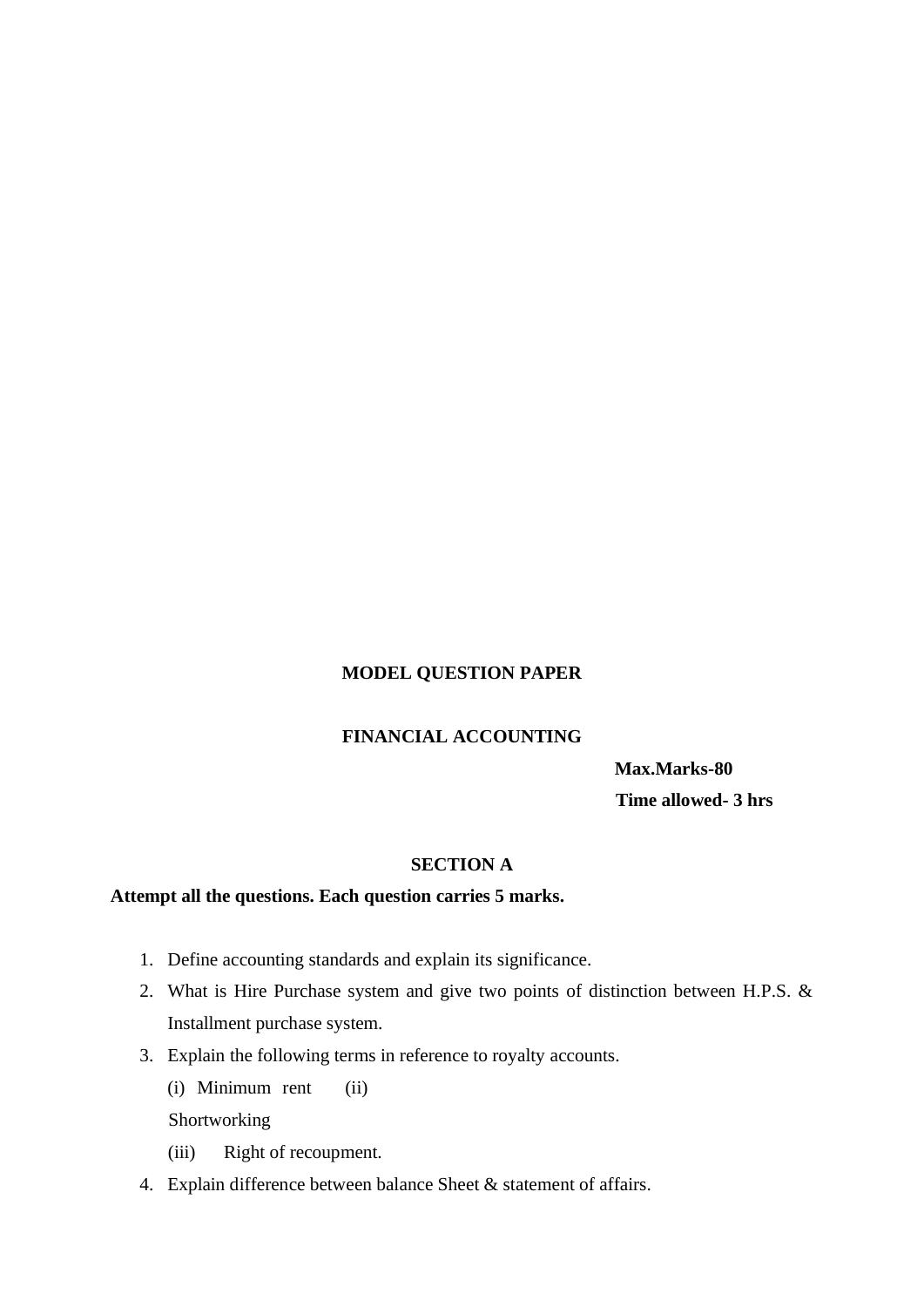# **SECTION B**

# **Attempt any four questions, selecting one from each unit. Each question carries 15 marks.**

1. What is capital expenditure & explain the difference between: (a) Capital expenditure & revenue Expenditure (b) Capital receipts & revenue Receipts.

Or

Following is the Trail balance of M/s Kasturi Agencies as on 31<sup>st</sup> March, 2010. Prepare Trading and Profit & Loss Account for the year ended 31<sup>st</sup> March, 2010 and a Balance sheet on that date:

|                                                 | Dr.                        | Cr.             |
|-------------------------------------------------|----------------------------|-----------------|
|                                                 | <b>Rs</b>                  | Rs.             |
| Capital                                         |                            | 1,00,000        |
| Drawings                                        | 18,000<br><b>Buildings</b> |                 |
|                                                 | 15,000                     |                 |
| Furniture & fittings                            | 7,500                      |                 |
| Motor Van                                       | 25,000                     |                 |
| Loan from Hari $\omega$ 12% interest (1-4-2009) |                            | 15,000 Interest |
| paid on above                                   | 900                        |                 |
| <b>Sales</b>                                    |                            | 1,00,000        |
| Purchases                                       | 75,000                     |                 |
|                                                 |                            |                 |
| Opening stock                                   | 25,000                     |                 |
| <b>Establishment Expenses</b>                   | 15,000                     |                 |
| Wages                                           | 2,000                      |                 |
| Insurance                                       | 1,000                      |                 |
| Commission received                             |                            | 4,500           |
|                                                 | 28,100                     |                 |
| <b>Sundry Debtors</b>                           |                            |                 |
| <b>Bank Balance</b>                             | 20,000                     |                 |
| <b>Sundry Creditors</b>                         |                            | 10,000          |
| Interest                                        |                            | 3,000           |
|                                                 |                            |                 |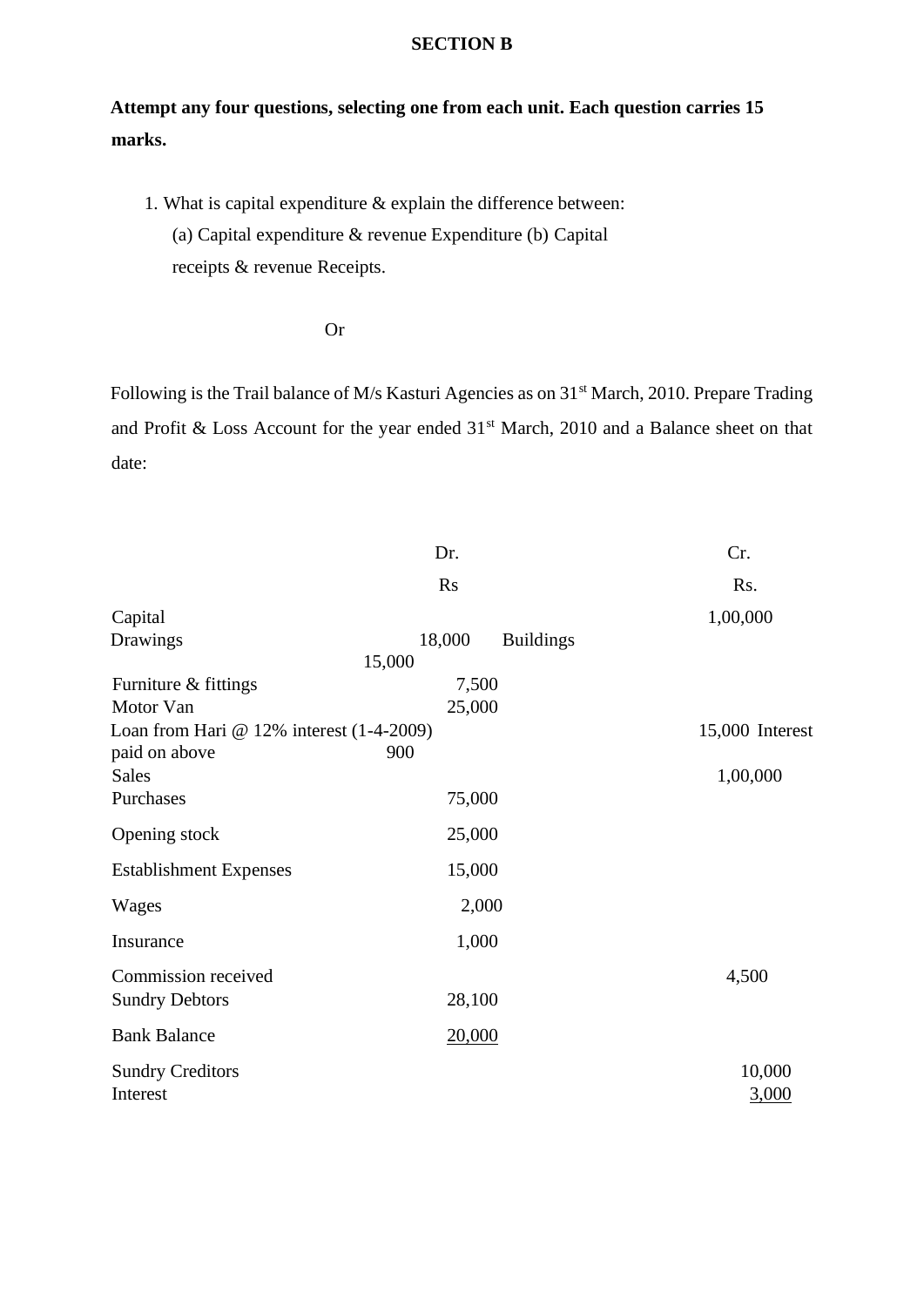### **2,32,500 2,32,500**

Adjustments: (a) The value of closing stock on  $31<sup>st</sup>$  March, 2010 was Rs. 32,000. (b) Outstanding Wages Rs. 500. (c) Prepaid insurance Rs. 300. (d) Commission received in advance Rs. 1,300. (e) Allow interest on capital @ 10%. (f) Depreciate: building 2.5% Furniture & fitting 10%, Motor van 10%. (g) Charge interest on drawing Rs. 500. (h) Accrued interest Rs. 500.

2. X purchased a machine for manufacturing steel utensils on Hire- Purchase system from Y. Payment was to be made as Rs. 18,000 at contract and three annual instalments of Rs. 18,000 each, interest charged at 20% p.a. which was included in the annual payments of Rs. 18,000. Depreciation charged by X was 10% p.a. on straight line method. Calculate cash price and prepare Machinery Account and Y's Account in the books of X.

#### OR

Delhi co. purchased from Mumbai Co. three machines costing Rs. 40,000 each on the Hire- Purchase System. Payment was to be made Rs. 30,000 down and the remainder in three equal instalments together with interest at 5%. Delhi Co. writes off depreciation @ 20% on the diminishing balance. It paid the instalment due at the end of the first year but could not pay the next.

Give the necessary ledger Accounts in the books of both the parties for two years if the hire vendor took possession of all the three machines. The hire vendor spent Rs. 5,800 on getting the machines thoroughly overhauled and sold them for Rs. 70,000.

3. A owned certain patent rights. He granted a licence to B to use such patent rights on royalty basis. Following are the relevant particulars:

| Year                 |       |       |       | 1 V   |       |
|----------------------|-------|-------|-------|-------|-------|
| Minimum rent (Rs.)   | 1,750 | 2.000 | 2,250 | 2,500 | 2,500 |
| Royalty Earned (Rs.) | 1,500 | 1.800 | 1,900 | 2,750 | 2,600 |

The deficiency of any year is to be set off against the excess payable within the next two years. Give journal entries in the books of B.

#### Or

Give the journal entries in he books of lessee  $\&$  lessor when the royalty is more than the M.R. & S.Ws of previous year are to be recouped (using imaginary figure)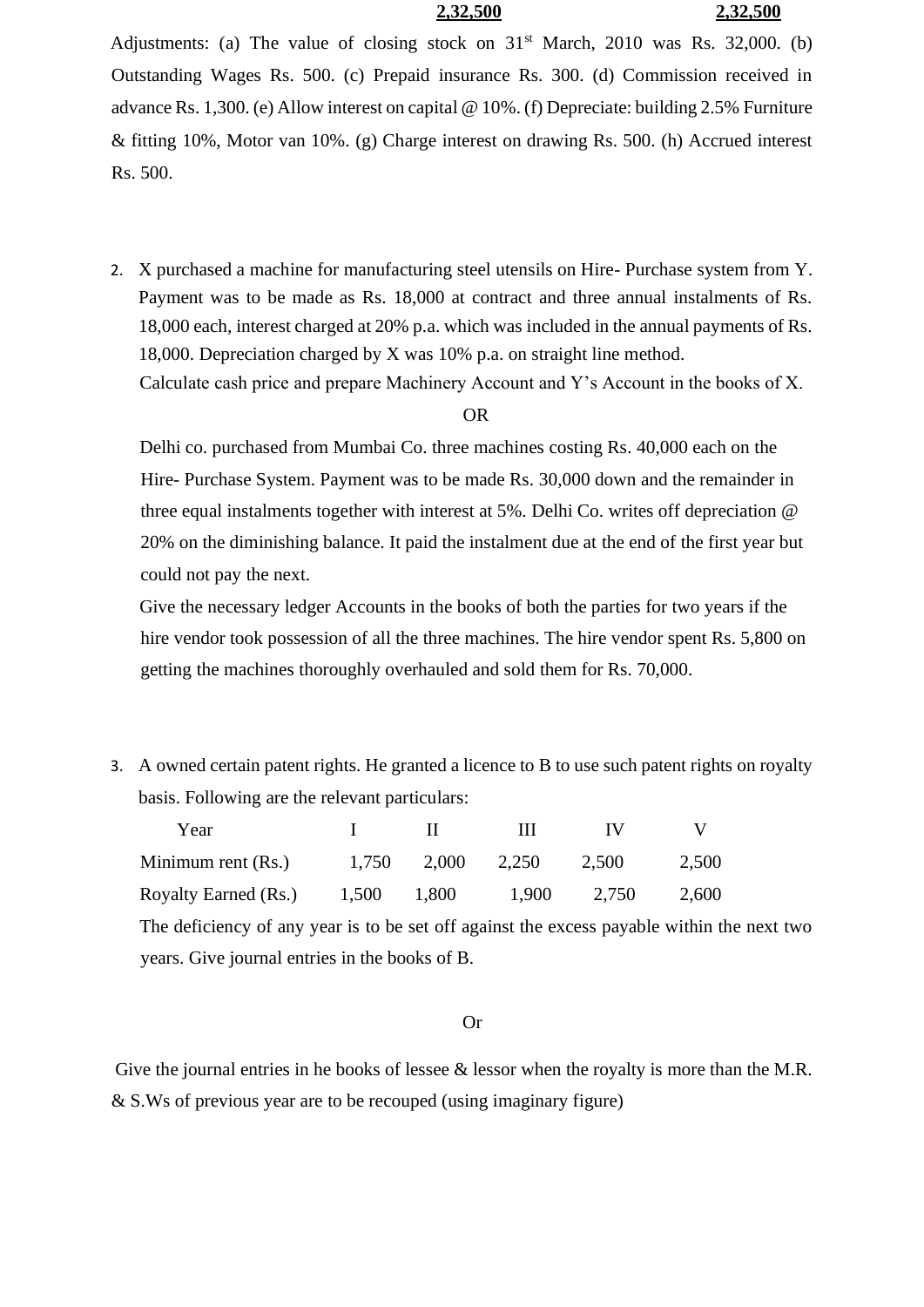- 4. A merchant became insolvent on 1-1-2010 on which date his total asset were Rs. 75,000 and liabilities Rs. 65,000 and he estimated a deficiency of Rs. 20,000 before taking the following items into consideration which were not passed through his account books:
	- (1) Interest on his capital of Rs. 25,000 @ 6% for one year.
	- (2) A contingent liability for Rs. 3,000 on bills discounted by him for Rs. 8,000.
	- (3) Amount due was wages Rs. 300; as salaries Rs. 600; as rent Rs. 500; as rates and taxes Rs. 1,000.
	- (4) A loan of Rs. 5,000 taken from a friend for the marriage of his daughter, and Rs. 2,000 from his wife.
	- (5) Prepare a statement of affairs and a deficiency Account.

### OR

Calculate the amount of preferential and unsecured creditors from the following figures pertaining to an insolvent debtor according to Presidency Towns Insolvency Act and Provincial Insolvency Act.

| Sales Tax                             | 25,000 | Wages of 2 servants for 4 months        | 800   |
|---------------------------------------|--------|-----------------------------------------|-------|
| Income Tax                            | 15,000 | Wages of 5 Labourers for 3 months 3,000 |       |
| Municipal Tax                         | 5,000  | Salary of the Manager                   | 5,000 |
| 4 Month's rent due to Landlord 20,000 |        | Salary of 2 clerks for 4 months         | 2,400 |

### **NOTE FOR INTERNAL ASSESSMENT**

#### **For Regular Students**

20% of the total marks i.e. 20 marks in each course shall be reserved for comprehensive internal assessment which shall be as under: -

- (a) 20 marks shall be reserved for only one Internal Assessment Test of one hour duration to be conducted at the end of the semester i.e., after completion of the syllabus.
- (b) Minimum 75% attendance shall be required for being eligible to appear in internal assessment test and university examination.

# **Note for setting of internal assessment question paper.**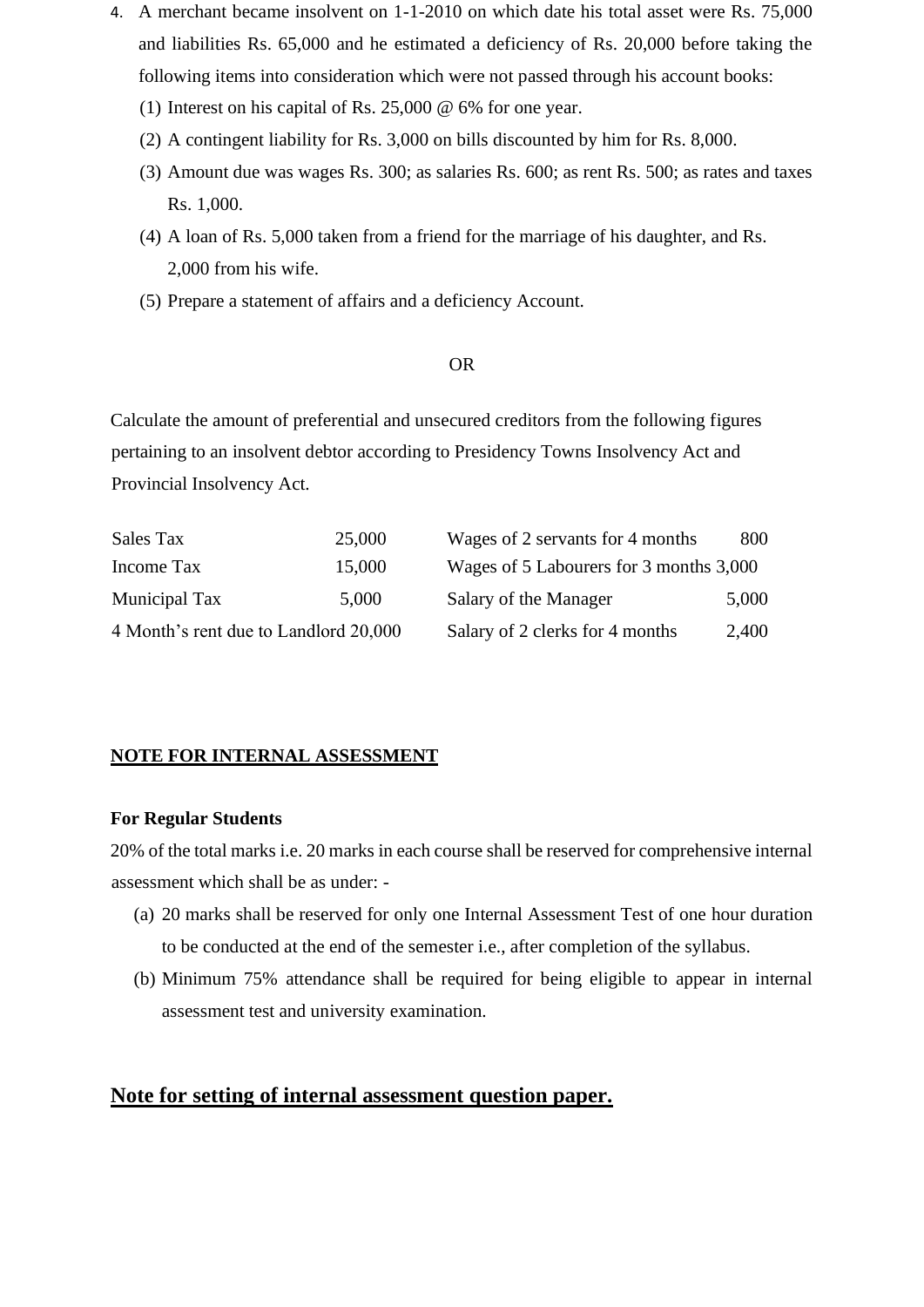Eight (08) short answer questions of 5 marks each based on skill development (guidelines for classroom teaching and internal assessment) shall be asked selecting at least two question from each unit and the student shall have to answer any 4 of them.

**Note for students of Distance education: -** four (04) short answer questions of 5 marks each shall be asked selecting one question from each unit

### **UNIVERSITY OF JAMMU**

# **B.COM.FIRST SEMESTER**

### **MANAGEMENT THEORY AND PRACTICE**

 $C.No. BCG-102$  Max Marks  $= 100$ Internal assessment  $= 20$ External exam.  $= 80$ 

### **(Syllabus for examination to be held in Dec. 2014, 2015, 2016)**

**OBJECTIVE:** The basic objective of this course is to provide fundamental knowledge about business management & organisation.

### **UNIT – I: INTRODUCTION**

Management – Concept, significance, functions, levels of management, management as a profession, science and art. Contribution to management thought by F.W. Taylor and Henry Fayol, concept of MBO & MBE.

### **UNIT-II: PLANNING & ORGANISING**

Planning-meaning, definition, nature, importance, process of planning, limitations of planning, Organizing – meaning, definition, importance, steps in the process of organizing, meaning and features of formal & informal organization, delegation of authority- meaning, elements, importance and process, concept of centralization and decentralization.

#### **UNIT – III: STAFING AND DIRECTING**

Staffing- meaning, nature, importance, steps in staffing process;

Directing – meaning features and importance; Motivation,- meaning, types, Maslow's hierarchy needs; leadership- meaning, nature, leadership styles;

### **UNIT-IV: COORDINATION AND CONTROLLING**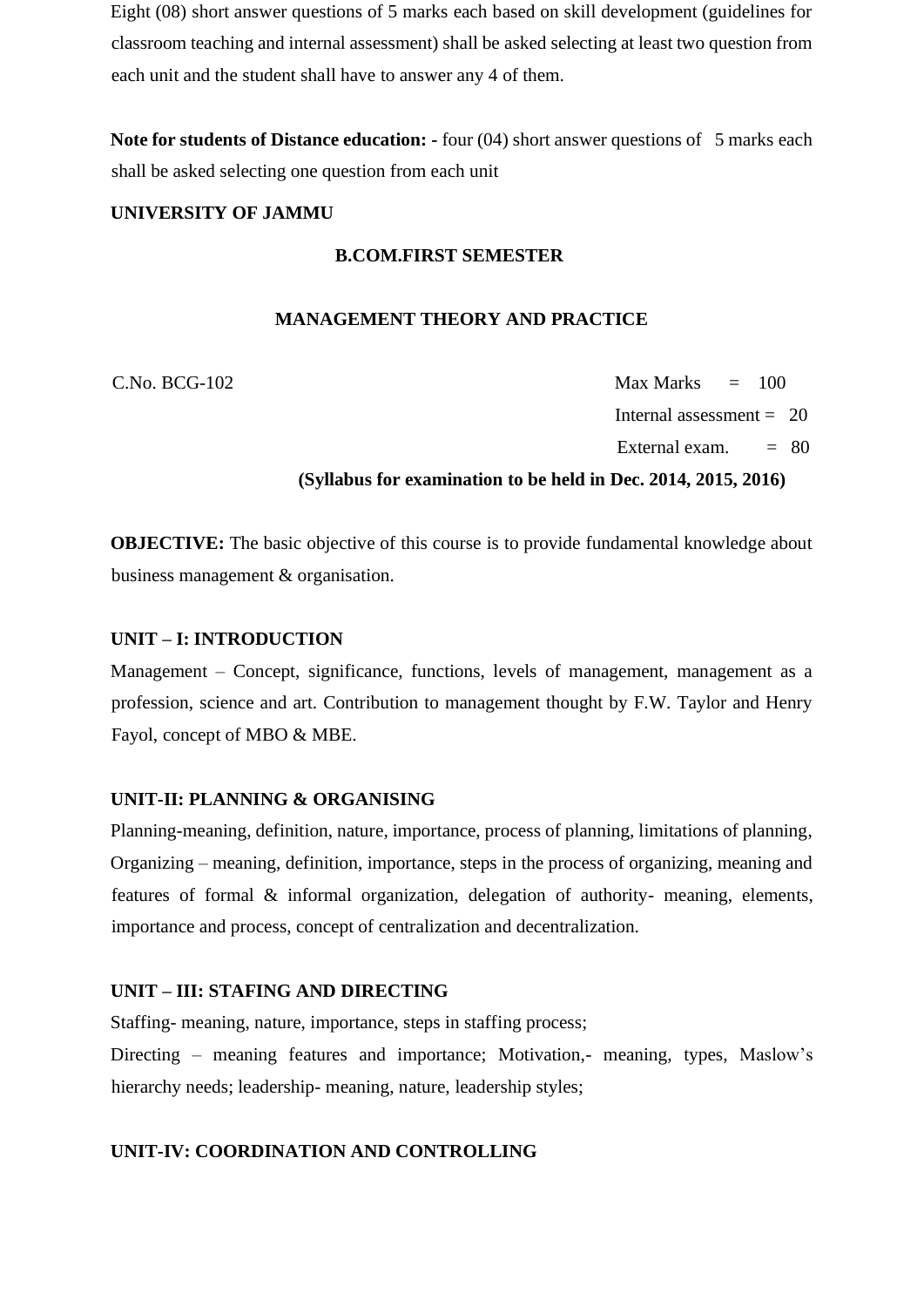Coordination- meaning, nature, importance. Distinguish between co-ordination and co operation, co- ordination as the essence of management; Controlling- meaning, nature, importance; process of control,

# **SKILL DEVELOPMENT (GUIDELINES FOR CLASS ROOM TEACHING AND INTERNAL ASSESSMENT)**

- ❖ Exhibit the structure of different levels of management.
- ❖ Exhibit different types of organisations.
- ❖ Exhibit different types of leadership styles.
- ❖ Clarify concepts representation of MBO and MBE.
- ❖ Create deep understanding of all concepts specified in the syllabus.

### **BOOKS RECOMMENDED**

| $\mathbf{1}$   | Rao, P. Subha<br>: Principles                                    | of | Management-Himalaya                                 |   |
|----------------|------------------------------------------------------------------|----|-----------------------------------------------------|---|
|                |                                                                  |    | Publishing House, New Delhi                         |   |
| $\overline{2}$ | Ramaswamy T.<br>: Principles                                     | of | Management, Himalaya                                |   |
|                |                                                                  |    | Publishing House, New Delhi.                        |   |
| 3              | Sharma, Bhalla and Gupta : Principles                            |    | of<br>Management, Kalyani                           |   |
|                |                                                                  |    | Publishers, New Delhi.                              |   |
| $\overline{4}$ | Prasad, L.M : Management – Theory and Practice, Sultan           |    |                                                     |   |
|                |                                                                  |    | Chand, New Delhi                                    |   |
| 5              | Koontz                                                           |    | : Principles of Management, Tata McGraw Hill        |   |
|                |                                                                  |    |                                                     |   |
|                |                                                                  |    |                                                     |   |
| 6              | Chandan, J.S : Management Concepts and Strategies, Vikas         |    |                                                     |   |
|                |                                                                  |    | Publications, New Delhi                             |   |
| 7              | Stoner Freeman & Gilbert Jr.                                     |    | : Management, Prentice Hall of India.               | 8 |
|                | Robbins & Coulter                                                |    | : Management, Prentice Hall of India.               |   |
| 9              | Robbins S.P & Decenzo David : Introduction                       |    | of<br>Management Science,                           |   |
|                | A.                                                               |    | <b>Essential Concepts and Applications, Pearson</b> |   |
|                |                                                                  |    | Education.                                          |   |
| 10             | <b>Hillier Frederick</b><br>$\&$                                 |    | Hillier: Introduction to Management Science: A      |   |
|                | Mark S.                                                          |    | Modeling and Case Studies Approach with             |   |
|                |                                                                  |    | Spreadsheets, Tata McGraw Hill                      |   |
| 11             | Rao, V.S. P & Krishna, V.: Management-Text and Cases, Excel Book |    |                                                     |   |
|                | Harri                                                            |    | Pub., New Delhi                                     |   |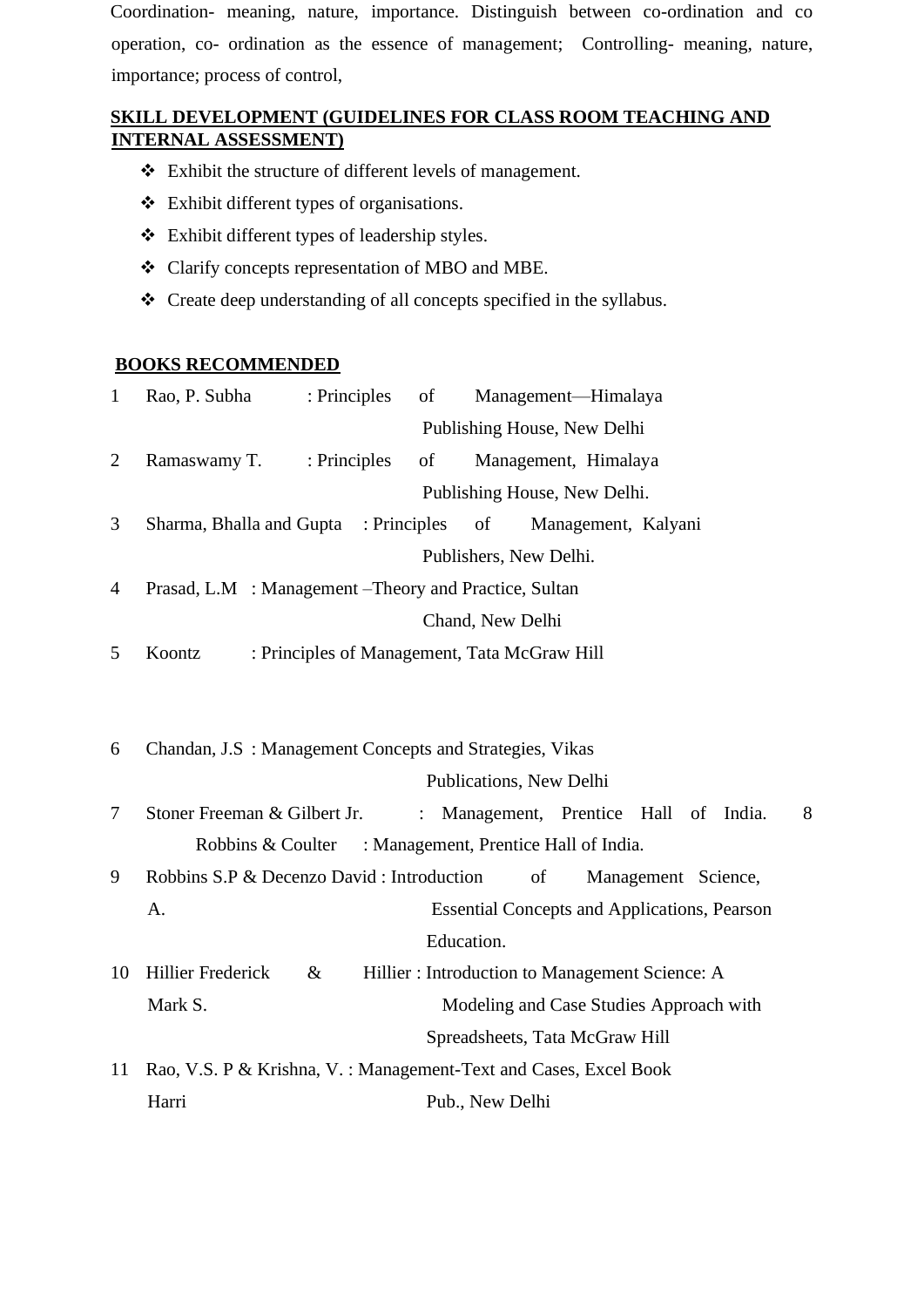### **NOTE FOR PAPER SETTER**

Equal weightage shall be given to all the units of the syllabus. The external Paper shall be of the two sections viz, A & B of three hours duration.

**Section-A**: This section shall contain four short answer questions selecting one from each unit. Each question shall carry 5 marks .A candidate shall be required to attempt all the four questions. Total weightage to this section shall be of 20 marks.

**Section-B**: This section shall contain eight long answer questions of 15 marks each. Two questions with internal choice shall be set from each unit. A candidate shall have to attempt any four questions selecting one from each unit. Total weightage to this section shall be of 60 marks.

# **MODEL QUESTION PAPER MANAGEMENT THEORY AND PRACTICE**

**Max marks: - 80 Time allowed: 3 hrs**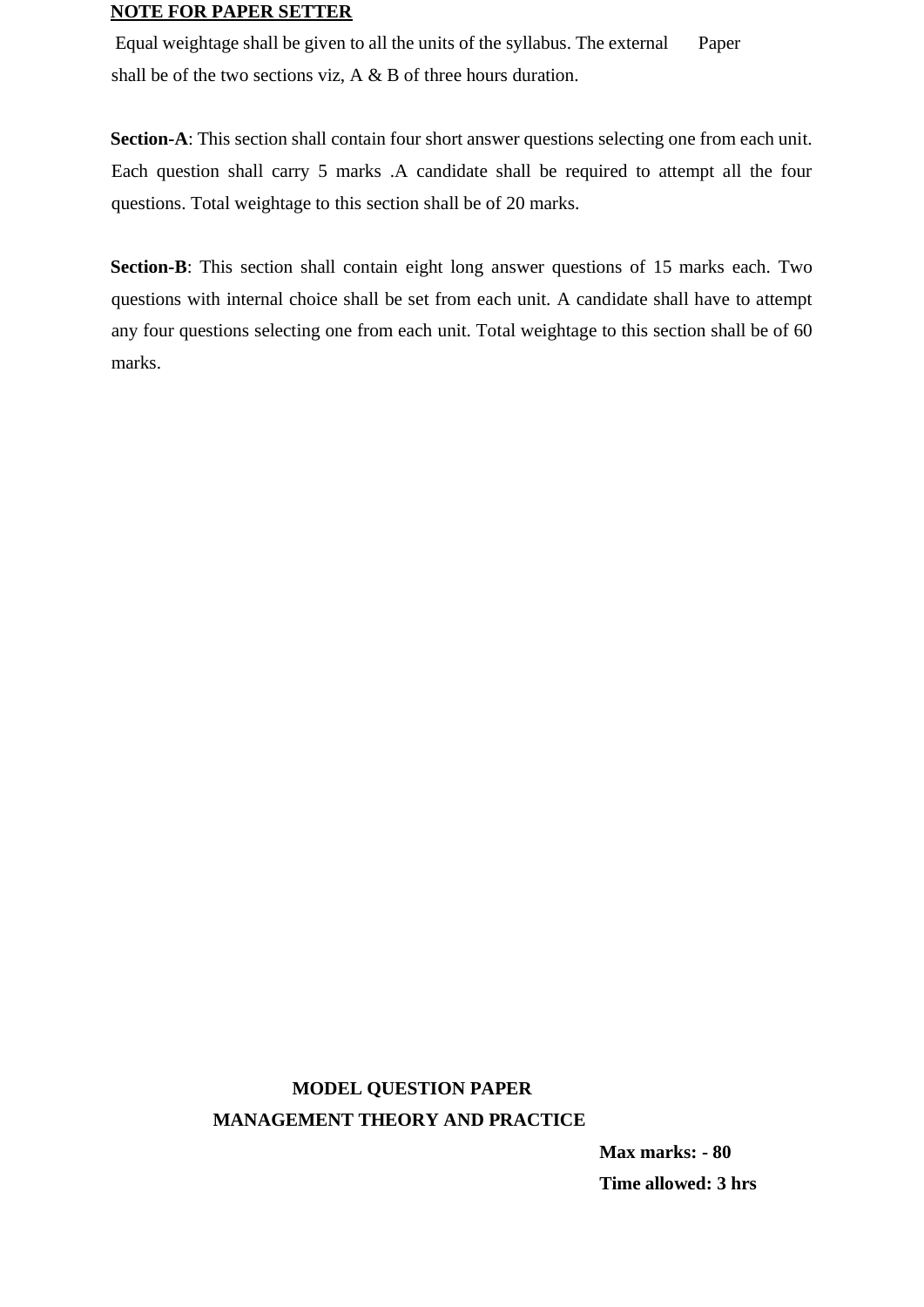### **Section –A (20 Marks)**

### **Attempt all the questions. Each question carries five marks.**

- 1. Briefly explain the concept of scientific management?
- 2. Discuss the principles of effective delegation of authority?
- 3. Explain briefly the leadership styles?
- 4. Write a note on coordination?

### **Section –B (60 Marks)**

**Attempt any four questions selecting one question from each unit. Each question carries 15 marks.** 

1. Define management. Is management science or an art or both.

Or

Explain the contribution of Henry Fayol.

2. Define planning. Explain its importance and limitation.

Or

Define organizing. Discuss the steps in the process of organizing.

3. Define staffing. Discuss different steps in staffing process.

Or

Define motivation. Explain different types of motivation.

4. Define controlling. Explain nature and significance of controlling.

Or

"Coordination is an essence of management". Discuss.

# **NOTE FOR INTERNAL ASSESSMENT**

### **For Regular Students**

20% of the total marks i.e. 20 marks in each course shall be reserved for comprehensive internal assessment which shall be as under: -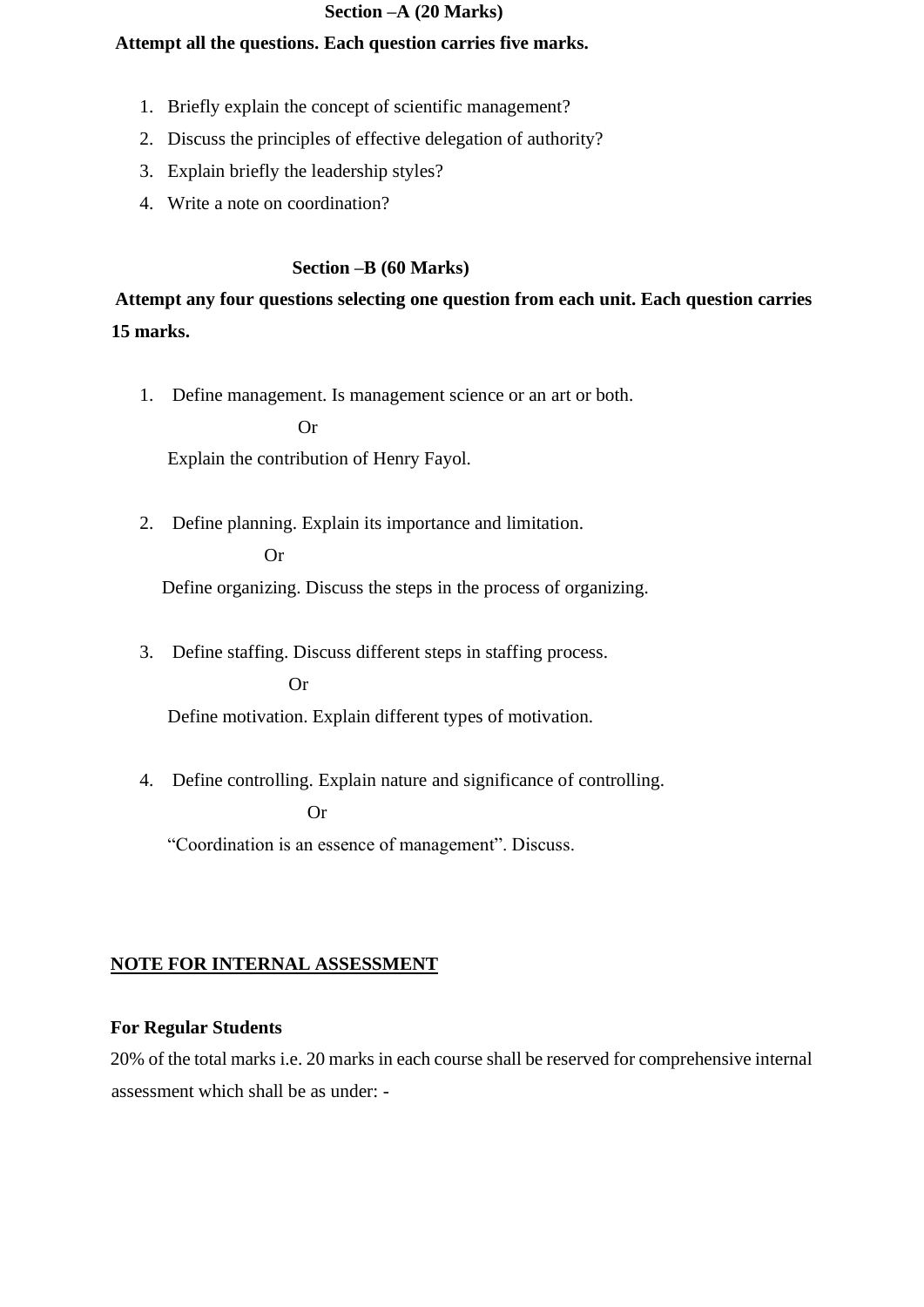- (a) 20 marks shall be reserved for only one Internal Assessment Test of one hour duration to be conducted at the end of the semester i.e., after completion of the syllabus.
- (b) Minimum 75% attendance shall be required for being eligible to appear in internal assessment test and university examination.

# **Note for setting of internal assessment question paper.**

Eight (08) short answer questions of 5 marks each based on skill development (guidelines for classroom teaching and internal assessment) shall be asked selecting at least two question from each unit and the student shall have to answer any 4 of them.

**Note for students of Distance education:** - four (04) short answer questions of 5 marks each shall be asked selecting one question from each unit.

# **UNIVERSITY OF JAMMU B.COM. FIRST SEMESTER**

### **MICRO ECONOMICS**

.

 $C.No. BCG-103$  Max Marks  $= 100$ 

Internal assessment  $= 20$ 

External exam.  $= 80$ 

 **(Syllabus for examination to be held in Dec. 2014, 2015, 2016)**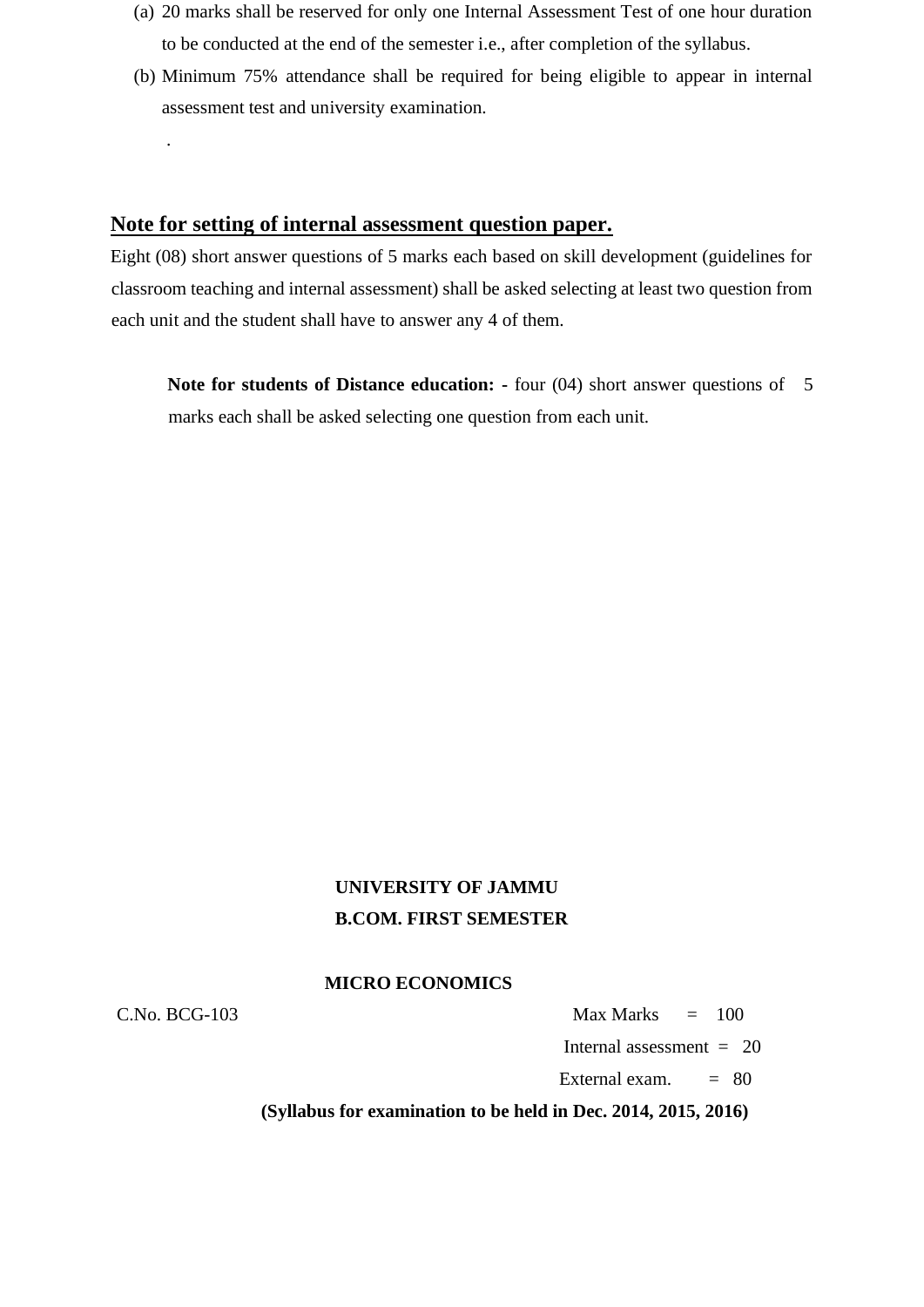**OBJECTIVE:** The objective of this course is to develop basic understanding about the economic concepts, tools and techniques for rational business decisions.

# **UNIT-I: INTRODUCTION AND UTILITY ANALYSIS**

Nature, scope of micro economics, Fundamental economic concept — Scarcity of resources. Utility- meaning, law of diminishing marginal utility, law of equi-marginal utility, concept of consumer surplus.

Indifference curve analysis, meaning and properties of indifferent curves, consumer equilibrium under utility and indifference curve approaches.

# **UNIT-II: DEMAND AND SUPPLY ANALYSIS**

Demand function : Meaning, types and determinants; Law of demand; Elasticity of demand — Meaning, types and its measurement; Supply function — Meaning and its determinants, Law of supply.

# **UNIT-III: PRODUCTION AND COST ANALYSIS**

Cost analysis-Kinds of costs, short run and long run cost functions

Factors of production, fixed and variable inputs; Law of variable proportions; Law of returns to scale; Economies and diseconomies of scale.

# **UNIT - IV: MARKET STRUCTURES AND PRICE DETERMINATION**

Different market structures and their characteristics, short run and long run price- output decisions under perfect competition, monopolistic competition, monopoly and oligopoly.

# **SKILL DEVELOPMENT (GUIDELINES FOR CLASS ROOM TEACHING AND INTERNAL ASSESSMENT)**

- ❖ Identify products and apply the concept of elasticity on them.
- ❖ Present a case study showing economies and diseconomies of scale
- ❖ Select few products and show how their price is determined under different market structure
- ❖ Create deep understanding of all concepts specified in the syllabus.

# **BOOKS RECOMMENDED**

1 Chopra P.N. : Economic Theory, Kalyani Publishers, New

Delhi

2 Ahuja H.L : Advance Economic Theory, S.Chand, New

Delhi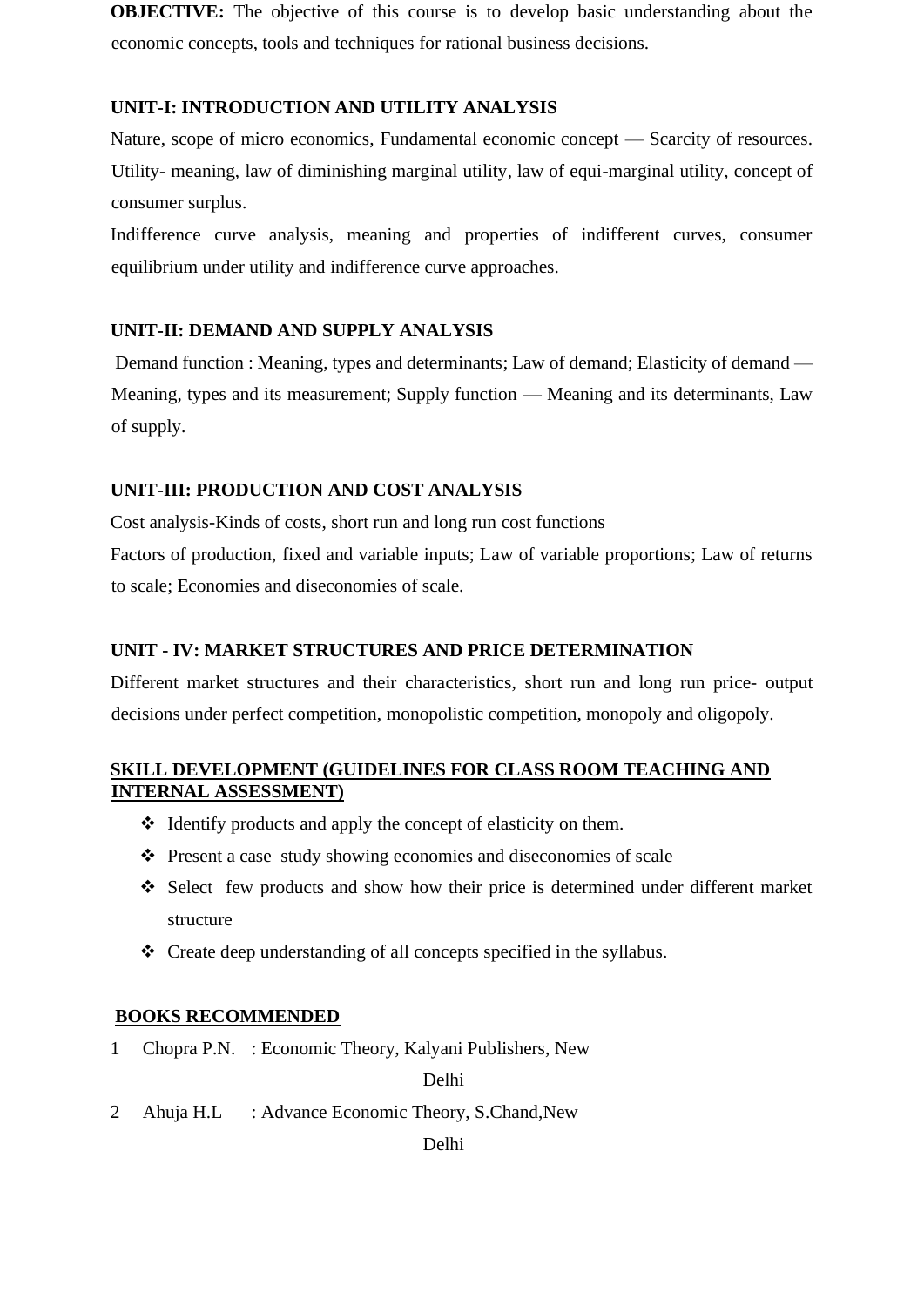- 3 Mehta P. L : Managerial Economics, S.Chand ,Delhi 4 Mehta P. L. : Managerial Economics, Sultan Chand & Sons.
- **5** Koutsoyiannis : A Modern Micro Economics, Macmillan Press

Ltd.

**6** Dwivedi D.N : Principles of Economics, Vikas Publishing House Pvt. Ltd., New Delhi

**7** Mithani, D.M : Micro Economics; Himalaya Publishing House, New Delhi

**8** Misra & Puri : Principles of Micro Economics, Himalaya

Publishing House, New Delhi

### **NOTE FOR PAPER SETTER**

Equal weightage shall be given to all the units of the syllabus. The external paper shall be of the two sections viz, A & B of three hours duration.

**Section-A**: This section shall contain four short answer questions selecting one from each unit. Each question shall carry 5 marks .A candidate shall be required to attempt all the four questions. Total weightage to this section shall be of 20 marks.

**Section-B**: This section shall contain eight long answer questions of 15 marks each. Two questions with internal choice shall be set from each unit. A candidate shall have to attempt any four questions selecting one from each unit. Total weightage to this section shall be of 60 marks.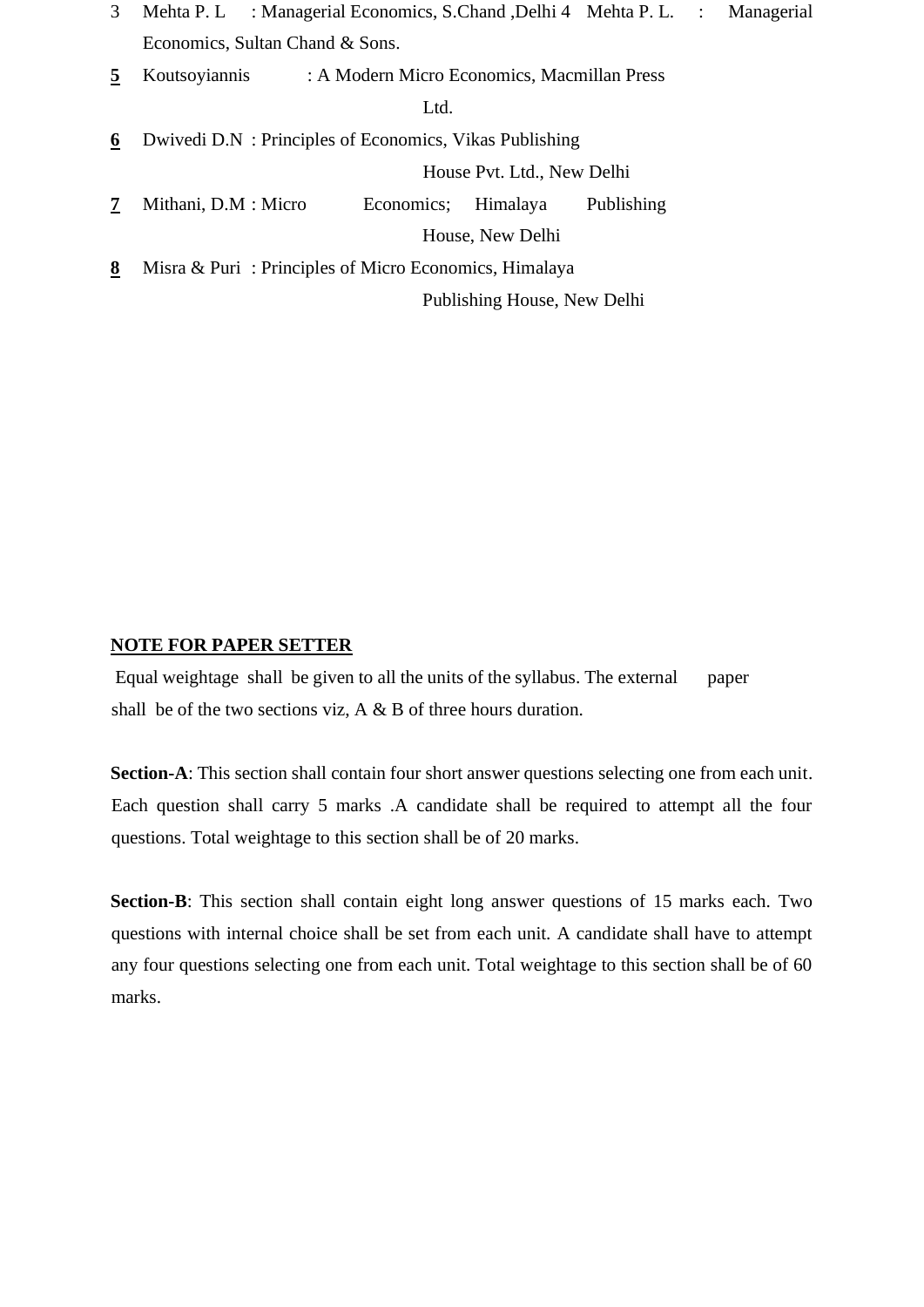# **MODEL QUESTION PAPER MICRO ECONOMICS**

**Max marks: - 80** 

**Time allowed: - 3 hrs** 

### **Section A**

### **Attempt all the questions. Each question carries five marks.**

- 1. State the properties of indifference curve?
- 2. Discuss briefly the concept of market equilibrium?
- 3. State the Law of diminishing return to scale?
- 4. Differentiate between monopoly and monopolistic competition

### **Section B**

# **Attempt any four questions selecting one question from each section. Each question carries 15 marks.**

1. Discuss the nature and scope of micro economics?

### OR

Explain law of Diminishing marginal utility. What is its assumption?

2. Define elasticity of demand. State its application in business?

OR

Explain in detail Law of demand.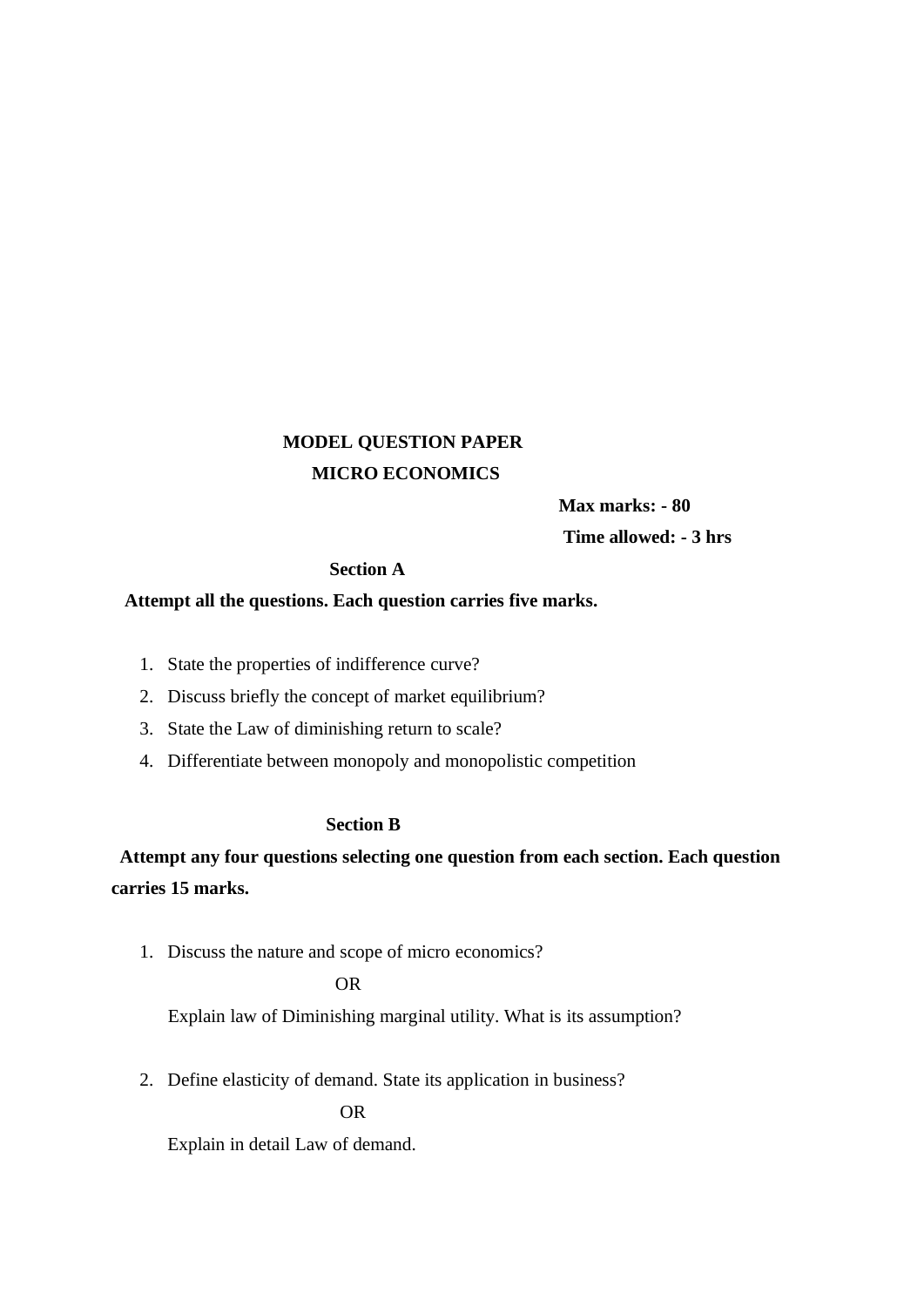3. Explain Law of variable proportion?

### OR

State the relationship between short term and long term cost curves?

4. How price-output is reached under monopolistic competition? OR

What is Oligopoly? State its characteristics. How prices determined under oligopoly?

### **NOTE FOR INTERNAL ASSESSMENT**

### **For Regular Students**

.

20% of the total marks i.e. 20 marks in each course shall be reserved for comprehensive internal assessment which shall be as under: -

- (a) 20 marks shall be reserved for only one Internal Assessment Test of one hour duration to be conducted at the end of the semester i.e., after completion of the syllabus.
- (b) Minimum 75% attendance shall be required for being eligible to appear in internal assessment test and university examination.

### **Note for setting of internal assessment question paper.**

Eight (08) short answer questions of 5 marks each based on skill development (guidelines for classroom teaching and internal assessment) shall be asked selecting at least two question from each unit and the student shall have to answer any 4 of them.

**Note for students of Distance education: -** four (04) short answer questions of 5 marks each shall be asked selecting one question from each unit.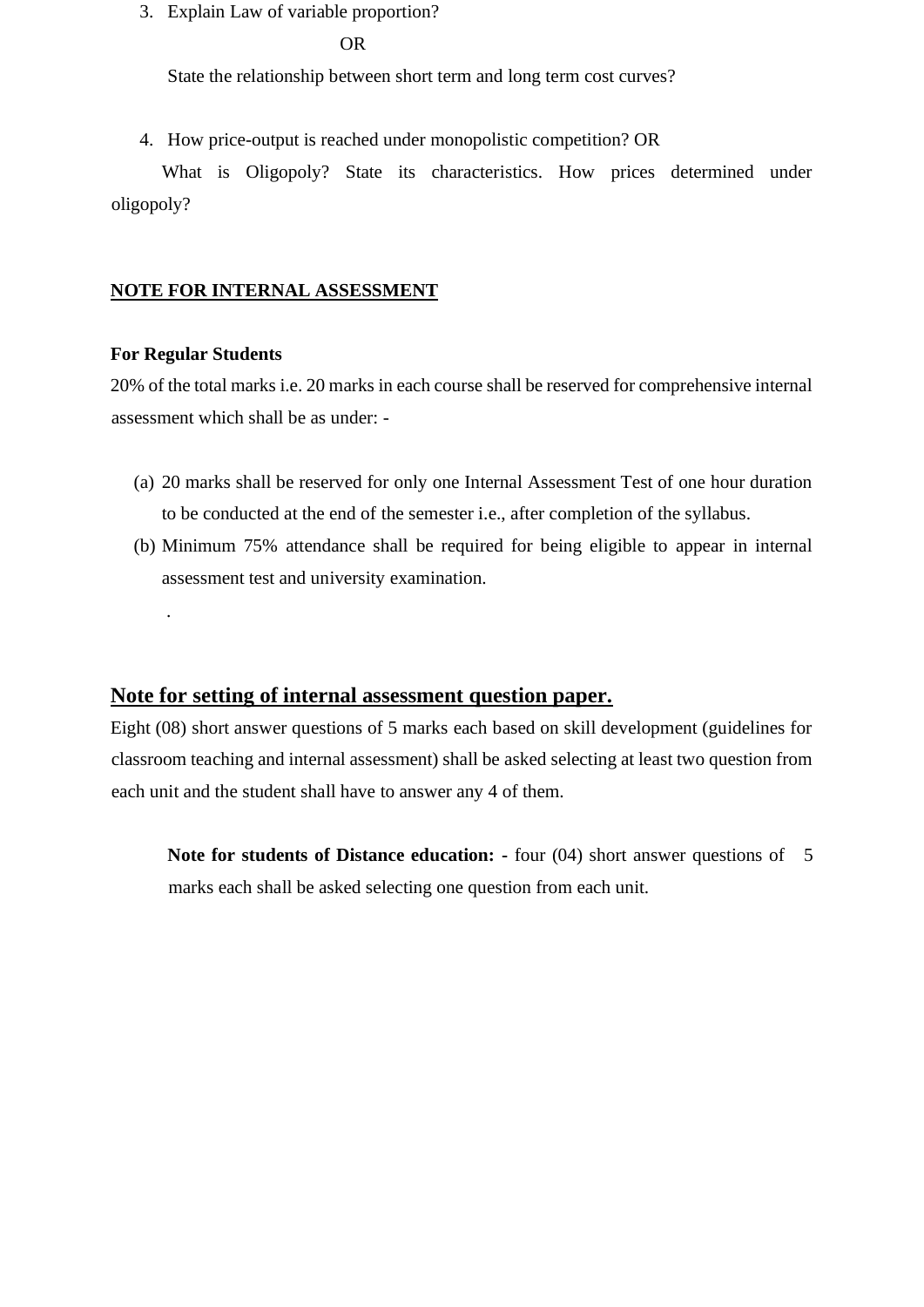# **UNIVERSITY OF JAMMU B.COM.FIRST SEMESTER**

 **BASIC BUSINESS COMMUNICATION** 

 $C. No. BCG-104$  Max Marks  $= 100$ Internal assessment  $= 20$ 

External exam.  $= 80$ 

### **(Syllabus for examination to be held in Dec. 2014, 2015, 2016)**

**OBJECTIVE:** To impart knowledge about basic communication to enable the students to think, observe and express effectively in this competitive world.

### **UNIT-I: INTRODUCTION**

Communication - meaning, definition, features and importance; Communication as a science and an art; Elements of communication process; Barriers to communication and measures to overcome them; Principles of effective communication including 7 Cs.

# **UNIT-II: COMMUNICATION CHANNELS**

Formal communication- meaning, merits, demerits and types of formal communication; Informal communication – meaning, importance and types; Formal VS informal communication.

### **UNIT-III: VERBAL & NON- VERBAL COMMUNICATION**

Meaning of verbal & non-verbal communication; Written and oral communication- meaning, merits and demerits; Types of non-verbal communication; improving non-verbal communication.

Principles of effective oral communication**.** 

### **UNIT-IV: BUSINESS LETTERS & REPORTS**

Business letters- meaning, functions and essentials of an effective business letter; Guidelines for drafting an enquiry letter; Circular letter – meaning, objectives and situations when circular letter is written.

Office Memorandum - meaning and drafting a memo.

Report- meaning, types of business reports & characteristics of a good business report.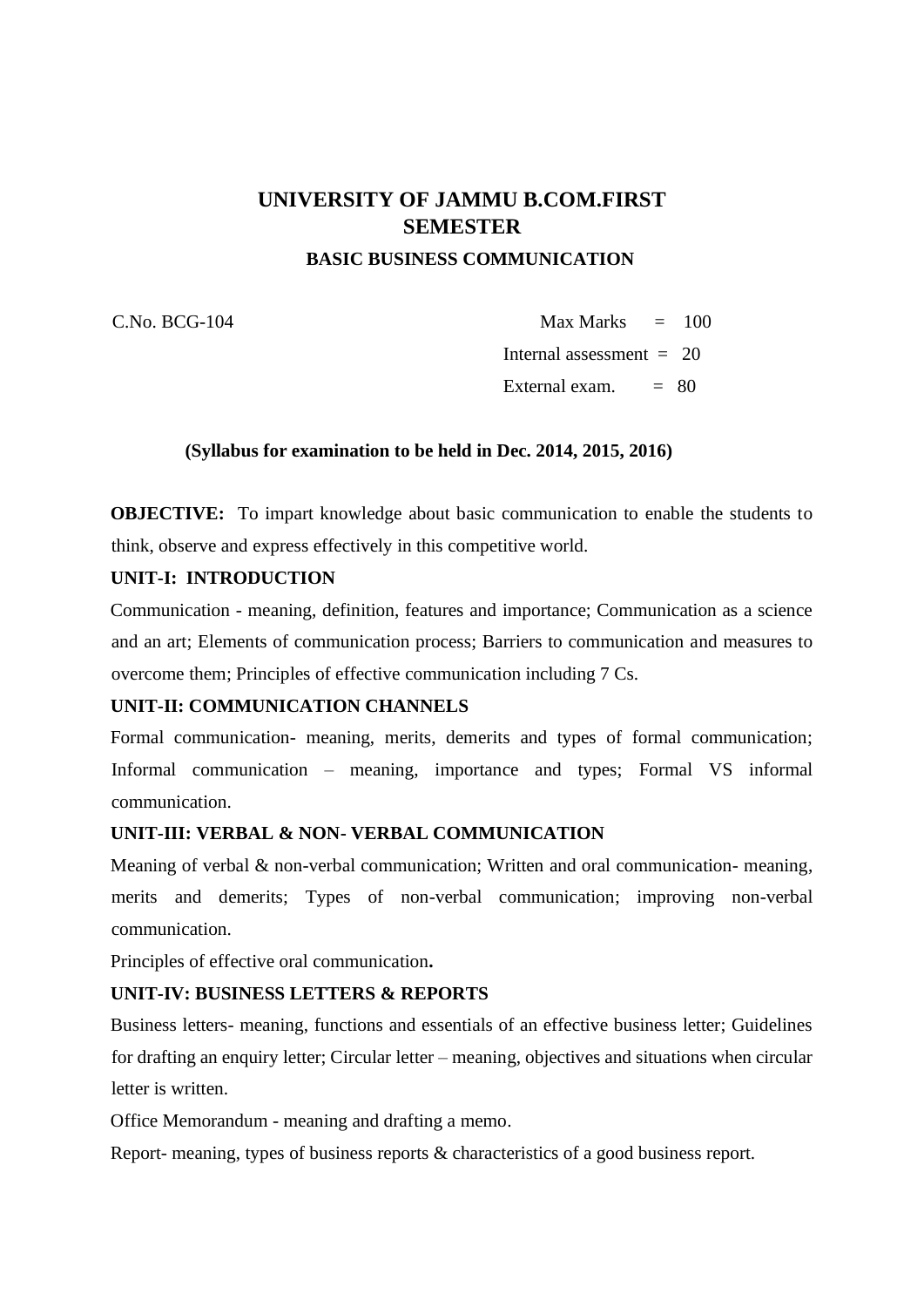# **SKILL DEVELOPMENT (GUIDELINES FOR CLASS ROOM TEACHING AND INTERNAL ASSESSMENT)**

- ❖ To enhance the ability of students to express clearly.
- ❖ To make the students well versed in writing business letters.
- ❖ To create clear understanding of barriers and principles for bringing effectiveness in communication.
- ❖ Create deep understanding of all concepts specified in the syllabus.

# **BOOKS RECOMENDED**

| $\mathbf{1}$ | C.S Rayudu                    | ÷                    | <b>Business</b>              | Communication,                        | Himalaya       |
|--------------|-------------------------------|----------------------|------------------------------|---------------------------------------|----------------|
|              |                               |                      |                              | Publishing House, New Delhi           |                |
| 2            | Varinder Kumar & Bodh Raj     | $\ddot{\phantom{0}}$ | <b>Business</b>              | Communication,                        | Kalyani        |
|              |                               |                      | Publishers, New Delhi.       |                                       |                |
| 3            | Rajinder Pal & J.S Korlakalli | $\ddot{\phantom{0}}$ | Essentials of Business       |                                       | Communication, |
|              |                               |                      | <b>Sultan Chand and Sons</b> |                                       |                |
| 4            | P.D Chaturvedi                |                      | <b>Business</b>              | Communication,                        | Pearson        |
|              |                               |                      | Education, New Delhi         |                                       |                |
|              |                               |                      | communication.               | Media K: Principles of effective oral |                |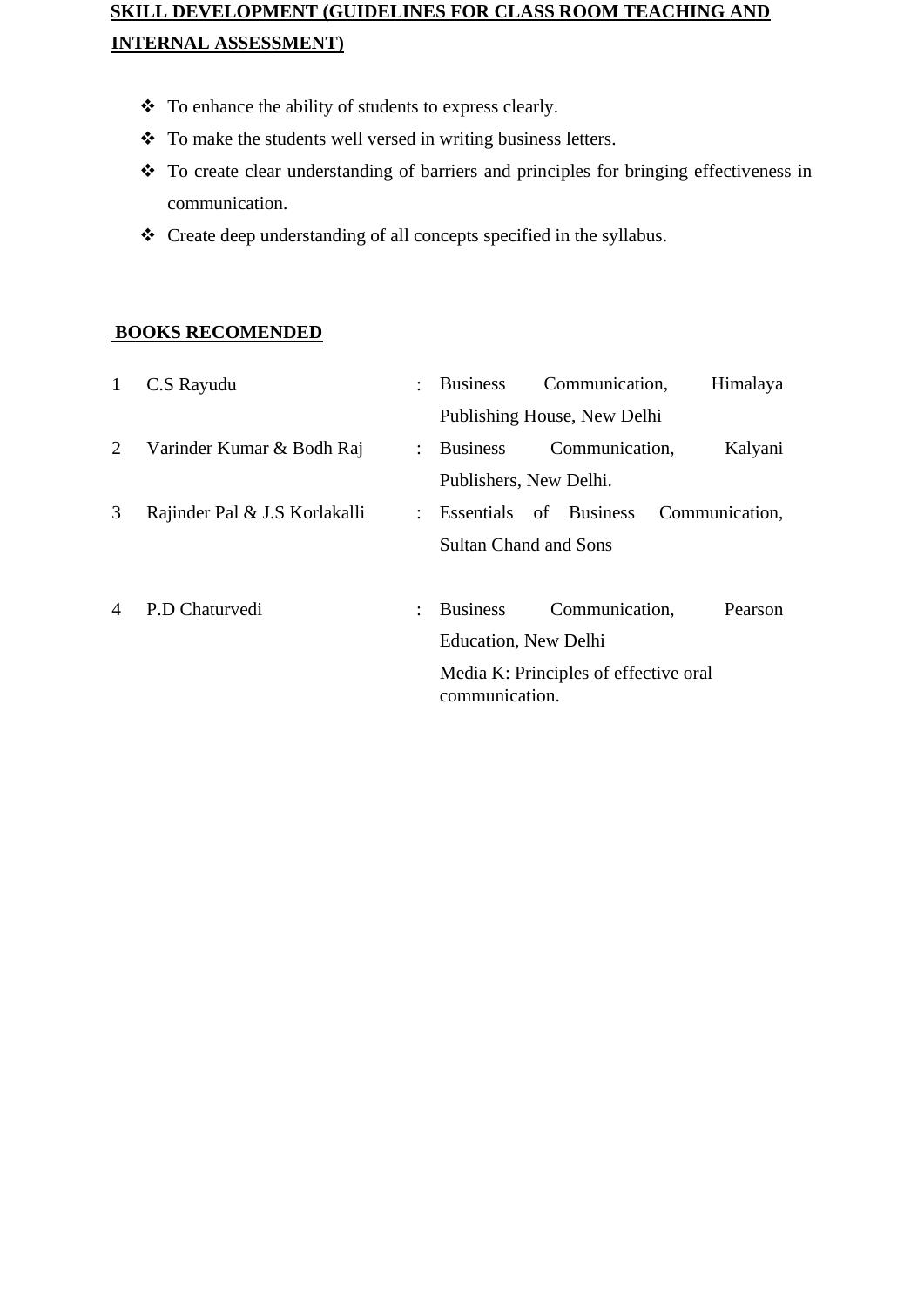### **NOTE FOR PAPER SETTER**

Equal weightage shall be given to all the units of the syllabus. The external Paper shall be of the two sections viz, A & B of three hours duration.

**Section-A**: This section shall contain four short answer questions selecting one from each unit. Each question shall carry 5 marks .A candidate shall be required to attempt all the four questions. Total weightage to this section shall be of 20 marks.

**Section-B**: This section shall contain eight long answer questions of 15 marks each. Two questions with internal choice shall be set from each unit. A candidate shall have to attempt any four questions selecting one from each unit. Total weightage to this section shall be of 60 marks.

### **MODEL QUESTION PAPER**

### **BASIC BUSINESS COMMUNICATION**

**Max Marks: 80 Time allowed: 3 hrs** 

 **Section –A (Marks 20)** 

**Attempt all the questions. Each question carries five marks.**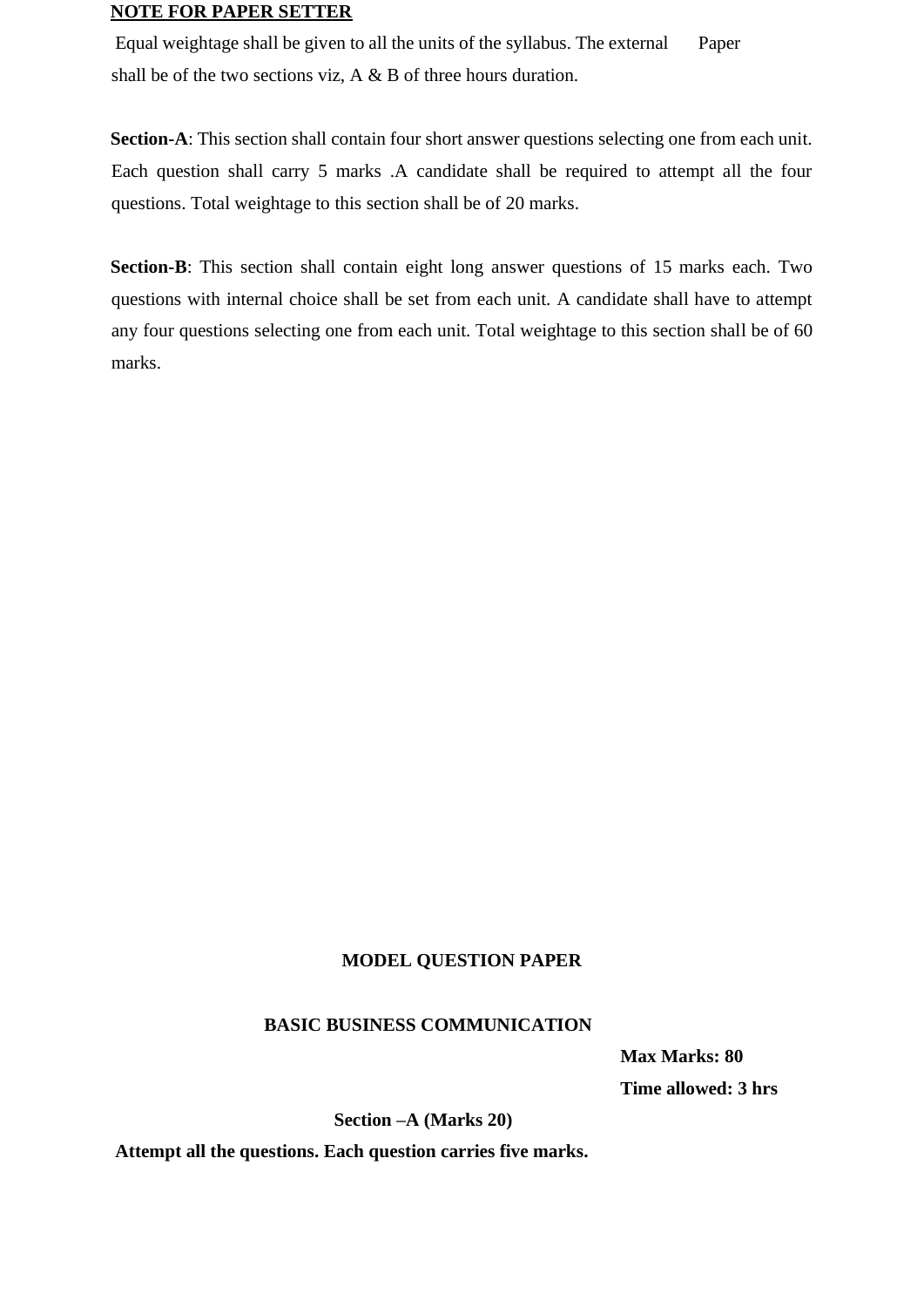- **1.** Explain the process of communication.
- **2.** Differentiate between formal and informal communication.
- **3.** Explain the various principles of oral communication.
- **4.** What is business letters? How can it be made effective?

### **Section –B (Marks 60)**

# **Attempt any four questions selecting one question from each unit. Each question carries 15 marks.**

1. Define communication? Explain briefly the importance of communication and discuss its barriers?

### OR How

communication can be made effective?

- 2. What do you mean by informal communication? Give its merits and demerits. OR Define formal communication. Explain its various types?
- 3. "Verbal communication is more important than non-verbal communication". Discuss. OR

What do you mean by non-verbal communication? Discuss the various types of nonverbal communication.

4. What is business report? Discuss its various types.

#### OR

What is memo? Discuss its advantages. Draft a specimen memo for explanation for not attending the duty.

### **NOTE FOR INTERNAL ASSESSMENT**

### **For Regular Students**

20% of the total marks i.e. 20 marks in each course shall be reserved for comprehensive internal assessment which shall be as under: -

- (a) 20 marks shall be reserved for only one Internal Assessment Test of one hour duration to be conducted at the end of the semester i.e., after completion of the syllabus.
- (b) Minimum 75% attendance shall be required for being eligible to appear in internal assessment test and university examination.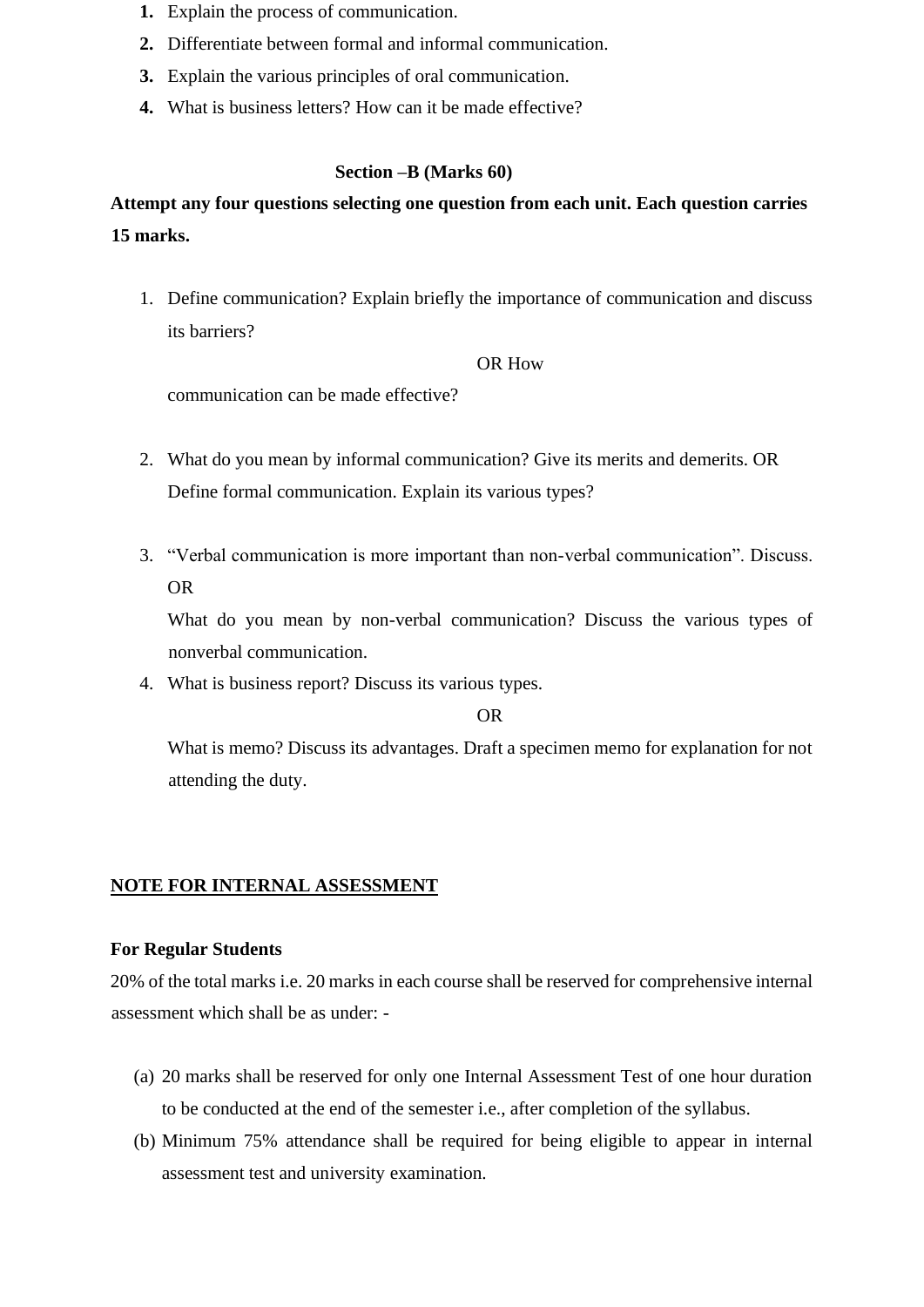# **Note for setting of internal assessment question paper.**

Eight (08) short answer questions of 5 marks each based on skill development (guidelines for classroom teaching and internal assessment) shall be asked selecting at least two question from each unit and the student shall have to answer any 4 of them.

**Note for students of Distance education: -** four (04) short answer questions of 5 marks each shall be asked selecting one question from each unit.

# **UNIVERSITY OF JAMMU B.COM.FIRST SEMESTER**

# **TAX PROCEDURE AND PRACTICE (PUBLIC FINANCE)**

.

C.No. BCG-106 Max Marks = 100 Internal assessment  $= 20$ External exam.  $= 80$ 

# **(Syllabus for examination to be held in Dec. 2014, 2015, 2016)**

**OBJECTIVE:** The objective of the paper is to equip the students with the working of public finance.

# **UNIT 1: INTRODUCTION**

Meaning and scope of public finance, role of public finance, principle of maximum social advantage and their limitations, public goods and externalities resource allocation, normative theory of public finance.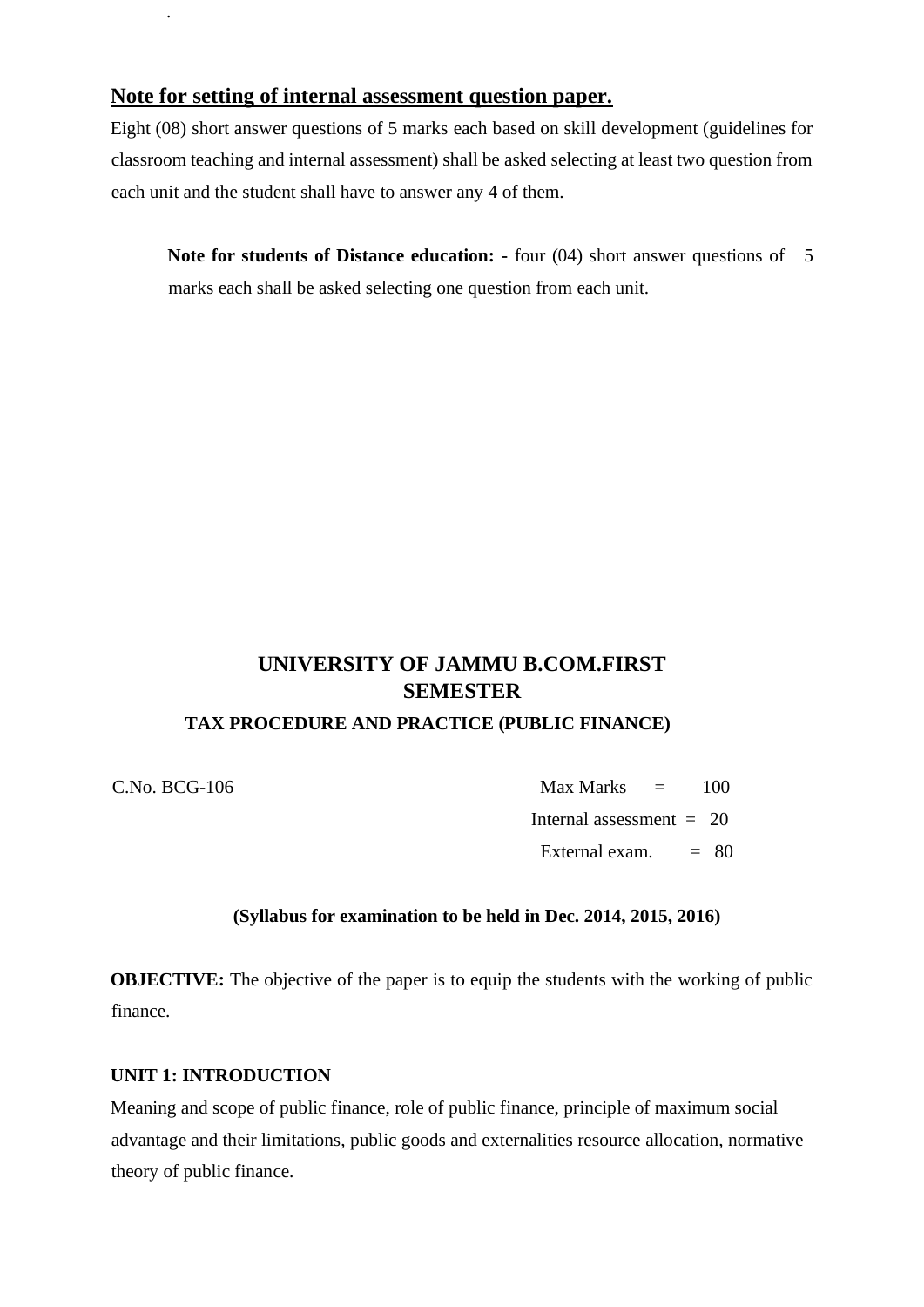# **UNIT II: PUBLIC REVENUE**

Meaning, need and sources of public revenue; Classification of public revenue; Principles of public revenue; Significance and effects of public revenue; Public debt- Meaning, sources, kinds; Objectives of public debt management

# **UNIT III: PUBLIC EXPENDITURE**

Meaning: Objectives and scope of public expenditure; Reasons for growth of public expenditure; Classification of public expenditure; Effects of public expenditure on production , distribution, stability and growth;

# **UNIT IV: DEFICIT FINANCING**

Meaning, objective of deficit financing; Tools of deficit financing; Impact of deficit financing on economic condition of a country.

# **SKILL DEVELOPMENT (GUIDELINES FOR CLASS ROOM TEACHING AND INTERNAL ASSESSMENT)**

- ❖ Enable students to understand the various concepts with the help of examples of National Budgets.
- ❖ Create deep understanding of all concepts specified in the syllabus.

# **BOOKS RECOMMENDED**

1.Richard A. Musgrave (1989), Public Finance in Theory and Practice McGraw Hill Book Company, New York.

2.Buchaman J.M. (1970), The Public Finances, Richard D.Irwin, Homewood.

3.Jha H. (1998), Modern Public Economics, Routledge, London.

4.Singh S.K. (1986) Public Finance in Developed and Developing Countries, S.Chand and Company Ltd, New Delhi.

5.Chelliah R.J. (1971), Fiscal Policy in Underdeveloped Countries.

6.Hemlata Rao (2006) Fiscal Federalism –Issues and Policies, New Countury Publications, New Delhi.

7.Atkinson A.B. and J.E. Siglitz (1980). Lectures on Public Economics, Tata MacGraw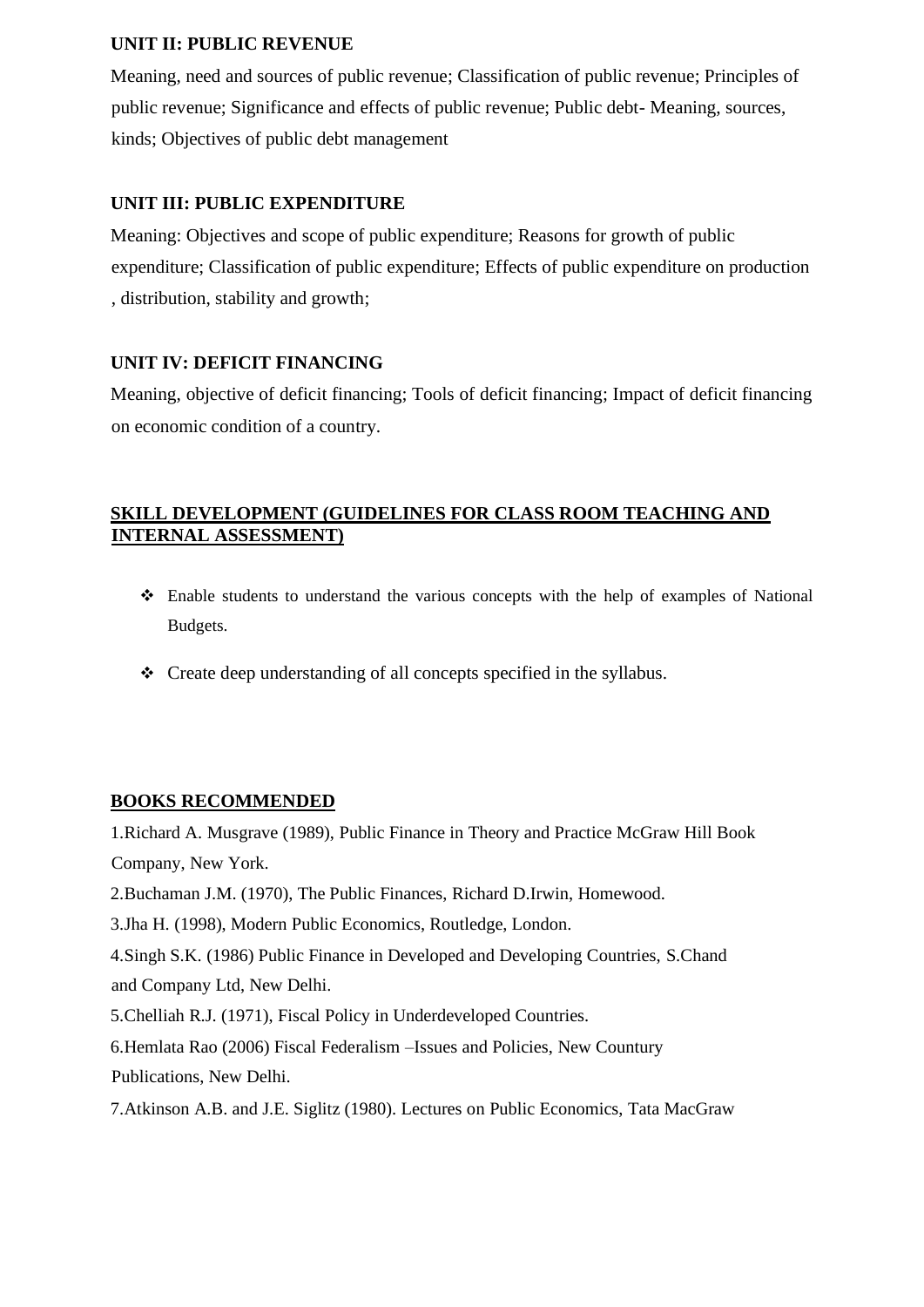### **NOTE FOR PAPER SETTER**

Equal weightage shall be given to all the units of the syllabus. The external Paper shall be of the two sections viz, A & B of three hours duration.

**Section-A**: This section shall contain four short answer questions selecting one from each unit. Each question shall carry 5 marks .A candidate shall be required to attempt all the four questions. Total weightage to this section shall be of 20 marks.

**Section-B**: This section shall contain eight long answer questions of 15 marks each. Two questions with internal choice shall be set from each unit. A candidate shall have to attempt any four questions selecting one from each unit. Total weightage to this section shall be of 60 marks.

### **MODEL QUESTION PAPER**

### **TAX PROCEDURE AND PRACTICE (PUBLIC FINANCE)**

 **Max Marks: 80** 

**Time allowed: 3 hrs** 

### **Section A (20 Marks)**

### **Attempt all the questions. Each question carries five marks.**

- 1. State the role of public finance?
- 2. Briefly state the principles of public revenue?
- 3. State the reasons for growing public expenditure?
- 4. What are the objectives of deficit financing?

### **Section B (60 Marks)**

**Attempt any four questions selecting one question from each unit. Each question carries 15 marks.** 

1. Explain the normative theory of public finance?

### OR

What are the advantages and limitations of principles of maximum social advantage?

2. Explain the meaning and sources of public debt?

OR

Briefly explain the classification of public revenue?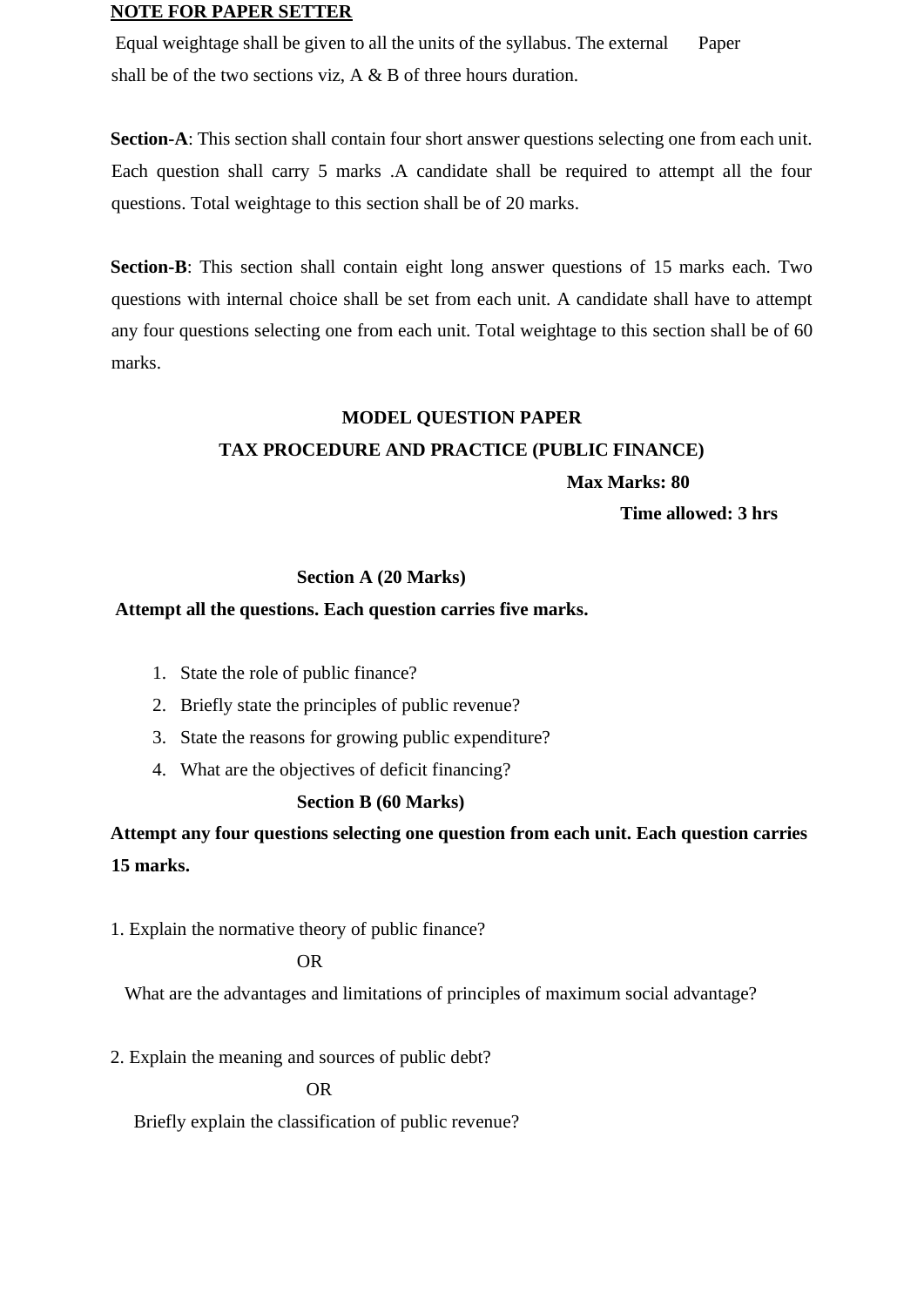3. Explain the effects of public expenditure on production and distribution?

# OR

Explain with examples developmental and non development expenditure?

4.State the impact of deficit financing on an economy?

OR

Explain the various tools of deficit financing?

# **NOTE FOR INTERNAL ASSESSMENT**

### **For Regular Students**

20% of the total marks i.e. 20 marks in each course shall be reserved for comprehensive internal assessment which shall be as under: -

- (a) 20 marks shall be reserved for only one Internal Assessment Test of one hour duration to be conducted at the end of the semester i.e., after completion of the syllabus.
- (b) Minimum 75% attendance shall be required for being eligible to appear in internal assessment test and university examination.

# **Note for setting of internal assessment question paper.**

Eight (08) short answer questions of 5 marks each based on skill development (guidelines for classroom teaching and internal assessment) shall be asked selecting at least two question from each unit and the student shall have to answer any 4 of them.

**Note for students of Distance education: -** four (04) short answer questions of 5 marks each shall be asked selecting one question from each unit

# **UNIVERSITY OF JAMMU B.COM SEMESTER COURSES SEMESTER 11**

| Course No. | <b>Course Title</b> | <b>Marks</b>                    | <b>Exam</b>                          |       |
|------------|---------------------|---------------------------------|--------------------------------------|-------|
|            |                     | <b>External</b><br><b>Exams</b> | <b>Internal</b><br><b>Assignment</b> | hours |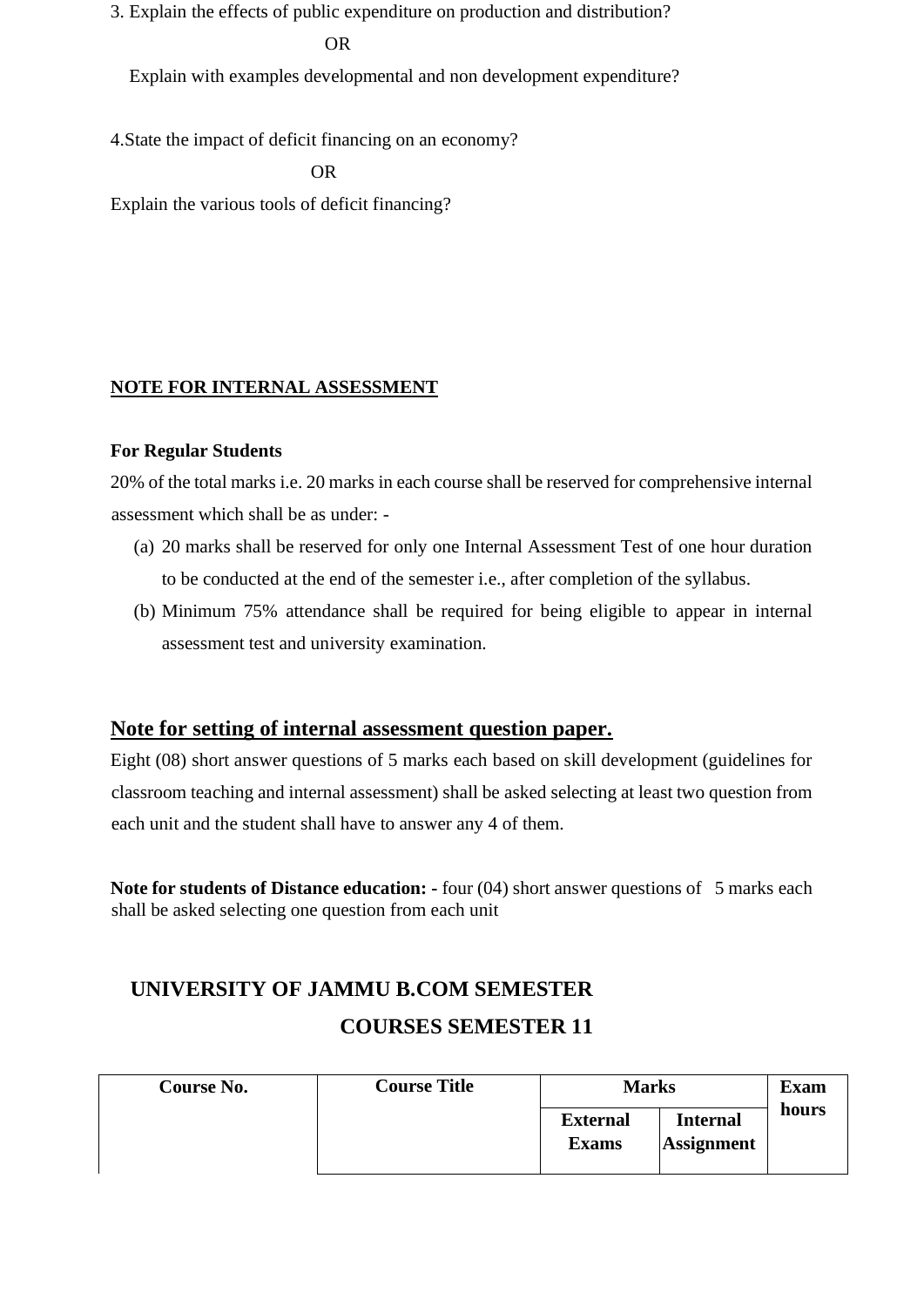|                                   | General English                                           | 80 | 20 |   |
|-----------------------------------|-----------------------------------------------------------|----|----|---|
| <b>BCG: 201</b>                   | <b>Advanced Financial</b><br>Accounting                   | 80 | 20 | 3 |
| <b>BCG: 202</b>                   | <b>Business Ethics</b>                                    | 80 | 20 | 3 |
| <b>BCG:203</b>                    | <b>Economics for Managerial</b><br>Decisions              | 80 | 20 | 3 |
|                                   | <b>Elective (Any one of the</b><br>following)             | 80 | 20 | 3 |
| <b>BCG:204</b><br><b>BCG: 205</b> | Communication Skills OR<br><b>Business Mathematics II</b> | 80 | 20 | 3 |
| BCG:206(Vocational)               | Tax Procedure &<br>Practice(Federal Finance)              |    |    |   |
| BCG:207(Vocational)               | Computer Application II(<br>PC Software)                  | 80 | 20 | 3 |
| <b>BCG: 208</b>                   | <b>Tax Planning</b>                                       | 80 | 20 | 3 |

# **UNIVERSITY OF JAMMU B.COM. SECOND SEMESTER**

# **ADVANCED FINANCIAL ACCOUNTING**

 $C.No. BCG-201$  Max Marks  $= 100$  Internal assessment = 20 External exam.  $= 80$ 

# **(Syllabus for examination to be held in May 2015, 2016, 2017)**

**OBJECTIVE:** To impart the knowledge regarding problems concerning companies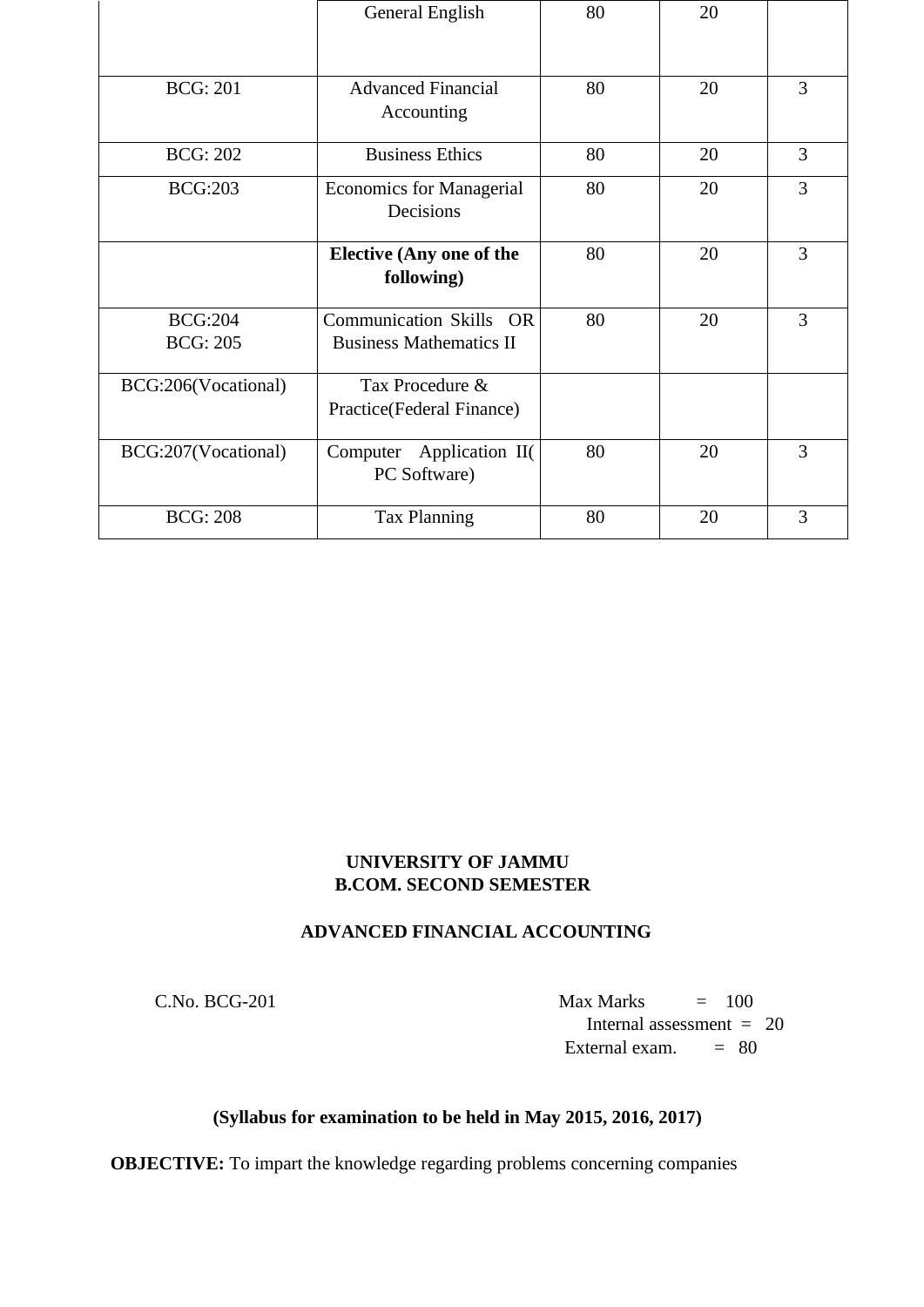# **UNIT 1-ACCOUNTS OF CONSIGNMENT AND JOINT VENTURE**

**CONSIGNMENT**: features, accounting treatment in the books of the consignor and consignee. **JOINT VENTURES:** Accounting procedures: joint Bank Account, Records Maintained by Coventure of (a) all transaction (b) only his own transactions.

# **UNIT-II: BRANCH ACCOUNTING**

Meaning and objectives of preparing branch accounts; Various types of branches including dependent, independent and foreign branches; Preparation of branch accounts under debtor system; Stock and debtor system; Final accounts system; Wholesale branch system and independent branch system (excluding foreign branches).

# **UNIT – III: DEPARTMENTAL ACCOUNTS**

Meaning and objectives for preparing various departmental accounts; Difference between branch accounting and departmental accounting; Preparing departmental Trading a/c and Profit and loss a/c

# **UNIT-IV: INSURANCE CLAIMS**

Meaning of insurance claim, steps for ascertaining insurance claim. Computation of loss of stocks with abnormal items excluding consequential loss of profit and application of average clause.

# **SKILL DEVELOPMENT: (GUIDELINES FOR CLASS ROOM TEACHING AND INTERNAL ASSESSMENT)**

- ❖ Critically evaluation of consignment and joint venture financial accounts.
- ❖ Comparison of financial statement of branches and different departments.
- ❖ Create deep understanding of all concepts specified in the syllabus.

# **BOOKS RECOMMENDED**

| Jain, S.P & Narang, K.L.       | : Corporate Accounting, Kalyani Publishers, |
|--------------------------------|---------------------------------------------|
|                                | New Delhi.                                  |
| Shukla, M.C, Grewal, T.S $&$ : | Advance Accounts Vol-I & II, S. Chand Pub., |
| Gupta, S.C.                    | New Delhi                                   |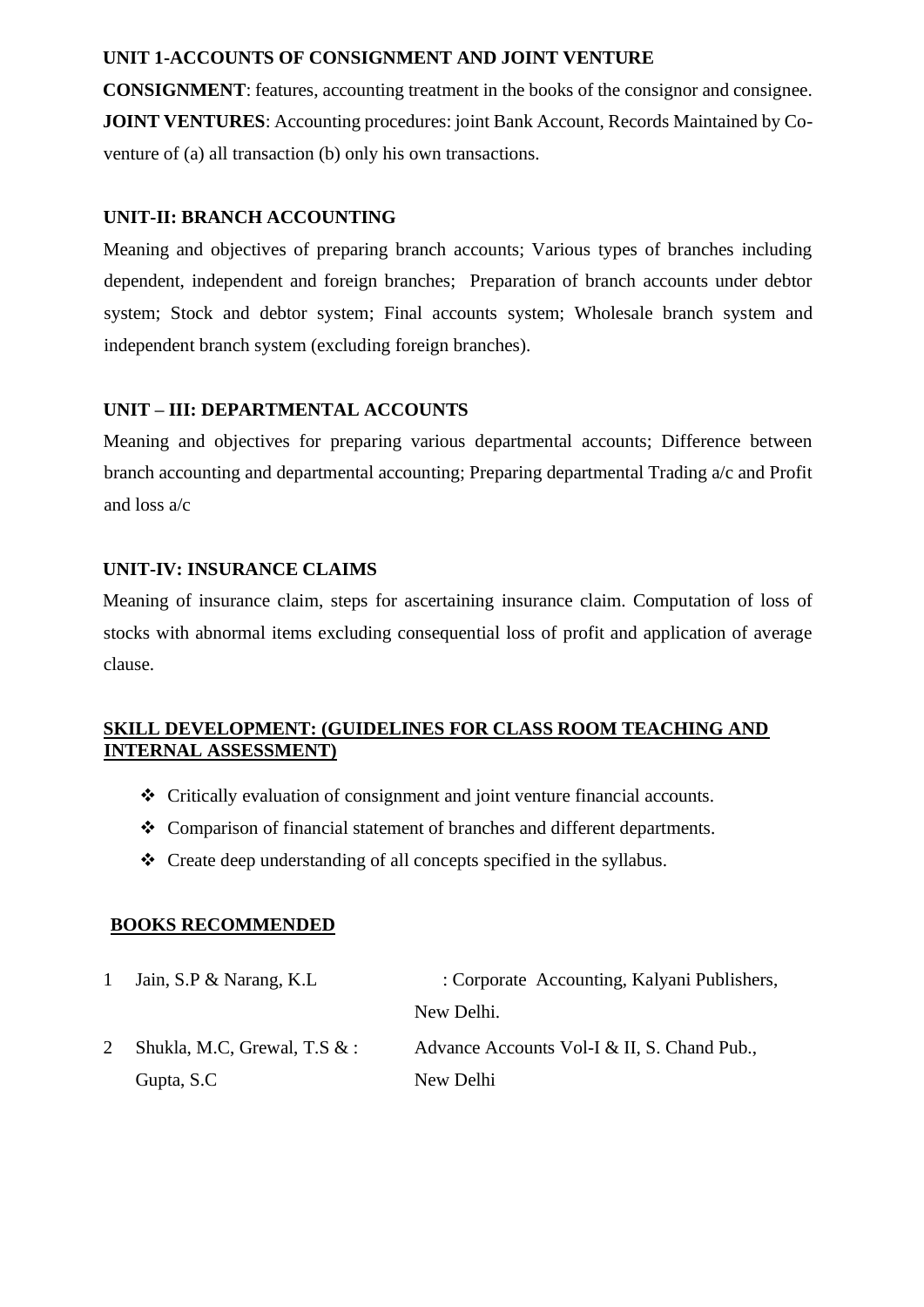| 3 | Maheshwari, S.N & Maheshwari:           |                | Advance Accounts Vol-I & II, Vikas Pub. New                            |
|---|-----------------------------------------|----------------|------------------------------------------------------------------------|
|   | S.                                      |                | Delhi                                                                  |
| 4 | Pillai, R.S.N, Bagavathi & Uma, :<br>S. |                | Fundamentals of Adv. Accounting Vol –I &II, S.<br>Chand Pub. New Delhi |
| 5 | Gangwar, Sharad & Gangwar K. :          |                | Financial Accounting, Himalaya Publishing                              |
|   |                                         |                | House, New Delhi                                                       |
| 6 | Rajasekaran                             | $\ddot{\cdot}$ | Financial Accounting, Pearson Pub., New Delhi                          |
| 7 | Singhal & Roy                           |                | A Text book of Financial Accounting, Vayu                              |
|   |                                         |                | Education of India, New Delhi                                          |
| 8 | Banerjee                                |                | Financial<br>Accounting-Concepts,<br>Analysis,                         |
|   |                                         |                | Methods and Uses, PHI Learning Pub. New<br>Delhi                       |
| 9 | <b>Bhatia</b> and Arora                 |                | Financial Accounting, Alpha Pub., New Delhi                            |
|   | 10 Gupta                                |                | Financial Accounting for Management, Pearson                           |
|   |                                         |                | Pub., New Delhi                                                        |
|   | 11 Mehra & Pankaj                       |                | Accounting in Corporate Business, Alpha Pub.,                          |
|   |                                         |                | New Delhi                                                              |

# **NOTE FOR PAPER SETTER**

Equal weightage shall be given to all the units of the syllabus. The external Paper shall be of the two sections viz, A & B of three hours duration.

**Section-A**: This section shall contain four short answer questions selecting one from each unit. Each question shall carry 5 marks .A candidate shall be required to attempt all the four questions. Total weightage to this section shall be of 20 marks.

**Section-B**: This section shall contain eight long answer questions of 15 marks each. Two questions with internal choice shall be set from each unit. A candidate shall have to attempt any four questions selecting one from each unit. Total weightage to this section shall be of 60 marks.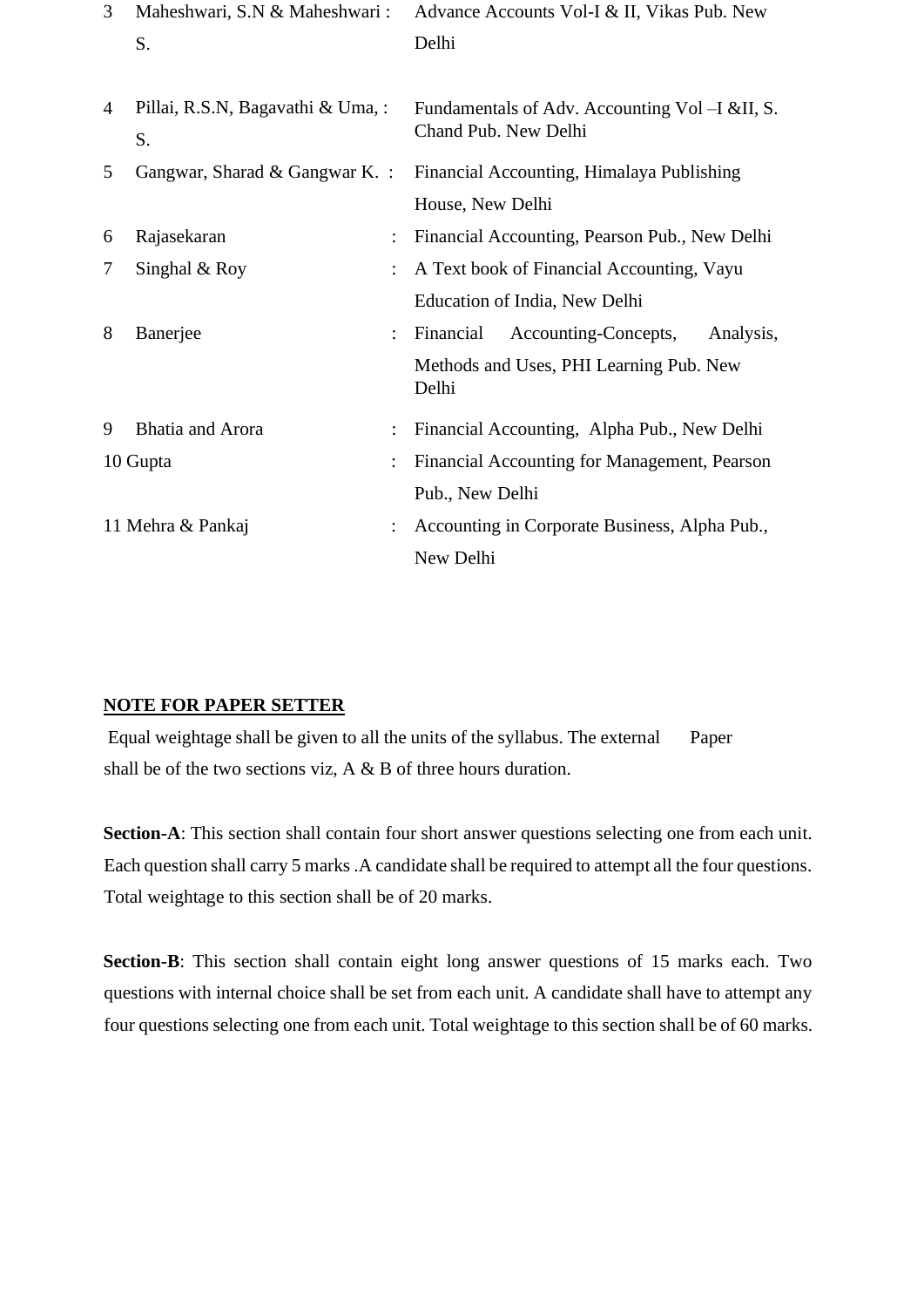# **MODEL QUESTION PAPER**

# **ADVANCE FINANCIAL ACCOUNTING**

**Max.Mark-80 Time allowed- 3 hour** 

### **SECTION A**

### **Attempt all the questions. Each question carries 5 marks.**

- 1. Define joint venture & differentiate between joint venture & consignment.
- 2. What are the main types of branches from accounting point of view and give any three objectives of branch Accounting.
- 3. What is the meaning of Departmental A/c  $\&$  give the difference between branch  $\&$ departmental system of Accounting.
- 4. Explain procedure of determining the amount of claim for the loss of stock.

### **SECTION B**

# **Attempt any four questions, selecting one from each unit. Each question carries 15 marks.**

**1.** Entries and accounts in consignor's books.

On 10<sup>th</sup> April, 2012, The Raza Sugar Factory Ltd. Rampur, consigned to Mr. Shahid Ali to Lahore 400 bags of sugar @ Rs. 250 per bag. They also paid cartage and freight etc., Rs. 2,500. On 12<sup>th</sup> April, 2012, the consignor drew on consignee as an advance against the consignment at 3 months for Rs. 60,000, which they discounted at their bank at 5%. The consignee sold off the goods on Ist July, 2012, rendered an account sales, showing that the goods realised Rs. 1,20,000, out of which he deducted his charges amounting to Rs. 800 and his commission @5 %. Make entries and show ledger accounts in respect of the above transactions in the books of the consignor.

#### Or

A & B enter into joint venture. A agrees to bring capital in cash. A deposited Rs. 80,000 in the joint bank account.

B buys goods worth Rs. 50,000 as part of his share of capital, further goods worth Rs. 1,18,000 were purchased from C, paying Rs. 60,000 and the balance by a promissory note signed by A & B .

The goods were sent to Calcutta for sale. Expenses amounting to Rs. 5,000 were incurred for sending the goods. Parts of the goods were damaged and a sum of Rs. 25,000 was recovered from the Insurance Company. The balance of goods were sold for Rs. 2,20,000.

Write up the necessary accounts in the books of joint venture assuming that the promissory note was duly met. A & B share profits equally.

**2.** C Ltd. of Kolkata has a branch at Delhi. The goods are invoiced to the branch at selling price which is cost plus 20%. From the following particulars, make out branch A/c to show the profit or loss of the branch: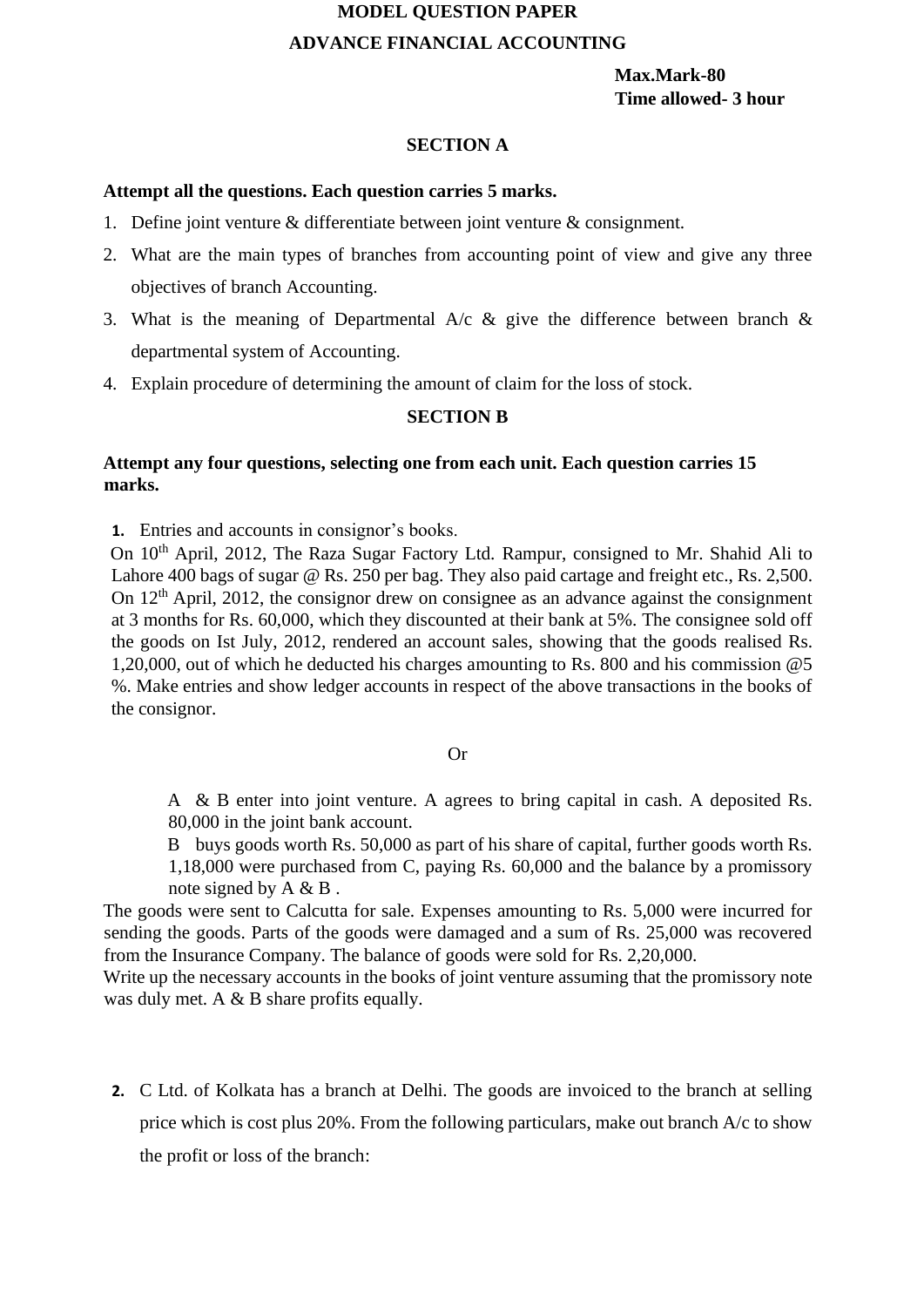|                                 |        | Rs.    |                                                                   | Rs.       |
|---------------------------------|--------|--------|-------------------------------------------------------------------|-----------|
| Stock on Ist January, 2009      |        |        | Cash received from debtors                                        | 40,000    |
| (Invoice Price)                 |        |        | 15,000 Bad debts written off                                      | 250       |
|                                 |        |        | Debtors on Ist January, 2009 11,400 Discount allowed to customers | 300       |
| Goods invoiced to branch during |        |        | Expenses at branch                                                | 6,700 the |
| year (invoice price)            |        | 67,000 | Stocks on 31 <sup>st</sup> December, 2009                         |           |
| Sales at Branch                 | Rs.    |        | (Invoice Price)                                                   | 13,400    |
| Cash                            | 31,000 |        |                                                                   |           |
| Credit                          | 37,400 | 68,400 |                                                                   |           |

#### Or

PQ ltd., Kolkata, started a branch in Mumbai on Ist April, 2009 to which goods were sent at 20% above cost. The branch makes both credit and cash sales. Branch expenses are met from branch cash and balance money remitted to H.O. The branch does not maintain double entry books of account and necessary accounts relating to branch are maintained in H.O. Following further details are given for year ended on 31<sup>st</sup> March, 2010:

|                                                | Rs.    |                                    | Rs.   |
|------------------------------------------------|--------|------------------------------------|-------|
| Cost of goods sent to Branch                   | 50,000 | Cash n hand at Branch on           |       |
| Goods received by Branch till 31 <sup>st</sup> |        | 31 <sup>st</sup> March, 2010       | 2,000 |
| March, 2010 at invoice price                   | 54,000 | Cash remitted by H.O to Branch     |       |
| Credit sales for the year                      | 48,000 | during the year                    | 3,000 |
| Debtors as on 31 <sup>st</sup> March, 2010     | 20,800 | closing stock at Branch at         |       |
| Bad Debts and Discount written off             | 200    | invoice price                      | 6,000 |
| Cash remitted to H.O.                          | 43,000 | Expenses incurred at Branch 12,000 |       |

Show the necessary Ledger A/cs in the books of Head Office (Under Stock and Debtors System) and determine the profit and Loss of the Branch for the year ended on 31<sup>st</sup> march, 2010.

**3.** Following purchases were made by a business house having three departments:

Department A 1,000 units Department B 2,000 units at a total of Rs. 1,00,000 Department C 2,400 units

 Stocks on 1st January were; Department A 120 units Department B 80 units, and Department C 152 units.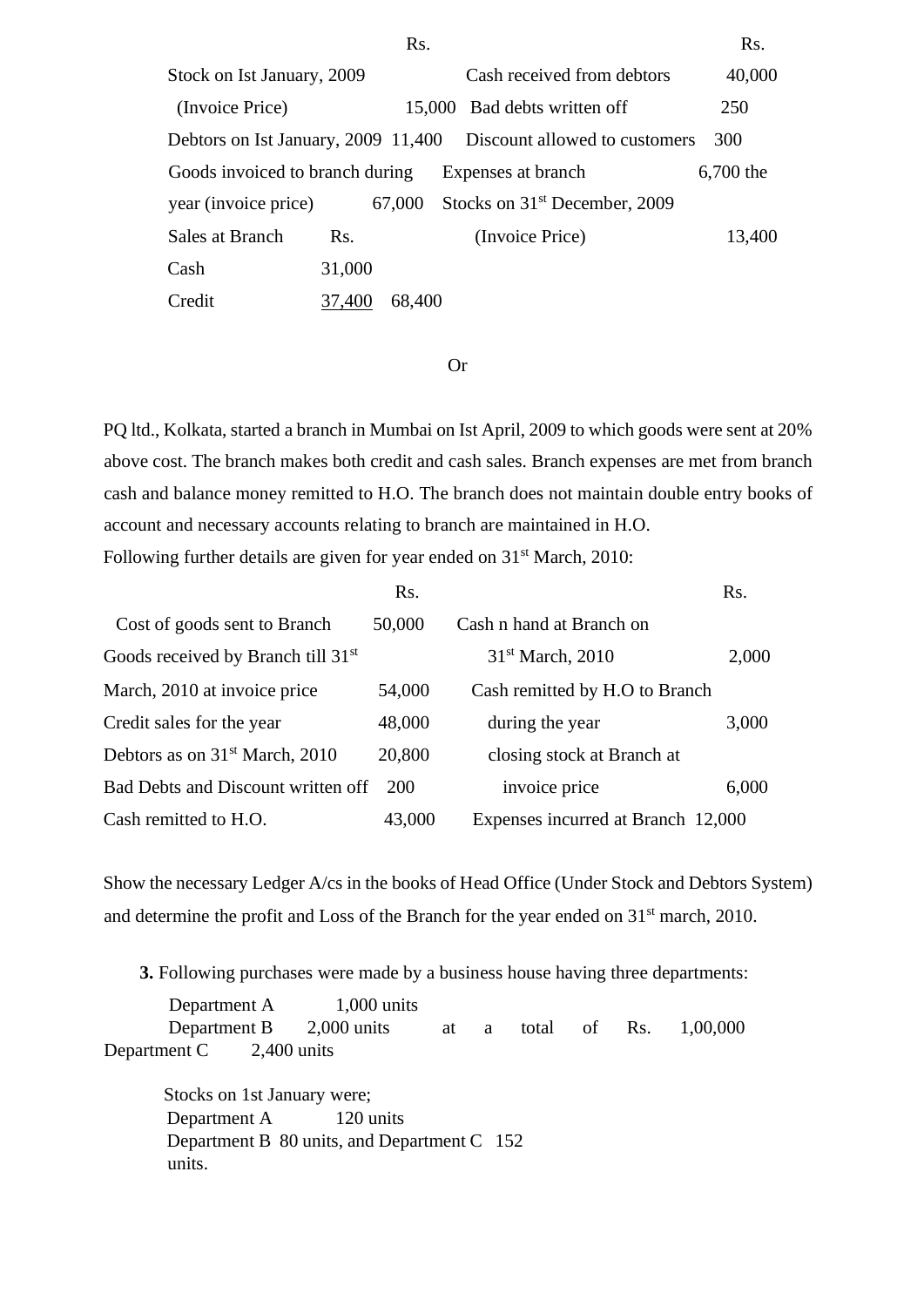The sales were: Department A 1,020 units @ Rs. 20.00 each. Department B 1,920 units @ Rs. 22.50 each. Department C 2,496 units @ Rs. 25.00 each. The rate of gross profit is the same in each case. Prepare Departmental Trading Accounts.

#### OR

What is the meaning of Departmental Accounts and explain the basis of Allocation of expenses over various Departments of a Departmental organization.

4. On 30<sup>th</sup> September, 2009, the stock of Fred Pery was lost in a fire accident. From the following available records prepare a statement showing amount of claim to be lodge on the insurers: Rs. Stock at cost on 1-4-2008 37500 Stock at cost on 31-3-2009 52,000 Purchases less returns for the year ended 31-3-2009 2,53,750 Sales

less returns for the year ended 31-3-2009 3,15,000 Purchases less returns upto 30-9-2009 1,45,000 Sales less returns upto 30-3-2009 1,84,050

In valuing stock on 31-3-2009, due to obsolescence 50% of the value of the stock which originally cost Rs. 6,000 had been written off. In May 2009, three – fourths of this stock had been sold at 90% of the original cost and it is now expected that the balance of the obsolete stock would also realize the same price. Subject to the above, gross profit had remained uniform throughout.

Stock to the value of Rs. 7,200 was salvaged.

#### OR

A fire occurred in the premises of Ranjan on 25<sup>th</sup> November, 2009 when a large part of the stock was destroyed. The value of salvaged stock was Rs. 1,50,000. Ranjan gives you the following information for the period  $1<sup>st</sup>$  April, 2009 to  $25<sup>th</sup>$  November, 2009:

- (i) Purchases: Rs. 8,05,000.
- (ii) Sales: Rs. 9,00,000.
- (iii) Goods costing Rs. 5,000 were taken away by Ranjan for his personal use.
- (iv) Cost price of the stock on  $1<sup>st</sup>$  April, 2009: Rs. 4,00,000.

Over the last few years, Ranjan has been selling goods at a consistent rate of gross margin of 33 1/3 % on sales.

The insurance policy is for Rs. 5,00,000. It includes an average clause.

Ranjan asks you to prepare a statement of claim to be made on the insurance company.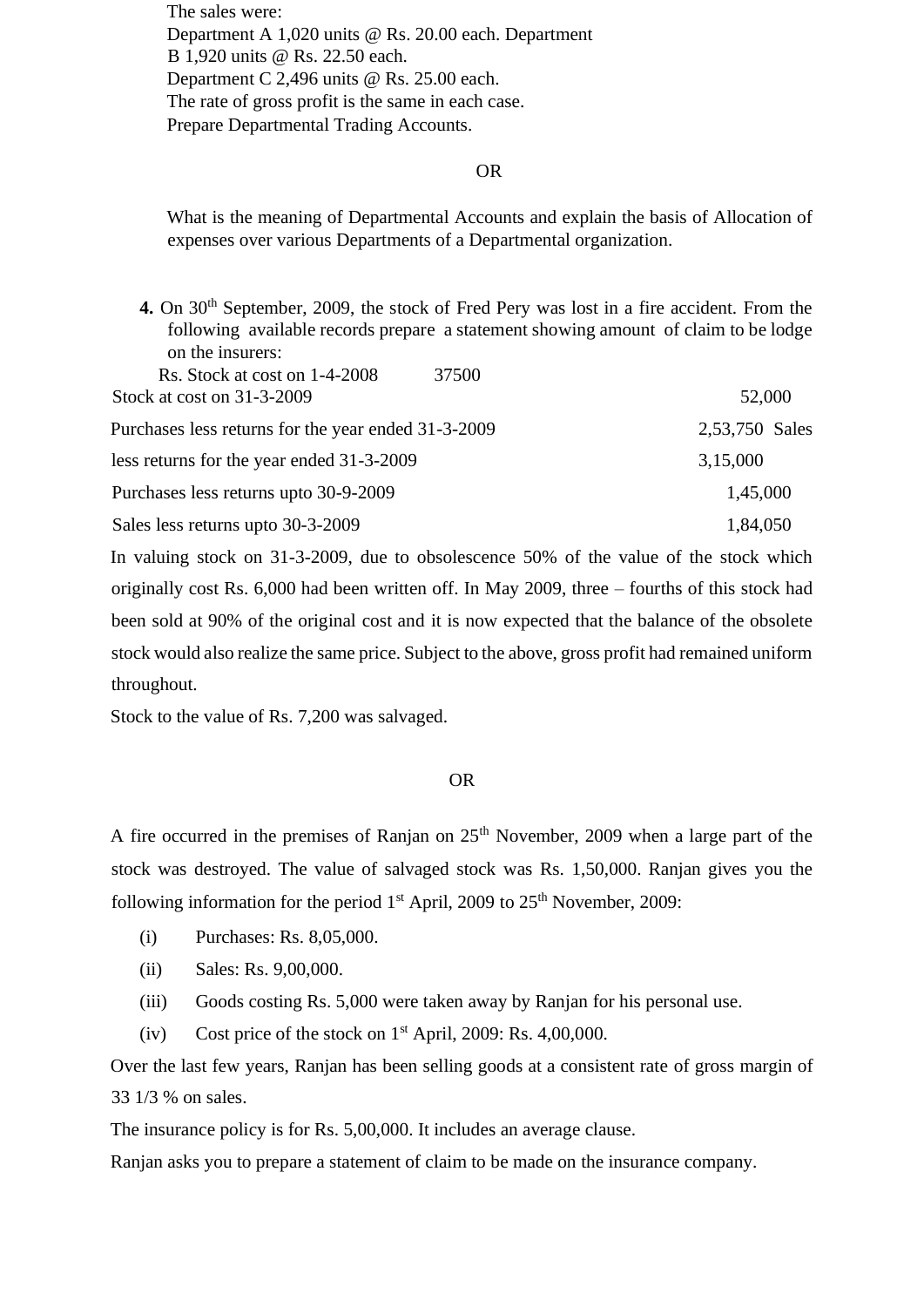# **NOTE FOR INTERNAL ASSESSMENT**

### **For Regular Students**

.

20% of the total marks i.e. 20 marks in each course shall be reserved for comprehensive internal assessment which shall be as under: -

- (a) 20 marks shall be reserved for only one Internal Assessment Test of one hour duration to be conducted at the end of the semester i.e., after completion of the syllabus.
- (b) Minimum 75% attendance shall be required for being eligible to appear in internal assessment test and university examination.

# **Note for setting of internal assessment question paper.**

Eight (08) short answer questions of 5 marks each based on skill development (guidelines for classroom teaching and internal assessment) shall be asked selecting at least two question from each unit and the student shall have to answer any 4 of them.

**Note for students of Distance education: -** four (04) short answer questions of 5 marks each shall be asked selecting one question from each unit.

# **UNIVERSITY OF JAMMU B.COM. SECOND SEMESTER**

# **BUSINESS ETHICS**

 $C.No. BCG-202$   $Max Marks = 100$ Internal assessment  $= 20$ External exam.  $= 80$ 

# **(Syllabus for examination to be held in May 2015, 2016, 2017)**

**OBJECTIVE:** The basic objective of this course is to provide the knowledge on ethics and value system in general and business in particular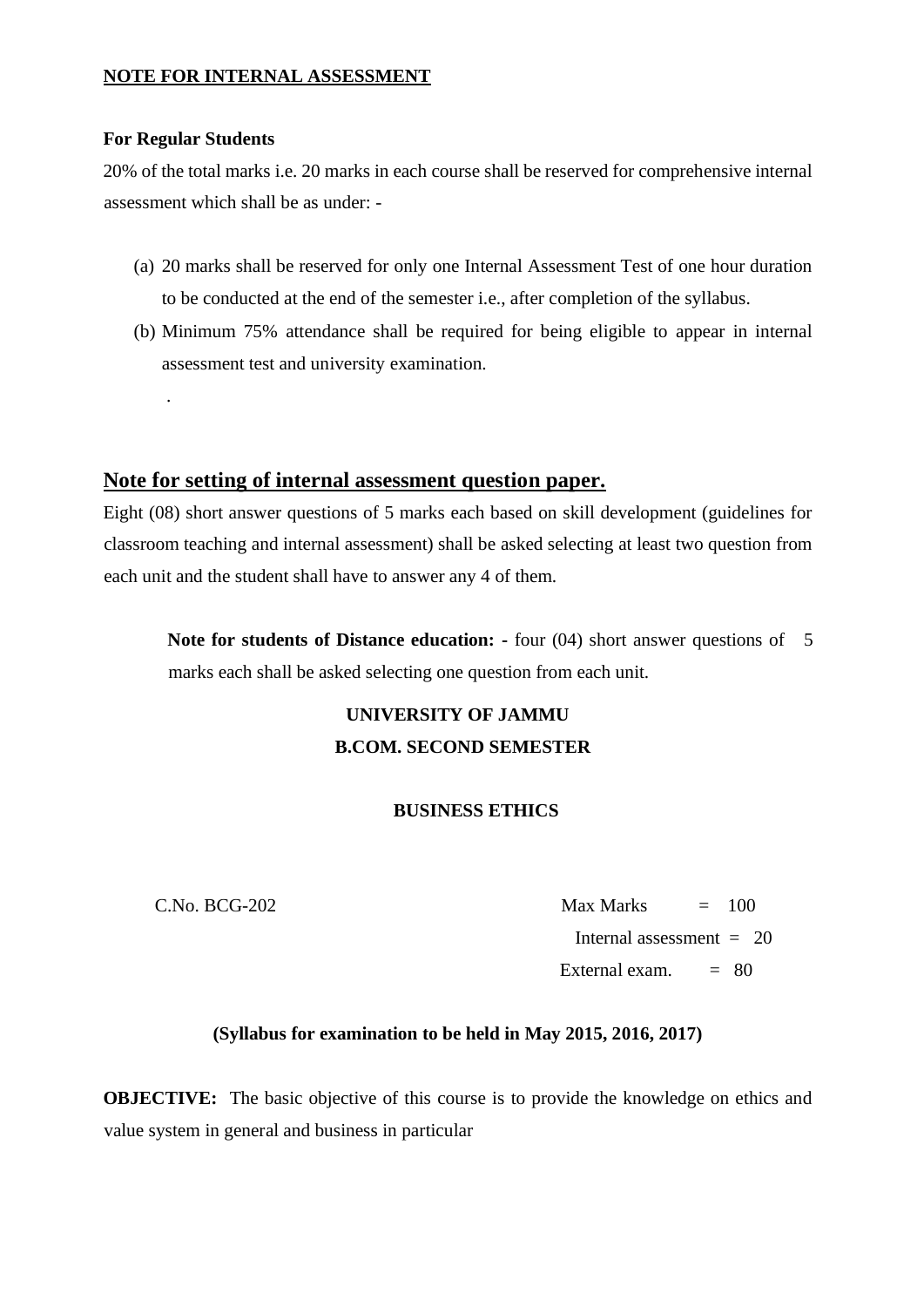### **UNIT-I: INTRODUCTION TO BUSINESS ETHICS**

Concept of business ethics- Need, factors, principles, ethical values for success in business; Ethical problems faced by managers; Arguments against business ethics, ethics and Indian value system.

# **UNIT-II: BELIEFS AND STANDARDS**

Brief introduction to the meaning of values, norms, beliefs and moral standards; ValuesMeaning and types, features; difference between values and skills, positive and negative values, business values, Indian ethos for management.

# **UNIT-III: ETHICS AT WORK PLACE**

Importance of work place ethics; Guidelines for managing ethics at work place; Factors influencing work place ethics; Forms of discrimination; Ethical arguments against discrimination; Types of discrimination practices and prevention of harassment at work place

# **UNIT-IV: ETHICS IN MARKETING AND CONSUMER PROTECTION**

Ethical issues in marketing, need for ethical behavior in marketing, social effects of advertising, factors determining advertising ethics; Consumer protection- Need for consumer protection, brief introduction about machinery for redressal of consumer grievances, ethical approaches to consumer protection.

# **SKILL DEVELOPMENT (GUIDELINES FOR CLASS ROOM TEACHING AND INTERNAL ASSESSMENT)**

- ❖ Explain clearly the ethical values for business decision making.
- ❖ List different ethical issues in present business situation.
- ❖ Critical appraisal of portrayal of woman in advertising.
- ❖ Deep understanding of all concepts specified in the syllabus

# **BOOKS RECOMMENDED**

1Murthy, C.S.V : : Business Ethics: Himalaya Publishing House, New Delhi

2 Badi, R.V & Badi, N.V : Business Ethics, Varinda Publications, Delhi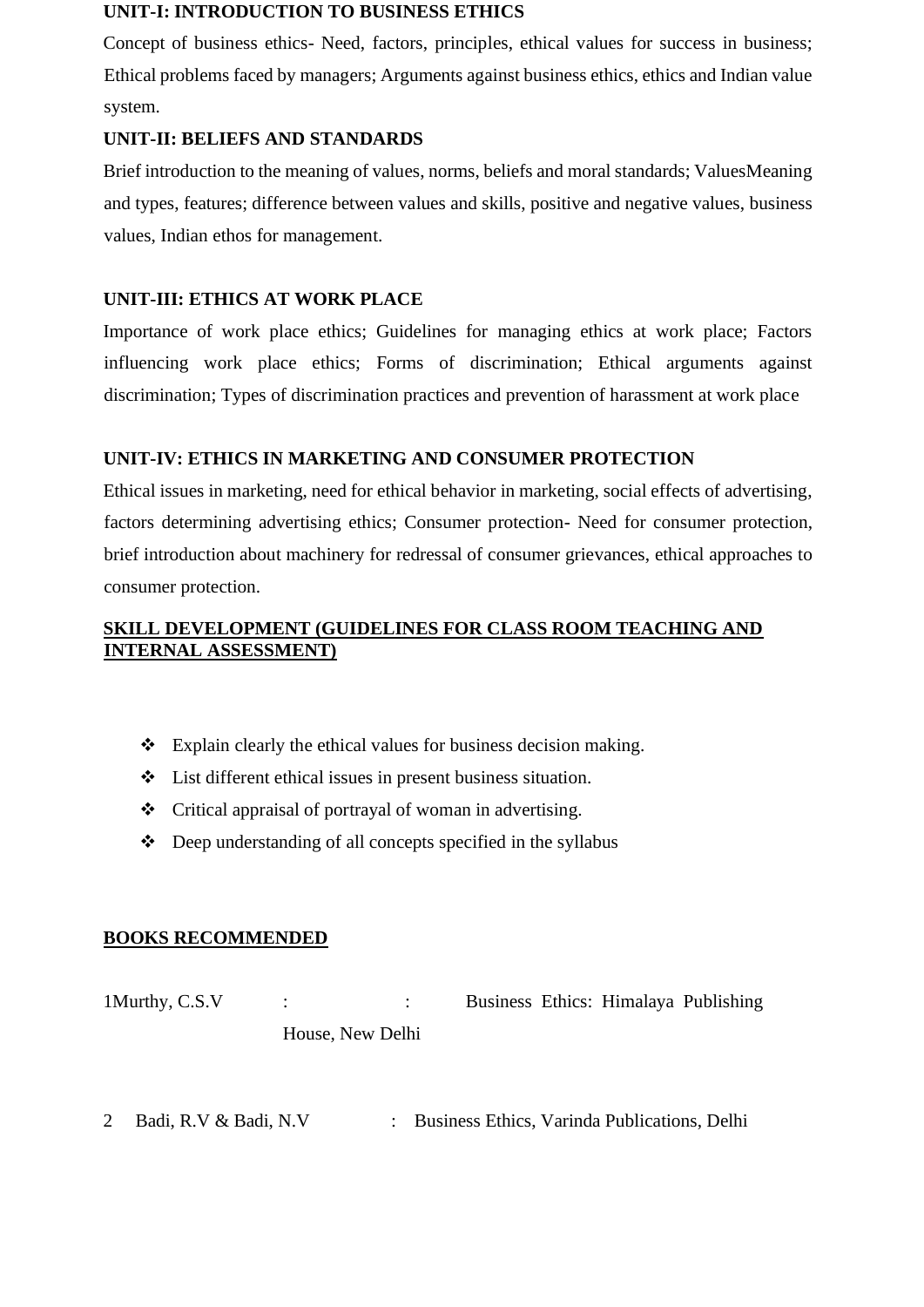| 3                               | Bhalla S.K       |  | Business Ethics & Corporate Governance, Deep |  |  |
|---------------------------------|------------------|--|----------------------------------------------|--|--|
|                                 |                  |  | & Deep Publication New Delhi                 |  |  |
|                                 |                  |  |                                              |  |  |
|                                 |                  |  |                                              |  |  |
| 4                               | Gavai, A.K       |  | Business Ethics, Himalaya Publication        |  |  |
|                                 |                  |  |                                              |  |  |
| 5                               | Hundepar, S.G.   |  | Business Ethics & Human Values, Excel        |  |  |
|                                 |                  |  | Books, New Delhi                             |  |  |
| 6                               | Ghosh, Biswanath |  | Ethics in Management and Indian Ethos, Vikas |  |  |
|                                 |                  |  | Publishing House, New Delhi.                 |  |  |
| 7                               | Rupami, Riya     |  | Business Ethics and Corporate Governance,    |  |  |
|                                 |                  |  | Himalaya Publishing House, New Delhi.        |  |  |
| 8                               | Gupta, C.B.      |  | Business Ethics and Communication,           |  |  |
| Sultan Chand & Sons, New Delhi. |                  |  |                                              |  |  |

# **NOTE FOR PAPER SETTER**

Equal weightage shall be given to all the units of the syllabus. The external Paper shall be of the two sections viz, A & B of three hours duration.

**Section-A**: This section shall contain four short answer questions selecting one from each unit. Each question shall carry 5 marks .A candidate shall be required to attempt all the four questions. Total weightage to this section shall be of 20 marks.

**Section-B**: This section shall contain eight long answer questions of 15 marks each. Two questions with internal choice shall be set from each unit. A candidate shall have to attempt any four questions selecting one from each unit. Total weightage to this section shall be of 60 marks.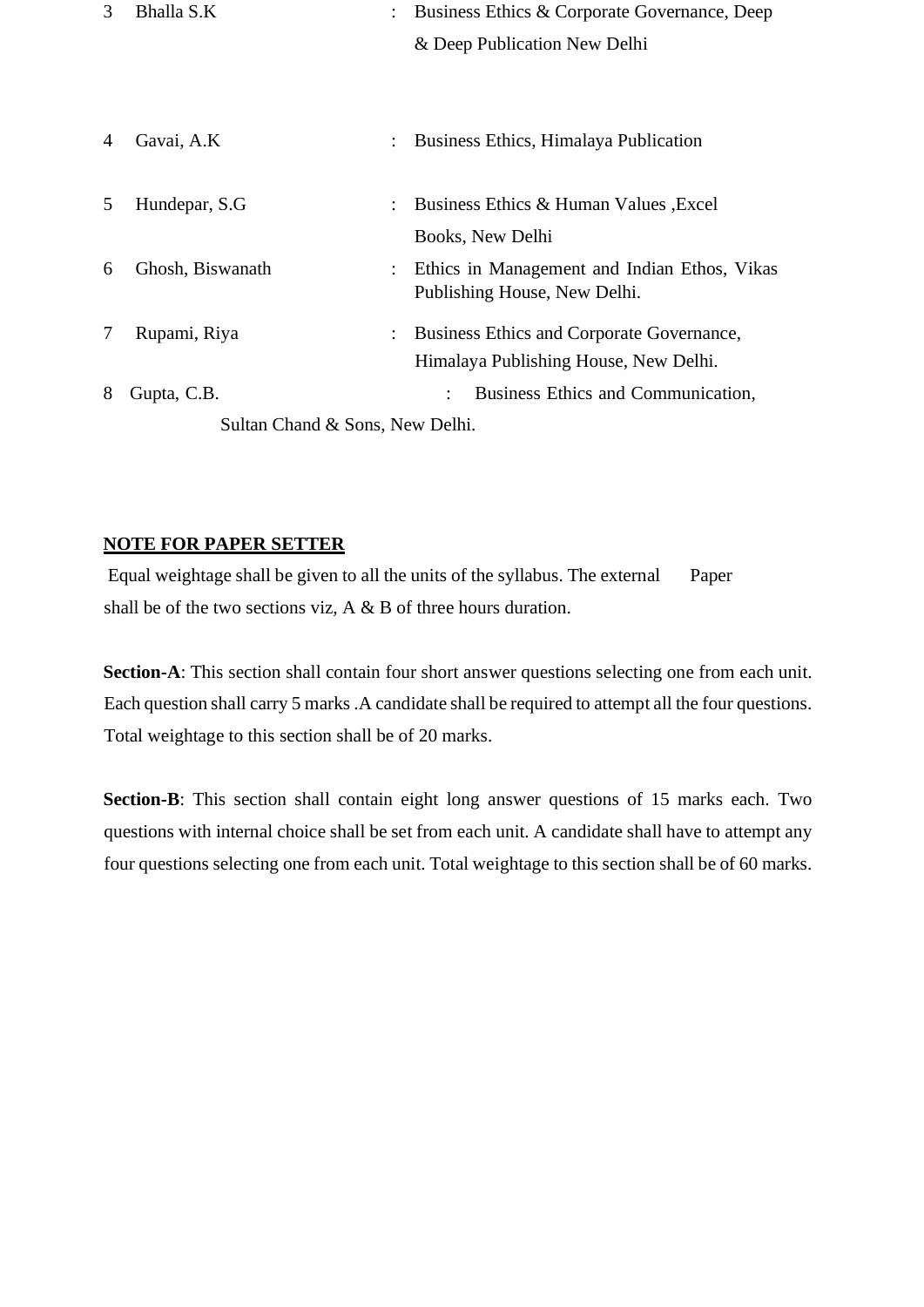# **MODEL QUESTION PAPER BUSINESS ETHICS**

 **Max Marks: -80 Time allowed: - 3 hrs** 

**Section –A (20 Marks)** 

### **Attempt all the questions. Each question carries five marks.**

- 1. Briefly discuss various types of values?
- 2. Explain the importance of work place ethics?
- 3. What are advertising ethics? Explain them briefly?
- 4. Write a short note on consumer protection.

### **Section –B ( 60 Marks)**

Attempt any four questions selecting one question from each unit. Each question carries 15 Marks.

1. Discuss the relevance of ethical values in the success of business?

OR

State the arguments against business ethics. Support your answer with suitable examples?.

- 2. Differentiate between values and beliefs. Give suitable examples. ? OR Briefly state the various steps for enforcing effective code of ethics at work place?
- 3. Explain ethical considerations with regard to types of discrimination in an organization?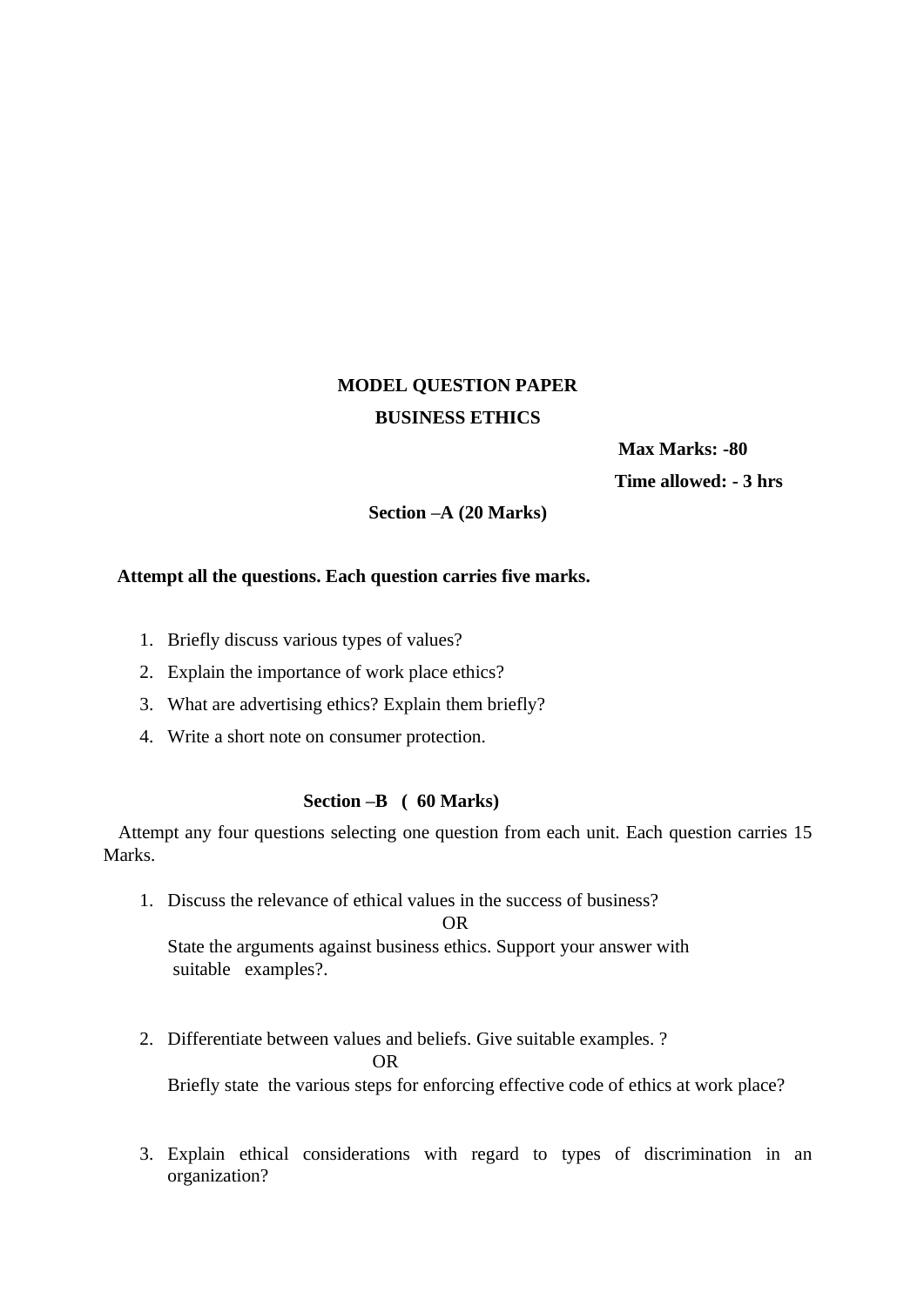What is sexual harassment. Suggest measures to prevent sexual harassment at work place ?

4. Briefly explain the various ethical approaches to consumer protection in India? OR Discuss different factors that influence ethical marketing behavior?

### **NOTE FOR INTERNAL ASSESSMENT**

### **For Regular Students**

.

20% of the total marks i.e. 20 marks in each course shall be reserved for comprehensive internal assessment which shall be as under: -

- (a) 20 marks shall be reserved for only one Internal Assessment Test of one hour duration to be conducted at the end of the semester i.e., after completion of the syllabus.
- (b) Minimum 75% attendance shall be required for being eligible to appear in internal assessment test and university examination.

# **Note for setting of internal assessment question paper.**

Eight (08) short answer questions of 5 marks each based on skill development (guidelines for classroom teaching and internal assessment) shall be asked selecting at least two question from each unit and the student shall have to answer any 4 of them.

**Note for students of Distance education:** - four (04) short answer questions of 5 marks each shall be asked selecting one question from each unit.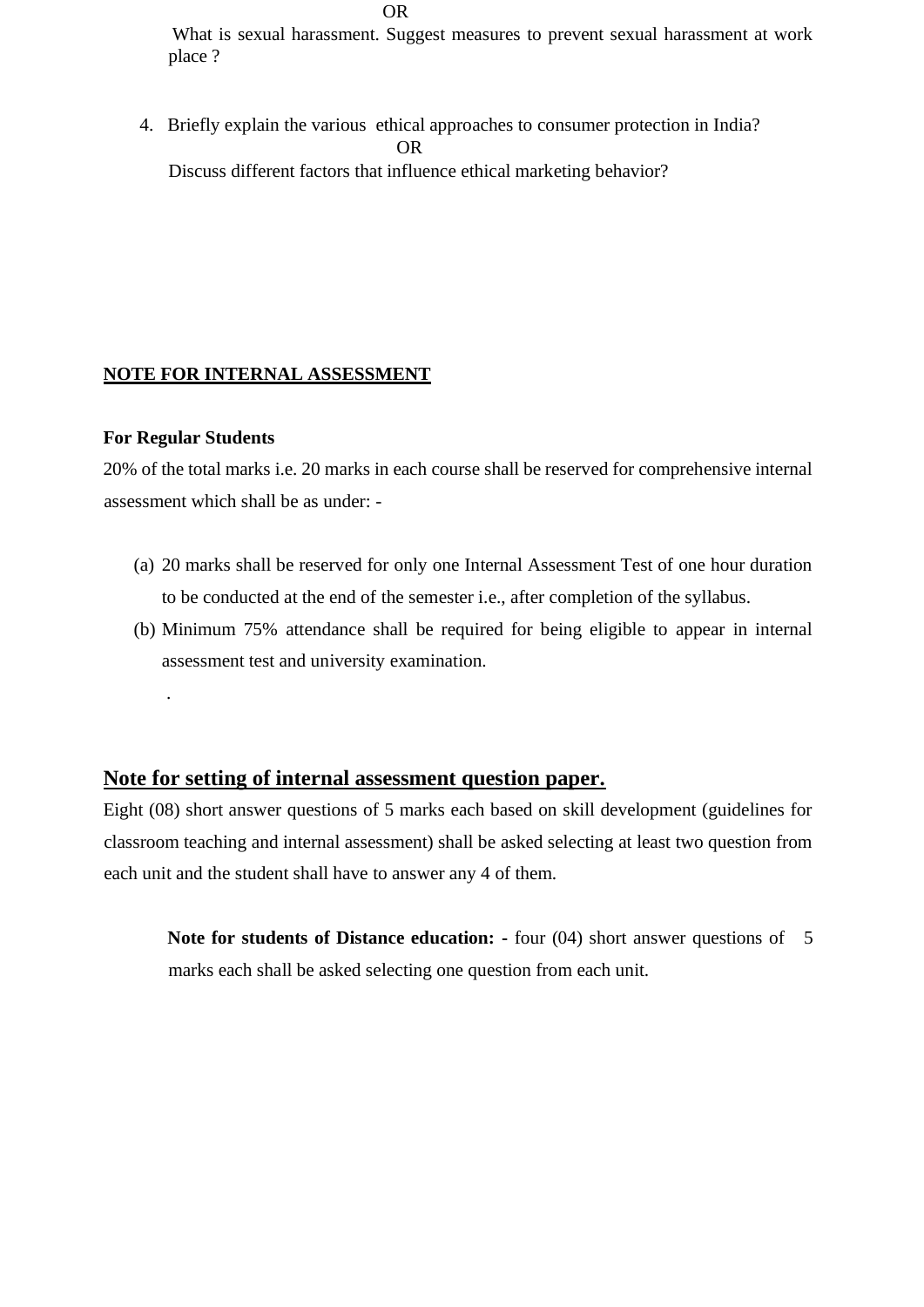# **UNIVERSITY OF JAMMU B.COM. SECOND SEMESTER**

### **ECONOMICS FOR MANAGERIAL DECISIONS**

 $C.No. BCG-203$   $Max Marks = 100$ Internal assessment  $= 20$ External exam.  $= 80$ 

### **(Syllabus for examination to be held in May 2015, 2016, 2017)**

**OBJECTIVE:** This course aims to prepare the students to understand and analyse over a remarkable range of business issues and phenomena of decision making.

### **UNIT-I: INTRODUCTION**

Nature, importance, role of managerial economics; Principles in managerial decision analysis; Managerial economics- A positive or normative science; Relationship between micro, macro and managerial economics.

### **UNIT-II: MARKET DEMAND ANALYSIS**

Meaning, determinants of demand, factors influencing market demand, types of demand , forecasting of demand-significance and techniques.

### **UNIT-III: PRICING POLICY/ STRATEGIES**

Introduction, objectives of price policy, factors determining price policy, methods of pricing – cost plus pricing, multiple product pricing, transfer pricing and peak load pricing.

### **UNIT- IV: PROFIT POLICY**

Profit as business objective, profit maximization as business objective, theories of profit-Hawley's risk theory, Schumpeter's innovation theory, problems in profit measurement, making a reasonable profit a practical approach, profit as a control measure. .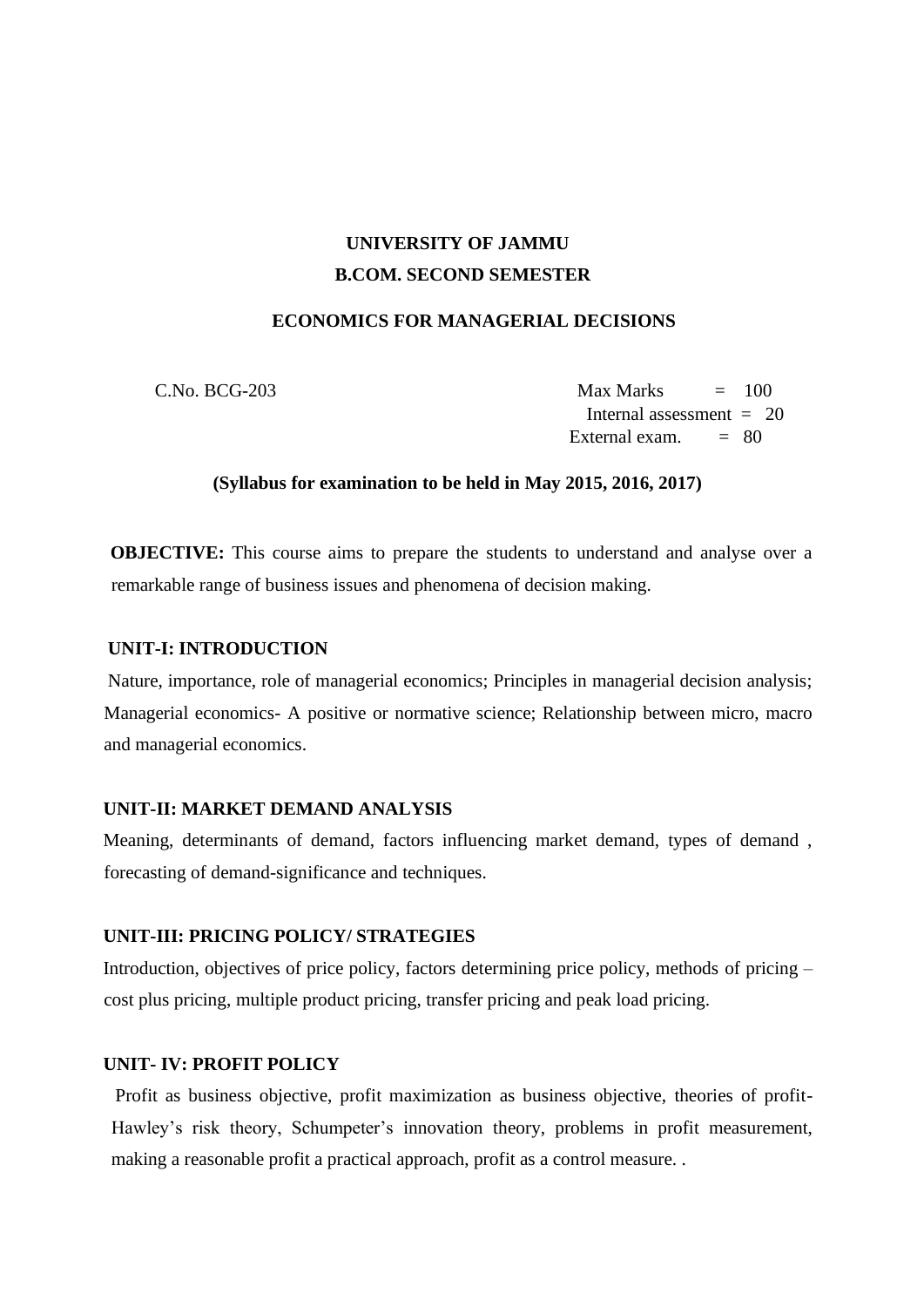# **SKILL DEVELOPMENT (GUIDELINES FOR CLASS ROOM TEACHING AND INTERNAL ASSESSMENT)**

- Clarify various approaches to managerial decisions.
- Identify the factors influencing price policy.
- Familiarize the students with various pricing practices used by different firms.
- Create deep understanding of all concepts specified in the syllabus.

# **BOOKS RECOMMENDED**

| 1 | Mithani, D.M.                   | : Managerial Economics-Theory $\&$                                                      |  |  |
|---|---------------------------------|-----------------------------------------------------------------------------------------|--|--|
|   | House Pvt. Ltd., New Delhi      | Application,<br>Himalaya<br>Publishing                                                  |  |  |
| 2 | Diwedi, D.N.                    | : Managerial Economics, Vikas Publishing House<br>Pvt. Ltd., New Delhi                  |  |  |
| 3 | Gupta, G.S.                     | : Macro-Economic-Theory & Application, Tata<br>McGraw Hill Publishing House, New Delhi. |  |  |
| 4 | Vaish, M.C.                     | : Macro-Economic Theory, Vikas Publishing House<br>Pvt. Ltd., New Delhi                 |  |  |
| 5 | Mishra, S.K. & Puri, V.K.       | : Modern Macro Economic Theory, Himalayan<br><b>Publishing House</b>                    |  |  |
| 6 | <b>Edward Shapiro</b>           | : Macro-Economic Analysis, Tata McGraw Hill, New<br>Delhi                               |  |  |
| 7 | Jhingam, M.L. $\&$ Stephen, J.K | : Managerial Economics, Vrinda Publications Pvt.<br>Ltd. Delhi                          |  |  |
| 8 | Dingra, I.C                     | : Managerial Economics, Sultan Chand, New<br>Delhi.                                     |  |  |

# **NOTE FOR PAPER SETTER**

Equal weightage shall be given to all the units of the syllabus. The external Paper shall be of the two sections viz, A & B of three hours duration.

**Section-A**: This section shall contain four short answer questions selecting one from each unit. Each question shall carry 5 marks .A candidate shall be required to attempt all the four questions. Total weightage to this section shall be of 20 marks.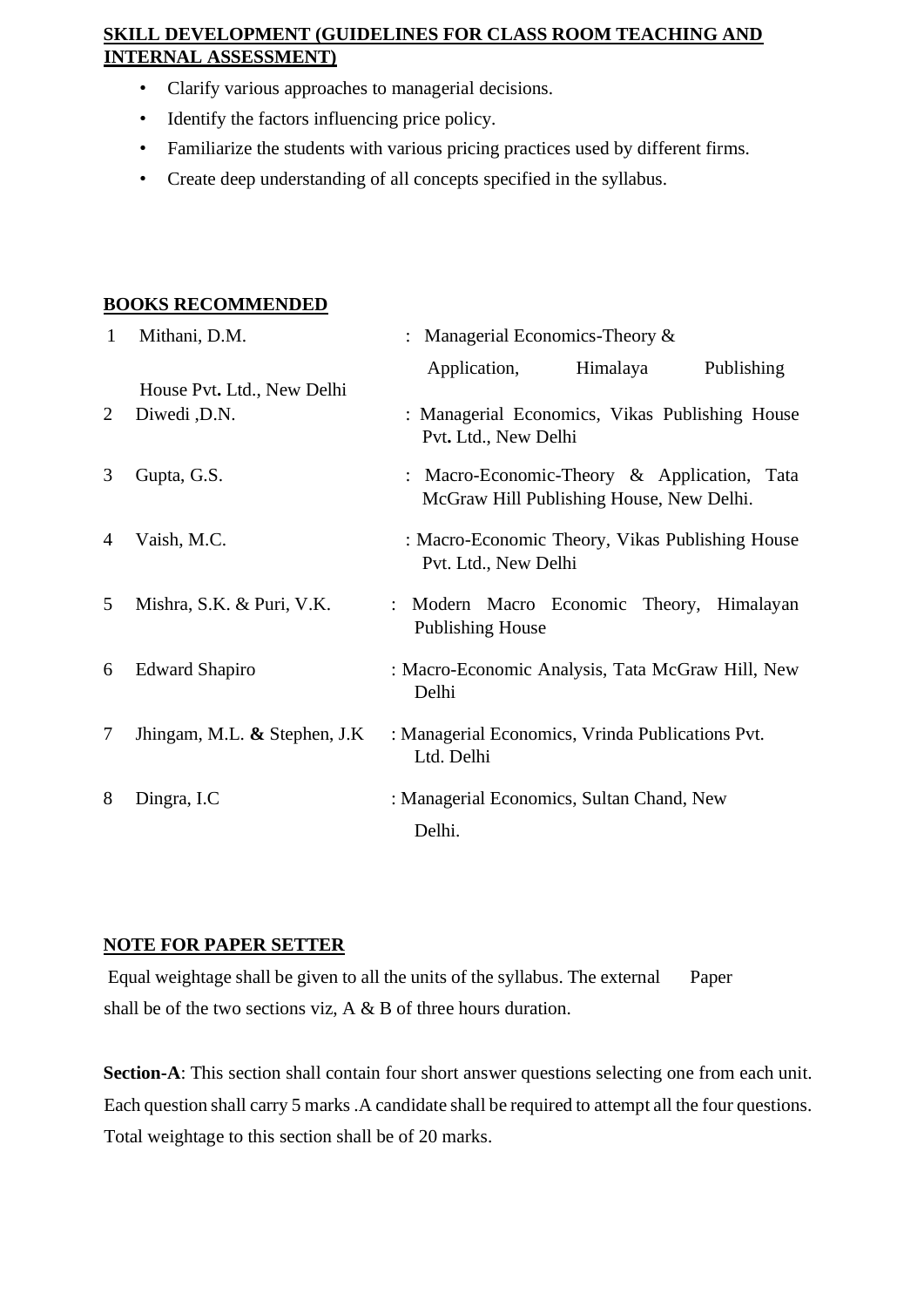**Section-B**: This section shall contain eight long answer questions of 15 marks each. Two questions with internal choice shall be set from each unit. A candidate shall have to attempt any four questions selecting one from each unit. Total weightage to this section shall be of 60 marks.

## **MODEL QUESTION PAPER**

#### **ECONOMICS FOR MANAGERIAL DECISIONS**

Max Marks: -80 Time allowed: -3 hrs

### **Section A( 20 Marks)**

#### **Attempt all the questions. Each question carries five marks.**

- 1. State the role of managerial economics?
- 2. Briefly state the various types of demand?
- 3. What are the objectives of price policy?
- 4. Explain briefly profit maximization as a business objective?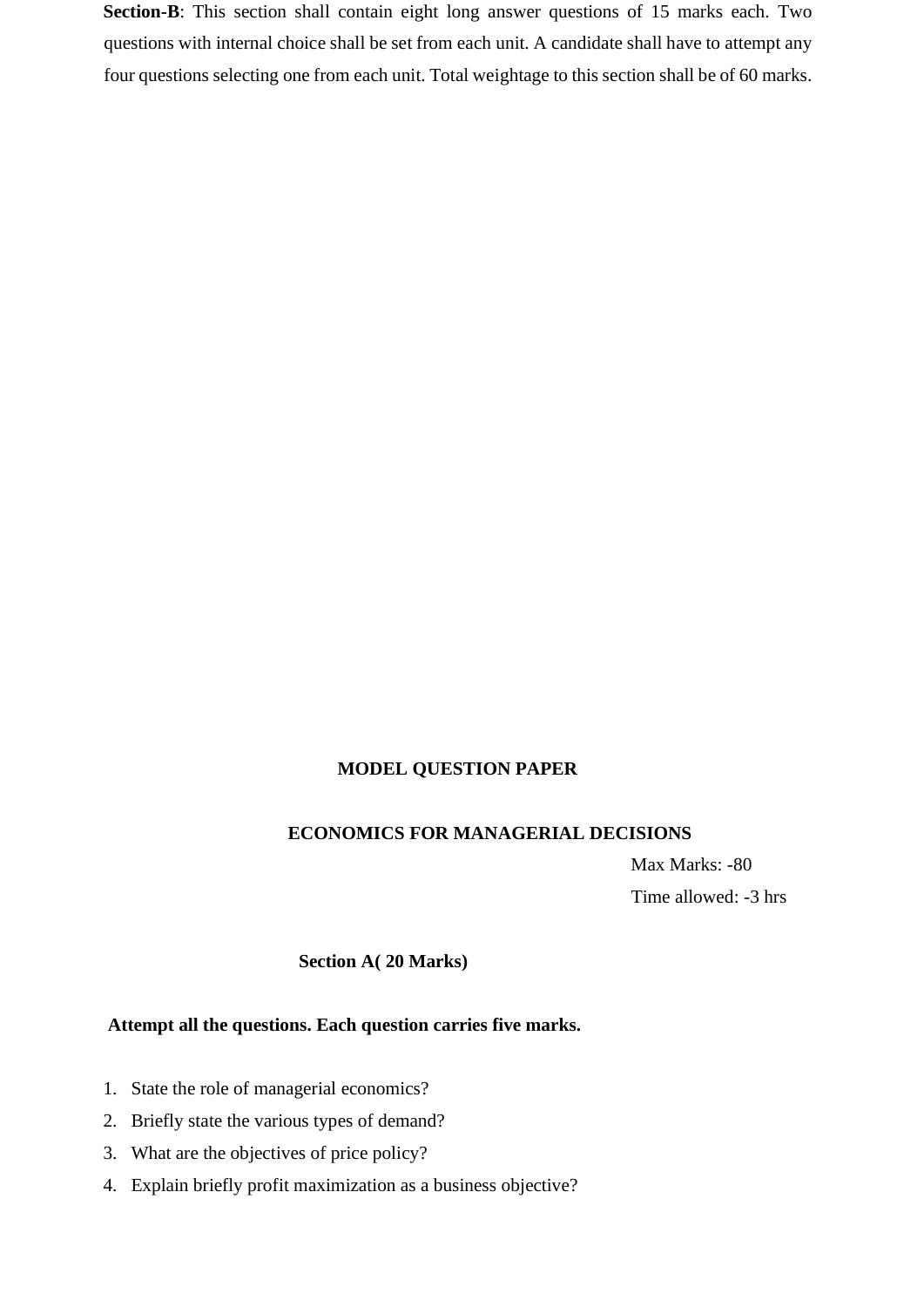### **Section –B (60 Marks)**

# **Attempt any four questions selecting one question from each unit. Each question carries 15 marks.**

1. Discuss the principles of managerial decision analysis?

#### OR

 State the relationship between micro economics, macro economics and managerial economics?

2. Explain various techniques of demand forecasting?

#### OR

Explain the factors influencing market demand?

3. Explain the methods of price determination?

#### OR

Briefly state the criteria for acceptable rate of return on investment?

4. Explain risk theory of profit.

OR

Explain how profit is used as control measure. What problems are associated with the used of profit figure as a control measure?

### **NOTE FOR INTERNAL ASSESSMENT**

#### **For Regular Students**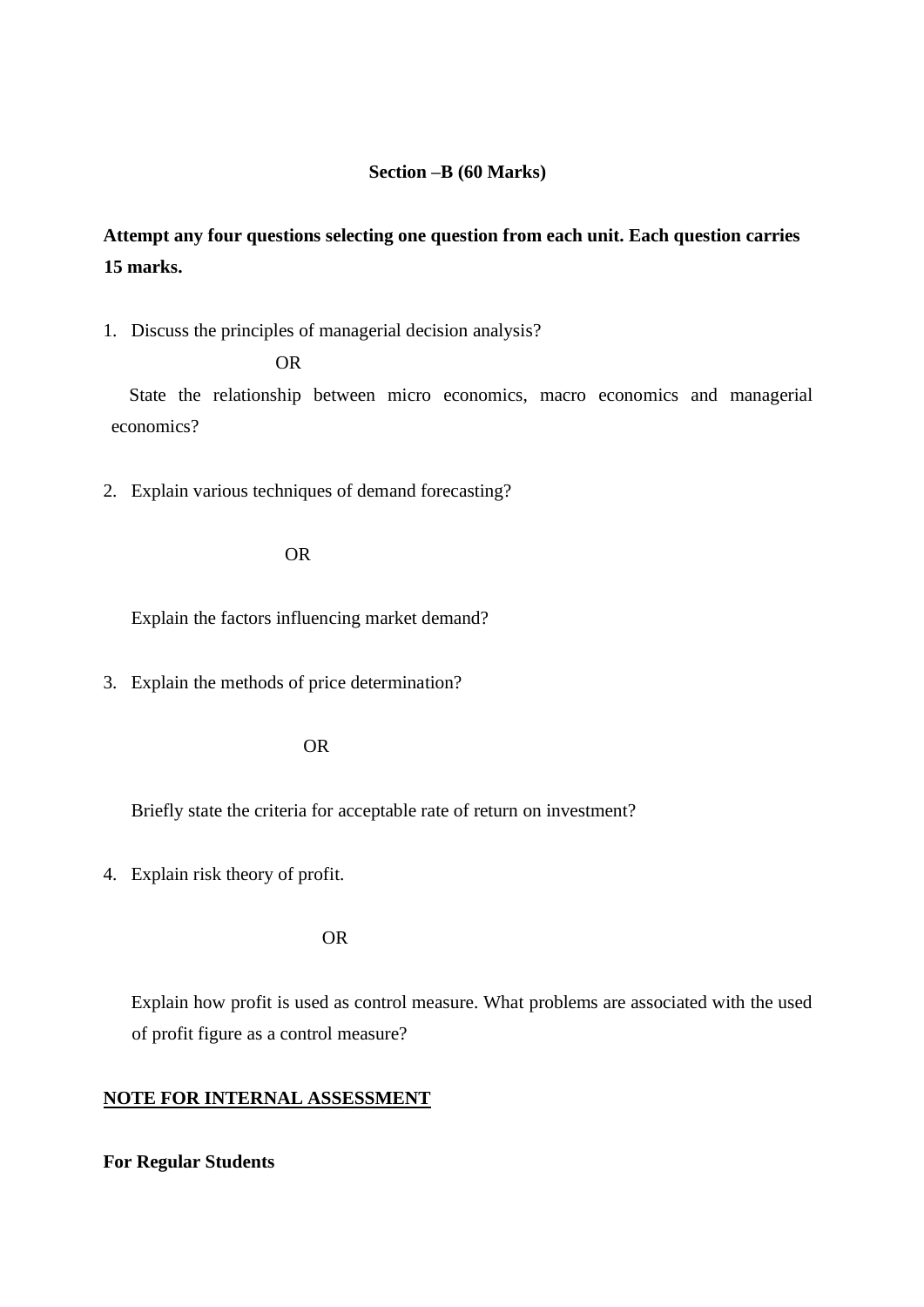20% of the total marks i.e. 20 marks in each course shall be reserved for comprehensive internal assessment which shall be as under: -

- (a) 20 marks shall be reserved for only one Internal Assessment Test of one hour duration to be conducted at the end of the semester i.e., after completion of the syllabus.
- (b) Minimum 75% attendance shall be required for being eligible to appear in internal assessment test and university examination.

# **Note for setting of internal assessment question paper.**

Eight (08) short answer questions of 5 marks each based on skill development (guidelines for classroom teaching and internal assessment) shall be asked selecting at least two question from each unit and the student shall have to answer any 4 of them.

**Note for students of Distance education: -** four (04) short answer questions of 5 marks each shall be asked selecting one question from each unit.

# **UNIVERSITY OF JAMMU B.COM. SECOND SEMESTER**

## **COMMUNICATION SKILLS**

 $C.No. BCG-204$  Max Marks  $= 100$ Internal assessment  $= 20$ External exam.  $= 80$ 

## **(Syllabus for examination to be held in May 2015, 2016, 2017)**

**OBJECTIVE:** The basic objective of this course is to develop the communication skills among students to enable them to be successful in this competitive and changing business word.

## **UNIT-I: LISTENING AND READING SKILLS**

Listening – Meaning, Nature, significance and factors affecting listening process; Requirement (skills) for effective listening; Barriers to effective listening and measures to overcome them; Guidelines for effective listening; Reading – Meaning, nature, types and importance of reading for effective communications.

## **UNIT-II: WRITING SKILLS**

Writing tender/ quotation; Guidelines for writing effective collection letter; Stages in collection letter series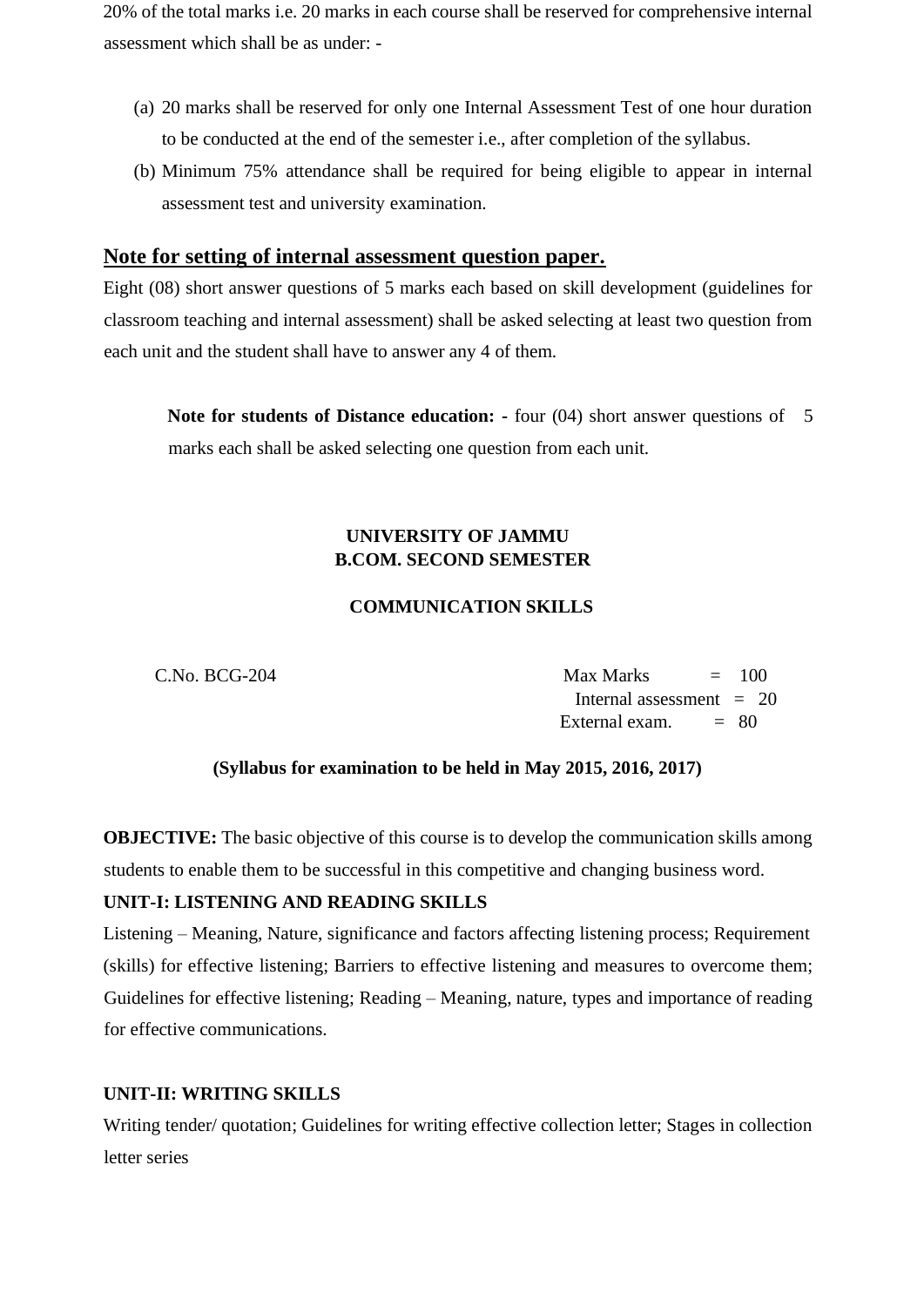Sales Letter – meaning, objectives, functions and writing sales letter; Minutes – meaning, types and guidelines for writing minutes and resolutions pertaining to meetings.

#### **UNIT-III: SPEAKING SKILLS**

.

Speech – Introduction and characteristics of good speech; Interview – introduction, types, guidelines for preparing to appear in selection interview; Group discussion – meaning and guidelines for preparation to appear in group discussion; Skills to perform well in group discussion.

## **UNIT-IV: PRESENTATION AND RESUME WRITING**

Presentation – meaning and structure; Do's and Don'ts of presentation; Resume – meaning, contents and guidelines for preparing an effective resume; difference between resume and CV.

#### **BOOKS RECOMMENDED**

| $\mathbf{1}$   | Rao,              | Nageshwar                            | $\&$<br>$Das.$ : |                      | Communication Skills, Himalaya Publishing                |
|----------------|-------------------|--------------------------------------|------------------|----------------------|----------------------------------------------------------|
|                | Rajendra P        |                                      |                  |                      | House, New Delhi                                         |
| $\overline{2}$ | Ray, Reuben       |                                      |                  | $\ddot{\phantom{a}}$ | Communication<br>Today<br>-Understanding                 |
|                |                   |                                      |                  |                      | Creative Skill, Himalaya Publishing House,<br>New Delhi. |
| 3              | Raydu, C.S        |                                      |                  |                      | <b>Business Communication, Himalaya Publishing</b>       |
|                |                   |                                      |                  |                      | House, New Delhi                                         |
|                | 4 Chaturvedi, P.D |                                      |                  |                      | <b>Business</b><br>Communication,<br>Pearson             |
|                |                   |                                      |                  |                      | <b>Education</b> , New Delhi                             |
|                |                   | 5 Meenakshi, Raman                   |                  |                      |                                                          |
|                |                   |                                      |                  |                      | Technical<br>Communication,<br>Oxford                    |
|                |                   |                                      |                  |                      | <b>University Press</b>                                  |
|                |                   | 6 Pal, Rajinder & Korlakalli , J.S : |                  |                      |                                                          |
|                |                   |                                      |                  |                      | <b>Essentials of Business Communication,</b>             |
|                |                   |                                      |                  |                      | Sultan Chand Publishers, New Delhi                       |
|                |                   |                                      |                  |                      |                                                          |
|                |                   | 7 Ramesh, M.S & Pattanshetti, : C.C. |                  |                      | Business Communication, S. Chand and Co,<br>New Delhi.   |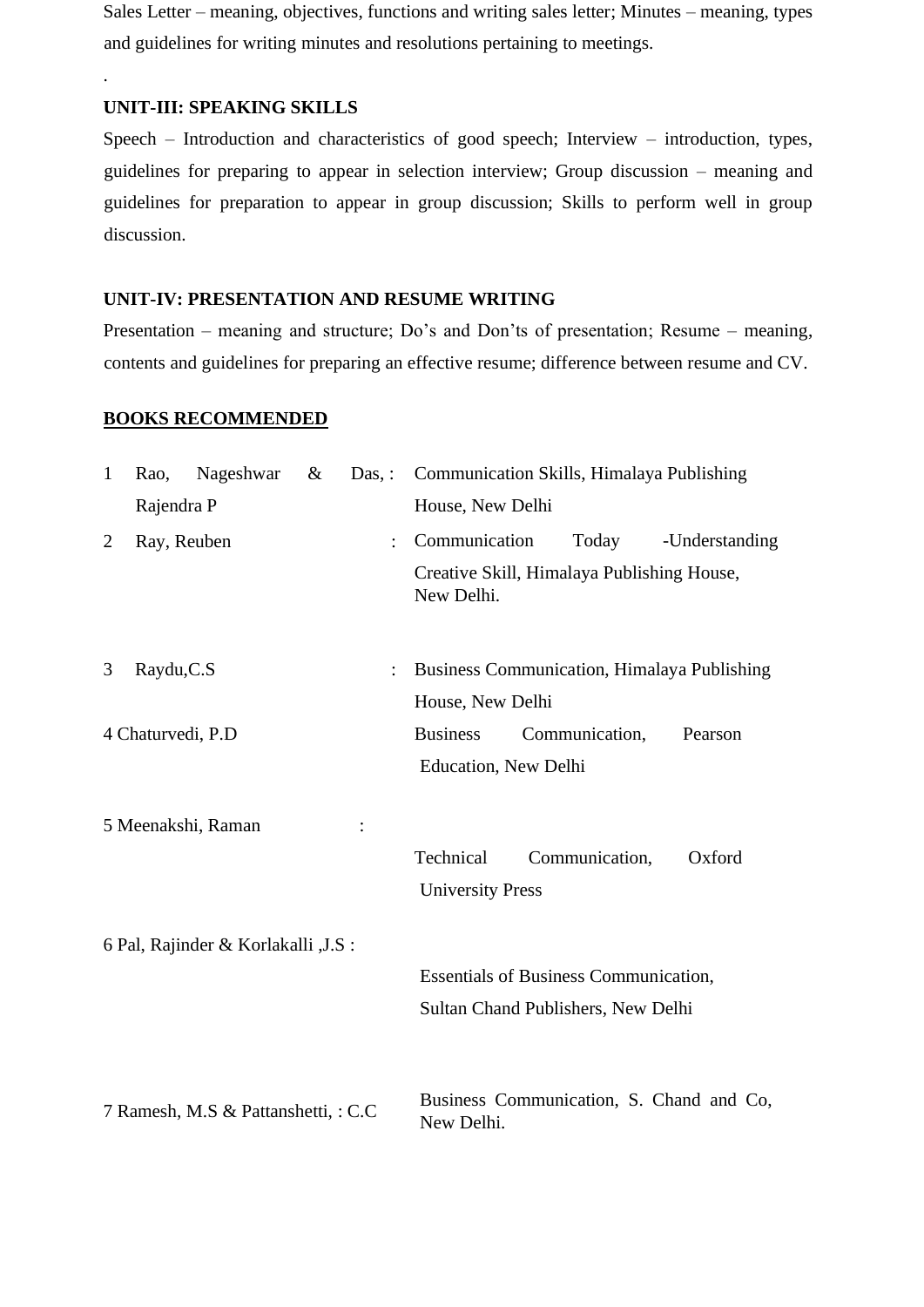| 8 Aggarwal, Rohini                           |                                      |
|----------------------------------------------|--------------------------------------|
|                                              | Business Communication, Organisation |
|                                              | and Management, Taxmann's Publisher, |
|                                              | New Delhi.                           |
|                                              |                                      |
| 8 Lesikar, R.V & Pettet Jr. J.D<br>$\sim$ 1. | Business Communication: Theory and   |
|                                              | Application, Tata McGraw Hill        |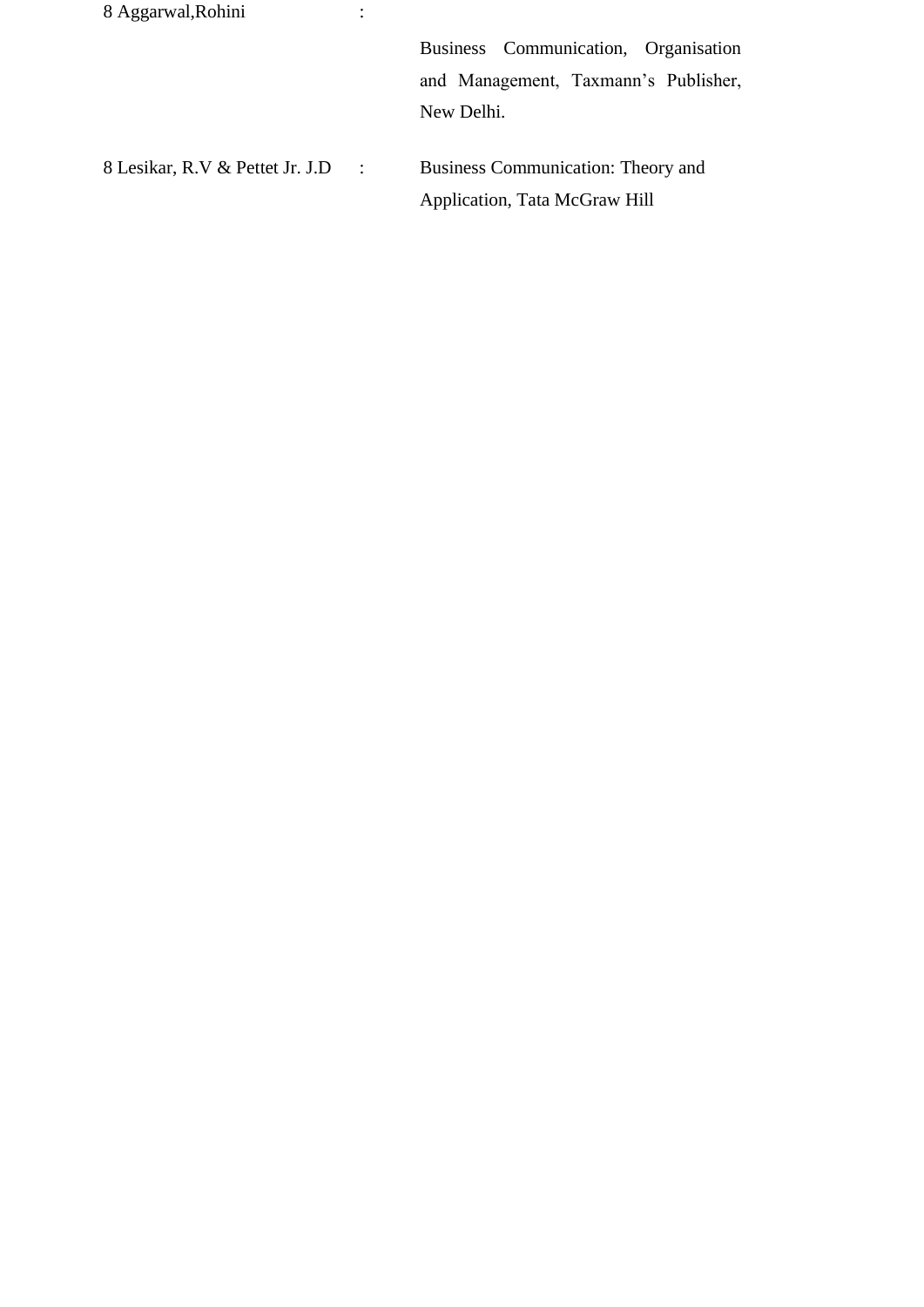# **SKILL DEVELOPMENT (GUIDELINES FOR CLASS ROOM TEACHING AND INTERNAL ASSESSMENT)**

- ❖ Make the students well versed in the art of writing various business letters specified in the syllabus.
- ❖ Make the students able to participate in GD with confidence.
- ❖ Create confidence in the students for appearing in interviews.
- ❖ Make the students able to enrich their listing and reading skills.
- ❖ Create deep understanding of all concepts specified in the syllabus.

## **NOTE FOR PAPER SETTER**

Equal weightage shall be given to all the units of the syllabus. The external Paper shall be of the two sections viz, A & B of three hours duration.

**Section-A**: This section shall contain four short answer questions selecting one from each unit. Each question shall carry 5 marks .A candidate shall be required to attempt all the four questions. Total weightage to this section shall be of 20 marks.

**Section-B**: This section shall contain eight long answer questions of 15 marks each. Two questions with internal choice shall be set from each unit. A candidate shall have to attempt any four questions selecting one from each unit. Total weightage to this section shall be of 60 marks.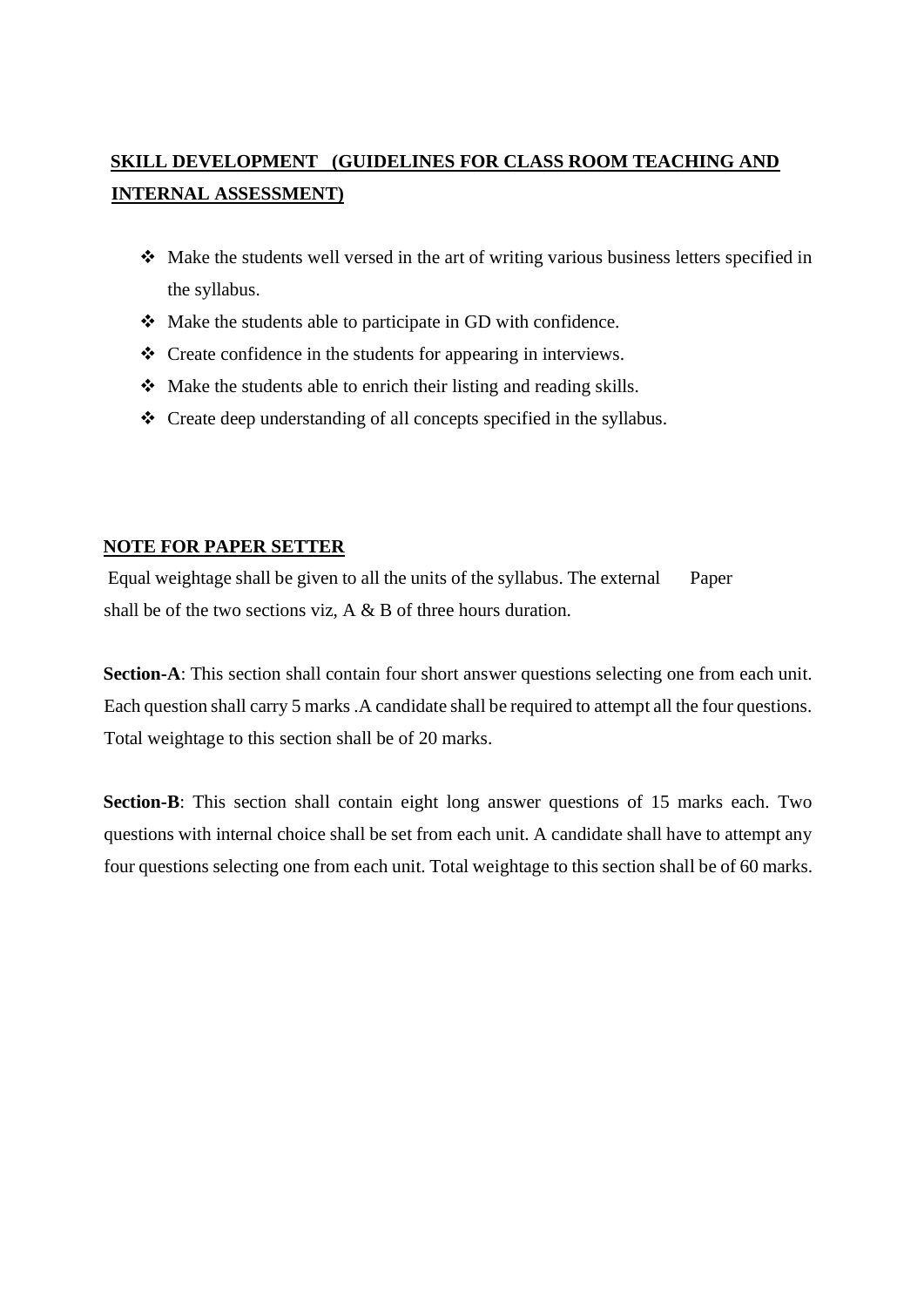# **MODEL QUESTION PAPER COMMUNICATION SKILLS**

**Max marks: -80 Time allowed: -3 hrs** 

#### **Section A (20 Marks)**

#### **Attempt all the questions. Each question carries five marks.**

- 1. What is listening? How it can be made effective?
- 2. What is a sales letter? Explain its functions?
- 3. What skills are required to perform well in group discussion?
- 4. Differentiate between a CV and Resume?

#### **Section –B (60 Marks)**

# **Attempt any four questions selecting one question from each unit. Each question carries 15 marks.**

1. What is effective reading is reading important for effective communication?

Or

What is listening? Explain the barriers to effective listening. Suggest the measures to over comes these barriers.

2. What is collection letter? Explain the stages of collection letter series.

Or

What do you understand minutes? What points should be kept in mind while writing minutes of a meeting.

3. What is interview? What preparation will you make for appearing in an interview for job?

Or

What is group discussion? What are the requirements for preparing for group discussion?

4. What is presentation? Explain the Do's and Don'ts of presentation. Or

What is resume? What points will you keep in mind while prepare in your resume?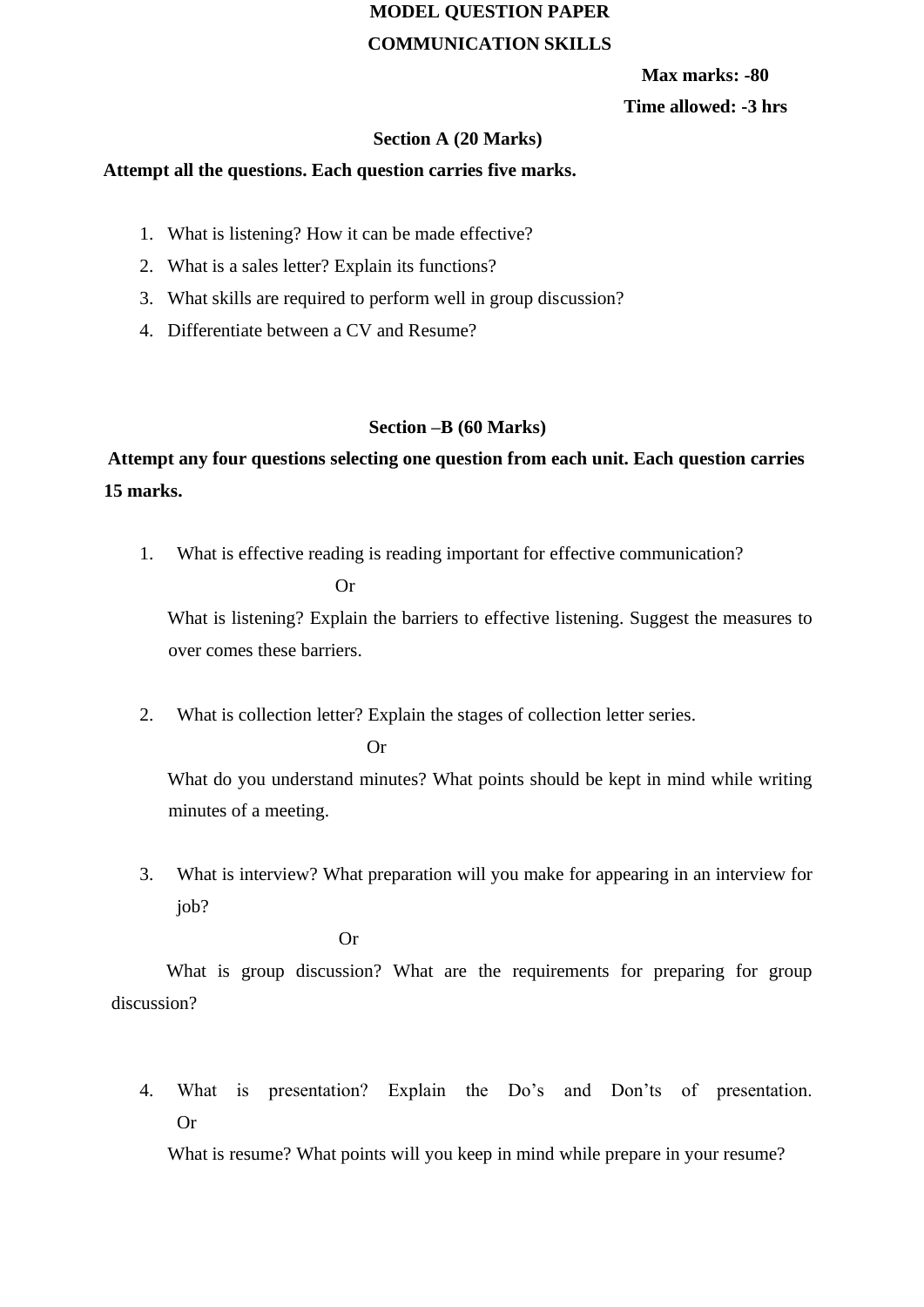### **NOTE FOR INTERNAL ASSESSMENT**

#### **For Regular Students**

.

20% of the total marks i.e. 20 marks in each course shall be reserved for comprehensive internal assessment which shall be as under: -

- (a) 20 marks shall be reserved for only one Internal Assessment Test of one hour duration to be conducted at the end of the semester i.e., after completion of the syllabus.
- (b) Minimum 75% attendance shall be required for being eligible to appear in internal assessment test and university examination.

### **Note for setting of internal assessment question paper.**

Eight (08) short answer questions of 5 marks each based on skill development (guidelines for classroom teaching and internal assessment) shall be asked selecting at least two question from each unit and the student shall have to answer any 4 of them.

**Note for students of Distance education: -** four (04) short answer questions of 5 marks each shall be asked selecting one question from each unit.

# **UNIVERSITY OF JAMMU B.COM. SECOND SEMESTER**

#### **TAX PROCEDURE AND PRACTICE (FEDERAL FINANCE)**

 $C.No. BCG-206$  Max Marks  $= 100$ Internal assessment  $= 20$  External exam.  $=$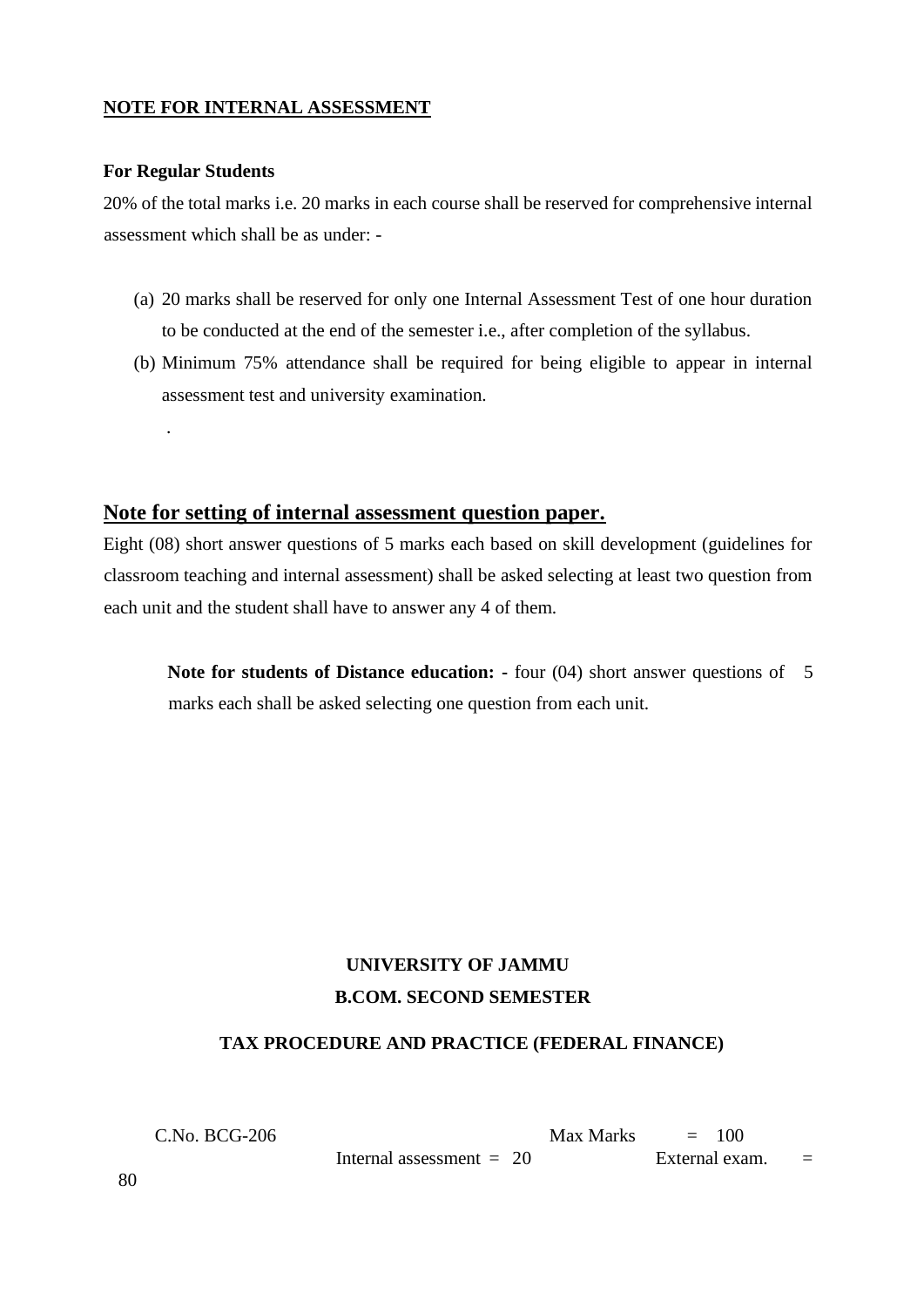## **(Syllabus for examination to be held in May 2015, 2016, 2017 )**

**OBJECTIVE:** To impart knowledge about functioning of federal finance in India

## **UNIT 1 : FINANCIAL ADMINISTRATION IN INDIA**

Meaning and principles of financial administration, duties and powers of Comptrollers and Auditors; General preparations and enactment of budget, parliamentary control on public expenditure, public account committee, estimate committee and committee of public accounting control.

## **UNIT 2: INDIAN FEDERAL FINANCE**

Justification of federal setup, problems of federal set-up, principles of federal finance ; Allocation of resources between state and central under constitution; Local finances; Fiscal policy- Meaning, objectives and critical appraisal; Brief introduction to fiscal responsibility and budget management bill-2000

# **UNIT 3: VALUE ADDED TAX IN INDIA**

Brief introduction to **VAT, MODVAT, CENVAT GST=** General sales tax, GST vs. VAT **GST**= Goods and services tax

## **UNIT 4: UNION BUDGET**

Appraisal of latest budget: Salient features of latest budget, composition of revenue, composition of expenditure; Critical appraisal of the latest union budget; J&K State latest budget- Its critical appraisal.

# **SKILL DEVELOPMENT (GUIDELINES FOR CLASS ROOM TEACHING AND INTERNAL ASSESSMENT)**

- ❖ Enable students to understand the various concepts with the help of examples of National Budgets/ case studies.
- ❖ Create deep understanding of all concepts specified in the syllabus.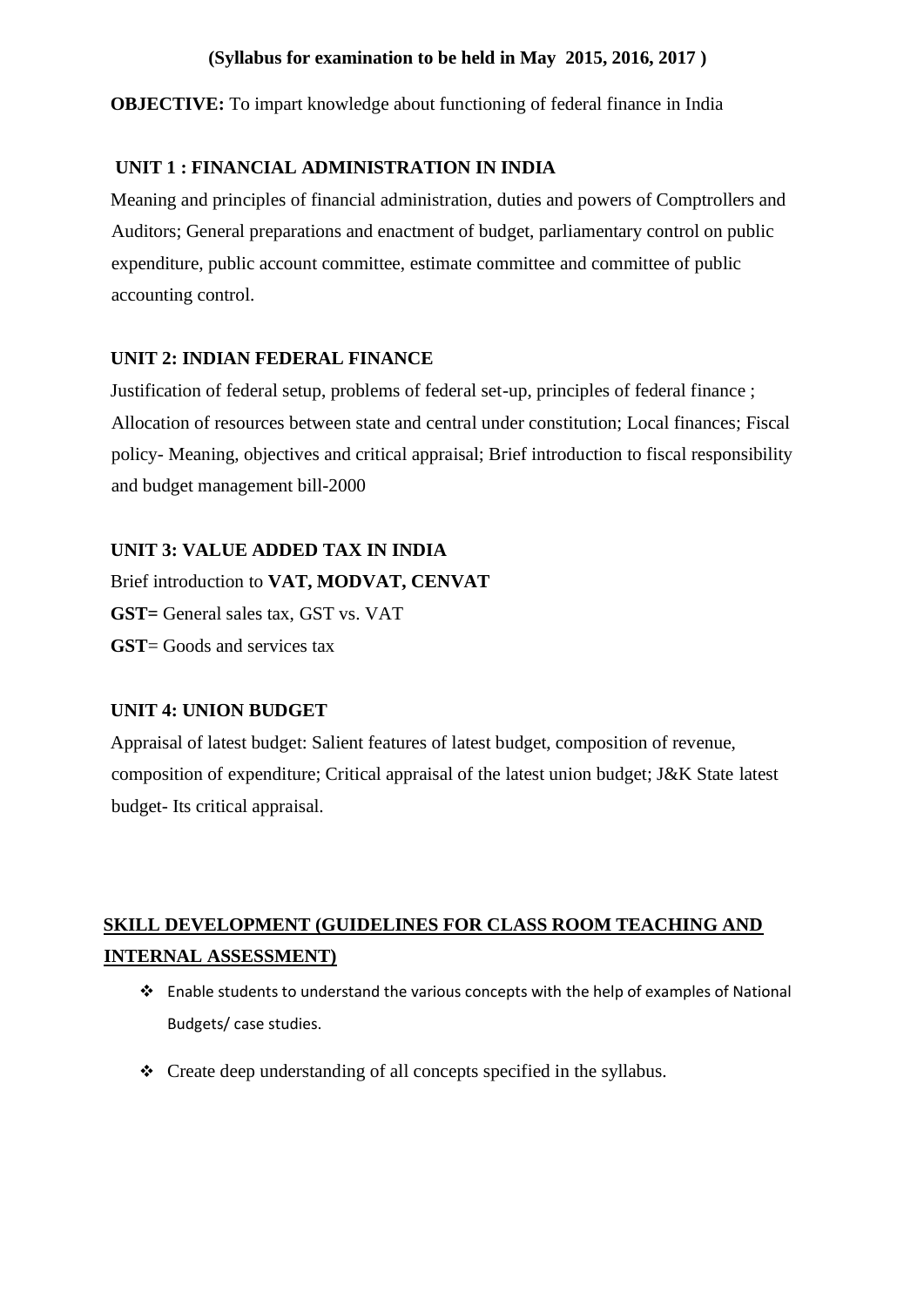## **BOOKS RECOMMENDED**

- 1. Public Finance in Theory & Practice by Dr. S.K.Singh, published by S.Chand & Company,New Delhi
- 2. Modern Economic Theory by Dr. K.K. Dewett and Sh M.H. Navalur published by Shyam Lal Charitable Trust, New Delhi (sole distributor S.Chand & Company Ltd, New Delhi)
- 3. Union Budget
- 4. Government Accounting Standards issued by the GASAB
- 5. Fiscal Responsibility and Budget Management Act, 2003

## **NOTE FOR PAPER SETTER**

Equal weightage shall be given to all the units of the syllabus. The external Paper shall be of the two sections viz,  $A \& B$  of three hours duration.

**Section-A**: This section shall contain four short answer questions selecting one from each unit. Each question shall carry 5 marks .A candidate shall be required to attempt all the four questions. Total weightage to this section shall be of 20 marks.

**Section-B**: This section shall contain eight long answer questions of 15 marks each. Two questions with internal choice shall be set from each unit. A candidate shall have to attempt any four questions selecting one from each unit. Total weightage to this section shall be of 60 marks.

# **MODEL QUESTION PAPER TAX PROCEDURE AND PRACTICE(FEDERAL FINANCE)**

 **Max Marks: 80** 

**Time allowed: 3 hrs** 

#### **Section A (20 Marks)**

#### **Attempt all the questions. Each question carries five marks.**

- 1. Briefly state the principles of fiscal administration?
- 2. State the various problems of federal finance in India?
- 3. Differentiate between GST and VAT?
- 4. State the salient features of latest budget?

## **Section B (60 Marks)**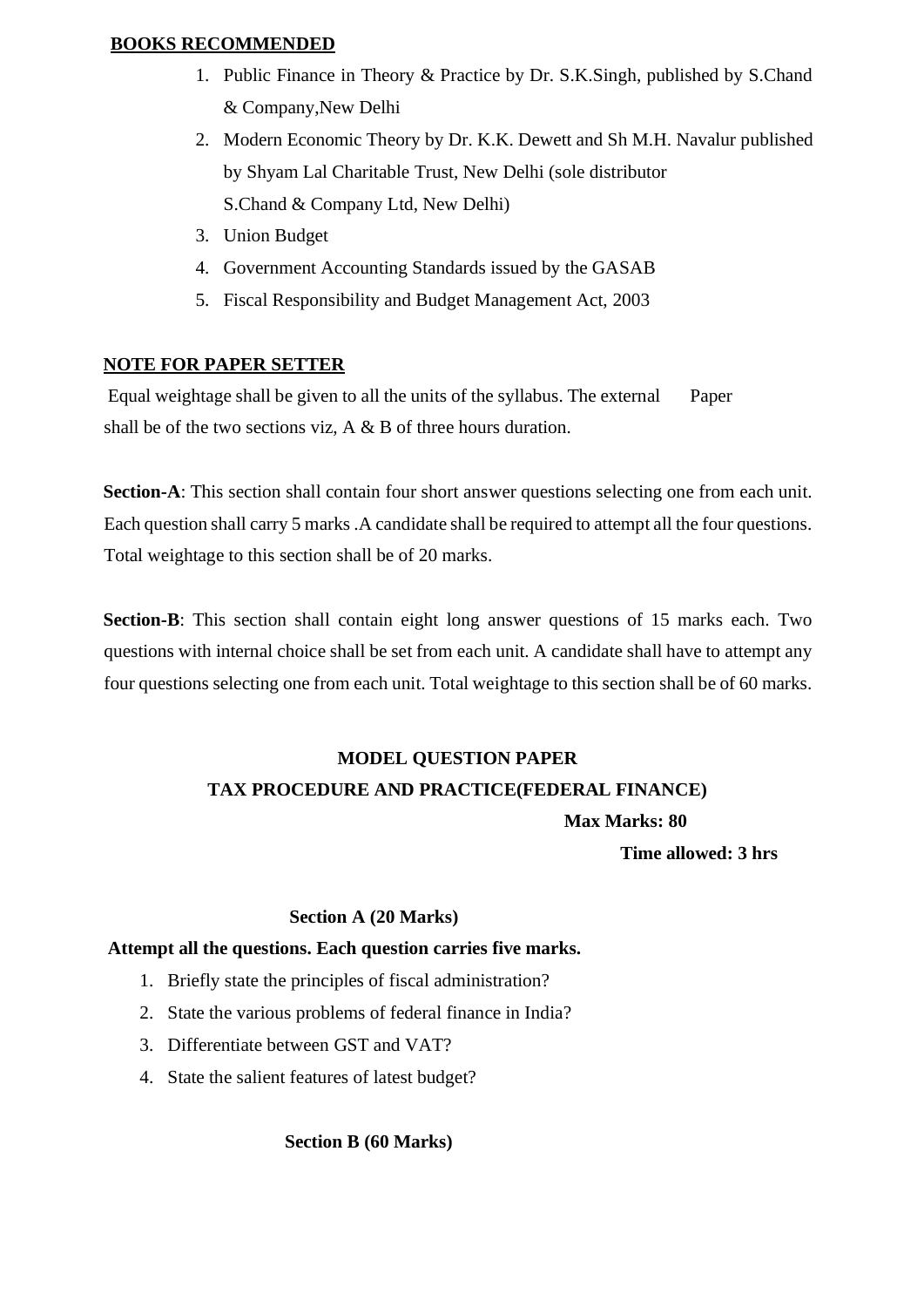# **Attempt any four questions selecting one question from each unit. Each question carries 15 marks**

1. Briefly discusss the duties of Comptoller and Auditor General in India?

### OR

Discuss the manner in which parliament exercises control over the public expenditure

2. Critically evaluate the latest fiscal policy in India? OR

Briefly state the main provisions of Budget Management Bill 2000?

- 3. What is MODVAT. Explain its main features? OR Explain the main provisions of GST?
- 4. Explain the composition of revenue of Union budget? OR Critical evaluate the latest J&K budget?

# **NOTE FOR INTERNAL ASSESSMENT**

## **For Regular Students**

20% of the total marks i.e. 20 marks in each course shall be reserved for comprehensive internal assessment which shall be as under: -

- (a) 20 marks shall be reserved for only one Internal Assessment Test of one hour duration to be conducted at the end of the semester i.e., after completion of the syllabus.
- (b) Minimum 75% attendance shall be required for being eligible to appear in internal assessment test and university examination.

# **Note for setting of internal assessment question paper.**

Eight (08) short answer questions of 5 marks each based on skill development (guidelines for classroom teaching and internal assessment) shall be asked selecting at least two question from each unit and the student shall have to answer any 4 of them.

**Note for students of Distance education: -** four (04) short answer questions of 5 marks each shall be asked selecting one question from each unit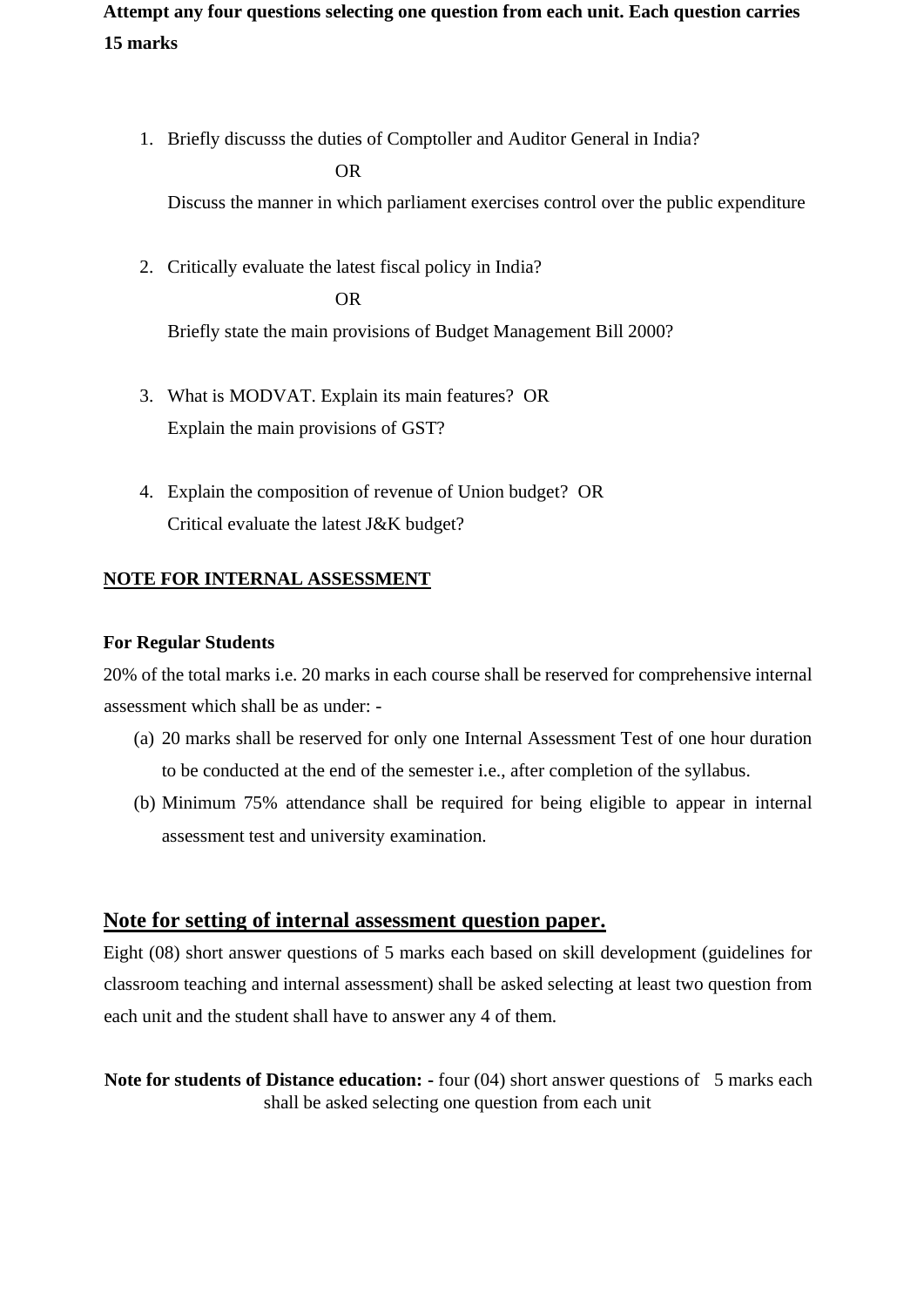# **UNIVERSITY OF JAMMU B.COM SEMESTER**

# **COURSES SEMESTER 111**

| <b>Course No.</b>   | <b>Course Title</b>                                                | <b>Marks</b>    | <b>Exam</b>       |                |
|---------------------|--------------------------------------------------------------------|-----------------|-------------------|----------------|
|                     |                                                                    | <b>External</b> | <b>Internal</b>   | hours          |
|                     |                                                                    | <b>Exams</b>    | <b>Assignment</b> |                |
|                     | General English                                                    | 80              | 20                |                |
| <b>BCG: 301</b>     | Corporate Accounting                                               | 80              | 20                | 3              |
| <b>BCG: 302</b>     | Income Tax - I                                                     | 80              | 20                | 3              |
| <b>BCG:303</b>      | <b>Business Law</b>                                                | 80              | 20                | 3              |
|                     | <b>Elective (Any one of the</b><br>following)                      | 80              | 20                | $\overline{3}$ |
| <b>BCG:304</b>      | Entrepreneurship For<br><b>Small Business</b>                      | 80              | 20                | 3              |
| BCG:305(Vocational) | Tax Procedure & Practice<br>:(Service Tax and VAT)                 |                 |                   |                |
| BCG:306(Vocational) | <b>Computer Application</b><br>III:(Database<br>Management System) | 80              | 20                | 3              |
| <b>BCG: 307</b>     | <b>Tax Planning</b>                                                | 80              | 20                | 3              |

# **UNIVERSITY OF JAMMU B.COM. THIRD SEMESTER**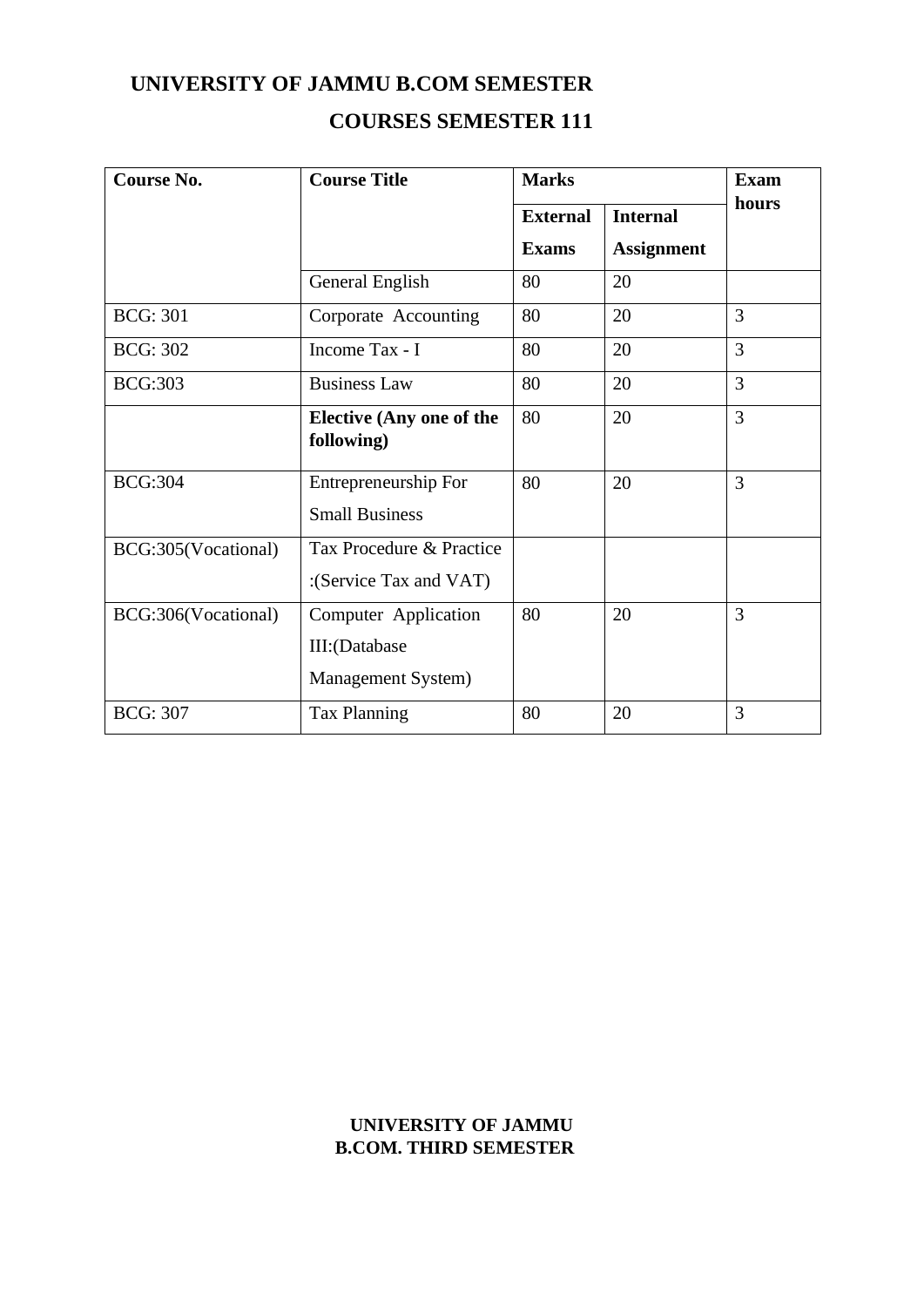**C.No. BCG-301 Max Marks = 100 Internal assessment = 20 External Exam. = 80** 

 **(Syllabus for examination to be held in Dec. 2015, 2016, 2017 )** 

**OBJECTIVE:** To acquaint the students with the concept and methods of corporate accounting.

## **UNIT-I: PROFIT PRIOR TO INCORPORATION**

Concept of profit prior to incorporation, procedure for ascertaining P/L prior to incorporation; Computation of time ratio, sales ratio, procedure and basis of allocation of expenses and incomes.

Computation of profit prior to incorporation as per prescribed form.

## **UNIT- II: BANKING COMPANIES**

Meaning of banking companies, important terms in banking business – rebate on bill discounted, statutory reserve, cash credit. Concept of non-performing assets (NPA's) Preparation of P&L A/c, contents of schedule no. 13,14,15,16.

Preparation of B/S, various contents of schedule no 1 to 11; Treatment of contingent liabilities as per schedule no. 12.

#### **UNIT-III: ACCOUNTS OF INSURANCE COMPANIES**

Meaning of insurance types of insurance, statutory and subsidiary books, important terms in insurance.

Preparation of revenue account & balance sheet of life insurance companies as per prescribed form.

#### **UNIT — IV: ACCOUNTS OF HOLDING COMPANIES**

Accounts of holding companies (Two concerns only), concept of holding & subsidiary companies, legal requirements for holding companies; Meaning of minority interest, cost of control/ capital reserve, revenue profit and capital profits.

Preparation of consolidated balance sheet as per prescribed form including treatment of unrealized profit, revaluation of assets and mutual owing.

### **SKILL DEVELOPMENT (GUIDELINES FOR CLASS ROOM TEACHING AND INTERNAL ASSESSMENT)**

- ❖ Critically evaluate financial statements (Published) of any reputed company. Interaction with persons/officials concerned with LIC business.
- ❖ Comment upon the consolidated financial statement of any holding co. ❖ Create deep understanding of all concepts specified in the syllabus.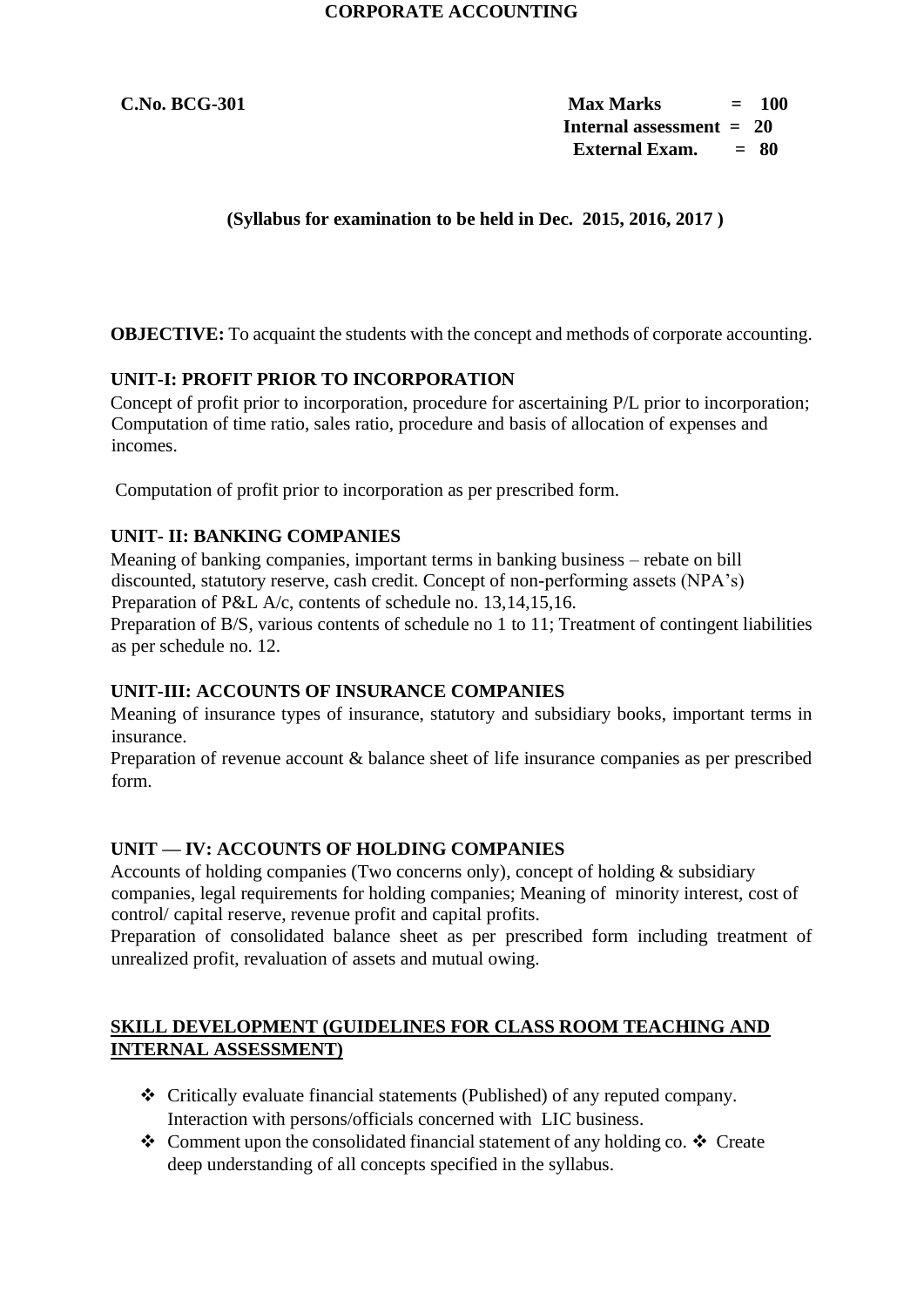#### **BOOKS RECOMMENDED**

| 1. Jain & Narang              | Corporate Accounting, Kalyani Publishers, New Delhi.               |
|-------------------------------|--------------------------------------------------------------------|
| 2 Gupta R.L. and Radha Swamy: | Advanced Company Accounts, Sultan Chand & Son,                     |
|                               | New Delhi                                                          |
| 3 Maheshwari S.N. :           | Corporate Accountancy, Vikas Publishing House,<br>New Delhi        |
| 4 Monga J.R. Ahuja, :         | Financial Accounting, Mayur Paper Books, Noida                     |
|                               | Girish and Sehagl Ashok                                            |
| 5 Shukia, M.C. Grewal:        | Advanced Accounts, S. Chand and Co. New Delhi T.S.<br>and Gupta SC |
| 6 Moore C.L. and              | Managerial Accounting, South Western Publishing Co.,               |
| Jaedicke R.K.                 | Cinnannati, Ohia                                                   |
| 6. Tulsain, P.C.              | Corporate Accounting, S. Chand Publication, New<br>Delhi.          |

#### **NOTE FOR PAPER SETTER**

Equal weightage shall be given to all the units of the syllabus. The external Paper shall be of the two sections viz, A & B of three hours duration.

**Section-A**: This section shall contain four short answer questions selecting one from each unit. Each question shall carry 5 marks .A candidate shall be required to attempt all the four questions. Total weightage to this section shall be of 20 marks.

**Section-B**: This section shall contain eight long answer questions of 15 marks each. Two questions with internal choice shall be set from each unit. A candidate shall have to attempt any four questions selecting one from each unit. Total weightage to this section shall be of 60 marks.

#### **MODEL QUESTION PAPER**

#### **CORPORATE ACCOUNTING**

**Max marks: -80 Time allowed: -3 hrs** 

**Section A (20 Marks)** 

 **Attempt all the questions. Each question carries 5 marks.**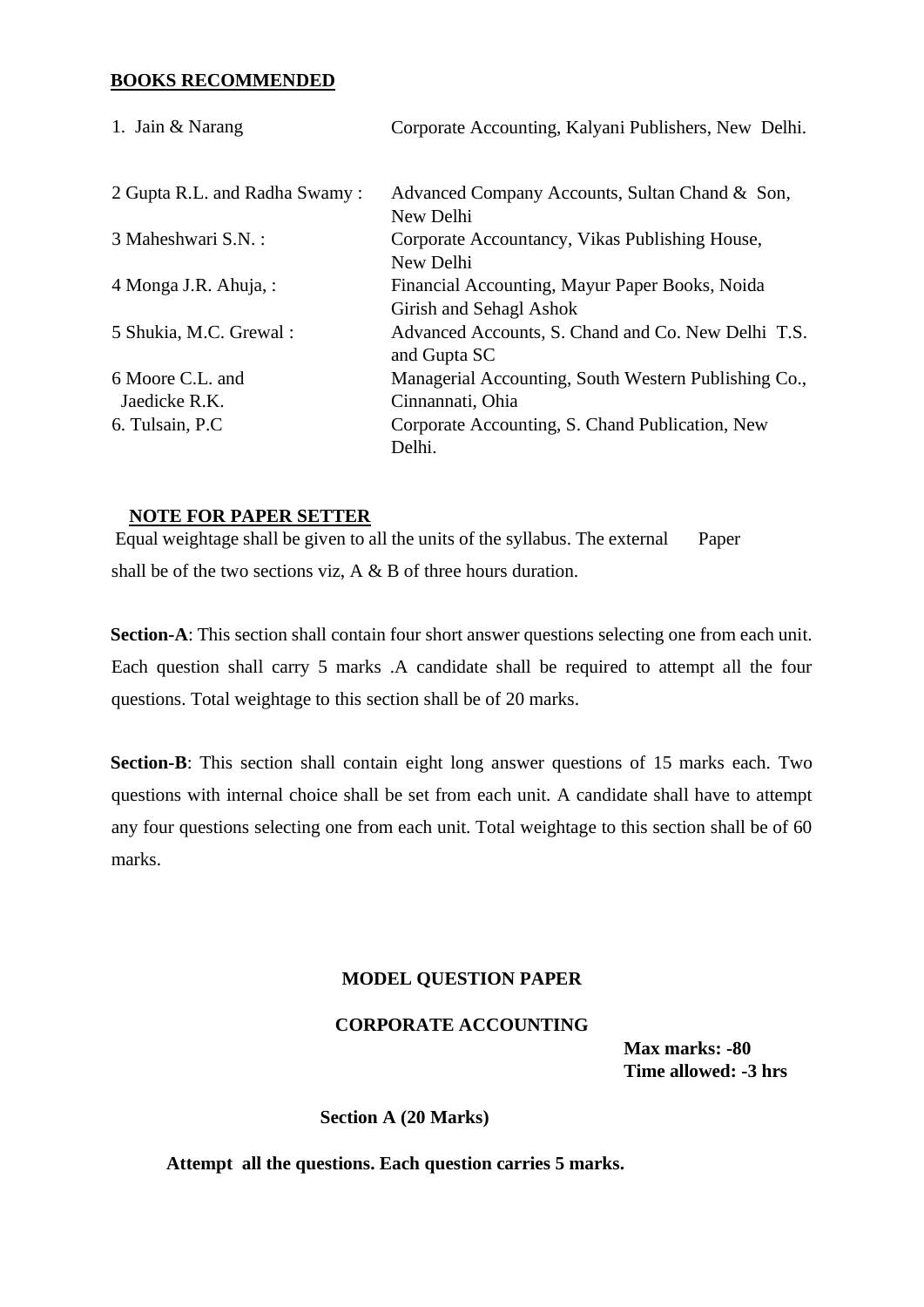- 1. How are profits prior to incorporation dealt with? How will you ascertain such profits?
- 2. What are the main features of bank's accounting system?
- 3. What is meant by re-insurance How is it helpful to insurance companies?
- 4. How would you ascertain the amount of minority interest?

### **Section B (60 Marks)**

## **Attempt any four questions, selecting one question from each unit. Each question carries 15 marks each**

1. ABC ltd. was incorporated on 1<sup>st</sup> July, 2012 to take over the business of XYZ Ltd. with effect from  $1<sup>st</sup>$  April 2012. The following profit and loss account for the year ended 31 $<sup>st</sup>$ </sup> March, 2013 was drawn up:

|                        | Rs.   |                        | Rs.   |
|------------------------|-------|------------------------|-------|
| To commission          | 2625  | By Gross profit        | 98000 |
| To Advertisement       | 5250  | By Bad debts recovered | 500   |
| To Managing director's |       |                        |       |
| remuneration To        | 9000  |                        |       |
| Depreciation           | 2800  |                        |       |
| To Salaries            | 18000 |                        |       |
| To Insurance           | 600   |                        |       |
| To Preliminary exp.    | 700   |                        |       |
| To Rent and rates      | 3000  |                        |       |
| To Discount            | 350   |                        |       |
| To Bad debts           | 1250  |                        |       |
| To Net profit          | 54925 |                        |       |
|                        |       |                        |       |
|                        |       |                        |       |
|                        |       |                        |       |
|                        | 98500 |                        | 98500 |

The following details are available:

- 1. The average monthly turnover from July 2012 onwards are double than that of the previous months
- 2. Rent for the first 3 months was paid @ Rs. 200 p.m. and thereafter at a rate increased by Rs. 50 p.m.
- 3. Bad debts are Rs. 350, related to sales effected after  $1<sup>st</sup>$  September, 2012 and realisation of bad debts was in respect of debts written off during 2010.
- 4. Advertisement expenses were directly proportionate to the sales.

You are required to find out the profit prior to incorporation and state the treatment thereof in the books of the company.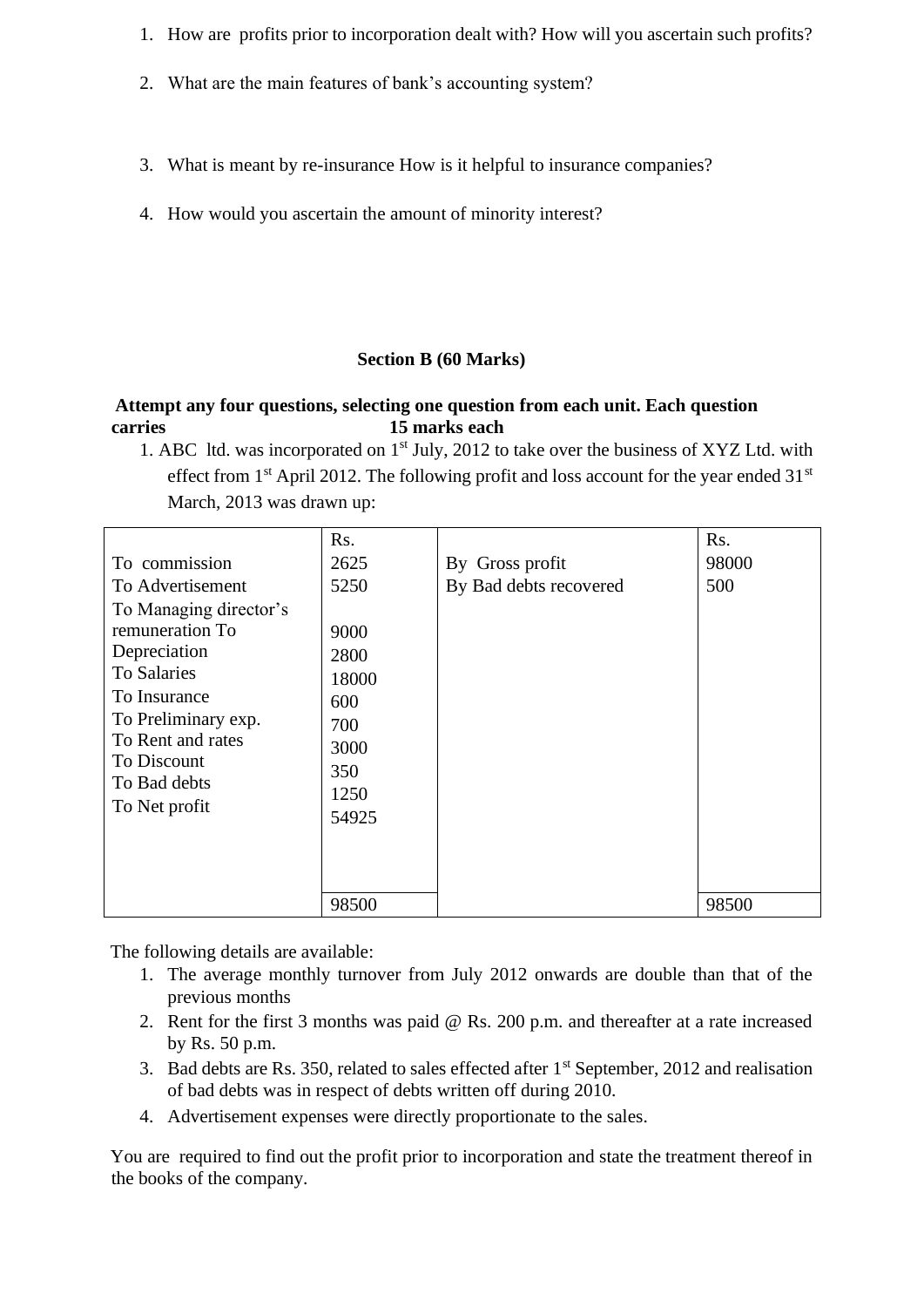Define profit prior to incorporation. Explain the steps for computation of profit prior to incorporation.

2. Prepare profit and loss account of People's Bank from the following particulars for the year ended 31<sup>st</sup> March, 2012:

|                             | $Rs.$ ('000) |
|-----------------------------|--------------|
| Interest on loan            | 250          |
| Interest on savings A/C     | 150          |
| Interest on cash credits    | 160          |
| Interest on fixed deposits  | 190          |
| Interest on overdrafts      | 70           |
| Payments to employees       | 150          |
| Discount on bill discounted | 40           |
| Rent and rates              | 5            |
| Commission and brokerage    | 15           |
| <b>Auditors fees</b>        | 10           |
| Directors fee and expenses  | 20           |
|                             |              |

OR

Prepare Profit and loss A/c of Laxmi Bank from the following particulars for the year ended 31<sup>st</sup> March, 2012:

|                                  | Rs.(000) |
|----------------------------------|----------|
| Payment to employees             | 74       |
| 12,500 shares of Rs. $100$ each  | 1250     |
| Statutory reserve                | 600      |
| Current $a/c$ and deposits $a/c$ | 7732     |
| Interest paid                    | 27       |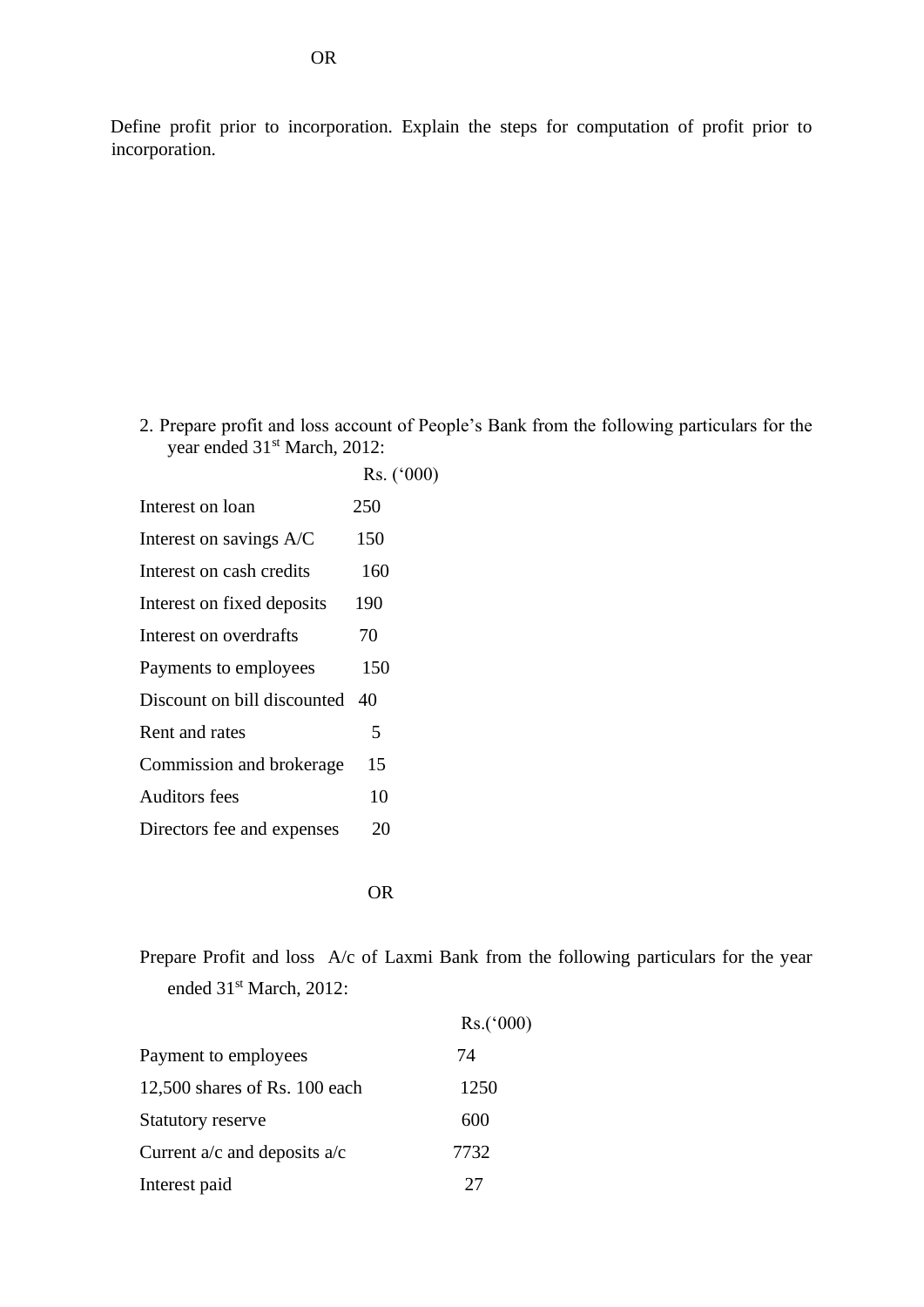| Govt. securities                        | 600  |
|-----------------------------------------|------|
| Other securities                        | 825  |
| Shares and stock                        | 637  |
| Dep. on Premises                        | 22   |
| Interest, discount and commission       | 245  |
| Cash in hand with Reserve Bank of India | 20   |
| Money at call and short notice          | 274  |
| Bills discounted                        | 379  |
| Loans and advances                      | 4665 |
| <b>Bank Premises and Furniture</b>      | 480  |
| Non Banking Assets                      | 337  |
|                                         |      |

Make a provision for rebate on bills discounted Rs 3,000.

- 3. The Life Assurance Fund of an Insurance company on  $31<sup>st</sup>$  March, 2012 showed a balance of Rs. 87,76,500. It was later found that the following were not taken into account:
	- a. Dividend from investment Rs. 4,80, 000.
	- b. Income tax on above Rs. 48,000.
	- c. Bonus in reduction of Premium Rs. 8,77,500 ( not taken as expense).
	- d. Claims covered under re-insurance Rs. 4,23,000.
	- e. Claims intimated, but not accepted by the company Rs. 7,62,000. Ascertain correct balance of the fund.

#### OR

- a. Explain the meaning and types of Life Insurance?
- b. Prepare (with imaginary figures) the Balance sheet of a Life Insurance Company.
- 4. Define a holding company. How would you ascertain the amount of minority interest and cost of control ?

#### OR

H Ltd. acquired all the shares in S Ltd. on  $1<sup>st</sup>$  Jan.2012 and the balance sheet of the two companies on 31<sup>st</sup> March, 2012:

| <b>Liabilities</b> | H Ltd. | Ltd | Assets | H Ltd | Ltd |
|--------------------|--------|-----|--------|-------|-----|
|                    | Rs.    | Rs. |        | Rs.   | Rs. |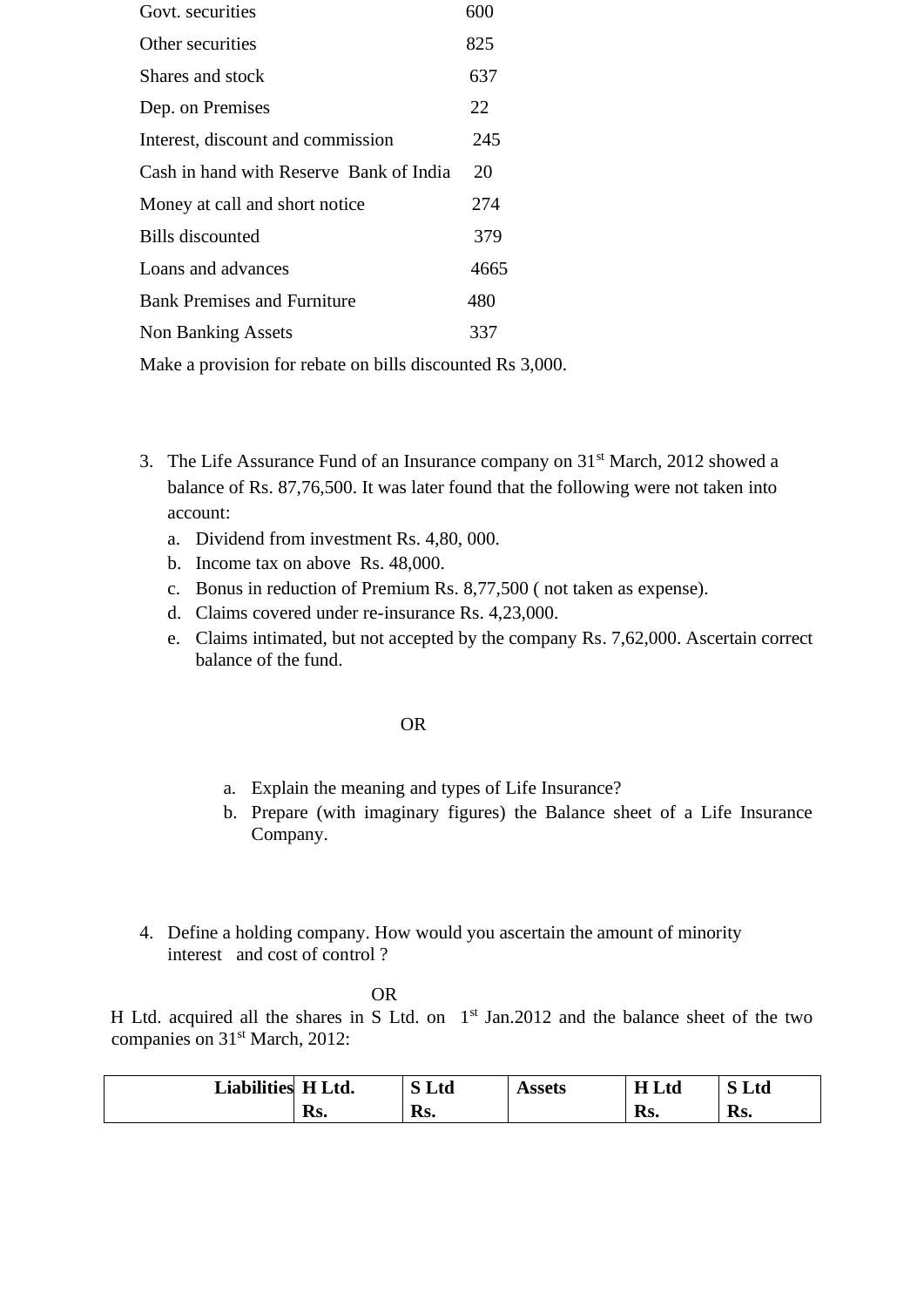| 50,000   | 30,000 | Sundry      | 65,000   | 70,000 |
|----------|--------|-------------|----------|--------|
| 20,000   | 15,000 | Assets      |          |        |
| 25,000   | 10,000 | Shares in S | 50,000   |        |
| 20,000   | 15,000 | Ltd at cost |          |        |
|          |        |             |          |        |
| 1,15,000 | 70,000 |             | 1,15,000 | 70,000 |
|          |        |             |          |        |

The profit and loss account of S Ltd. had a credit balance of Rs. 3,000 on 1<sup>st</sup> April, 2011. Prepare Consolidated Balance Sheet as on 31<sup>st</sup> March, 2012.

# **NOTE FOR INTERNAL ASSESSMENT**

### **For Regular Students**

.

20% of the total marks i.e. 20 marks in each course shall be reserved for comprehensive internal assessment which shall be as under: -

- (a) 20 marks shall be reserved for only one Internal Assessment Test of one hour duration to be conducted at the end of the semester i.e., after completion of the syllabus.
- (b) Minimum 75% attendance shall be required for being eligible to appear in internal assessment test and university examination.

# **Note for setting of internal assessment question paper.**

Eight (08) short answer questions of 5 marks each based on skill development (guidelines for classroom teaching and internal assessment) shall be asked selecting at least two question from each unit and the student shall have to answer any 4 of them.

**Note for students of Distance education:** - four (04) short answer questions of 5 marks each shall be asked selecting one question from each unit.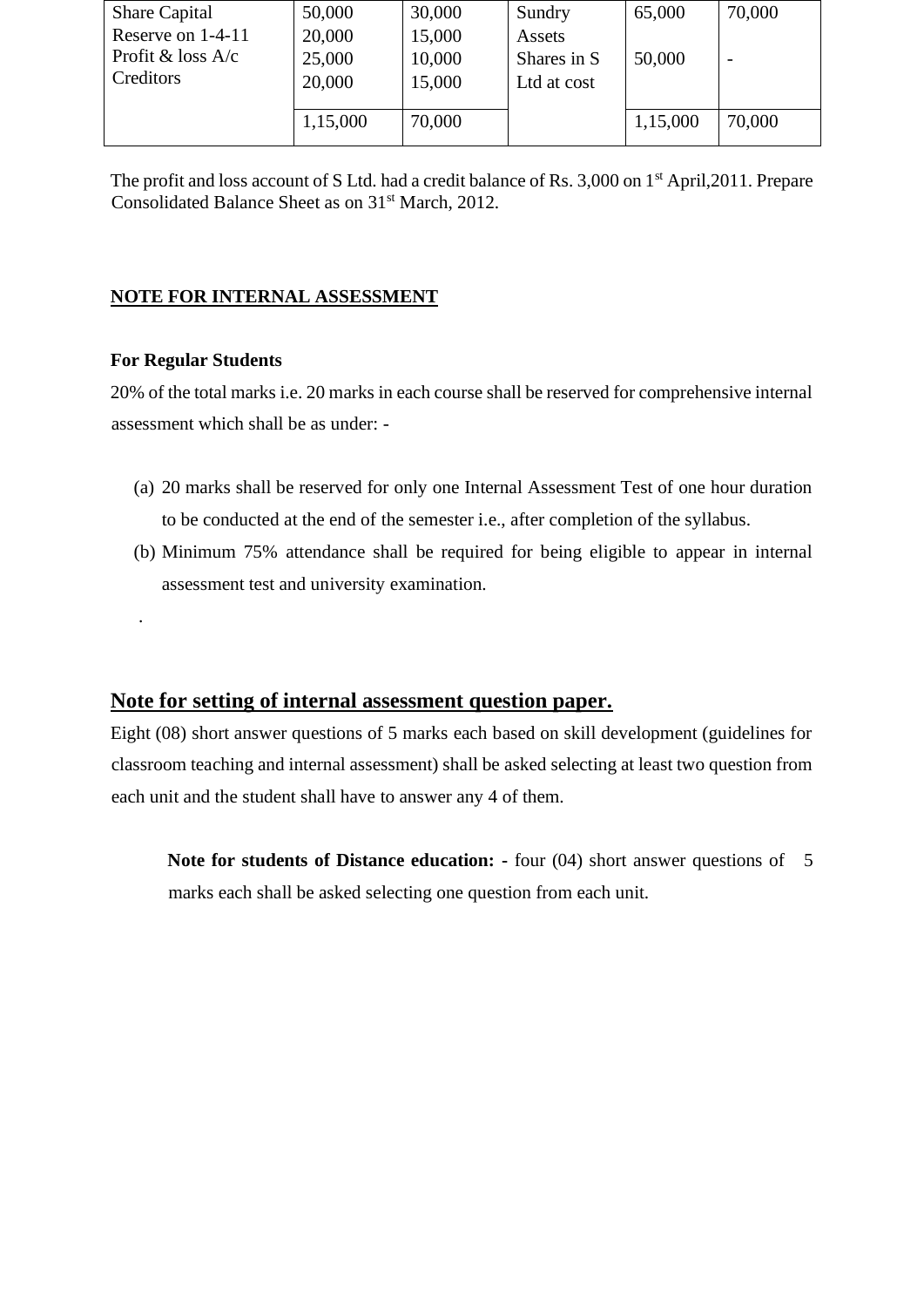## **UNIVERSITY OF JAMMU B.COM. THIRD SEMESTER**

#### **INCOME TAX LAW AND PRACTICE - 1**

 **C.No. BCG-302 Max Marks = 100 Internal assessment = 20 External Exam. = 80** 

#### **(Syllabus for examination to be held in Dec. 2015, 2016, 2017 )**

**OBJECTIVE:** To impart knowledge about basic concepts pertaining to theory and practice of income tax

#### **UNIT I: BASIC TERMS**

Assessment year, previous year; Assessee: Deemed assessee, assessee in default, residential status, Person; Income: Capital receipts and revenue receipts, capital expenses vs. revenue expenses, capital losses vs. revenue losses, exempted incomes;.

## **UNIT II: SALARY**

Taxability of provident fund- Public, statutory, superannuation and recognized and unrecognized provident fund; Allowances- Exempted, fully and partially taxable; Perquisites-Exempted, taxable in all cases, taxable in specified cases; Profits in lieu of salary; Computation of gross salary, deductions out of gross salary, computation of income from salary.

#### **UNITIII: HOUSE PROPERTY**

**House Property-** Concept of annual rental value, MRV, FRV, ERV, standard rent, treatment of unrealized rent, vacancy, interest on loan- post &pre-construction period interest, deduction U/S24, computation of income from 'let out' and 'self-occupied house'.

#### **UNIT IV: GAINS FROM BUSINESS AND PROFESSION**

Deductions allowed u/s 30 to 44A, expenses expressly disallowed, treatment of depreciation, computation of taxable business income, computation of professional income.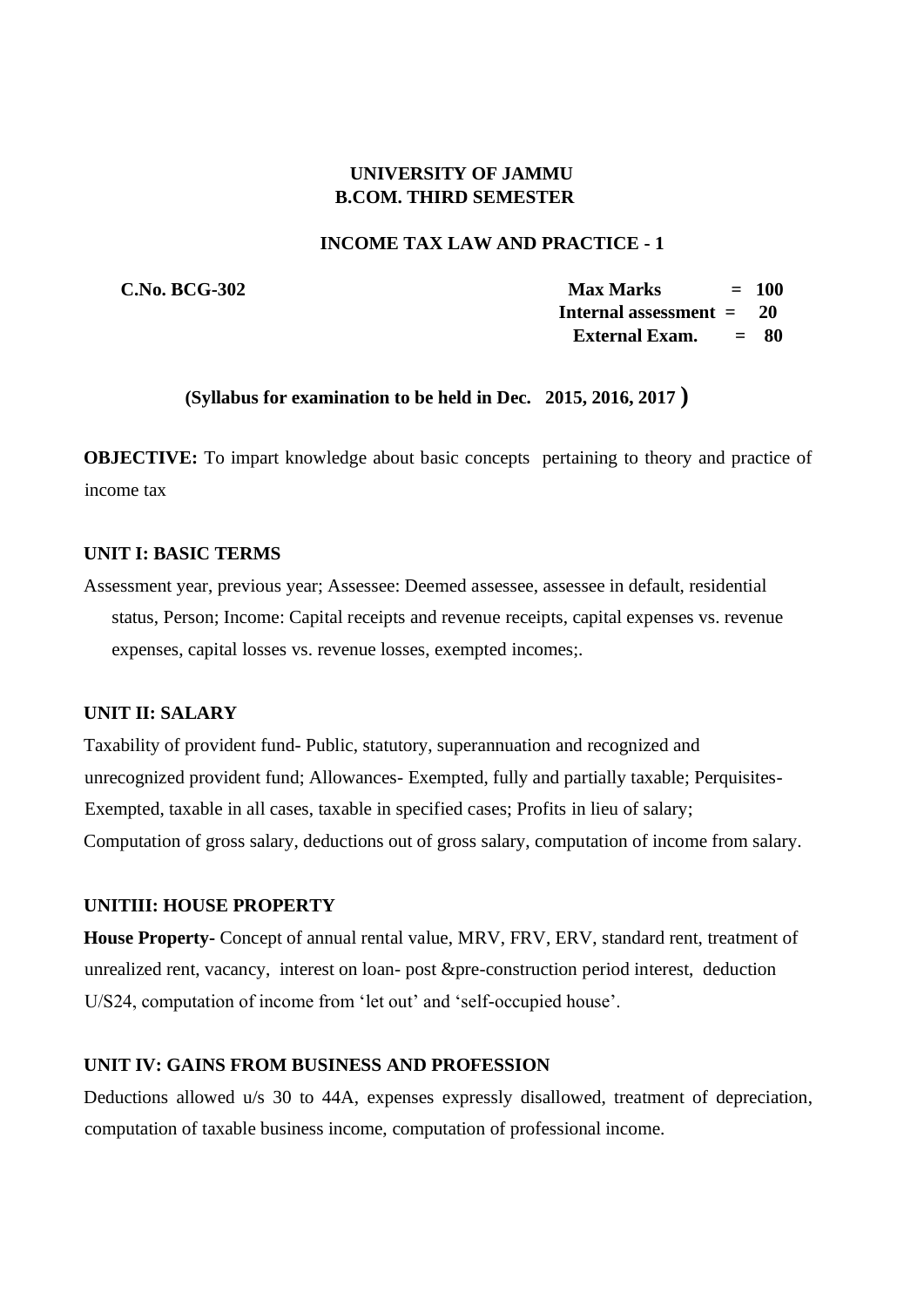# **SKILL DEVELOPMENT (GUIDELINES FOR CLASS ROOM TEACHING AND INTERNAL ASSESSMENT**

Enable the students to compute income under various heads.

Create deep understanding of all concepts specified in the syllabus.

### **BOOKS RECOMMENDED**

- **1.** Income Tax Law & Accounts by Dr H C Meharotra and Dr S P Goyal : Sahitya Bhavan Publications.
- **2.** Income tax Law and Practice by V.P.Gaur & D.B. Narang: Kalyani Publishers.
- **3.** Direct taxes Law and Practices by V.K. Singhania & Kapil Singhania- Taxman publication.
- **4.** Income tax Law and Practices by Mahesh Chandra, D.C. Shukla, K.A.Mahajan, M.A. Shah Pragati publication, New Delhi.
- **5.** Conceptual clarity on Income Tax & Wealth Tax by Arvind Tuli & Dr. Mrs. Neeru chadda Kalyani Publication, New Delhi

## **NOTE FOR PAPER SETTER**

Equal weightage shall be given to all the units of the syllabus. The externasl Paper shall be of the two sections viz, A & B of three hours duration.

**Section-A**: This section shall contain four short answer questions selecting one from each unit. Each question shall carry 5 marks .A candidate shall be required to attempt all the four questions. Total weightage to this section shall be of 20 marks.

**Section-B**: This section shall contain eight long answer questions of 15 marks each. Two questions with internal choice shall be set from each unit. A candidate shall have to attempt any four questions selecting one from each unit. Total weightage to this section shall be of 60 marks.

## **MODEL QUESTION PAPER**

**INCOME TAX LAW AND PRACTICE - I**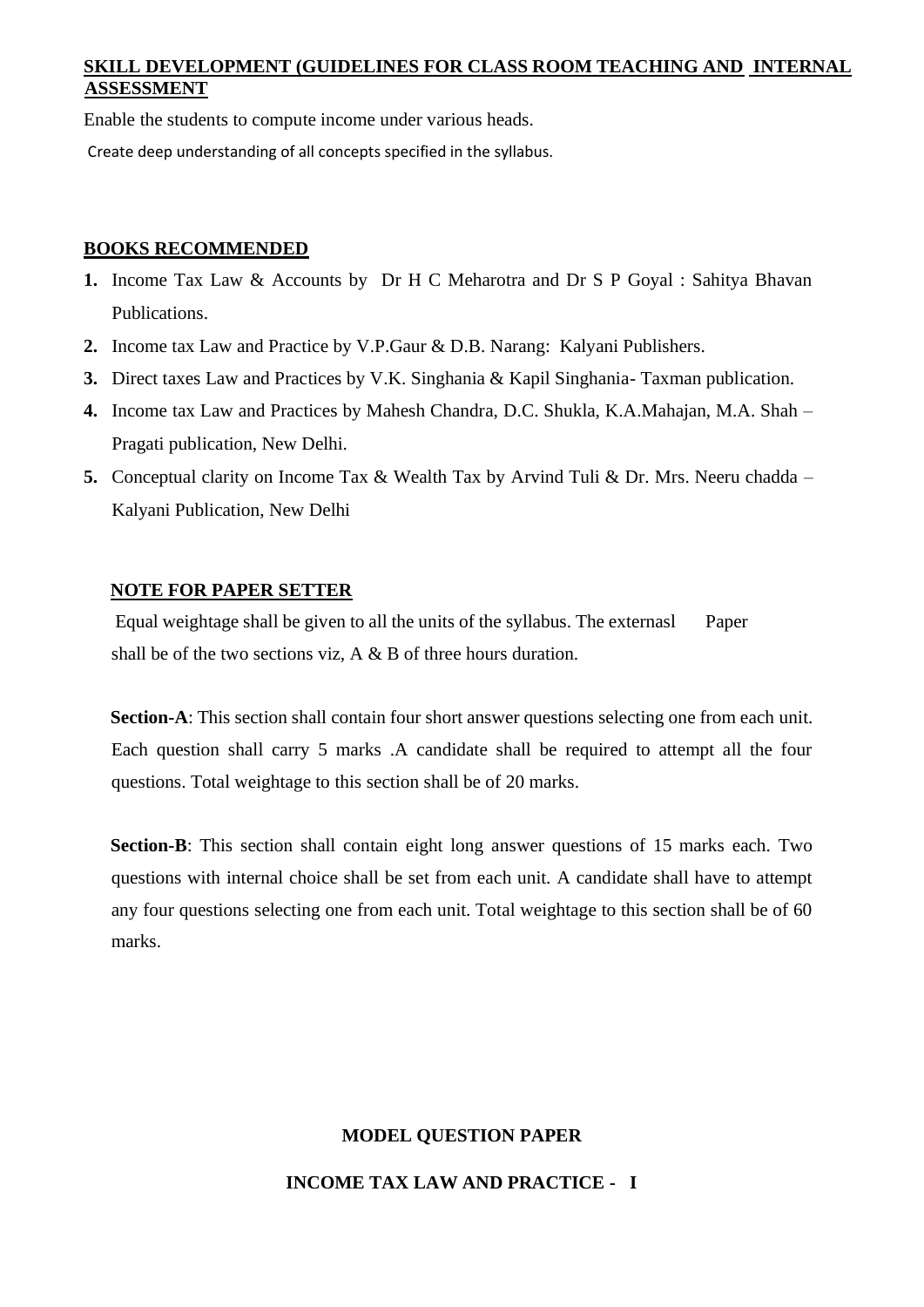#### **Section A (20 Marks)**

# **Attempt all the questions. Each question carries five marks.**

- 1. Define any two of the following
	- (a) Assessee
	- (b) Residential status
	- (c) Person
	- (d) Capital and revenue losses
- 2. Explain various types of allowances or perquisites.
- 3. Discuss briefly any two with suitable examples.
	- (a) ARV
	- (b) MRV (c) FRV
	- (d) ERV
- 4. Write a short note on expenses expressly allowed or disallowed in computation of business income.

# **Section B (60 Marks)**

# **Attempt any four questions selecting one question from each unit. Each question carries 15 marks.**

#### **UNIT - I**

1. Discuss revenue and capital incomes and expenses and also various systems of accounting with suitable examples.

#### OR

Discuss residential status of various 'Persons' with suitable examples.

## **UNIT - II**

- 2. X' ltd. has advanced an interest free loan of Rs. 5,00,000 to R for purchase of car on 1-052008. R has been regularly repaying the loan in instalments of Rs. 20,000 p.m at the end of each month.
	- a. Compute the value of perquisite on account of interest assuming the interest charged by SBI is 10% p.a.
	- b. What shall be the valuation if the loan is being regularly repaid on the first of the next month instead of the end of the month.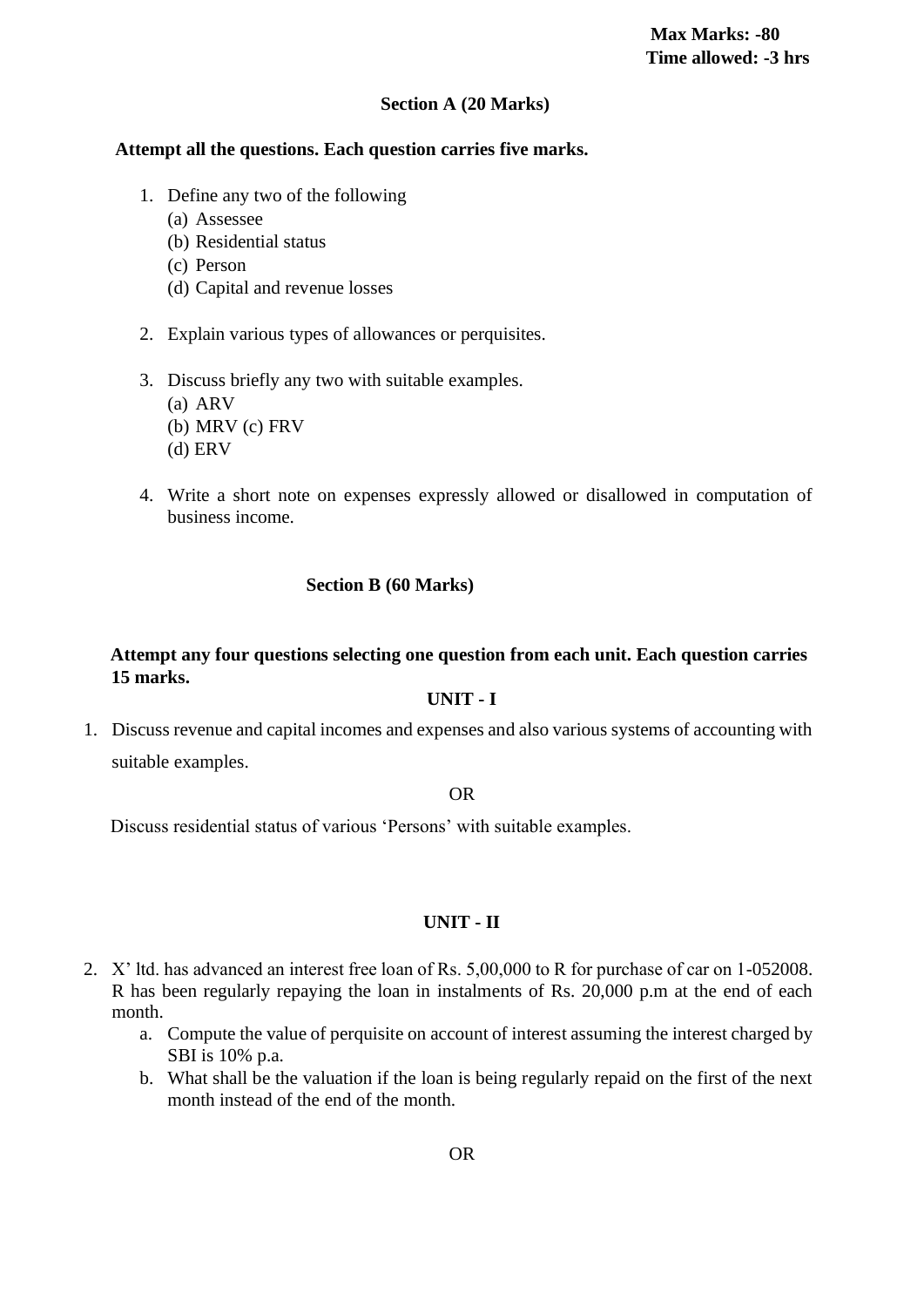Discuss various deduction allowed u/s 80c.

#### **UNIT - III**

3.  $X'$  owns a house property. It is used by him throughout the previous year for his (and his family members) residence. Municipal value of the property is Rs. 1,66,000 whereas fair rent is Rs. 1,76,000 and standard rent is Rs. 1,50,000. The following expenses a incurred by 'X'- repairs: Rs. 20,000, municipal taxes Rs. 16.000, insurance Rs. 2,000, interest on capital borrowed to construct the property Rs. 1,36,000, interest on capital borrowed on mortgaging the property for daughter's marriage, Rs. 20,000 (in either case capital is borrowed before April 1, 1999). Calculate income from house property of Mr. X for the previous year  $\qquad \qquad$ .

#### OR

Calculate house property income of Mr. Z from the following information given below. Compute income from house property from the particulars given below for the assessment year.

| Municipal rental value                   | $24,000$ p.a Actual |
|------------------------------------------|---------------------|
| rent received                            | $30,000$ p.a        |
| Municipal taxes                          | $2,400$ p.a         |
| Date of completion                       | $31 - 3 - 2009$     |
| Date of letting                          | $1 - 4 - 2009$      |
| Fire insurance premium (due)             | $400$ p.a           |
| Ground rent (due)                        | $600 \text{ p/a}$   |
| Interest on delayed payment of interest. | 1000                |

#### **UNIT - IV**

#### **Income and expenditure account**

<sup>4.</sup> Mr. A is a registered medical practitioner. He has prepared the following income and expenditure account for the year Figure . You are required to prepare is statement showing his income from professional.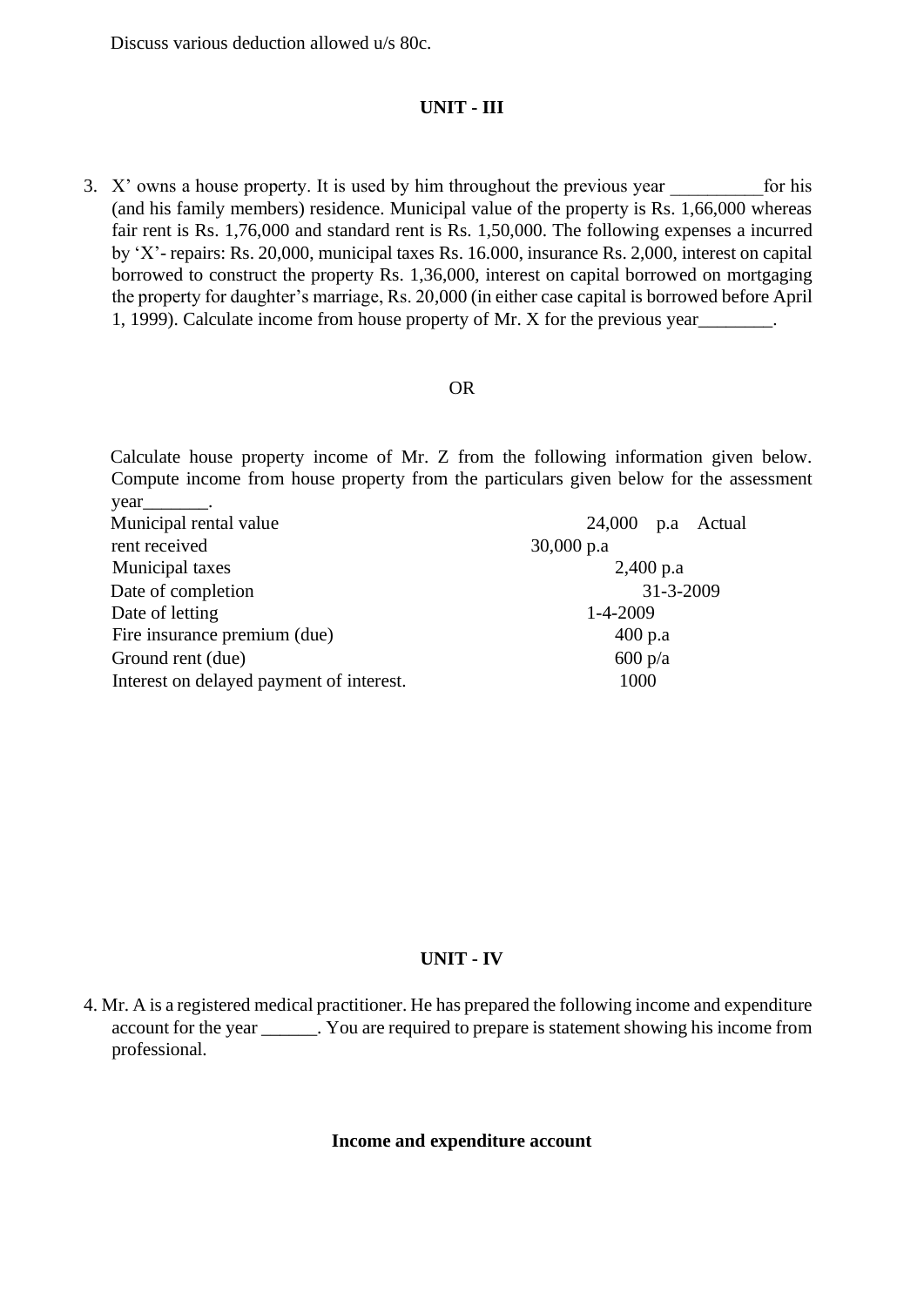|                                    | Rs.    |                                       | Rs.    |
|------------------------------------|--------|---------------------------------------|--------|
| Household Expenses                 | 20,000 | <b>Consultation fees</b>              | 10,000 |
| Car purchased                      | 30,000 | Visiting fees                         | 20,000 |
| Travelling Expenses (Person) 4,000 |        | Gains on Race (gross)                 | 10,000 |
| Charity & Donations                | 1,000  | Share in sale proceeds of an          |        |
| Income Tax                         | 2,000  | ancestral house                       | 34,000 |
| <b>Salaries</b>                    | 8,000  | Profit on sale of securities          | 6,000  |
| Gift to daughter                   | 7,000  | Dividend on shares (gross)            | 5,000  |
| Establishment Exp.                 | 1,000  | Interest on P.O. Saving Bank 600      |        |
| <b>Surgical Equipment</b>          | 4,000  | Gift from Father $-$ in $-$ Law 2,000 |        |
| <b>Books</b>                       | 2,000  | bad debts recovered (Not              |        |
| Life insurance premium             | 2,000  | Allowed in earlier year)              | 2,000  |
| Wealth $-$ Tax                     | 1,000  | Interest on fixed deposit             | 1,300  |
| Interest on capital                | 1,000  |                                       |        |
| Surplus                            | 7,900  |                                       |        |
|                                    | 90.900 |                                       | 90.90  |
|                                    |        |                                       |        |

Rate of depreciation allowable on car is 15% and surgical equipment is at 15%. In case of books for profession the rate of depreciation is 60%.

OR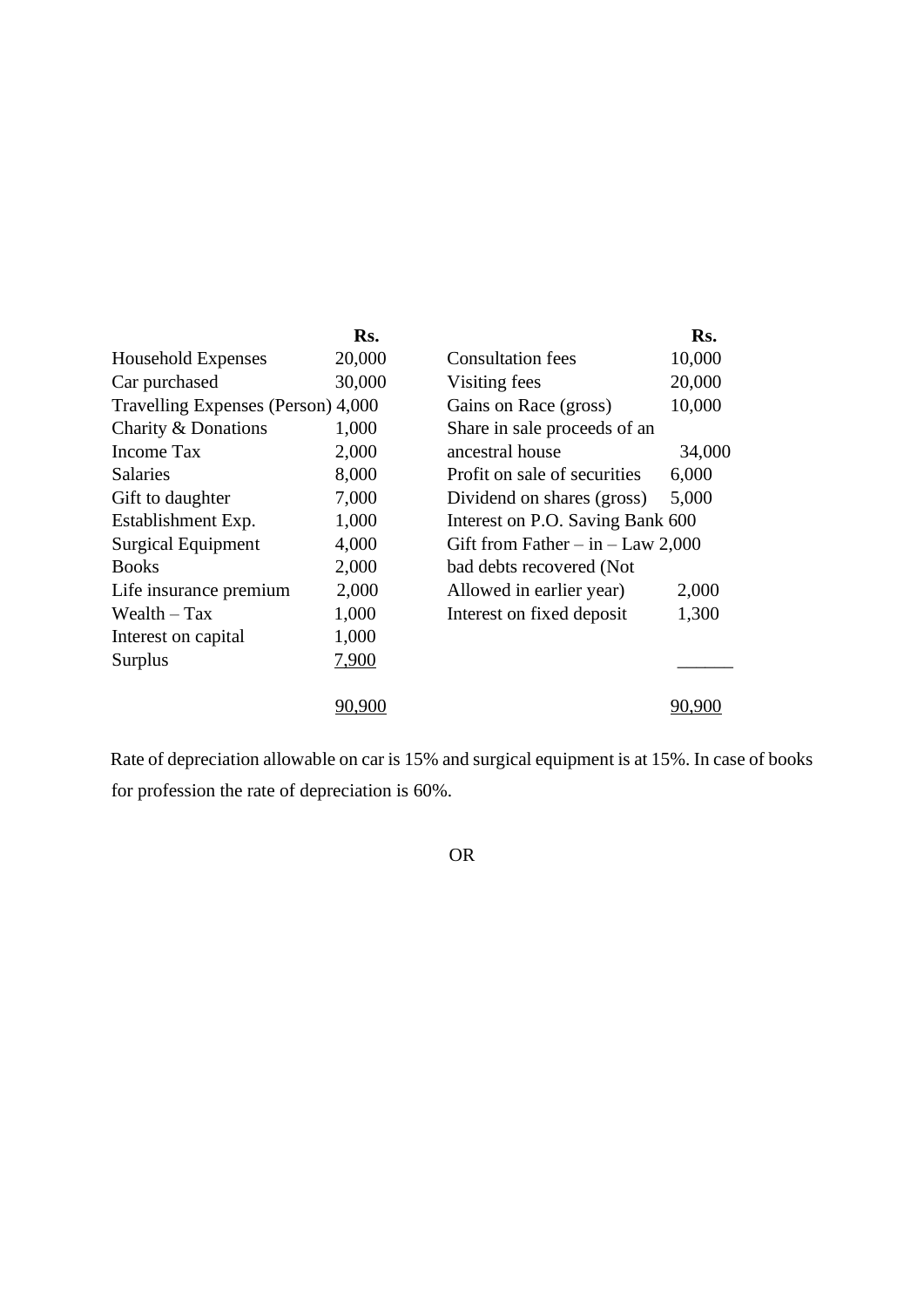Following is the profit and loss Account of Mr. A for the previous year \_\_\_\_\_\_\_\_\_.

## **PROFIT AND LOSS ACCOUNT**

|                                                         | R <sub>s</sub> . |                                         | Rs.    |  |  |
|---------------------------------------------------------|------------------|-----------------------------------------|--------|--|--|
| <b>To Salaries</b>                                      | 25,650           | By Gross profit                         | 80,000 |  |  |
| To Rent                                                 | 1,000            | By Bank interest                        | 450    |  |  |
| To Commission on sales                                  | 100              | By Bad Debts recovered (Last            |        |  |  |
| To Income $-$ tax                                       | 2,600            | year allowed)                           | 2,000  |  |  |
| To Entertainment expenses                               | 600              | By rent from house property 4,800       |        |  |  |
| To commission paid to collect<br>interest on securities | 25               | By interest on commercial<br>securities | 2,000  |  |  |
| To Embezzlement by cashier                              | 1,000            |                                         |        |  |  |
| To Municipal tax of H.P.                                | 600              |                                         |        |  |  |
| To bad Debts (allowed)                                  | 450              |                                         |        |  |  |
| To Repairs to house                                     | 1,625            |                                         |        |  |  |
| To Office expenses                                      | 9,180            |                                         |        |  |  |
| To Depreciation                                         | 5,000            |                                         |        |  |  |
| L.I.C. premium                                          | 1,320            |                                         |        |  |  |
| To Net Profit                                           | 40,100           |                                         |        |  |  |
|                                                         | 89,250           |                                         | 89,250 |  |  |
| Depreciation on all assets is Rs. 4500.                 |                  |                                         |        |  |  |

Compute taxable business income for the previous year \_\_\_\_\_\_\_\_.

# **NOTE FOR INTERNAL ASSESSMENT**

**For Regular Students**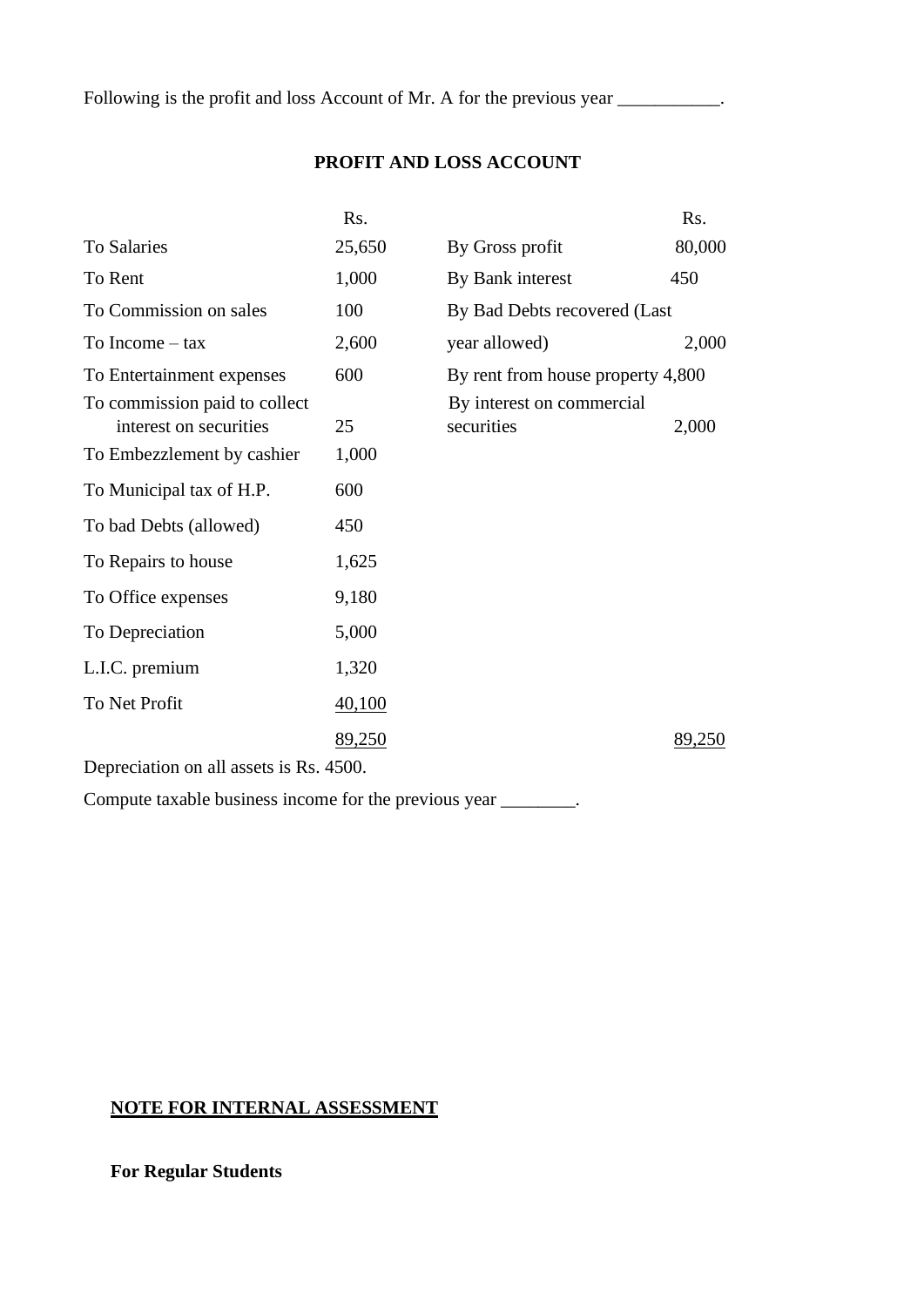20% of the total marks i.e. 20 marks in each course shall be reserved for comprehensive internal assessment which shall be as under: -

- (a) 20 marks shall be reserved for only one Internal Assessment Test of one hour duration to be conducted at the end of the semester i.e., after completion of the syllabus.
- (b) Minimum 75% attendance shall be required for being eligible to appear in internal assessment test and university examination.

## **Note for setting of internal assessment question paper.**

Eight (08) short answer questions of 5 marks each based on skill development (guidelines for classroom teaching and internal assessment) shall be asked selecting at least two question from each unit and the student shall have to answer any 4 of them.

**Note for students of Distance education: -** four (04) short answer questions of 5 marks each shall be asked selecting one question from each unit.

# **UNIVERSITY OF JAMMU B.COM. THIRD SEMESTER BUSINESS LAW**

.

**Course No. BCG- 303 Max Marks = 100 Internal assessment = 20 External exam. = 80**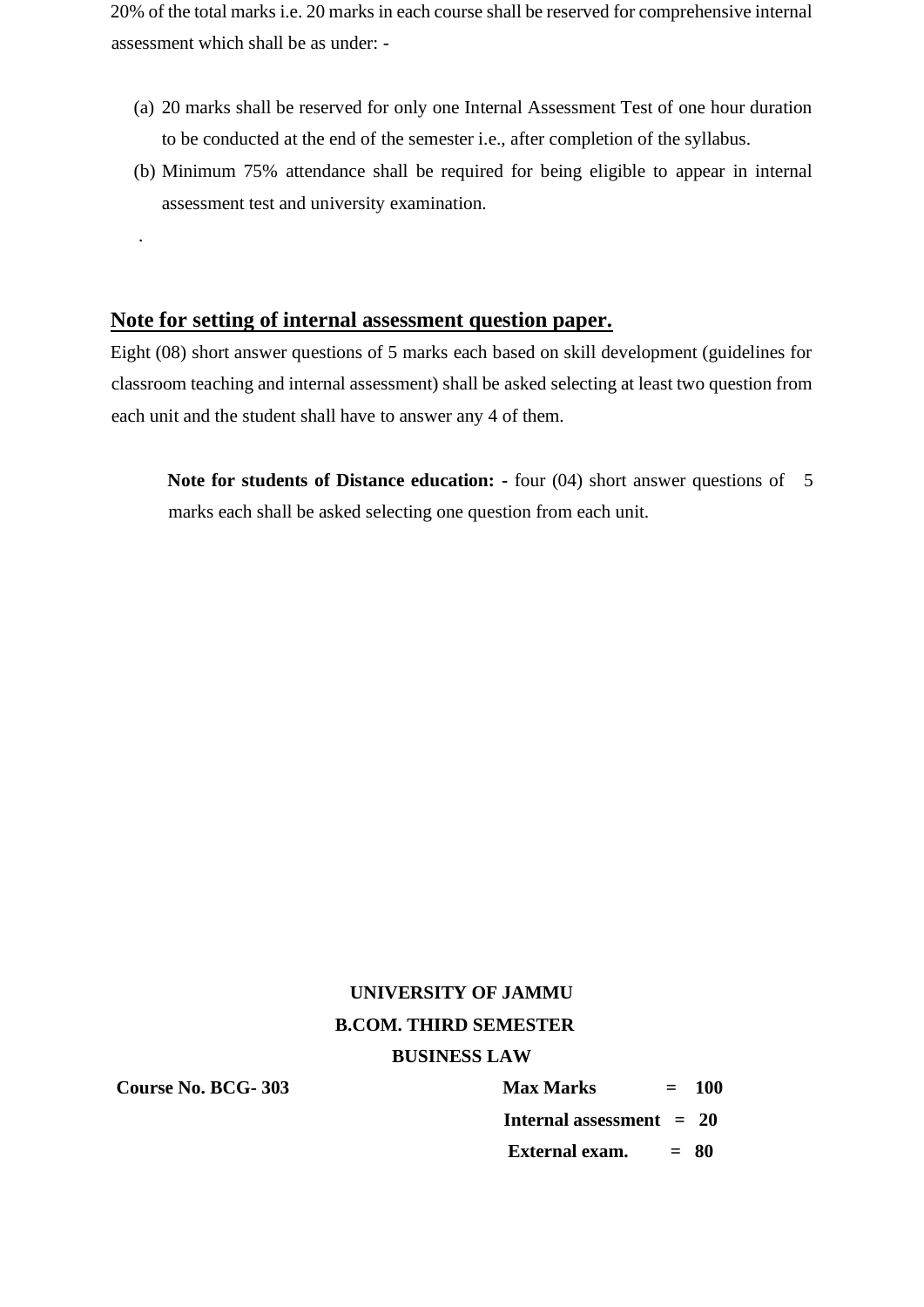**OBJECTIVE:** The basic objective of this course is to provide knowledge about Business Laws.

## **UNIT-I: LAW OF CONTRACT-I**

**Contract** - Definition and essential elements of a valid contract; kinds of Contract – void, voidable, valid, express, Implied, executed executory unilateral and bilateral contract;

**Offer** – definition, legal rules as to offers;

**Acceptance** – Definition, legal rules as to acceptance;

**Free consent -** definition, legal implications of coercion, undue influence, fraud, misrepresentation and mistake.

# **UNIT-II: LAW OF CONTRACT-II**

**Consideration**— definition, legal rules as to consideration.

**Capacity to contract** – contract with minor, contract with persons of unsound mind, persons disqualified from contracting by law; Discharge of contract; remedies for breach of contract.

# **UNIT-III: – SPECIAL CONTRACTS – I**

**Bailment and pledge** – bailment definition, rights and duties of bailor and bailee, rights and obligation of finder of lost goods;

**Pledge** – definition, rights and duties of pawnor and pawnee;

**Indemnity and guarantee** – contract of indemnity, definition, rights of indemnity holder when sued and rights of indemnifier;

**Contract of guarantee** - definition, features, rights and liability of surety;

## **UNIT IV: SPECIAL CONTRACTS – II**

**Sales of goods act** – contract of sales of goods, essential of contract of sale, sale and agreement to sell, rights of an unpaid seller. **Conditions and warranties**, difference between condition and warranty, implied conditions and warranties; **unpaid seller** – meaning and rights of unpaid seller against goods and buyer.

# **SKILL DEVELOPMENT (GUIDELINES FOR CLASS ROOM TEACHING AND INTERNAL ASSESSMENT)**

- ❖ Enable students to understand provision of law with the help of case studies.
- ❖ Create deep understanding of all concepts specified in the syllabus.

## **BOOKS RECOMMENDED**

- 
- 1 Bulchandani, K.R. : Business Law for Management, Himalaya Pub. House, New Delhi.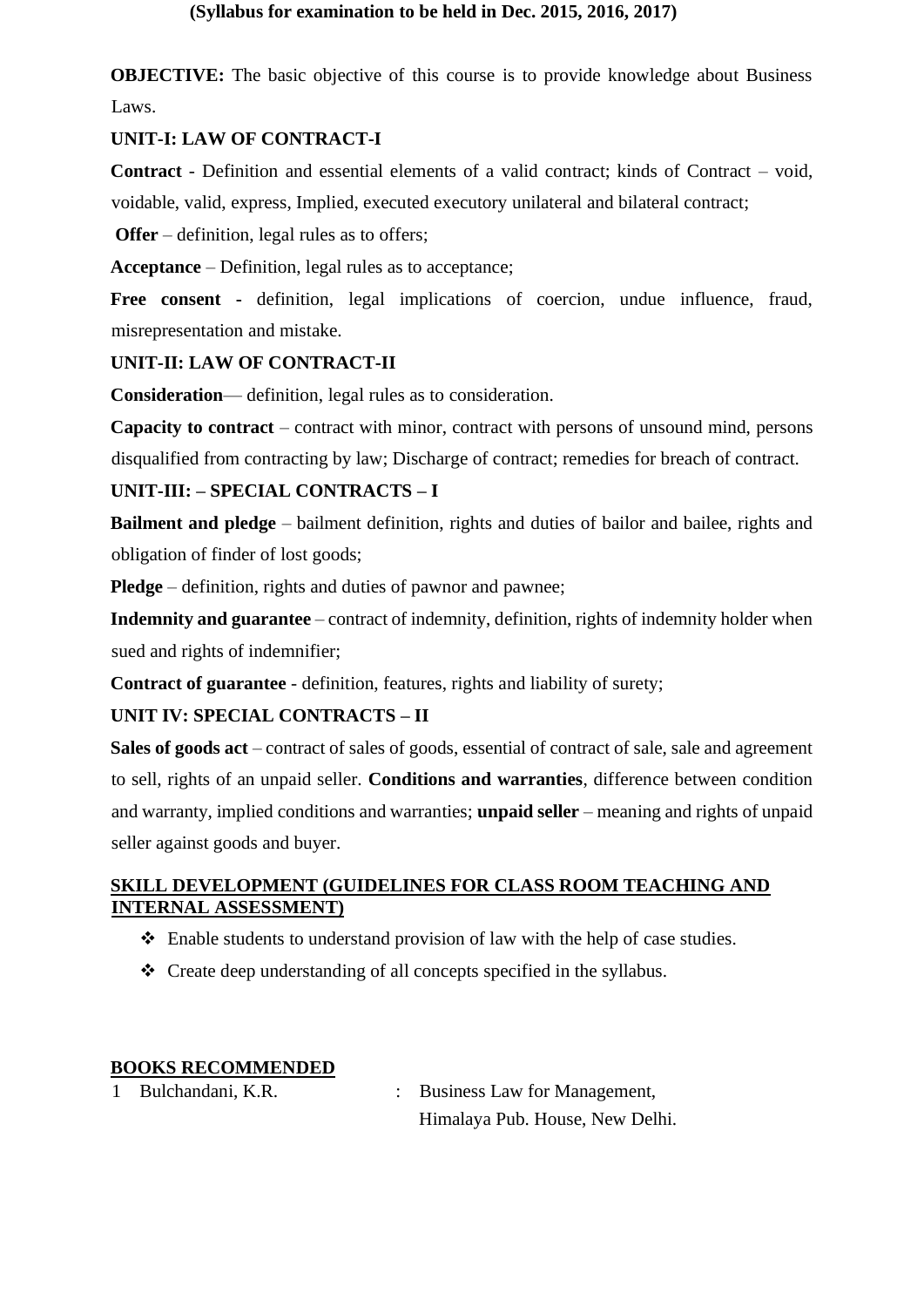| $\overline{2}$ | Chawla and Garg            |                      | Business Law, Kalayani Publishers, New       |
|----------------|----------------------------|----------------------|----------------------------------------------|
|                |                            |                      | Delhi                                        |
| 3              | Kapoor N.D                 | $\ddot{\phantom{0}}$ | Business Law, Sultan Chand & Sons, New       |
|                |                            |                      | Delhi                                        |
| $\overline{4}$ | Gulshan J.J                |                      | Business Law Including Company Law, New      |
|                |                            |                      | Age International Publisher                  |
| 5              | Kuchhal M.C.               | $\ddot{\phantom{0}}$ | Business Law, Vikas Publication              |
| 6              | Singh Avtar                |                      | The Principles of Mercantile Law, Eastern    |
|                |                            |                      | Book Company, Lucknow                        |
| 7              | Maheshwari & Maheshwari    | $\ddot{\cdot}$       | Business Law, National Publishing House,     |
|                |                            |                      | New Delhi                                    |
| 8              | Chadha P.R.                |                      | Business Law, Galgotia Publishing Company,   |
|                |                            |                      | New Delhi                                    |
| 9              | Khergamwala J.S.           |                      | The Negotiable Instruments Act, N.M Tripathi |
|                |                            |                      | Pvt, Ltd, Mumbai                             |
| 10             | Bhushan Bharat, Abbi Rajni |                      | Business & Industrial Law, Sultan Chand,     |
|                |                            |                      | New Delhi                                    |

## **NOTE FOR PAPER SETTER**

Equal weightage shall be given to all the units of the syllabus. The external Paper shall be of the two sections viz, A & B of three hours duration.

**Section-A**: This section shall contain four short answer questions selecting one from each unit. Each question shall carry 5 marks .A candidate shall be required to attempt all the four questions. Total weightage to this section shall be of 20 marks.

**Section-B**: This section shall contain eight long answer questions of 15 marks each. Two questions with internal choice shall be set from each unit. A candidate shall have to attempt any four questions selecting one from each unit. Total weightage to this section shall be of 60 marks.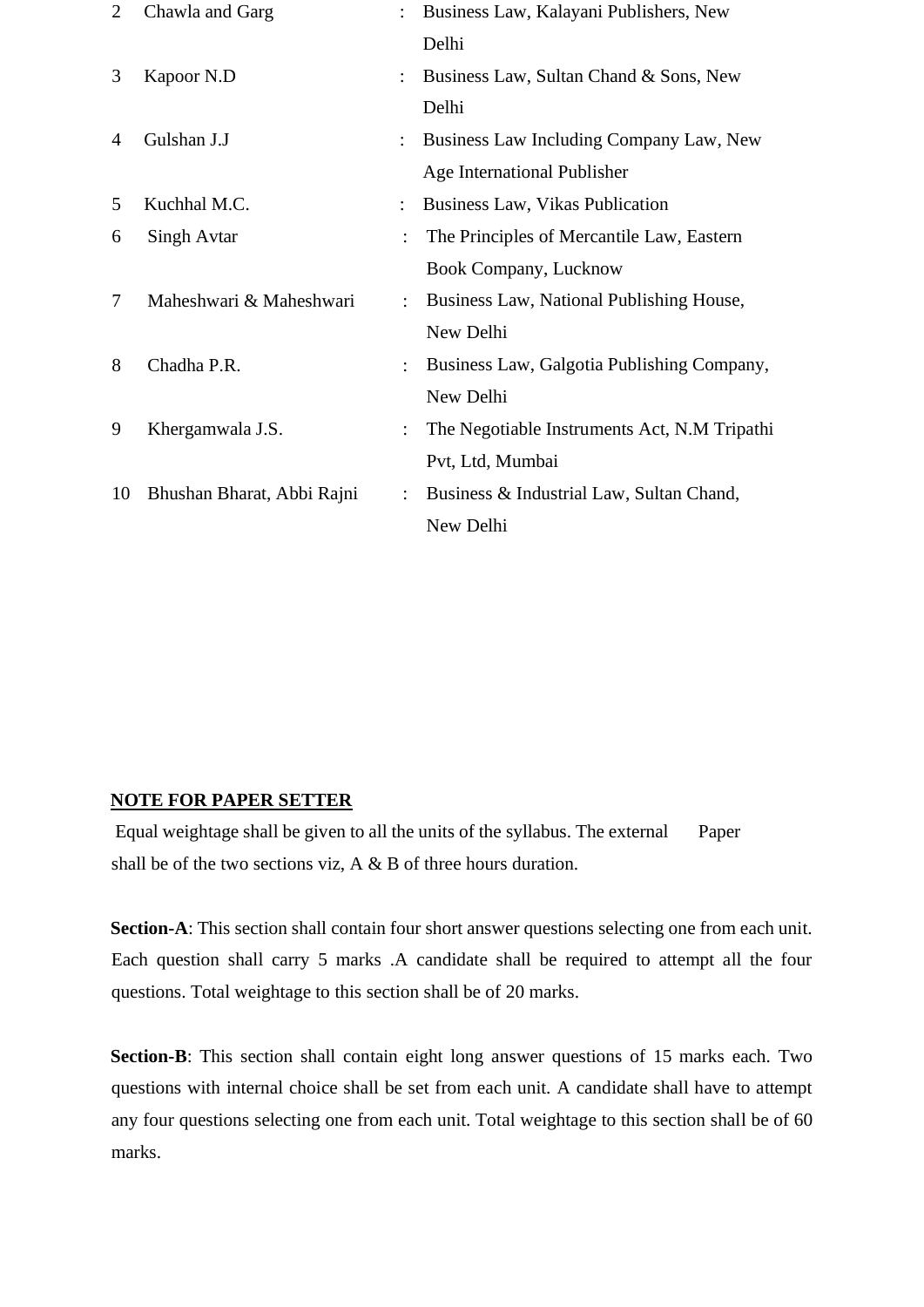# **MODEL QUESTION PAPER BUSINESS LAW**

 **Max Marks: -80** 

 **Section A (20 Marks) Time Allowed: -3 hrs** 

## **Attempt all the questions. Each question carries five marks**.

- **1.** Define consideration. Give exception to the rule "No consideration no contract".
- **2.** Define coercion. Discuss its elements?
- **3.** What is meant by Contract of Indemnity and Guarantee?
- **4.** Differentiate between sale and agreement to sell?

### **Section B (60 Marks)**

# **Attempt any four questions selecting one question from each unit. Each question carries 15 marks.**

**1.** Define contract. Discuss the essentials of a valid contract?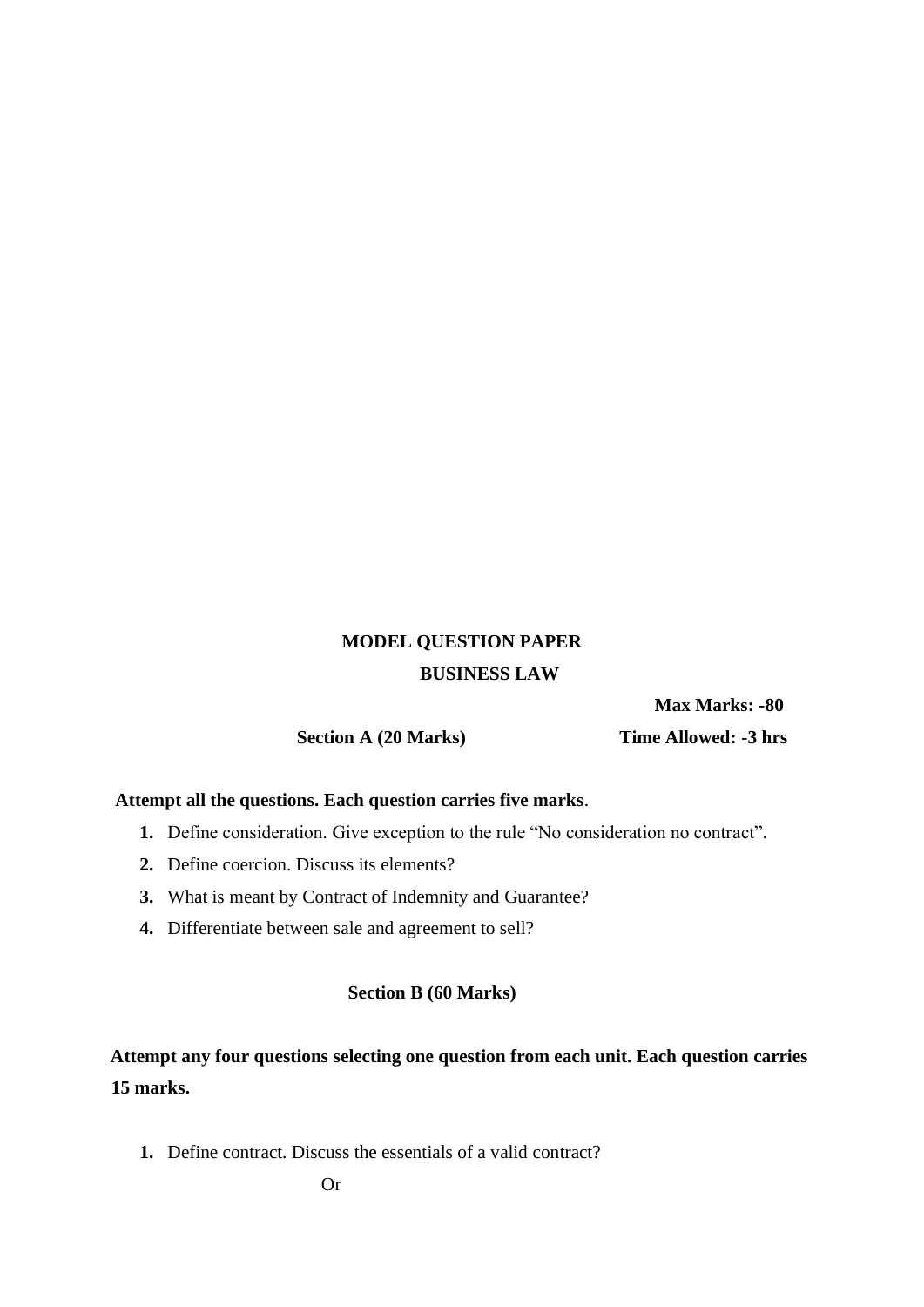Define offer. Explain legal rules as to offer.

**2.** What is meant by free consent? Differentiate between coercion and undue influence. OR

Who is a minor? Explain the minor position in regard to contract.

**3.** Define bailment. Explain rights and duties of bailer.

 Or Differentiate between Indemnity and Guarantee?

**4.** Who is an unpaid seller? Discuss his rights?

**Or** Or

Discuss the main features of contract of sale?

#### **NOTE FOR INTERNAL ASSESSMENT**

## **For Regular Students**

.

20% of the total marks i.e. 20 marks in each course shall be reserved for comprehensive internal assessment which shall be as under: -

- (a) 20 marks shall be reserved for only one Internal Assessment Test of one hour duration to be conducted at the end of the semester i.e., after completion of the syllabus.
- (b) Minimum 75% attendance shall be required for being eligible to appear in internal assessment test and university examination.

# **Note for setting of internal assessment question paper.**

Eight (08) short answer questions of 5 marks each based on skill development (guidelines for classroom teaching and internal assessment) shall be asked selecting at least two question from each unit and the student shall have to answer any 4 of them.

**Note for students of Distance education: -** four (04) short answer questions of 5 marks each shall be asked selecting one question from each unit.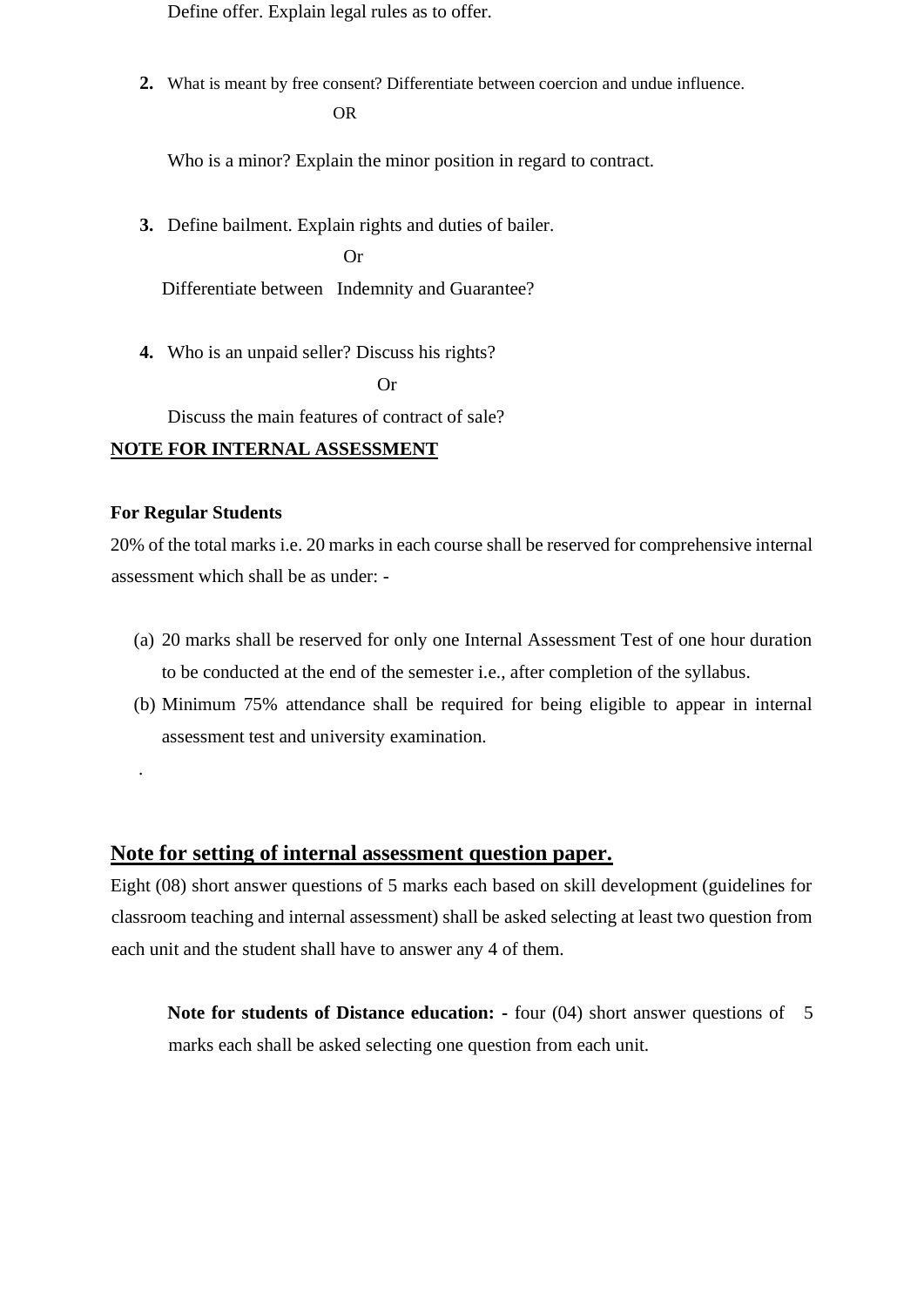# **UNIVERSITY OF JAMMU B.COM. THIRD SEMESTER**

#### **ENTREPRENEURSHIP FOR SMALL BUSINESS**

 **C.No. BCG-304 Max Marks = 100 Internal assessment = 20 External exam. = 80** 

## **(Syllabus for examination to be held in Dec. 2015, 2016, 2017)**

**OBJECTIVES:** To provide exposure to the students regarding entrepreneurial culture so that they can set and manage their own small units.

## **UNIT – I: INTRODUCTION TO ENTREPRENEURSHIP**

Entrepreneurship-Meaning, concept, characteristics of an entrepreneur, functions; Factors

responsible for emergence of entrepreneurship; Relevance of entrepreneurship in career growth;

Opportunities analysis – Project identification and selection; Preparation of project report; Methods of project appraisal;

## **UNIT – II: ENTREPRENEURIAL BEHAVIOUR AND MOTIVATION**

Entrepreneurial behaviour- Definition, characteristics; Reasons for promoting entrepreneurs;

Difference between entrepreneur and intrapreneurs; Psycho- theories (Maslow and McCelland – Achievement motivation).

Women entrepreneurs – Scope of entrepreneurship among women, institutional support to women entrepreneurs, problems of women entrepreneurs.

## **UNIT III: ENTREPRENEURIAL DEVELOPMENT PROGRAMME (EDPs)**

Definition and objective of EDPs, features of a sound EDP; Obstacles in the smooth conduct of EDPs and suggestions to make them successful; Role of state in fostering entrepreneurial development; Role of NSIC, SSIC& DICs in Entrepreneurship development.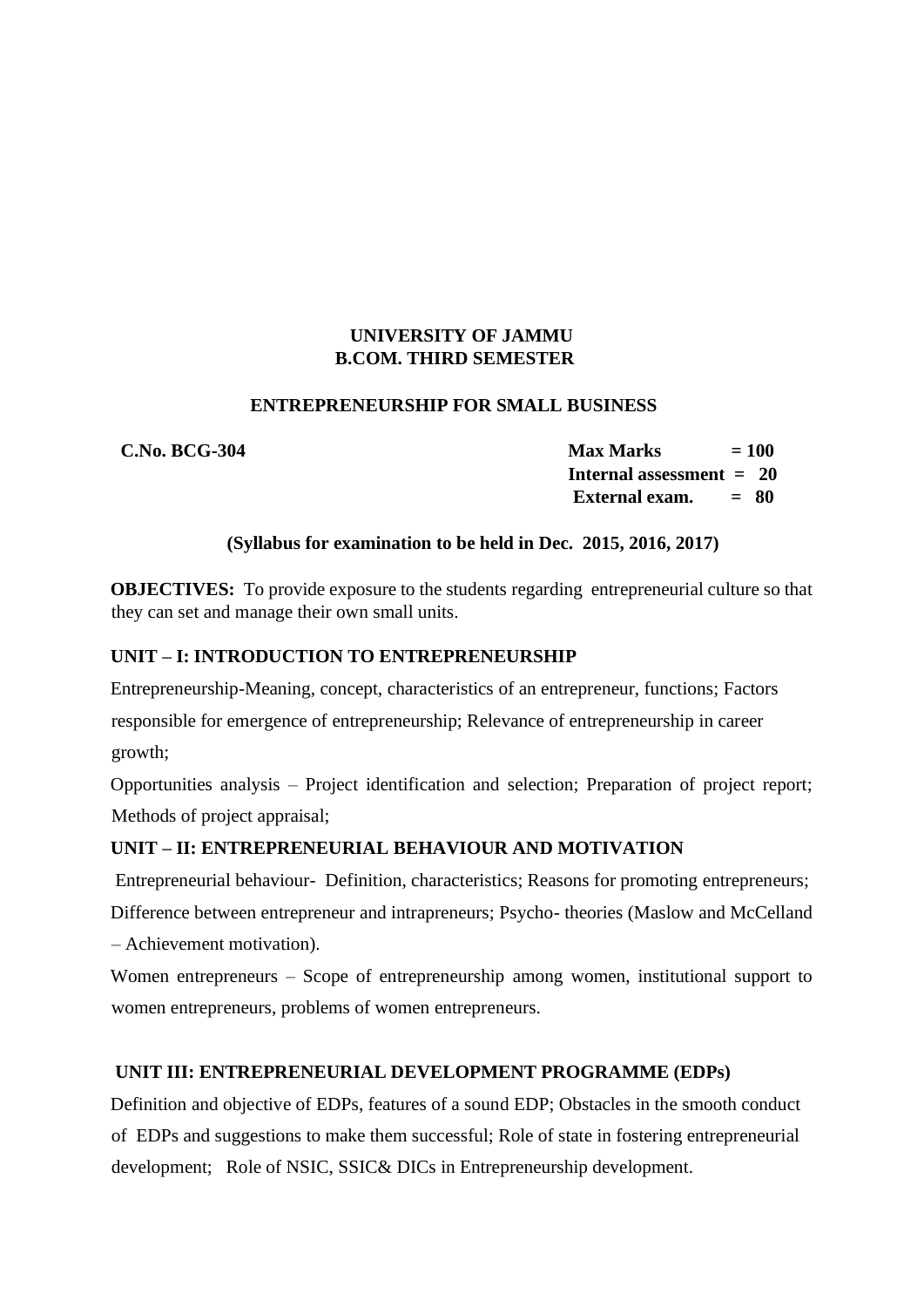## **UNIT – IV: ENTREPRENEURSHIP AND SMALL SCALE INDUSTRIES**

SSIs – Conceptual frame work, definition of SSI undertaking, SSI policy statement - 1991; Latest policy measures of the Govt. of India for SSI sector; Challenges before small scale industries in the era of globalisation ; Small business as a seed bed of entrepreneurship. Export potential of small units; TQM in SSIs – Concept, process; Brief introduction to International Standard Organisation (ISO)

# **SKILL DEVELOPMENT (GUIDELINES FOR CLASS ROOM TEACHING AND INTERNAL ASSESSMENT)**

- ❖ Help students in the preparation of a project report to start SSI unit.
- ❖ Draw a format of a business plan.
- ❖ Discuss with students success stories of woman entrepreneur in Jammu region.
- ❖ Create deep understanding of all concepts specified in the syllabus.

### **BOOKS RECOMMENDED**

|                                                                       | 1. Agarwal ,Punam and                                                                            | : Entrepreneurship and Small Business, S.<br>Kaur |                                               |                     |        |  |
|-----------------------------------------------------------------------|--------------------------------------------------------------------------------------------------|---------------------------------------------------|-----------------------------------------------|---------------------|--------|--|
|                                                                       | ,Amandeep                                                                                        | Pub. Vikas & Co. New Delhi.                       |                                               |                     |        |  |
|                                                                       | 2. Desai , Vasant                                                                                | : Dynamics of Entrepreneurial Development and     |                                               |                     |        |  |
|                                                                       |                                                                                                  | Management,                                       |                                               | Himalaya Publishing | House, |  |
|                                                                       | Mumbai.                                                                                          |                                                   |                                               |                     |        |  |
|                                                                       | 3. Gupta, C.B.                                                                                   |                                                   | :Entrepreneurial Development in India, Sultan |                     |        |  |
|                                                                       | Chand Publishers, New Delhi                                                                      |                                                   |                                               |                     |        |  |
|                                                                       | 4. Gupta, C.B. & Khanka, S.S.: Entrepreneurship and Small Business                               |                                                   |                                               |                     |        |  |
|                                                                       |                                                                                                  | Management, Sultan Chand Publishers, New          |                                               |                     |        |  |
|                                                                       |                                                                                                  | Delhi                                             |                                               |                     |        |  |
|                                                                       | 5. Sontaki, V.C.                                                                                 | : Project Management, Himalaya Publication,       |                                               |                     |        |  |
|                                                                       |                                                                                                  | New Delhi.                                        |                                               |                     |        |  |
| 6. Swami, Gupta & Varshna : Economic and Business Environment, R.B.D, |                                                                                                  |                                                   |                                               |                     |        |  |
| Publication, Jaipur                                                   |                                                                                                  |                                                   |                                               |                     |        |  |
|                                                                       | 7. Chopra & Tiwari:                                                                              |                                                   | : Principles of Business Management and       |                     |        |  |
|                                                                       | Entrepreneurship, Sun Publication,                                                               |                                                   |                                               | New Delhi.          |        |  |
|                                                                       | 8. Sudha, G.S.                                                                                   | : Fundamentals of Entrepreneurship; Ramesh        |                                               |                     |        |  |
|                                                                       |                                                                                                  | Publication, Jaipur                               |                                               |                     |        |  |
|                                                                       | 9. Tandon, B.C                                                                                   | : Environment and Entrepreneur, Chug              |                                               |                     |        |  |
|                                                                       |                                                                                                  | Publication, Allahabad.                           |                                               |                     |        |  |
|                                                                       | 10. Holt:                                                                                        |                                                   | : Entrepreneurship – New Venture Creation,    |                     |        |  |
|                                                                       | $\mathcal{F}$ and $\mathcal{F}$ and $\mathcal{F}$ and $\mathcal{F}$ are the set of $\mathcal{F}$ |                                                   |                                               |                     |        |  |

Prentice Hall of India, New Delhi.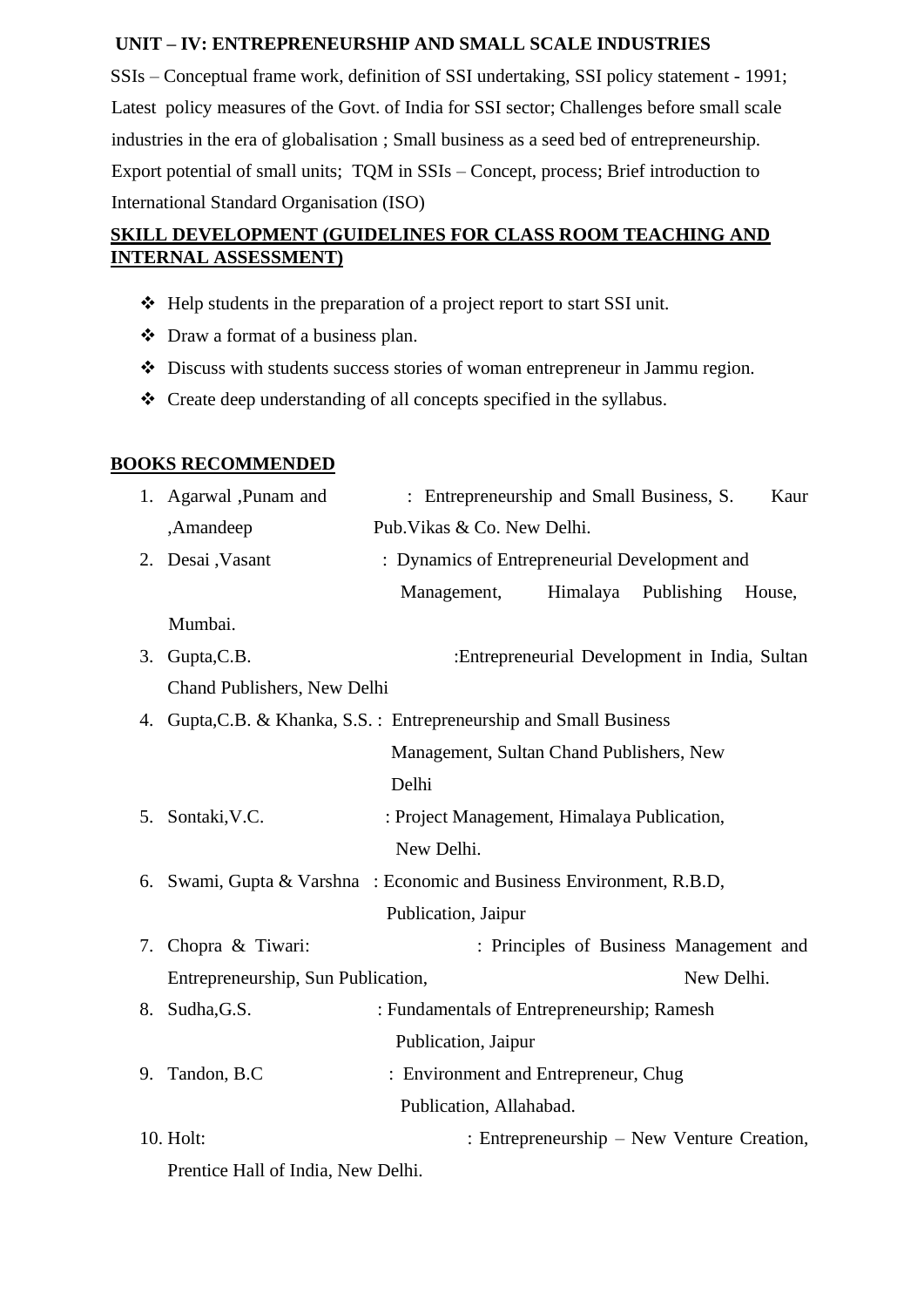- 11. Padey, I.M: : Venture Capital The Indian Experience, Prentice Hall of India, New Delhi.
- 12. Chandera,Prasanna: : Project Preparation, Appraisal & Implementation, Tata McGraw Hill, New Delhi.
- 13 Saini,J.S. & Dhameja, S.K. : Entrepreneurship and Small Business. International Publications (P) Ltd.

#### **NOTE FOR PAPER SETTER**

Equal weightage shall be given to all the units of the syllabus. The external Paper shall be of the two sections viz, A & B of three hours duration.

**Section-A**: This section shall contain four short answer questions selecting one from each unit. Each question shall carry 5 marks .A candidate shall be required to attempt all the four questions. Total weightage to this section shall be of 20 marks.

**Section-B**: This section shall contain eight long answer questions of 15 marks each. Two questions with internal choice shall be set from each unit. A candidate shall have to attempt any four questions selecting one from each unit. Total weightage to this section shall be of 60 marks.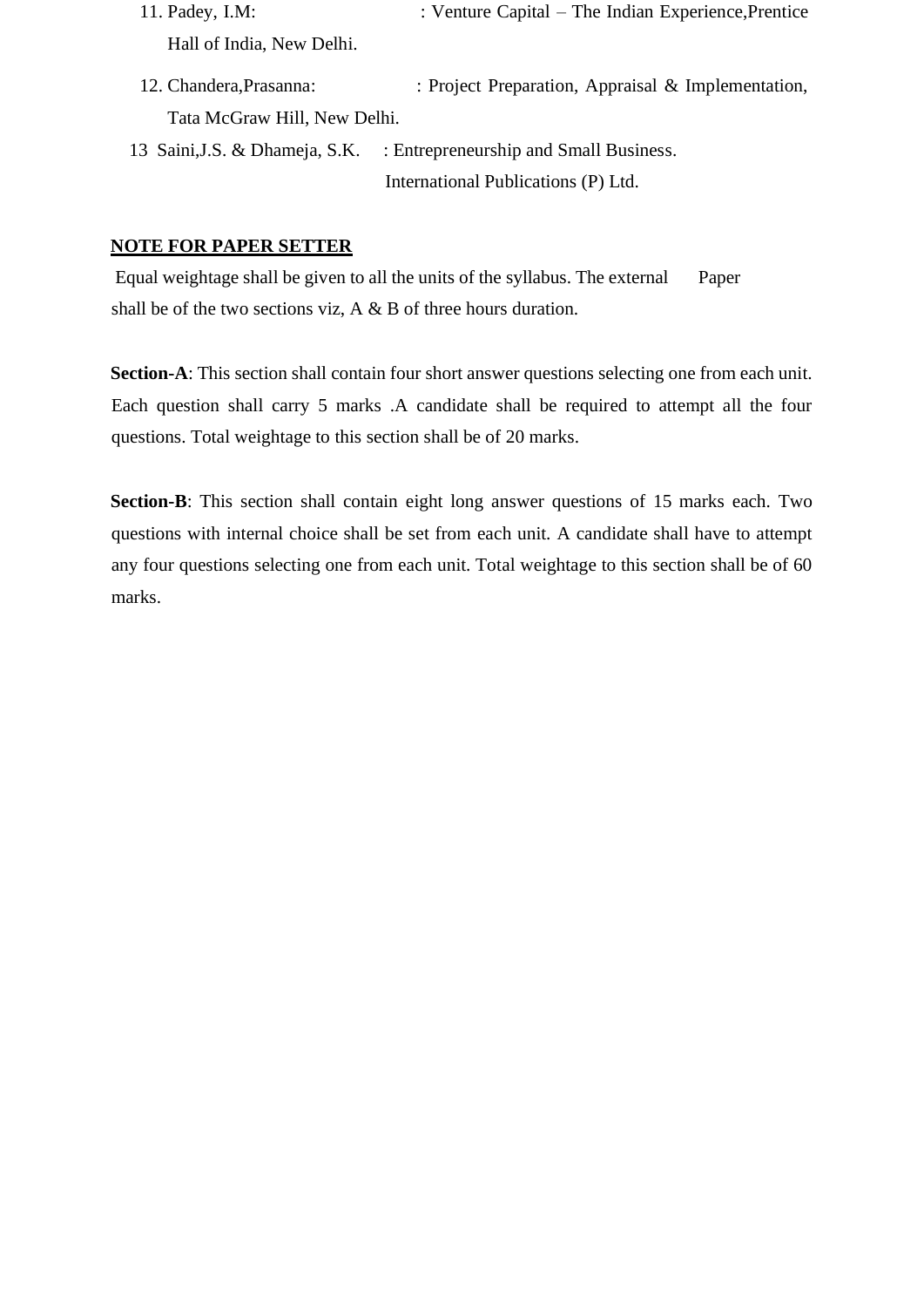#### **MODEL QUESTION PAPER**

#### **ENTREPRENEURSHIP FOR SMALL BUSINESS**

**Max Marks: -80 Time allowed: -3** 

**hrs** 

#### **Section- A (Marks 20)**

#### **Attempt all the four questions. Each question carries five marks.**

- 1. State the factors for the emergence of an entrepreneur?
- 2. Define the term external environment?
- 3. Define the term entrepreneurial competency?
- 4. What is ISO 9000?

#### **Section- B( Marks 60)**

**Attempt any four questions selecting one question from each unit. Each question carries 15 marks.** 

1. Discuss the obstacles in the growth of entrepreneurship in India?

Or

Define entrepreneurship. Discuss functions of an entrepreneur.

2. Discuss the recent trends in the development of women entrepreneurship in India?

Or

Write a note on the prominent central agencies that provide institutional support to women entrepreneurs?

3. Outline the role of state in fostering entrepreneurial development in India?

Or

Enumerate the obstacles encountered in the preparation of entrepreneurial development programme?

4. Critically analyse the present policy of the Govt. for the growth of small scale industries?

OR

Differentiate between ISO 9000 and TQM?

#### **NOTE FOR INTERNAL ASSESSMENT**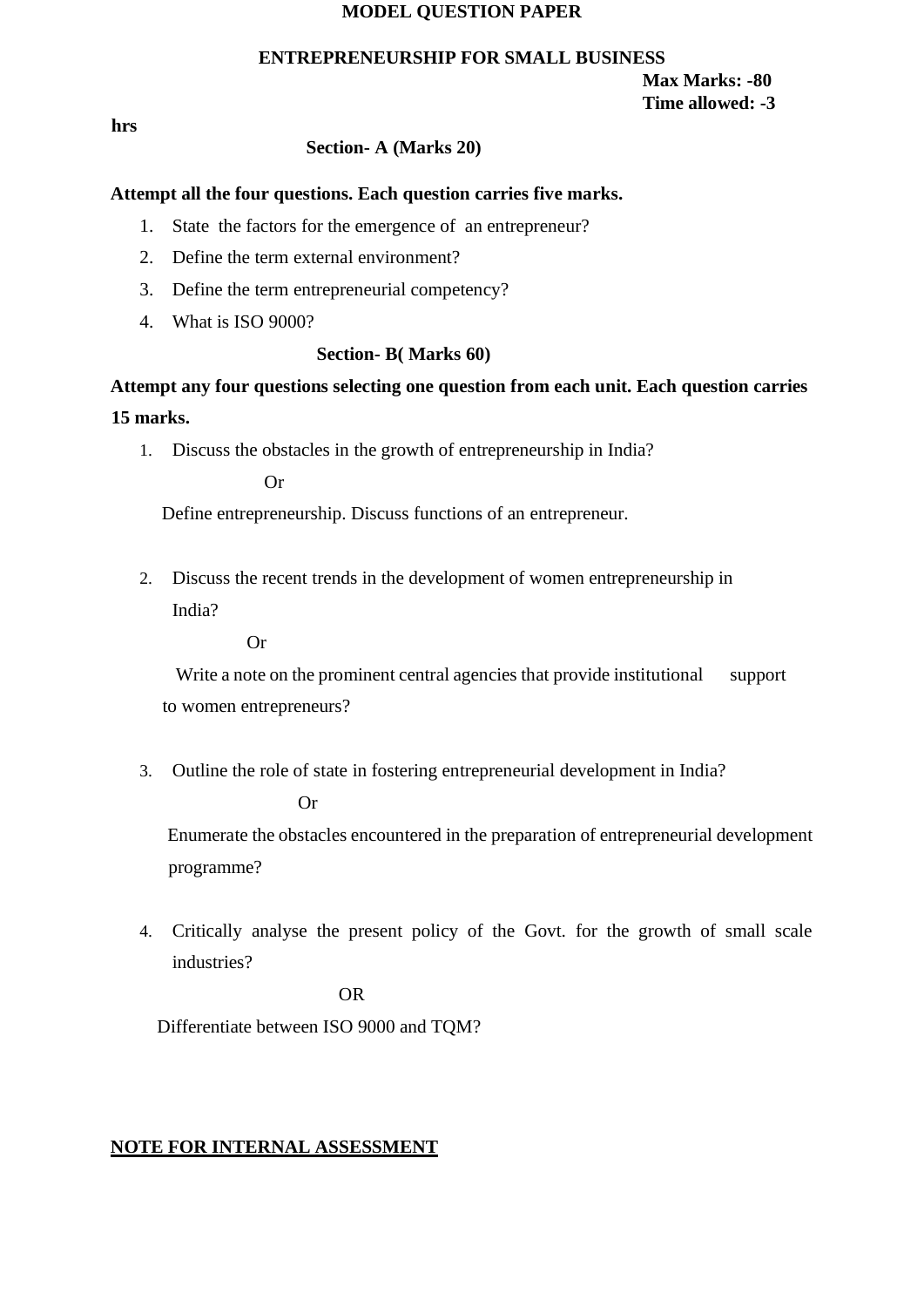#### **For Regular Students**

.

20% of the total marks i.e. 20 marks in each course shall be reserved for comprehensive internal assessment which shall be as under: -

- (a) 20 marks shall be reserved for only one Internal Assessment Test of one hour duration to be conducted at the end of the semester i.e., after completion of the syllabus.
- (b) Minimum 75% attendance shall be required for being eligible to appear in internal assessment test and university examination.

# **Note for setting of internal assessment question paper.**

Eight (08) short answer questions of 5 marks each based on skill development (guidelines for classroom teaching and internal assessment) shall be asked selecting at least two question from each unit and the student shall have to answer any 4 of them.

**Note for students of Distance education: -** four (04) short answer questions of 5 marks each shall be asked selecting one question from each unit.

# **UNIVERSITY OF JAMMU B.COM. THIRD SEMESTER**

# **TAX PROCEDURE AND PRACTICE (SERVICE TAX AND VAT)**

| <b>C.No. BCG-305</b> | <b>Max Marks</b>                | $= 100$ |
|----------------------|---------------------------------|---------|
|                      | <b>Internal assessment = 20</b> |         |
|                      | External exam.                  | $= 80$  |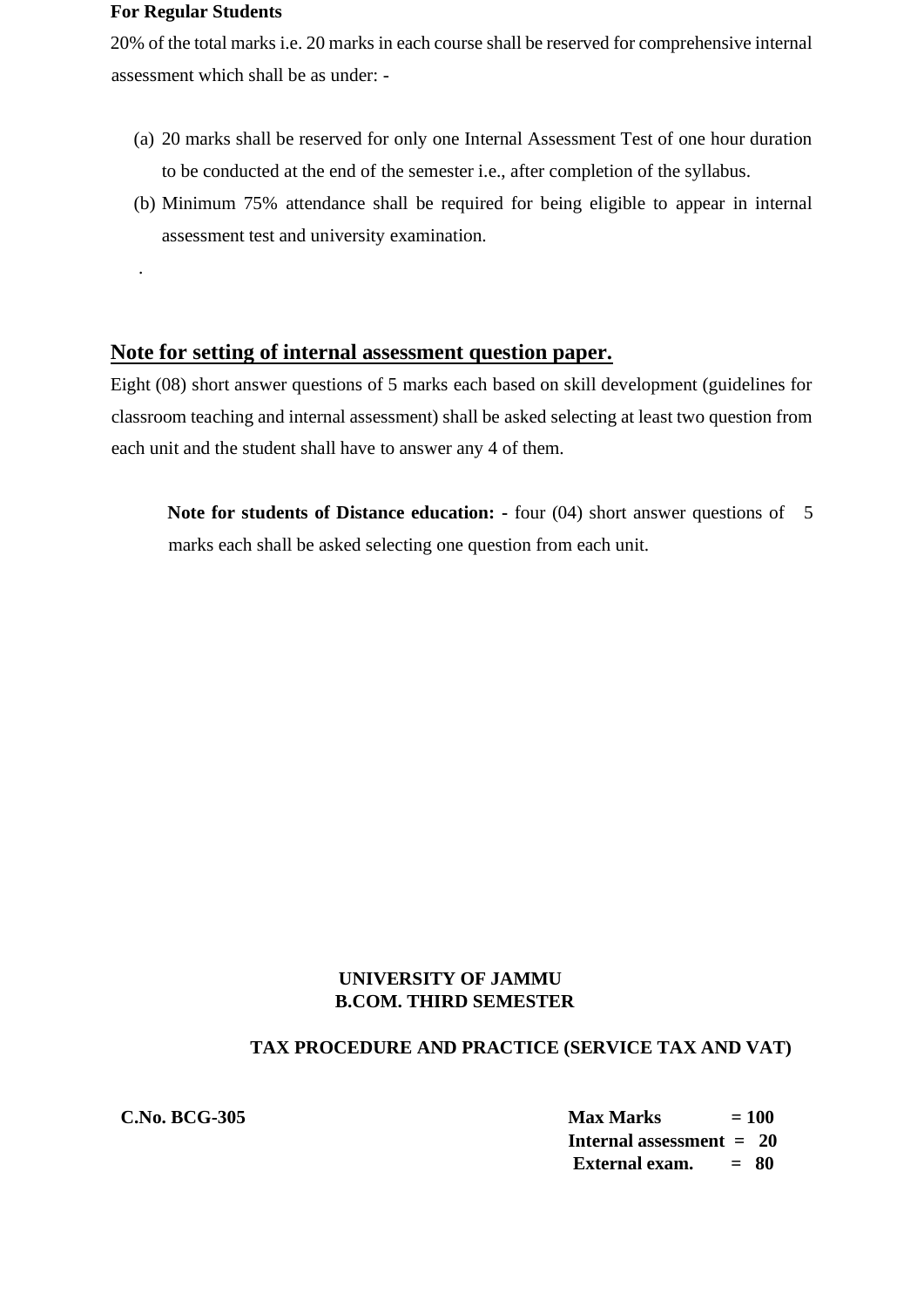**OBJECTIVES :** To impart knowledge of the basic principles underlying the substantive provisions of service tax and value added tax laws to the students.

#### **UNIT 1**

**Service Tax:** Background, statutory provisions, taxable services, valuation, administrative mechanism and procedural aspects, rate and computation of tax; collection of service Tax.

#### **UNIT II**

Introduction to VAT: Features of VAT, Merits of VAT, Demerits of VAT, VAT in India. Different definitions under the act: Business, Dealer, Declared Goods, goods, Manufacturer, Person, Purchase price, Sale price, Tax Free Goods, Who is liable to pay tax under M-VAT Act, Rates of Taxes.

### **UNIT III**

Registration Procedure under the VAT Act; Application for registration; Grant of registration certificate; Cancellation certificate of registration; Types of dealer : Various types of dealer under VAT; Unregistered dealer, Composite Dealer, Registered Dealer, Regular Dealer,

#### **UNIT IV**

.

**C**omputation of tax liability under VAT, Computation of Tax liability of composite dealer, Unregistered dealer, Regular Dealer and Registered Dealer under VAT Act.

# **SKILL DEVELOPMENT (GUIDELINES FOR CLASS ROOM TEACHING AND INTERNAL ASSESSMENT)**

- ❖ Enable students to understand the various concepts with the help of case studies.
- ❖ Create deep understanding of all concepts specified in the syllabus.

#### **BOOKS RECOMMENDED**

Income Tax VAT & Service Tax- T. N. Manoharan : Snow White Publication 2) Tax Laws-ICSI, New Delhi(www.icsi.edu,www.icai.org)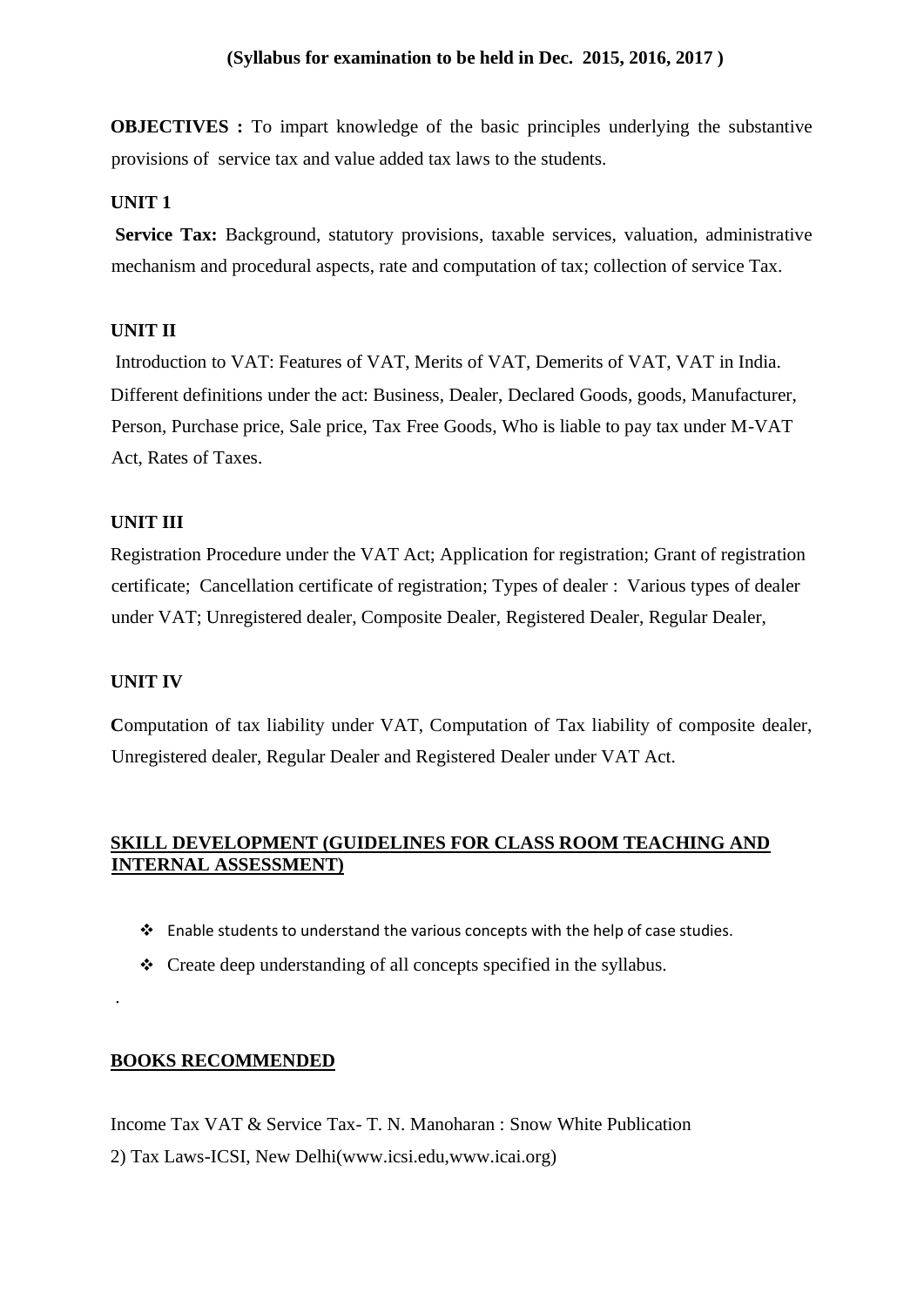#### **NOTE FOR PAPER SETTER**

Equal weightage shall be given to all the units of the syllabus. The external Paper shall be of the two sections viz,  $A \& B$  of three hours duration.

**Section-A**: This section shall contain four short answer questions selecting one from each unit. Each question shall carry 5 marks .A candidate shall be required to attempt all the four questions. Total weightage to this section shall be of 20 marks.

**Section-B**: This section shall contain eight long answer questions of 15 marks each. Two questions with internal choice shall be set from each unit. A candidate shall have to attempt any four questions selecting one from each unit. Total weightage to this section shall be of 60 marks.

# **MODEL QUESTION PAPER SERVICE TAX AND VAT**

 **Max Marks: 80 Time allowed: 3 hrs** 

#### **Section A (20 Marks)**

#### **Attempt all the questions. Each question carries five marks.**

- 1. List the statutory provisions relating to service tax?
- 2. Define value added tax?
- 3. How is return filed under VAT?
- 4. State the scope of VAT?

#### **Section B (60 Marks)**

**Attempt any four questions selecting one question from each unit. Each question carries 15 marks** 

1. 1.Briefly explain taxable service?

OR

State the administrative mechanism for implementing service tax?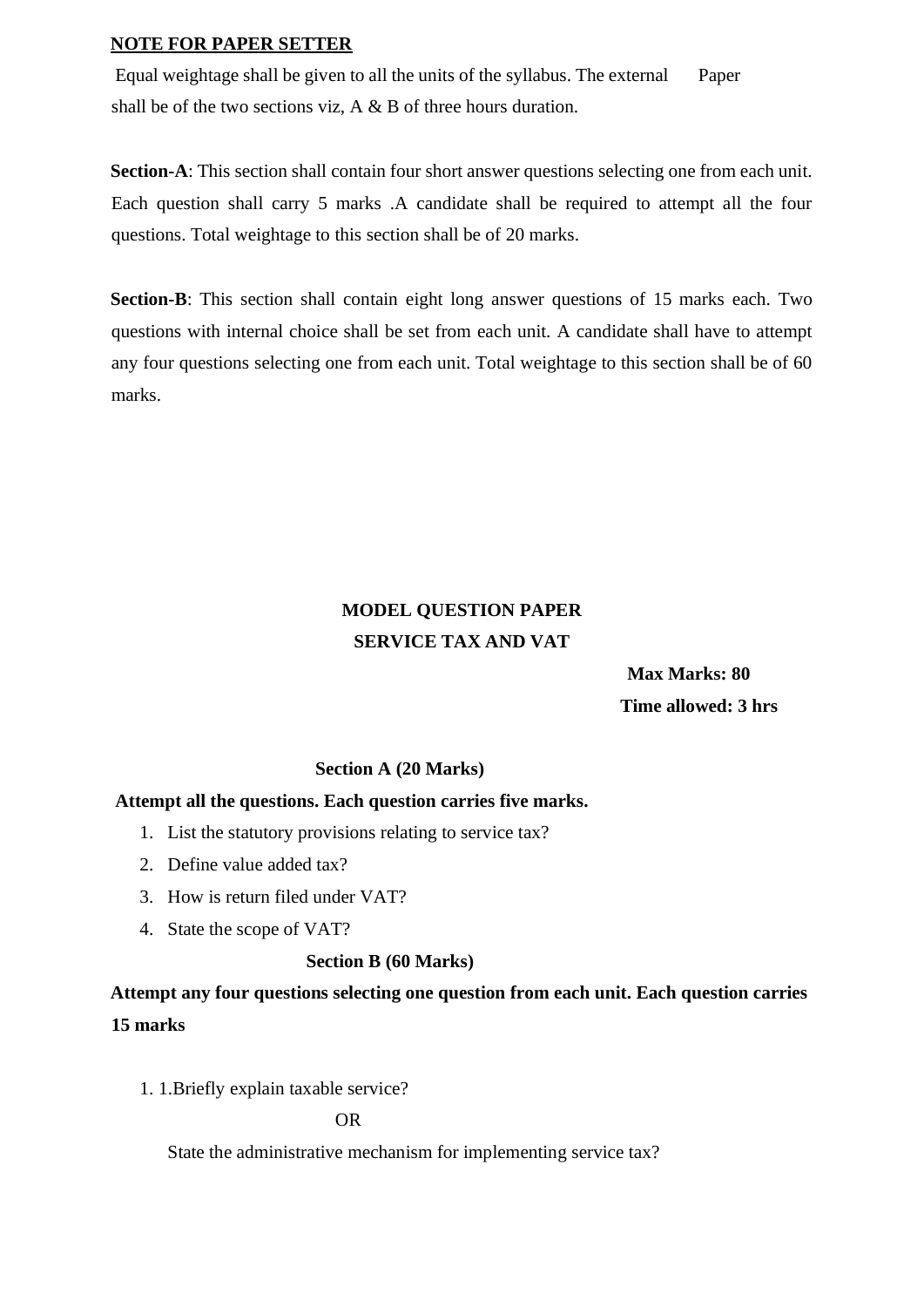2 . Explain the legislative provisions relating to VAT in India?

#### OR

State the relationship of VAT with inter –state commerce?

3. Explain how VAT is computed?

OR

Explain the rate structure of VAT?

4. Explain the powers of authorities under VAT?

OR

Explain the concept of VAT on services?

## **NOTE FOR INTERNAL ASSESSMENT**

## **For Regular Students**

20% of the total marks i.e. 20 marks in each course shall be reserved for comprehensive internal assessment which shall be as under: -

- (a) 20 marks shall be reserved for only one Internal Assessment Test of one hour duration to be conducted at the end of the semester i.e., after completion of the syllabus.
- (b) Minimum 75% attendance shall be required for being eligible to appear in internal assessment test and university examination.

# **Note for setting of internal assessment question paper.**

Eight (08) short answer questions of 5 marks each based on skill development (guidelines for classroom teaching and internal assessment) shall be asked selecting at least two question from each unit and the student shall have to answer any 4 of them.

**Note for students of Distance education: -** four (04) short answer questions of 5 marks each shall be asked selecting one question from each unit

# **UNIVERSITY OF JAMMU B.COM SEMESTER COURSES SEMESTER 1V**

| Title<br><b>Course</b><br><b>course</b><br>$\bf N0.$ | lowlza<br><b>IVIAI NS</b> |  |
|------------------------------------------------------|---------------------------|--|
|------------------------------------------------------|---------------------------|--|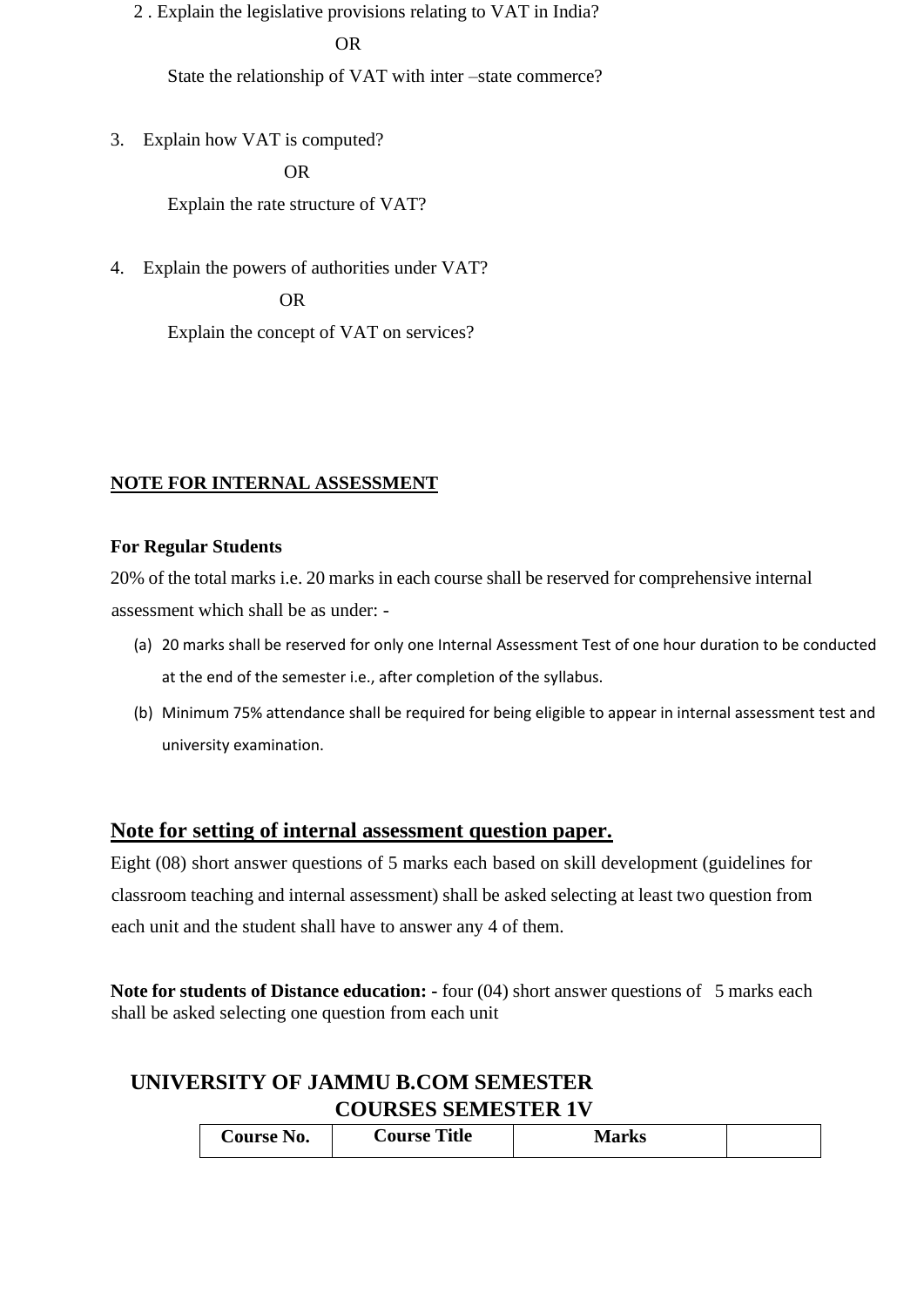|                 |                             | <b>External</b> | <b>Internal</b>   | <b>Exam</b>    |
|-----------------|-----------------------------|-----------------|-------------------|----------------|
|                 |                             | <b>Exams</b>    | <b>Assignment</b> | hours          |
|                 | General English             | 80              | 20                |                |
| <b>BCG: 401</b> | <b>Advance Corporate</b>    | 80              | 20                | $\overline{3}$ |
|                 | Accounting                  |                 |                   |                |
| <b>BCG: 402</b> | Income Tax - II             | 80              | 20                | $\overline{3}$ |
| <b>BCG:403</b>  | Corporate Law               | 80              | 20                | 3              |
|                 | <b>Elective (Any one of</b> |                 |                   |                |
|                 | the following)              |                 |                   |                |
| <b>BCG:404</b>  | <b>Business</b>             | 80              | 20                | 3              |
|                 | Environment                 |                 |                   |                |
| <b>BCG:405</b>  | Tax Procedure and           | 80              | 20                | $\overline{3}$ |
| (Vocational)    | Practice(Central            |                 |                   |                |
|                 | Excise & Custom             |                 |                   |                |
|                 | Duty)                       |                 |                   |                |
| <b>BCG: 406</b> | Computer                    | 80              | 20                | 3              |
| (Vocational)    | Application IV(Web          |                 |                   |                |
|                 | Designing Tools and         |                 |                   |                |
|                 | Techniques)                 |                 |                   |                |
| <b>BCG: 407</b> | <b>Tax Planning</b>         | 80              | 20                | 3              |

# **UNIVERSITY OF JAMMU B.COM. FOURTH SEMESTER**

## **ADVANCE CORPORATE ACCOUNTING**

**C.No. BCG-401 Max Marks = 100 Internal assessment = 20 External exam. = 80**

**(Syllabus for examination to be held in May. 2016, 2017, 2018)**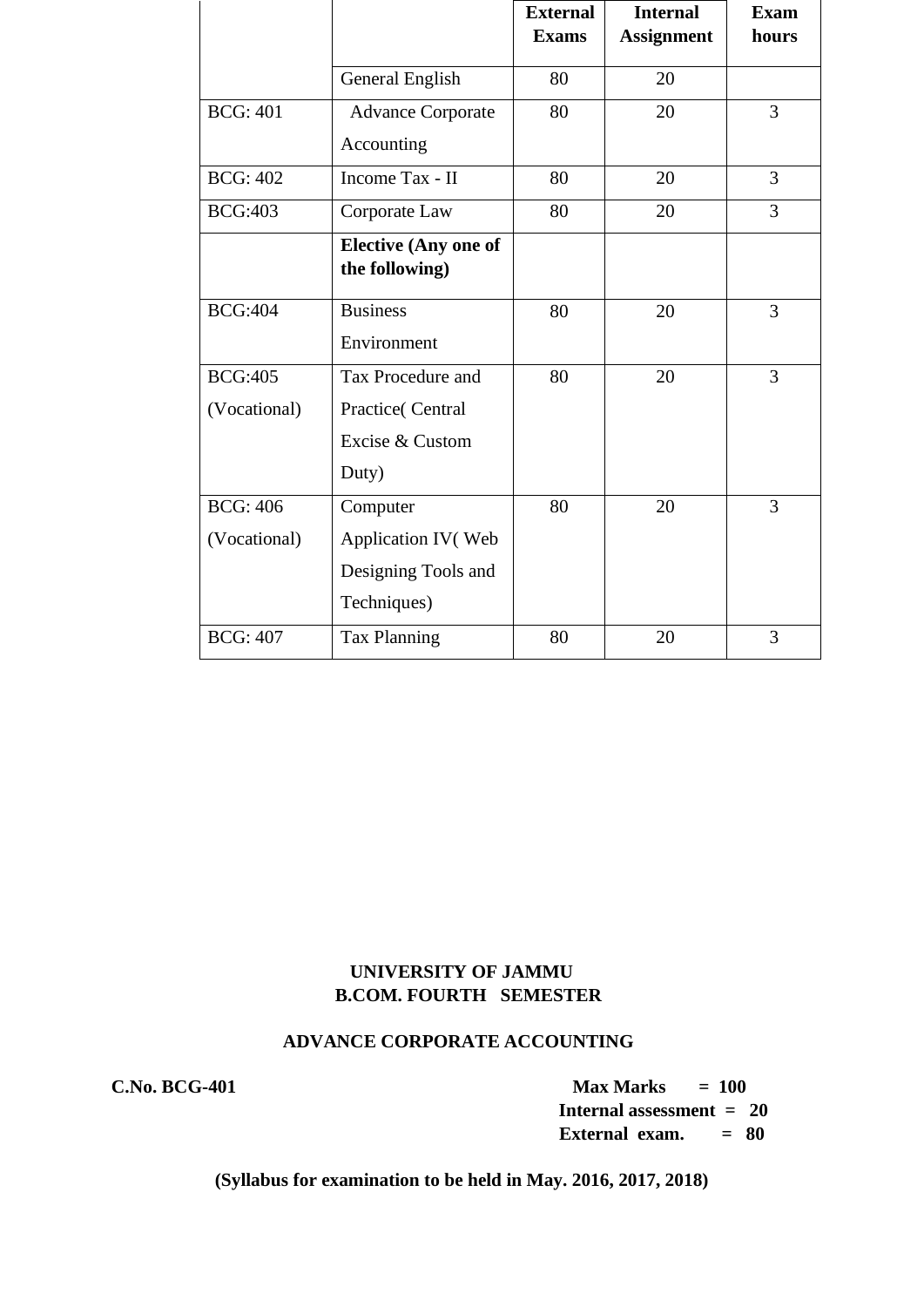**OBJECTIVE:** To acquaint the students with the concept and methods of corporate accounting.

## **UNIT-I: VALUATION OF GOODWILL**

Valuation of goodwill-Meaning, need, factors affecting goodwill; Methods of valuation of goodwill.

Computation of goodwill by Simple and weighted average method, super profits method, capitalization method, and Annuity method.

## **UNIT II: VALUATION OF SHARES**

Meaning of shares, different types of shares, needs for valuation of shares, methods of Valuation of shares.

Computation of value of equity shares by net worth method/ net assets backing method, yield method & fair value method.

# **UNIT -III : LIQUIDATION OF THE COMPANIES**

Meaning of liquidation, modes of liquidation; Concept of contributory; Various types of creditors, calculation of liquidator's remuneration;

Preparation of statement of affairs as regards creditors and contributors; liquidator's final statement of account.

# **UNIT -IV : ALTERATION OF SHARE CAPITAL & INTERNAL RECONSTRUCTION**

Meaning of internal reconstruction; Procedure for reducing the share capital, scheme of internal reconstruction & various steps involved in the process of internal reconstruction; Journal entries to effect the scheme of reconstruction & balance sheet after reconstruction. .

# **SKILL DEVELOPMENT (GUIDELINES FOR CLASS ROOM TEACHING AND INTERNAL ASSESSMENT)**

- ❖ .Clarify the reasons compelling a company to resort to internal reconstruction.
- ❖ Help the students in solving numerical problems relating the topics specified above.
- ❖ Create deep understanding of all concepts specified in the syllabus.

## **BOOKS RECOMMENDED**

1. Jain & Narang Corporate Accounting, Kalyani Publishers, New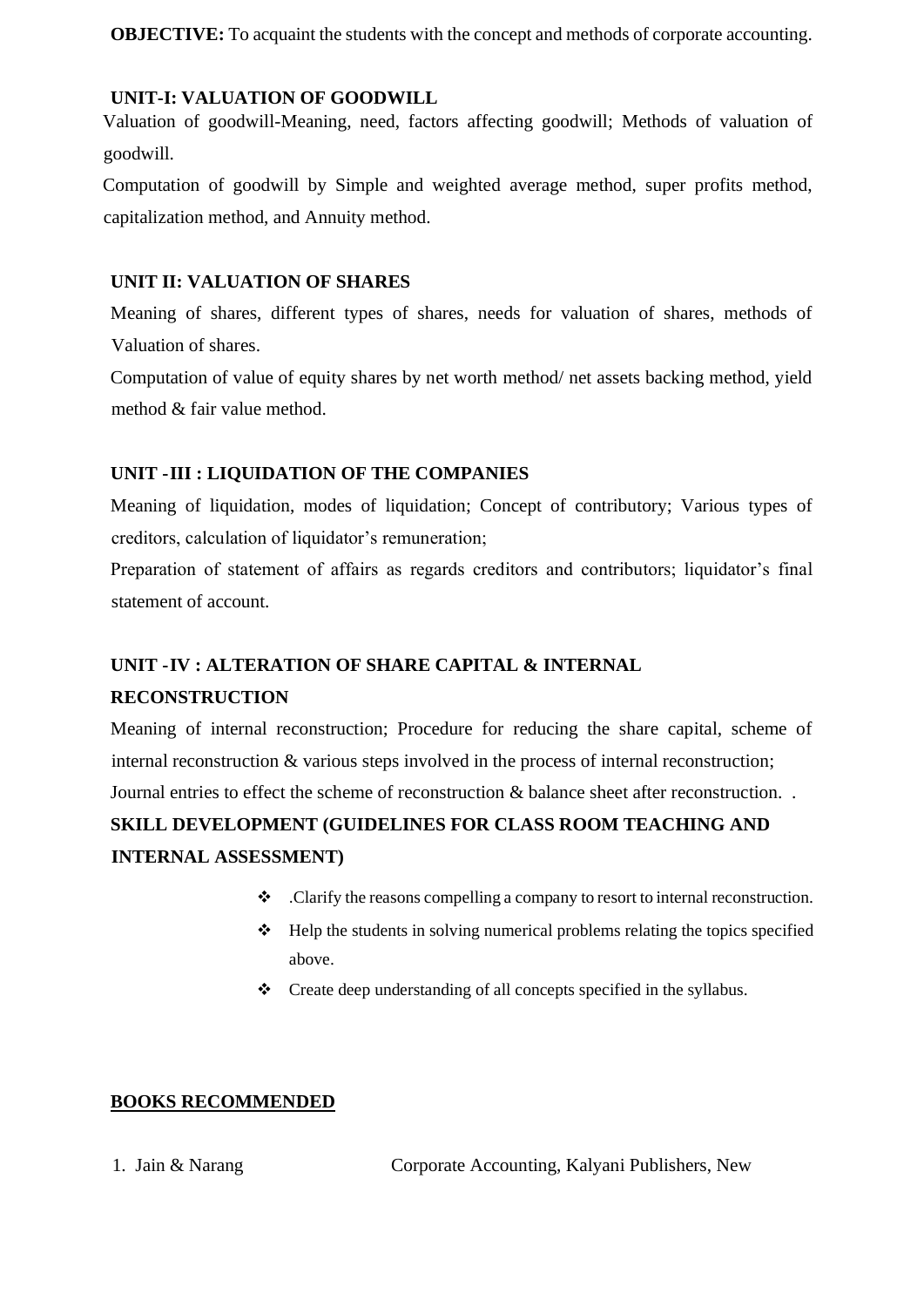|                         | Delhi.                                                                                      |
|-------------------------|---------------------------------------------------------------------------------------------|
|                         | 2 Gupta, R.L. and Swamy, Radha: Advanced Company Accounts, Sultan Chand & Son,<br>New Delhi |
| 3 Maheshwari , S.N. :   | Corporate Accountancy, Vikas Publishing House,                                              |
|                         | New Delhi                                                                                   |
| 4 Monga , J.R. Ahuja, : | Financial Accounting, Mayur Paper Books, Noida                                              |
|                         | Girish and Sehgel Ashok                                                                     |
| 5 Shukia, M.C. Grewal:  | Advanced Accounts, S. Chand and Co. New Delhi T.S.<br>and Gupta SC                          |
| 6 Moore, C.L. and       | Managerial Accounting, South Western Publishing Co.,                                        |
| Jaedicke, R.K.          | Cinnannati, Ohia                                                                            |
| 7 Tulsain, P.C          | Corporate Accounting, S. Chand Publication, New                                             |
|                         | Delhi.                                                                                      |

#### **NOTE FOR PAPER SETTER**

Equal weightage shall be given to all the units of the syllabus. The external Paper shall be of the two sections viz, A & B of three hours duration.

**Section-A**: This section shall contain four short answer questions selecting one from each unit. Each question shall carry 5 marks .A candidate shall be required to attempt all the four questions. Total weightage to this section shall be of 20 marks.

**Section-B**: This section shall contain eight long answer questions of 15 marks each. Two questions with internal choice shall be set from each unit. A candidate shall have to attempt any four questions selecting one from each unit. Total weightage to this section shall be of 60 marks.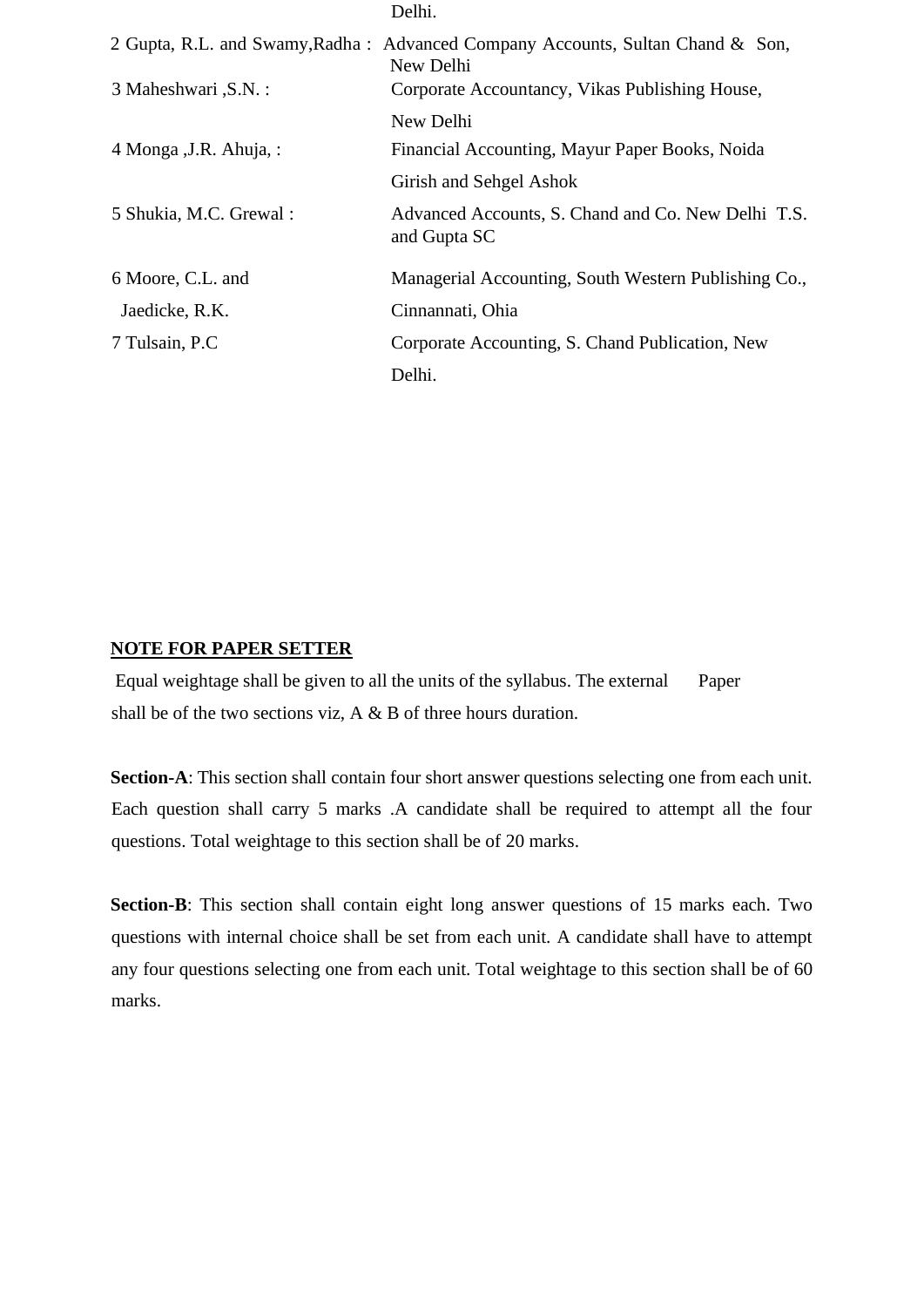## **MODEL QUESTION PAPER ADVANCE CORPORATE ACCOUNTING**

 **Max Marks: -80 Time allowed: -3 hrs** 

## **Section- A (Marks 20)**

### **Attempt all questions. Each question carries five marks.**

- 1. Explain different methods for calculation of goodwill?
- 2 .Explain various steps involved in the process of internal reconstruction?.
- 3. List various statutory provisions regarding CSR?
- 4. Concept of liquidation and modes of liquidation?

#### **Section- B (Marks 60)**

## **Attempt any four questions selecting one question from each unit. Each question carries 15 marks.**

1. (Purchase of average Profits): Following particulars are available in respect of the business carried on by X Ltd

Profits earned by X Ltd. : 2009 Rs. 50,000 ; 2010 Rs. 48,000 and 2011 Rs. 52,000.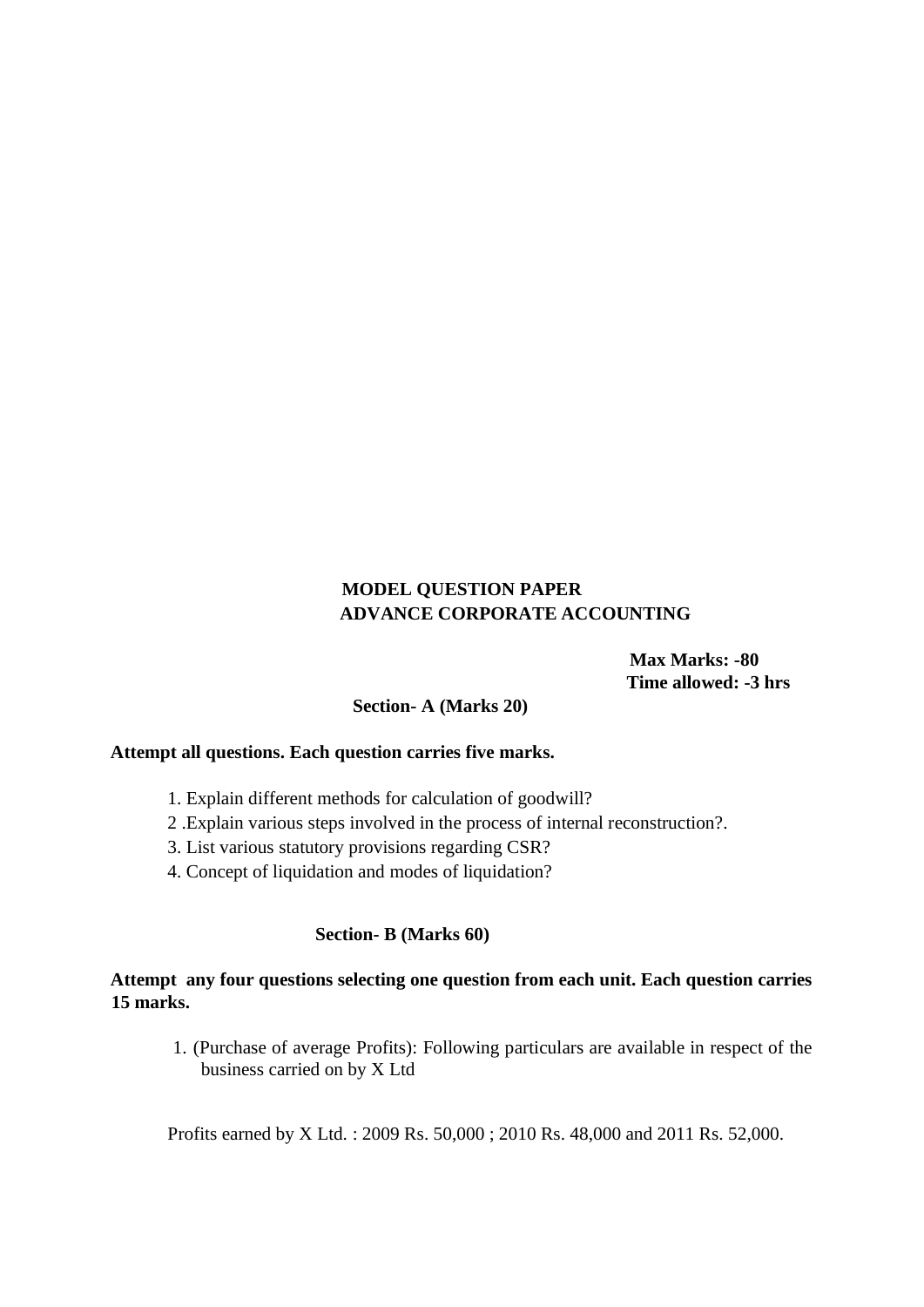Profits of 2010 is reduced by Rs. 5,000 due to stock destroyed by fire and profit of 2009 included a non – recurring income of Rs. 3,000.

Profits of 2011 include Rs. 2,000 income on investment.

The stock is not insured and it is thought prudent to insure the stock in future. The insurance premium is estimated at Rs. 500 p.a.

Fair remuneration to the proprietor (not taken in the calculation of profits) is rs. 10,000 p.a.

You are required to compute the value of goodwill on the basis of 2 years purchase of average profits of the last three years.

Or

What is goodwill? How is it generally valued? Explain and illustrate at least three important methods of its valuation.

 $\mathbf{D}$ 

2. From the following information, calculate the value per equity share by yield basis method:

|                                                             | NS.               |
|-------------------------------------------------------------|-------------------|
| 2,000, 9% Preference shares of Rs. 100 each                 | 2,00,000          |
| 50,000 Equity Shares of Rs. 10 each Rs. 8 per share paid up | 4,00,000          |
| Expected profits per year before tax                        | 2,18,000          |
| Rate of tax                                                 |                   |
|                                                             | 50%               |
| Transfer to General Reserve every year                      | 20% of the profit |
| Normal rate of earning                                      | 15%               |
|                                                             |                   |

Or

Describe two methods of valuation of shares and discuss which method, in your view, is most appropriate.

- 3. The directors of a company prepared a scheme of reconstruction as follows:
	- (a) to forfeit 3,000 equity shares of Rs. 10 each on which Rs. 3 per share call money is not paid.
	- (b) To reduce the remaining 9,000 equity shares of Rs. 10 each by Rs. 3 per share.
	- (c) To reissue the forfeited shares at Rs. 5 per share.
	- (d) To make Use of provision for taxation available Rs. 4,000.
	- (e) To reduce the assets as follows:

Goodwill Rs. 10,000 to nil. Machinery From Rs. 15,000 to Rs. 10,000. Stock Rs. 30,000 to Rs. 15,000. Debtors from Rs. 20,000 to Rs. 10,000. Pass the Journal Entries to record the above transaction.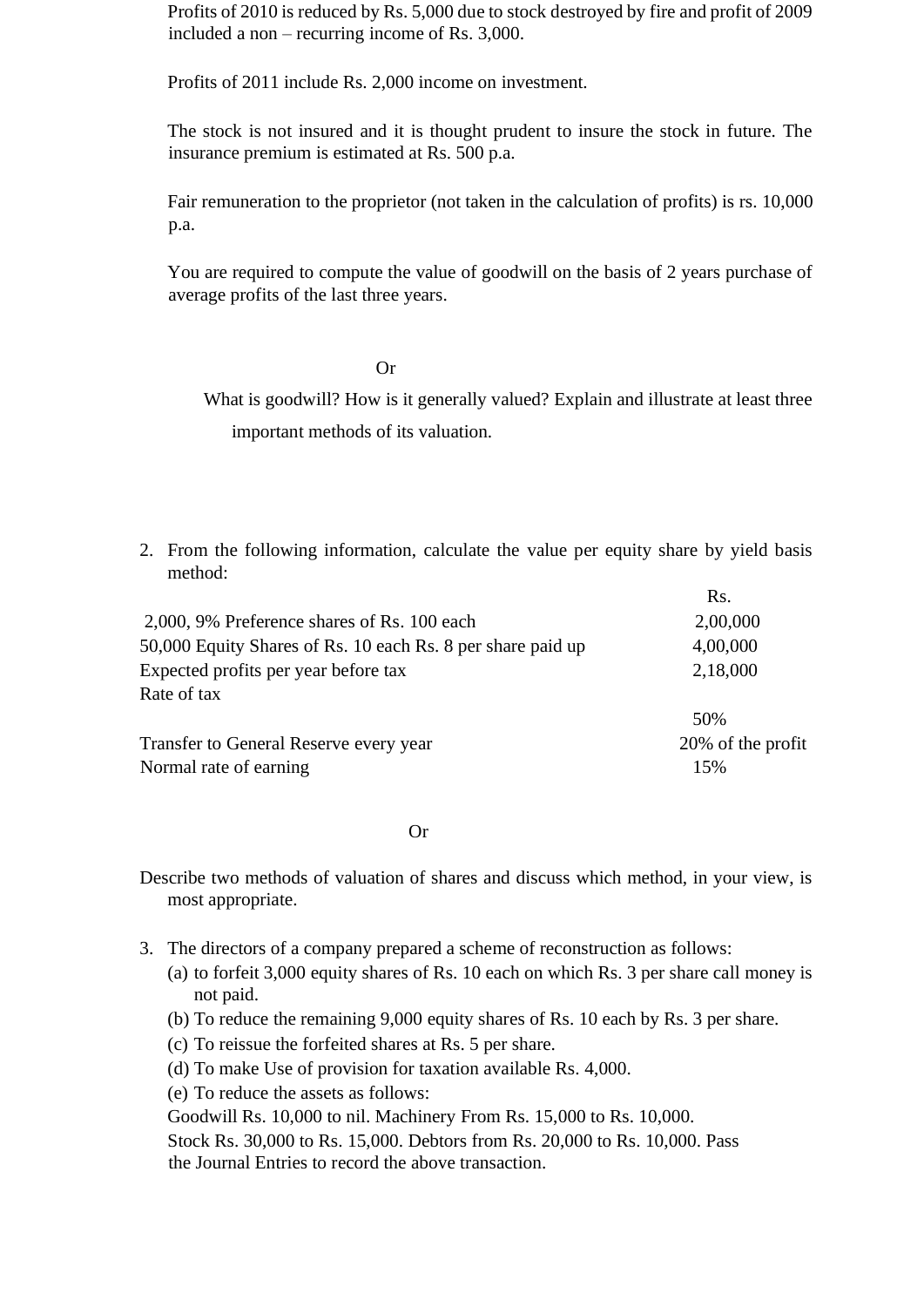Explain various factors that you keep in mind while framing a reconstruction scheme.

4. Give a proforma of the statement of Affairs with imaginary figures.

Or

 Differentiate between winding up of a company and dissolution of a company. State the various modes by which the winding up of a company can be brought about? Note for paper setter - Atleast one numerical question from each unit.

#### **NOTE FOR INTERNAL ASSESSMENT**

#### **For Regular Students**

.

20% of the total marks i.e. 20 marks in each course shall be reserved for comprehensive internal assessment which shall be as under: -

- (a) 20 marks shall be reserved for only one Internal Assessment Test of one hour duration to be conducted at the end of the semester i.e., after completion of the syllabus.
- (b) Minimum 75% attendance shall be required for being eligible to appear in internal assessment test and university examination.

## **Note for setting of internal assessment question paper.**

Eight (08) short answer questions of 5 marks each based on skill development (guidelines for classroom teaching and internal assessment) shall be asked selecting at least two question from each unit and the student shall have to answer any 4 of them.

**Note for students of Distance education:** - four (04) short answer questions of 5 marks each shall be asked selecting one question from each unit.

Or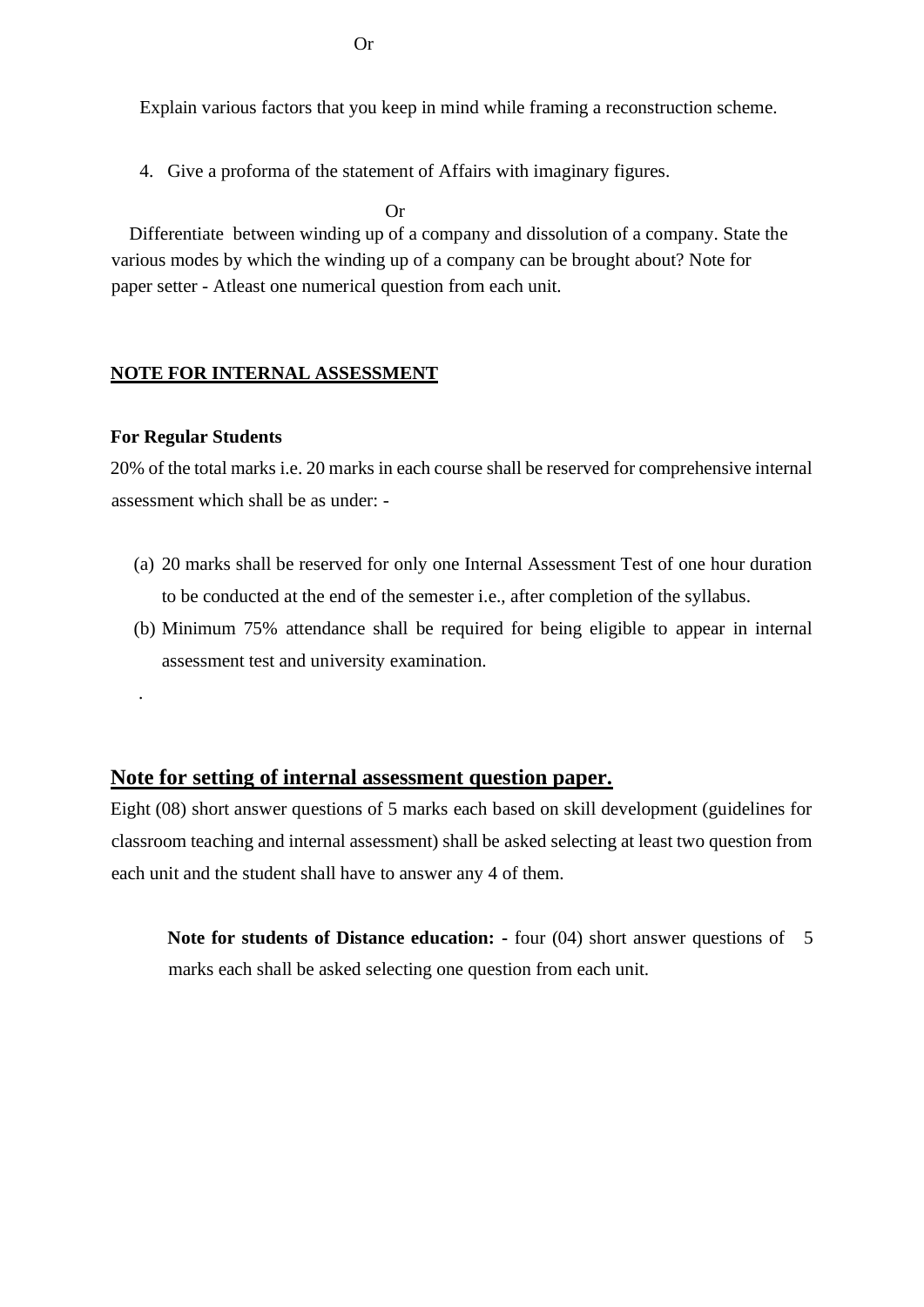## **UNIVERSITY OF JAMMU B.COM. FOURTH SEMESTER**

#### **INCOME TAX LAW AND PRACTICE - II**

**Course No. BCG-402 Max Marks = 100** 

**Internal assessment = 20 External exam. = 80**

#### **(Syllabus for examination to be held in May. 2016, 2017, 2018)**

**OBJECTIVES: OBJECTIVE:** To impart knowledge about basic concepts pertaining to theory and practice of income tax

## **UNIT I: CAPITAL GAINS**

Meaning of capital assets; Short term and long term capital gain and loss, computation of capital gain, indexing of cost of acquisition and improvement. Deductions u/s 54, 54B,

## 54D, 54EC, 54ED, 54F **Income from Other Sources:**

Computation of general income u/s 56(1) and specific income u/s 56(2), and grossing up of income falling under other sources, Interest on securities, types of securities.

**UNIT II:** Set off and carry forward of losses, aggregation of income, deductions from gross total income for individuals, HUF's and Firms

**UNIT III:** Assessment of individuals and H.U.F including computation of tax liability.

**UNIT IV**: Assessment of firms and association of persons. including computation of tax liability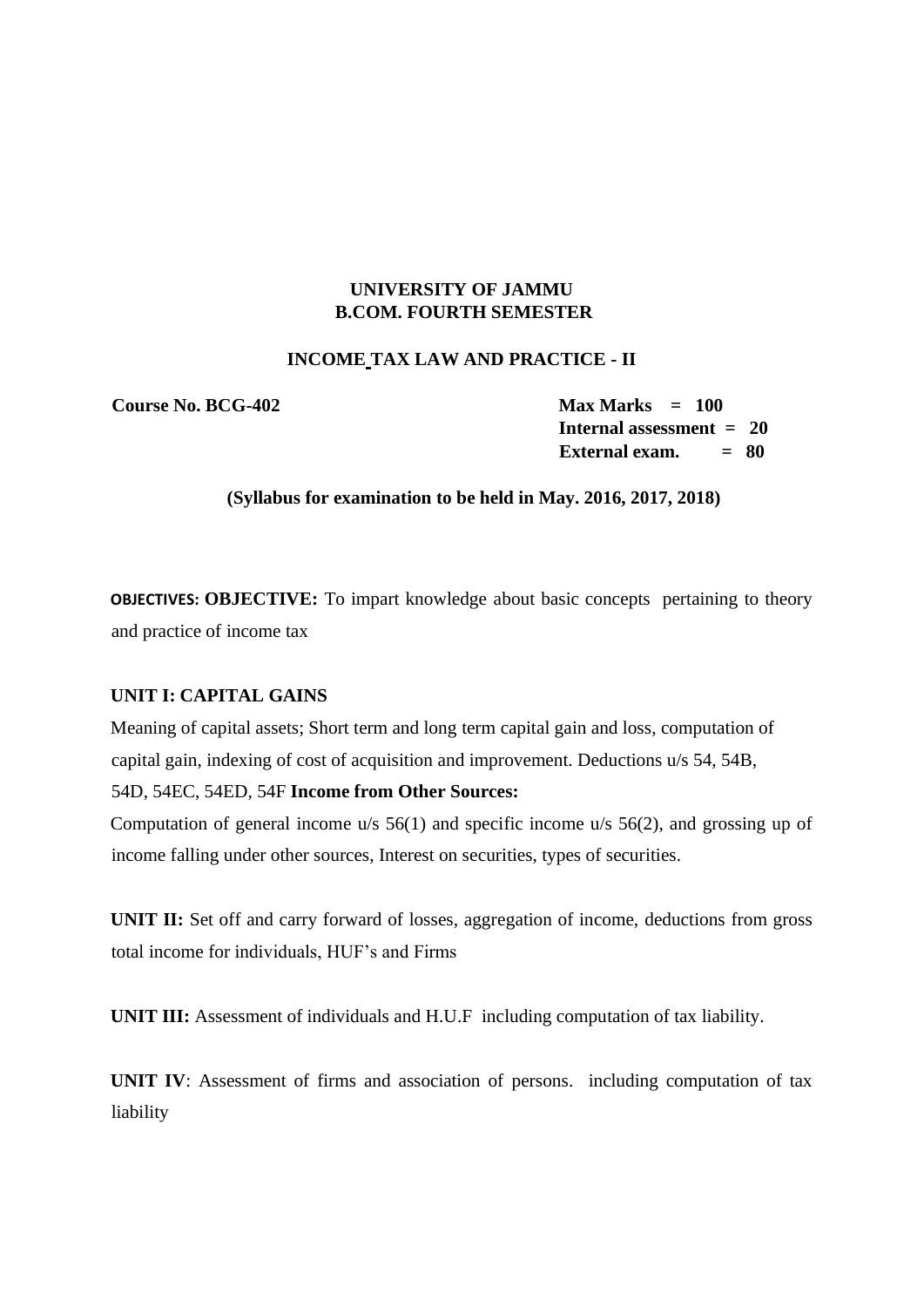## **SKILL DEVELOPMENT (GUIDELINES FOR CLASS ROOM TEACHING AND INTERNAL ASSESSMENT)**

- ❖ Create deep understanding of all concepts specified in the syllabus.
- ❖ Enable the students in computing income and tax liability of various assesses as specified above.

## **BOOKS RECOMMENDED**

- **1.** Income Tax Law & Accounts by Dr H C Meharotra and Dr S P Goyal : Sahitya Bhavan Publications.
- **2.** Income tax Law and Practice by V.P.Gaur & D.B. Narang: Kalyani Publishers.
- **3.** Direct taxes Law and Practices by V.K. Singhania & Kapil Singhania- Taxman publication.
- **4.** Income tax Law and Practices by Mahesh Chandra, D.C. Shukla, K.A.Mahajan, M.A. Shah Pragati publication, New Delhi.
- **5.** Conceptual clarity on Income Tax & Wealth Tax by Arvind Tuli & Dr. Mrs. Neeru chadda Kalyani Publication, New Delhi

## **NOTE FOR PAPER SETTER**

Equal weightage shall be given to all the units of the syllabus. The external Paper shall be of the two sections viz, A & B of three hours duration.

**Section-A**: This section shall contain four short answer questions selecting one from each unit. Each question shall carry 5 marks .A candidate shall be required to attempt all the four questions. Total weightage to this section shall be of 20 marks.

**Section-B**: This section shall contain eight long answer questions of 15 marks each. Two questions with internal choice shall be set from each unit. A candidate shall have to attempt any four questions selecting one from each unit. Total weightage to this section shall be of 60 marks.

## **MODEL QUESTION PAPER**

#### **INCOME TAX LAW AND PRACTICE – II**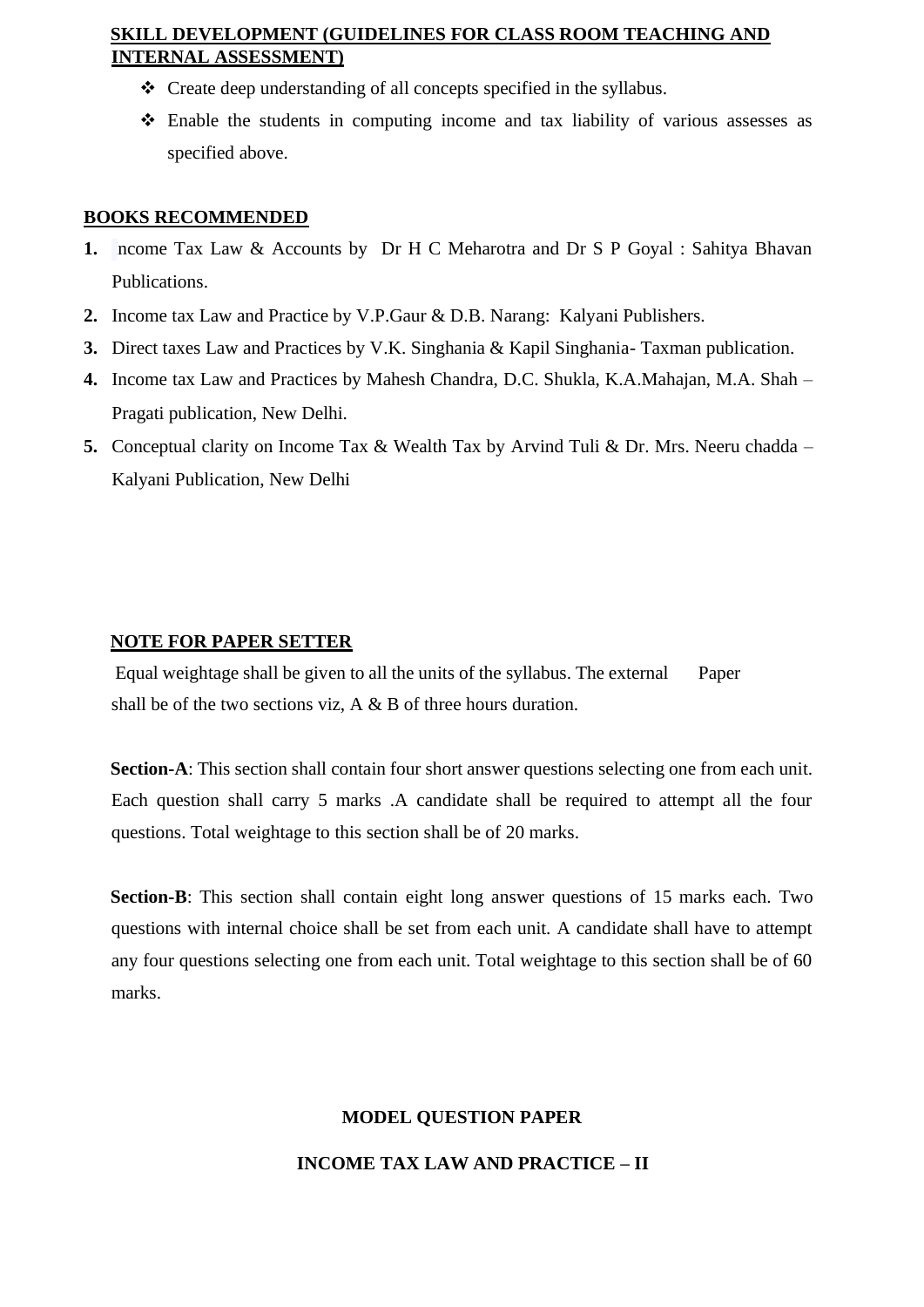## **Section- A (Marks 20)**

#### **Attempt all questions. Each question carries five marks.**

.

- 1. Discuss the concept of book profit with suitable example.
- 2. Write a short note on set off and carry forward of losses.
- 3. Calculate tax payable in case of individual for the assessment year …….. with suitable example.
- 4. Discuss long term capital gain & short term capital gain.

## **Section- B (Marks 60)**

## **Attempt any four questions selecting one from each unit. Each question carries 15 marks.**

# **UNIT-I**

1. Mr. X purchased a house in 1976 for Rs. 1,00,000. He incurred the following expenses for the improvement of the house.

Renovation of the house for Rs. 25,000 and addition of 2 rooms after one year for Rs. 50,000. The F.M.V. of the house on 1-4-81 was Rs. 110,000. He sold the house in May 2012 for Rs. 14,00,000.

He purchased another house property within 2 months for Rs. 3,00,000 and invested in capital gains account scheme Rs. 50,000. Calculate taxable capital gain for the previous year \_\_\_\_\_\_\_\_\_. Cost inflation index for 1981-82 was 100 and for 1912-13 is 852.

 $R<sub>S</sub>$ 

#### OR

Following are the particulars for the year \_\_\_\_\_\_\_\_. Compute income under the head other sources.

| (i)   | Card games loss        | 12000                                                               |
|-------|------------------------|---------------------------------------------------------------------|
| (ii)  |                        | From the activity of owning and Maintaining horses for race purpose |
|       | (a) Loss at Bombay     | 40,000                                                              |
|       | (b) Profit at Banglore | 20,000                                                              |
| (iii) | Dividend (gross)       | 6000                                                                |
| (iv)  | Betting in horse races | 400                                                                 |
|       |                        |                                                                     |

## **UNIT-II**

- 2. Mr. X earned gross total income of Rs. 5,00,000. In the previous year \_\_\_\_\_\_\_\_\_\_ and made the following donation during the year.
- (i) Rs. 10,000 to chief Minister's earthquake relief fund.
- (ii) Rs. 15,000 to National foundation for communal harmony.
- (iii) Rs. 20,000 for municipal corporation approved for promotion of family planning. (iv) Rs. 45,000 to approved institutions.

Calculate the amount of deduction admissible to him u/s 80G.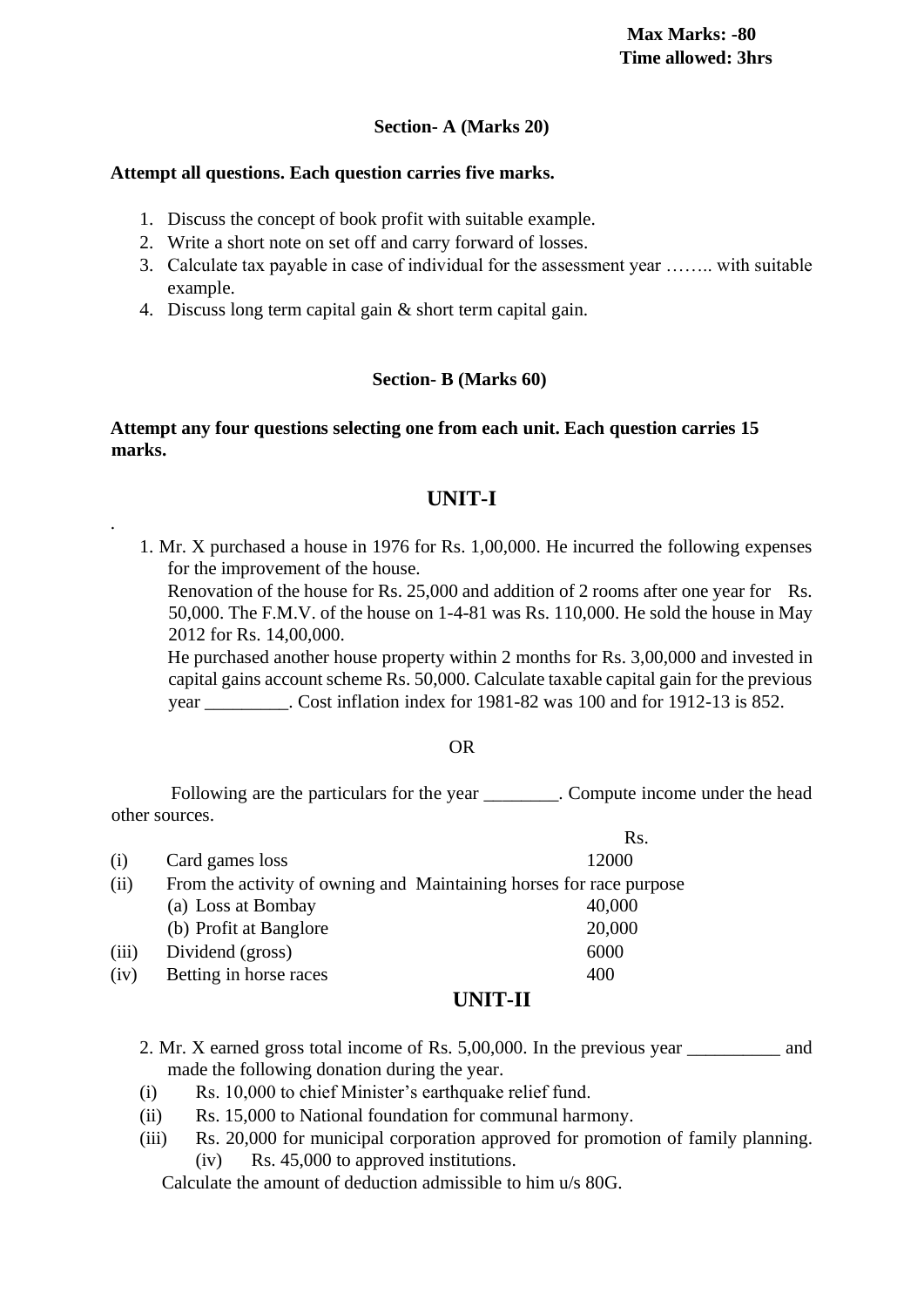OR

Discuss with suitable example rules regarding set off and carry forward of losses.

# **UNIT-III**

3. Mr. K.L Seth a resident of Delhi [population above 25 lakhs] submits the following details of his income for the financial year……

| Salary                          | 7000 p.m |
|---------------------------------|----------|
| DA                              | 6000 p.m |
| Entertainment allowance         | 350 p.m  |
| City compensatory allowance     | 250 p.m  |
| <b>Bonus</b>                    | 7000     |
| Employer's contribution to RPF  | 12000    |
| His own contribution to RPF     | 12000    |
| Interest on RPF balance $@13\%$ | 7800     |

He is provided with an unfurnished accommodation for which employer charges Rs. 200 p.m. The municipal value of the house owned by employer is Rs. 22050 p.a. He is also provided by employer with chauffeur driven car of 1.8 lt. capacity. The car is used for official purposes only and the entire expenses of its running and maintenance are met by the employer. During the year Mr. K.L Seth has received dividends from co-op, society amounting to Rs. 14000. He paid insurance premium of Rs. 3000 on a policy taken on his the life of his father who is not dependent on him. During the year he had following income also.

- (a) Winnings from lottery Rs. 50000 out of which tax @30% has been deducted at source.
- (b) He went to Nepal and won Rs. 35000 from gambling in a casino.
- (c) He lost Rs. 20000 in card games during Diwali season.
- (d) He earned Rs. 14910 from his term deposits with a bank.

Computes his total income and tax liability for the assessment year……………….

#### OR

HUF with more than one co-parcener entitled to claim partition, owns a property which is let out at Rs. 600 p.m per unit. The property consists of 10 identical residential units. The municipal rental value of the property is Rs. 60,000p.a. Following deductions are claimed as expenses: Rs. Municipal taxes 4200

| Lift maintenance | 2000 |
|------------------|------|
|                  |      |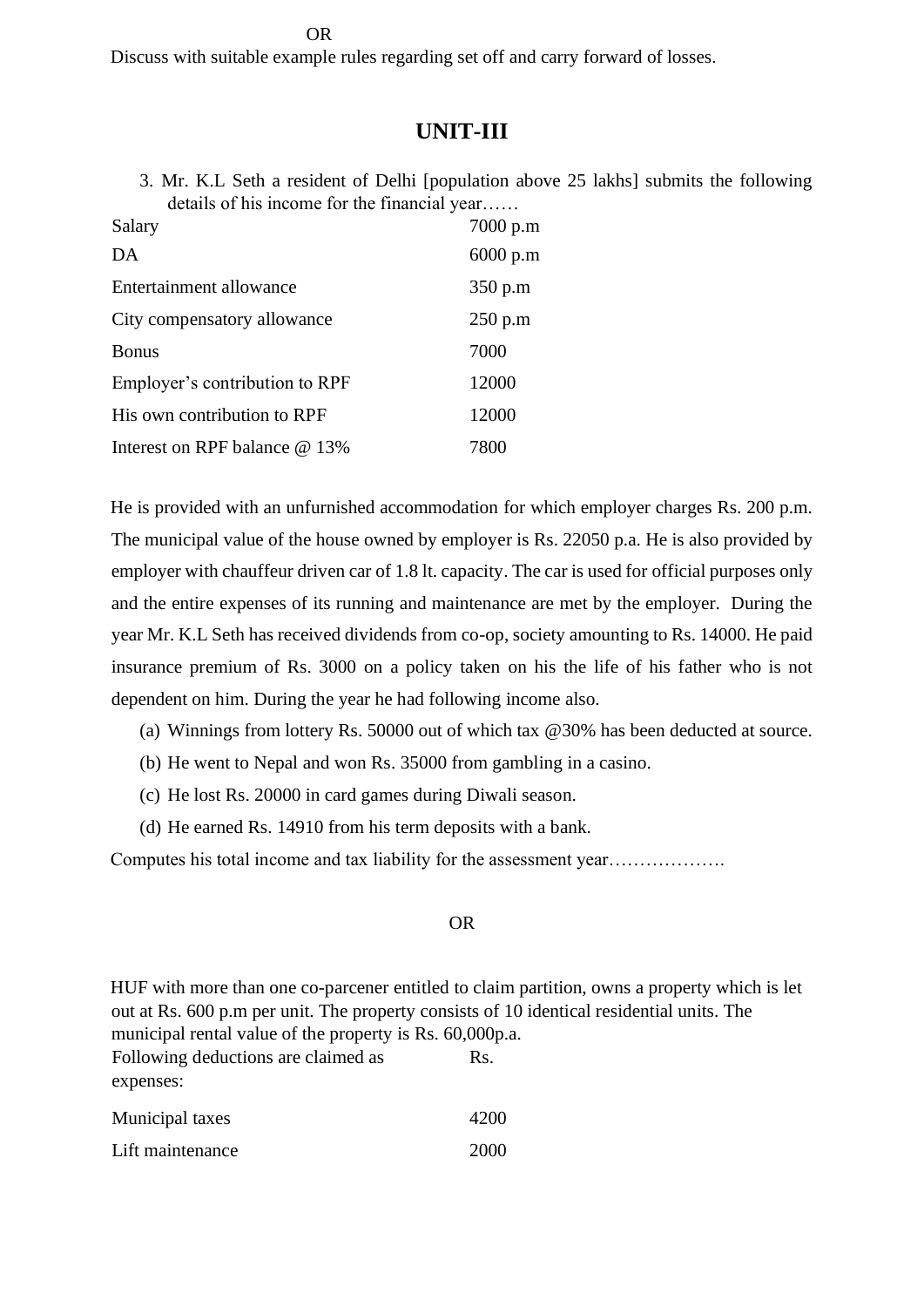| Water pump expenses                                | 800   |
|----------------------------------------------------|-------|
| Actual expenses on repairs                         | 8000  |
| Cost of renovation of the property                 | 50000 |
| Education cess levied by the state govt.           | 2000  |
| Rent collector monthly salary                      | 200   |
| Interest on loan taken by mortgaging the           | 5000  |
| property and loan was used for the family business |       |

Income from the family business for the assessment year .........................was Rs. 160000 after charging interest on loan. A lottery ticket worth Rs. 100 was purchased out of family funds on the name HUF. It won a prize of rs. 100000. The Karta had acquired a shop out of his own savings which he wife. Shop has an annual income (computed under the head house property) of Rs. 24000.

Compute total income of HUF and tax payable for the assessment year ……………

# **UNIT-IV**

4. From the information given below find out the amount of remuneration which can be debited to P & L A/c of the firm and how much income of partners shall be chargeable to tax under the head profits and gains. Salary and interest to partners has been paid as per deed.  $\mathbf{p}_c$ 

|                                             | 119.  |
|---------------------------------------------|-------|
| Books profit (after debiting the following) | 40000 |
| Following payments have been made as per    |       |
| partnership deed, which had been submitted  |       |
| along with return for the assessment year   |       |
| .                                           |       |
| Salary to X (working partner)               | 84000 |
| Salary to Y (non working partner)           | 20000 |
| Commission to Z (working partner)           | 60000 |
| Interest on capital to partners $@16\%$     |       |
| To X                                        | 12000 |
| To Y                                        | 9000  |
| To Z                                        | 6000  |

OR

Mr. K, Mrs. L and Mr. M are members of an AOP sharing profits and losses equally. During the year ending ……….total income of AOP was Rs. 237000. The details of individual incomes of its members are given below:

**Mrs. K** Rs.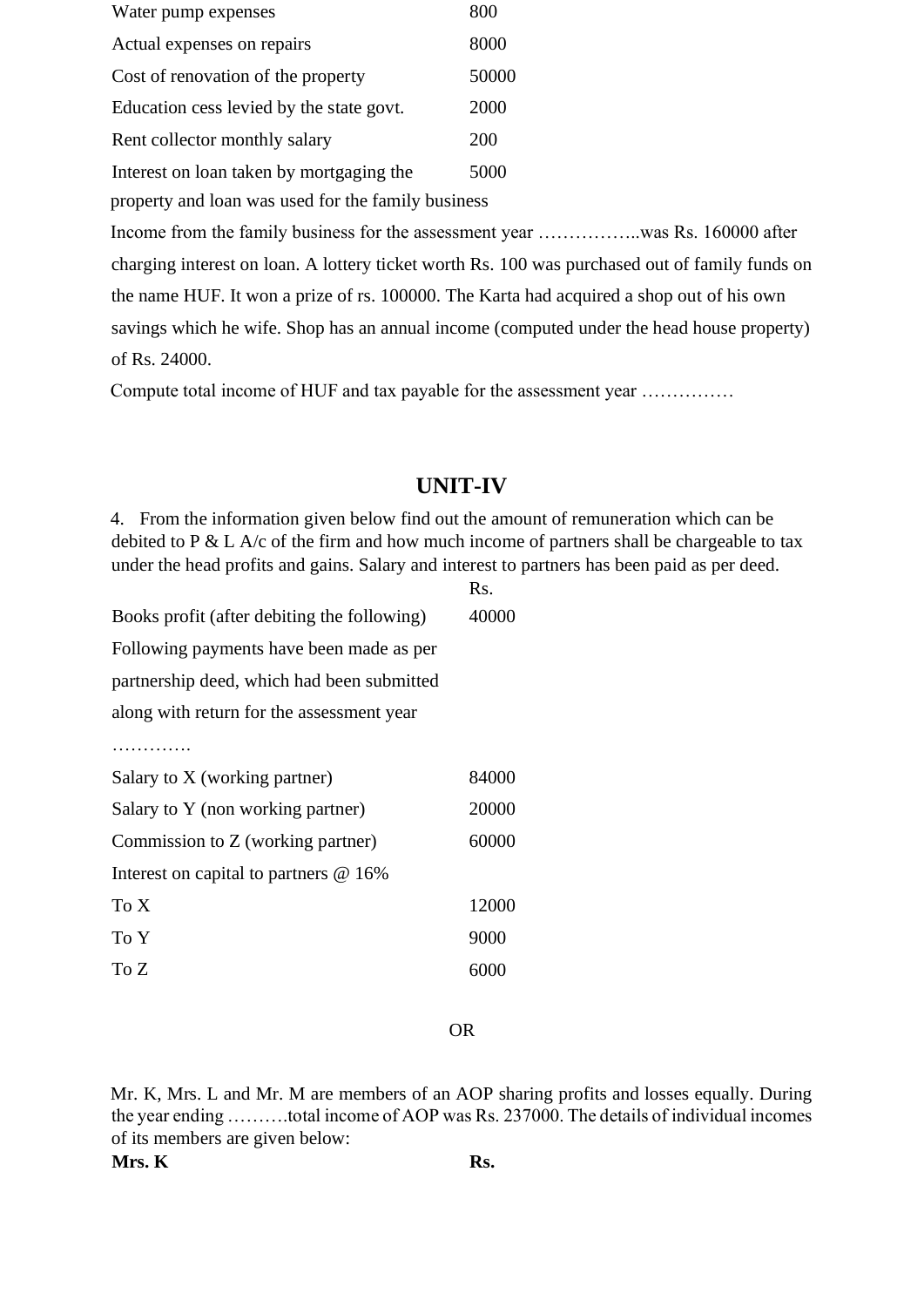| Rent from house property:          | 60000  |
|------------------------------------|--------|
| Interest on deposits with HUDCO    | 36000  |
| <b>Bank</b> interest               | 50000  |
| Mrs. L                             |        |
| House property income (computed)   | 20000  |
| Bank interest on fixed deposits:   | 96000  |
| Interest on debentures (gross)     | 30000  |
| Mr. M                              |        |
| Pension from government            | 136000 |
| Interest accured on NSC VIII issue | 12600  |
| Interest on Govt, securities       | 15000  |

Compute tax liability of AOP and its members.

## **NOTE FOR INTERNAL ASSESSMENT**

#### **For Regular Students**

.

20% of the total marks i.e. 20 marks in each course shall be reserved for comprehensive internal assessment which shall be as under: -

- (a) 20 marks shall be reserved for only one Internal Assessment Test of one hour duration to be conducted at the end of the semester i.e., after completion of the syllabus.
- (b) Minimum 75% attendance shall be required for being eligible to appear in internal assessment test and university examination.

## **Note for setting of internal assessment question paper.**

Eight (08) short answer questions of 5 marks each based on skill development (guidelines for classroom teaching and internal assessment) shall be asked selecting at least two question from each unit and the student shall have to answer any 4 of them.

**Note for students of Distance education:** - four (04) short answer questions of 5 marks each shall be asked selecting one question from each unit.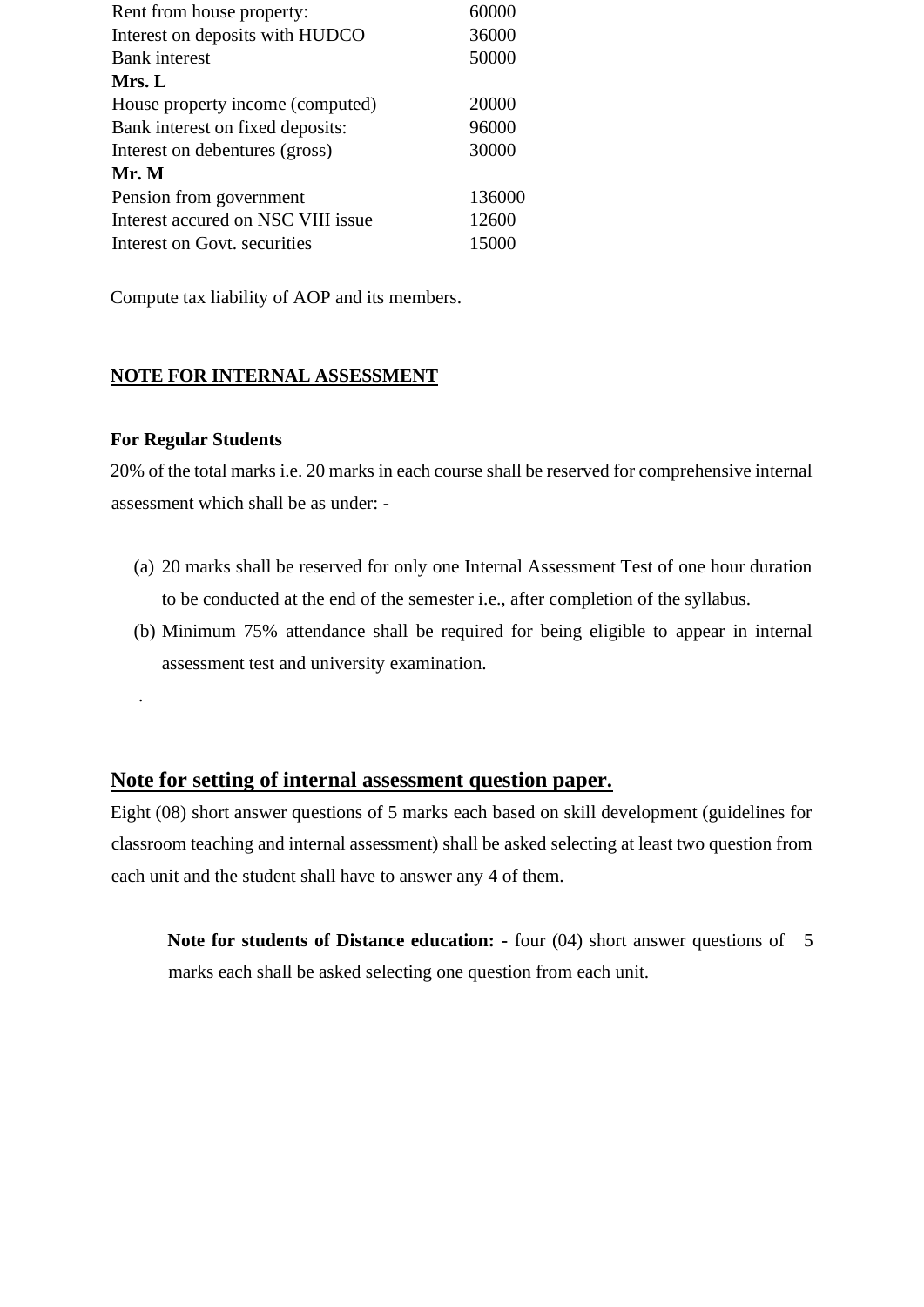## **UNIVERSITY OF JAMMU B.COM. FOURTH SEMESTER**

### **CORPORATE LAWS**

 C**.No. 403 Max Marks = 100 Internal assessment = 20 External exam. = 80**

#### **(Syllabus for examination to be held in May 2016, 2017, 2018)**

**OBJECTIVE:** The basic objective of this course is to provide the knowledge of concepts of corporate laws to the students.

### **UNIT-I: INTRODUCTION TO CORPORATE LAW**

Meaning and features of a company**;** ; stages in Formation of company, Types of companies, Difference between private and public company, Conversion of private company into public company, special privileges of a private company; concept of lifting of corporate veil.

#### **UNIT-II: DOCUMENTS**

Memorandum of Association – meaning contents and procedure for alteration of memorandum of association, Doctrine of Ultra Vires, Articles of Association – Meaning, contents and its alteration, Doctrine of indoor management Prospectus - meaning and contents.

#### **UNIT-III: APPOINTMENT OF DIRECTORS**

Appointment of directors; qualifications, powers, duties and liabilities of directors; legal provisions relating to remuneration.

#### **UNIT-IV: MEETINGS & WINDING UP OF A COMPANY**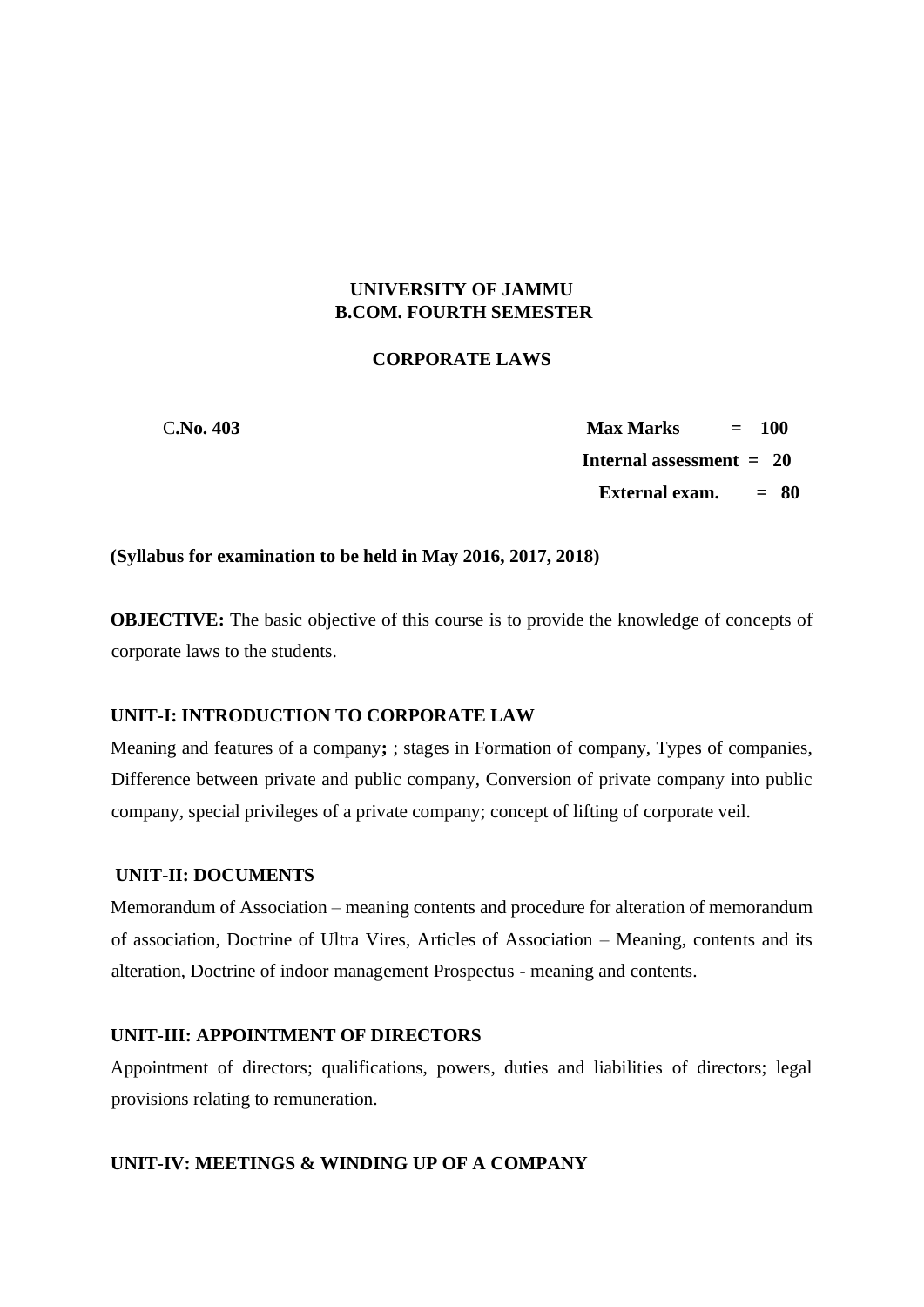Meaning, essentials of a valid meeting; legal provision pertaining to statutory meeting, annual general meeting and extra ordinary general meeting; resolution – meaning, legal provision pertaining to ordinary, special and resolution requiring special notice; Winding up of a company –Meaning and modes of Winding company.

# **SKILL DEVELOPMENT (GUIDELINES FOR CLASS ROOM TEACHING AND INTERNAL ASSESSMENT)**

- ❖ Enable students to understand various provision of law with the help of case studies.
- ❖ Create deep understanding of all concepts specified in the syllabus.

## **BOOKS RECOMMENDED**

| $\mathbf{1}$   | Chawla and Garg | : Company Law, Kalyani Publisher, New Delhi                 |
|----------------|-----------------|-------------------------------------------------------------|
| 2              | Kapoor, N.D     | : Elements of Mercantile Law, Sultan Chand<br>Publications. |
| 3              | Gogna., P.P.S   | : A Text Book of Company Law, Sultan Chand<br>Publications  |
| $\overline{4}$ | Singh, Harpal   | : Indian Company Law, Galgotia Publishing<br>Company        |
| 5              | Kapoor, N.D     | : A Book of Company Law, Sultan Chand<br>Publications       |
| 6              | Bagrial, A.K    | Company Law, Vikas Publishing House, New<br>Delhi           |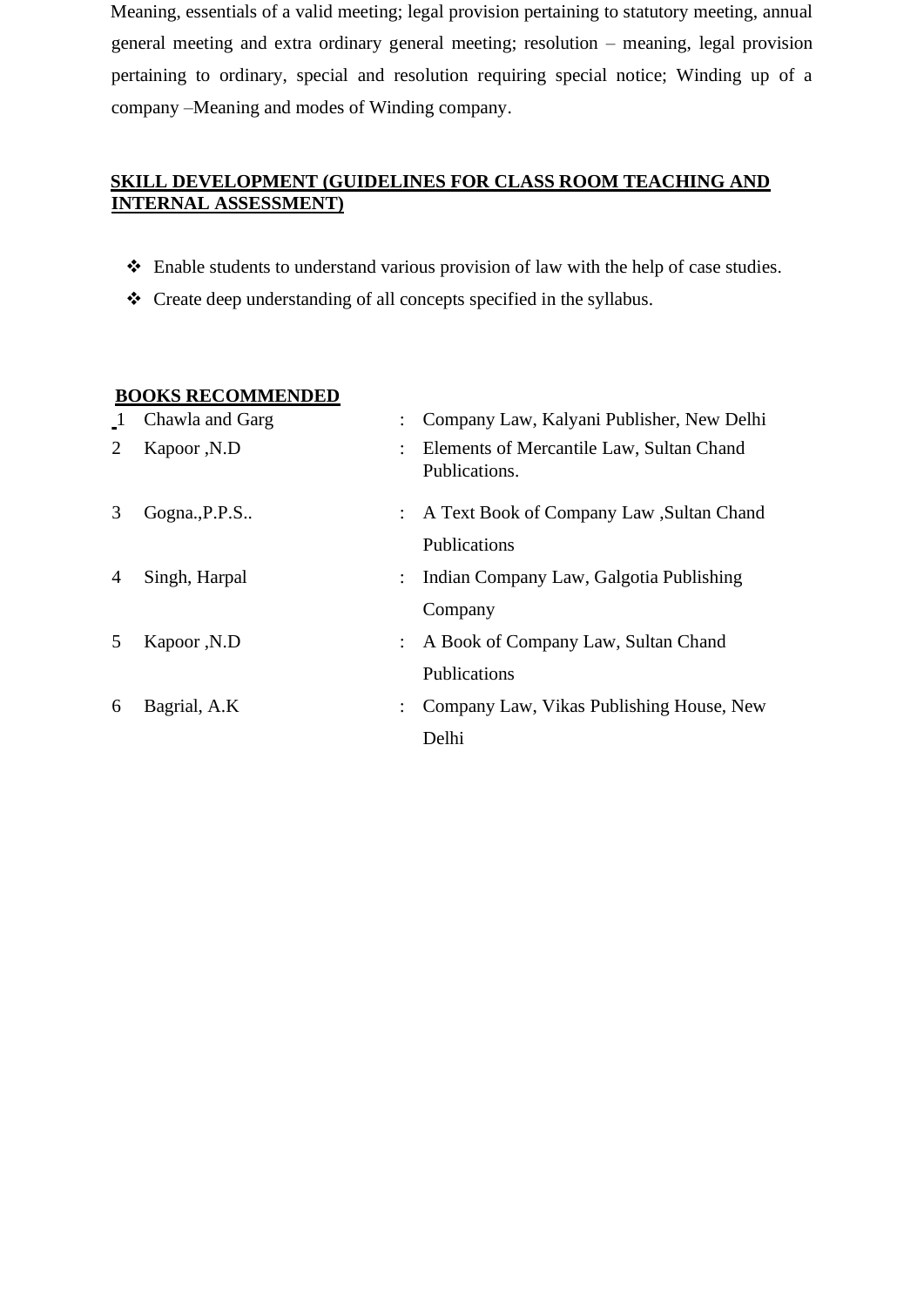#### **NOTE FOR PAPER SETTER**

Equal weightage shall be given to all the units of the syllabus. The external Paper shall be of the two sections viz, A & B of three hours duration.

**Section-A**: This section shall contain four short answer questions selecting one from each unit. Each question shall carry 5 marks .A candidate shall be required to attempt all the four questions. Total weightage to this section shall be of 20 marks.

**Section-B**: This section shall contain eight long answer questions of 15 marks each. Two questions with internal choice shall be set from each unit. A candidate shall have to attempt any four questions selecting one from each unit. Total weightage to this section shall be of 60 marks.

# **MODEL QUESTION PAPER CORPORATE LAWS**

**Max Marks: -80**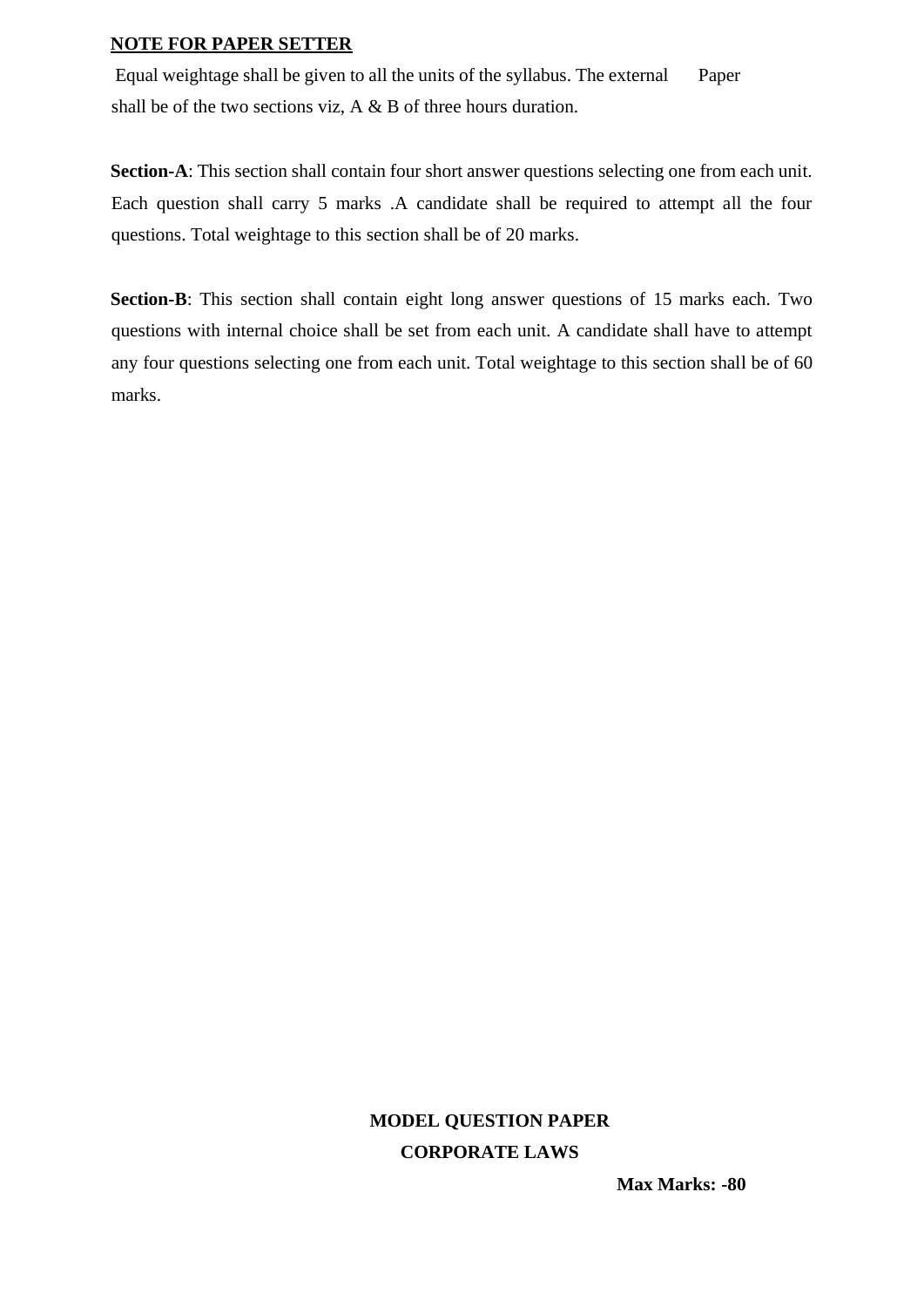#### **Section –A (Marks 20)**

#### **Attempt all the questions. Each question carries five marks.**

- 1. State the privileges of a private company?
- 2. Explain doctrine of indoor management.
- 3. Who can be the director of a company?
- 4. Explain the concept of winding up of public company?

## **Section –B (Marks 60)**

**Attempt any four questions selecting one question from each unit. Each question carries 15 marks.** 

1. Define a company. What are the special features of a company?

#### OR

Discuss the various stages in the formation of the company?

2. Define prospectus. Give its contents?

## OR

Distinguish between Memorandum of association & Articles of Association of a company.

3. Explain the liabilities of a director in a company?

#### OR

Explain the legal provisions relating to the appointment of a director?

4. Define Meeting. Explain in detail legal provision pertaining to holding of Annual General Meeting.

OR

Describe the various modes by which a company is wound up.

## **NOTE FOR INTERNAL ASSESSMENT**

#### **For Regular Students**

20% of the total marks i.e. 20 marks in each course shall be reserved for comprehensive internal assessment which shall be as under: -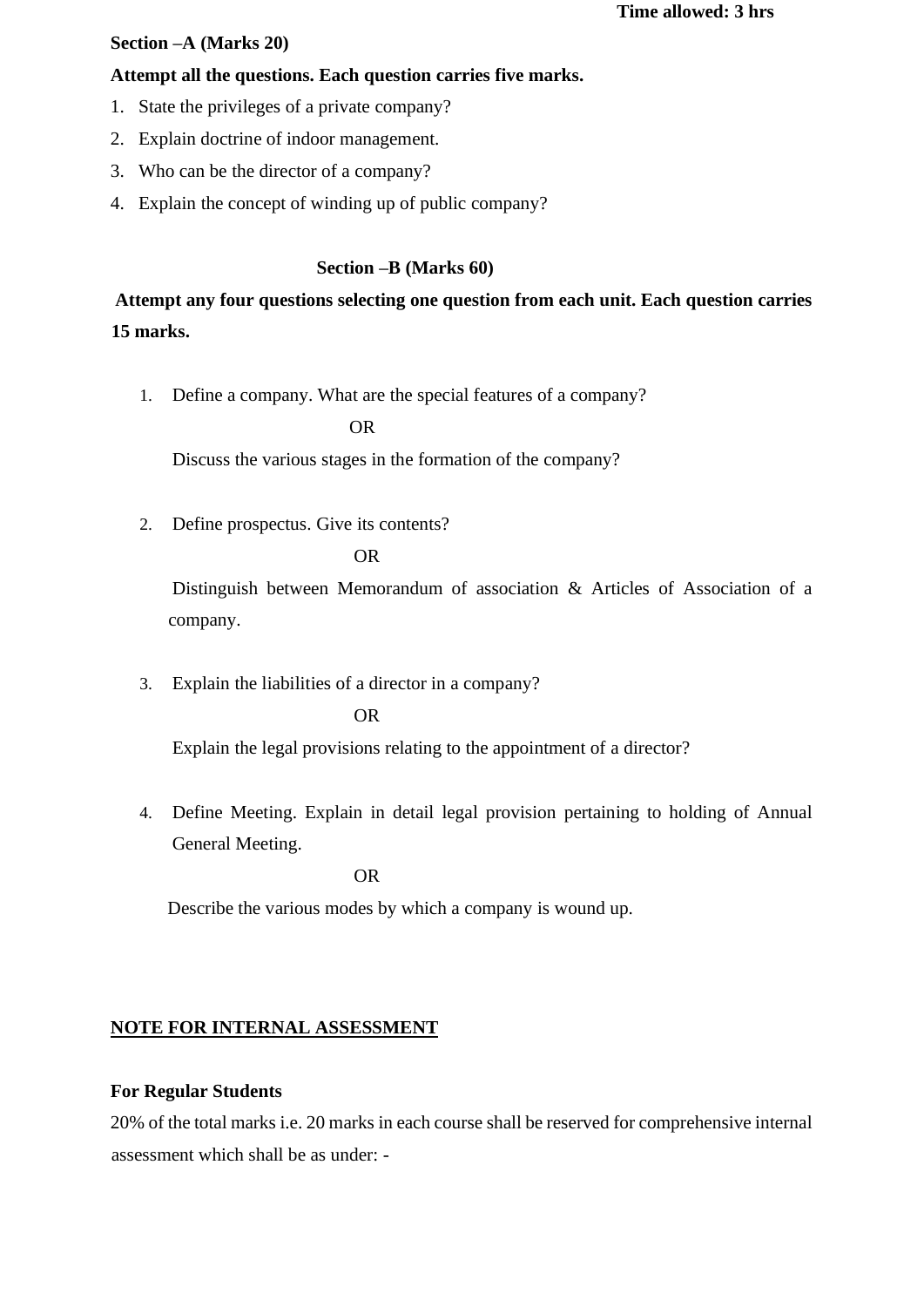- (a) 20 marks shall be reserved for only one Internal Assessment Test of one hour duration to be conducted at the end of the semester i.e., after completion of the syllabus.
- (b) Minimum 75% attendance shall be required for being eligible to appear in internal assessment test and university examination.

## **Note for setting of internal assessment question paper.**

Eight (08) short answer questions of 5 marks each based on skill development (guidelines for classroom teaching and internal assessment) shall be asked selecting at least two question from each unit and the student shall have to answer any 4 of them.

**Note for students of Distance education: -** four (04) short answer questions of 5 marks each shall be asked selecting one question from each unit.

## **UNIVERSITY OF JAMMU B.COM. FOURTH SEMESTER**

#### **BUSINESS ENVIRONMENT**

.

**C.No. BCG 404 Max Marks = 100 Internal assessment = 20 External exam. = 80**

## **(Syllabus for examination to be held in May. 2016, 2017, 2018)**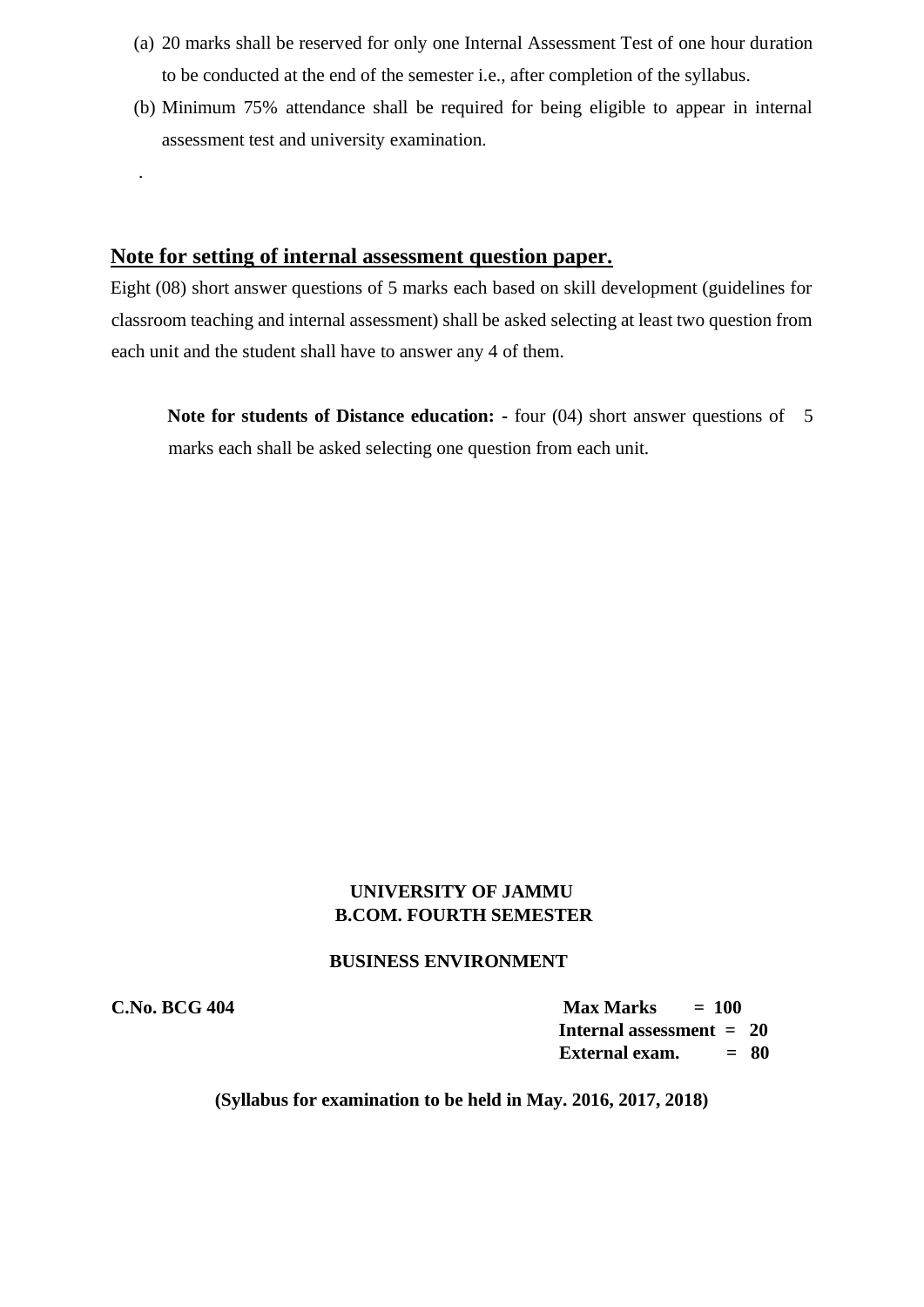**OBJECTIVE:** The basic objective of this course is to familiarise the students with the nature and dimensions of business environment causing impact on managerial decisions.

## **UNIT 1: INTRODUCTION**

Concept of business environment; types of environment (Environmental factors); Techniques for environmental analysis; steps in environmental forecasting.

## **UNIT II: SOCIAL & ECONOMIC ENVIRONMENT**

Meaning of Social responsibility of business; Areas of Social responsibility of business; Social audit – Concept and importance; Economic systems; Capitalism- features, merits and demerits; Socialism- features, merits and demerits; Mixed economy- features, merits and demerits;

## **UNIT III: FINANCIAL ENVIRONMENT**

Money market – Concept and constituents; Capital market – Concept and constituents; Factors contributing to the growth of capital market in India; Stock exchange – Concept and functions; SEBI – objectives and functions

## **UNIT IV: GOVT. POLICIES – RELATED ENVIRONMENT**

Fiscal policy – Objectives and instruments; New industrial policy of 1991 and its rationale; Monetary policy – Objectives and instruments of credit control

# **SKILL DEVELOPMENT (GUIDELINES FOR CLASS ROOM TEACHING AND INTERNAL ASSESSMENT)**

- ❖ Create awareness amongst students about Social Responsibility business.
- ❖ Familiarize the students with the functioning of NSE and BSE.
- ❖ Critical appraisal of instruments of credit control being used by the GOI.
- ❖ Create deep understanding of all concepts specified in the syllabus.

## **BOOKS RECOMMENDED**

1. Cherunilam, Francis : Business Environment: Himalaya Publishing House Mumbai.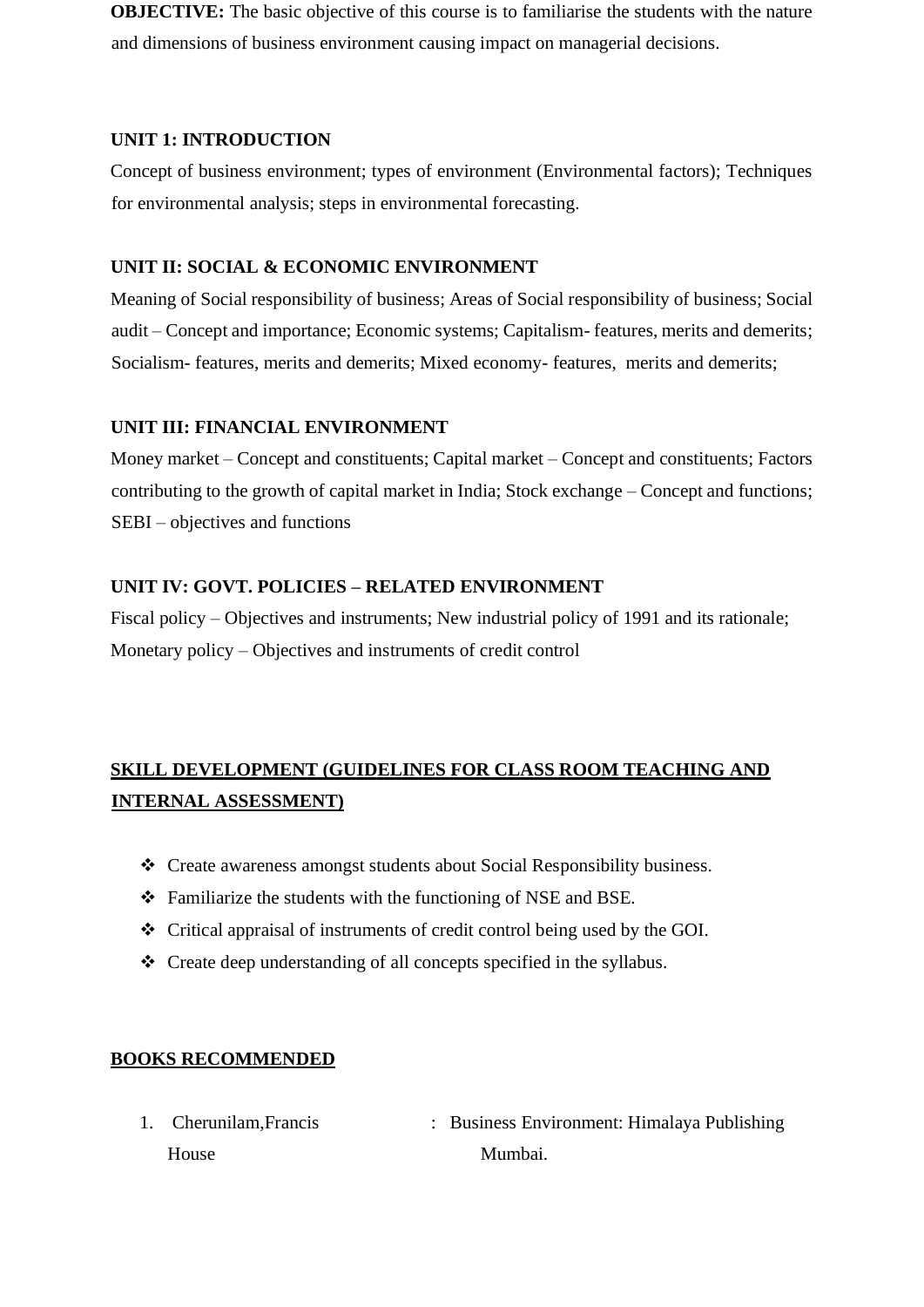| 2. | Ashwathappa                         | : Business Environment: Himalaya Publishing     |
|----|-------------------------------------|-------------------------------------------------|
|    | House                               | Mumbai.                                         |
| 3. | Rosy, Joshi & Kappor, Sangam        | : Business Environment, Kalyani Publishers,     |
|    |                                     | New Delhi.                                      |
| 4. | Kazmi, Azhar                        | Business Policy and Strategic Mgt.              |
|    | McGraw-Hill publishing Co. Ltd. New | Delhi.                                          |
| 5. | Dhar, P.K.                          | : Indian Economy & It Growing Dimensions:       |
|    | Kalyani Publishers, New Delhi.      |                                                 |
| 6. | Khan, M.Y.                          | : Indian Financial System, Tata McGraw-Hill     |
|    | Publishing Co. Ltd. New Delhi.      |                                                 |
| 7. | Machiraju, H.R.                     | : Indian Financial System, Vikas Publishing     |
|    | House, New Delhi.                   |                                                 |
| 8. | Paul, R.R.                          | : Money Banking and International Trade,        |
|    | Kalyani Publishers, New Delhi.      |                                                 |
| 9. | Michael, V.P.                       | : Business Policy and Environment, S. Chand and |
|    |                                     | Co. Ltd., New Delhi.                            |
|    | 10. Mishra and Puri                 | : Indian Economy, Himalaya Publishing House,    |
|    |                                     | Mumbai.                                         |

#### **NOTE FOR PAPER SETTER**

Equal weightage shall be given to all the units of the syllabus. The external Paper shall be of the two sections viz, A & B of three hours duration.

**Section-A**: This section shall contain four short answer questions selecting one from each unit. Each question shall carry 5 marks .A candidate shall be required to attempt all the four questions. Total weightage to this section shall be of 20 marks.

**Section-B**: This section shall contain eight long answer questions of 15 marks each. Two questions with internal choice shall be set from each unit. A candidate shall have to attempt any four questions selecting one from each unit. Total weightage to this section shall be of 60 marks.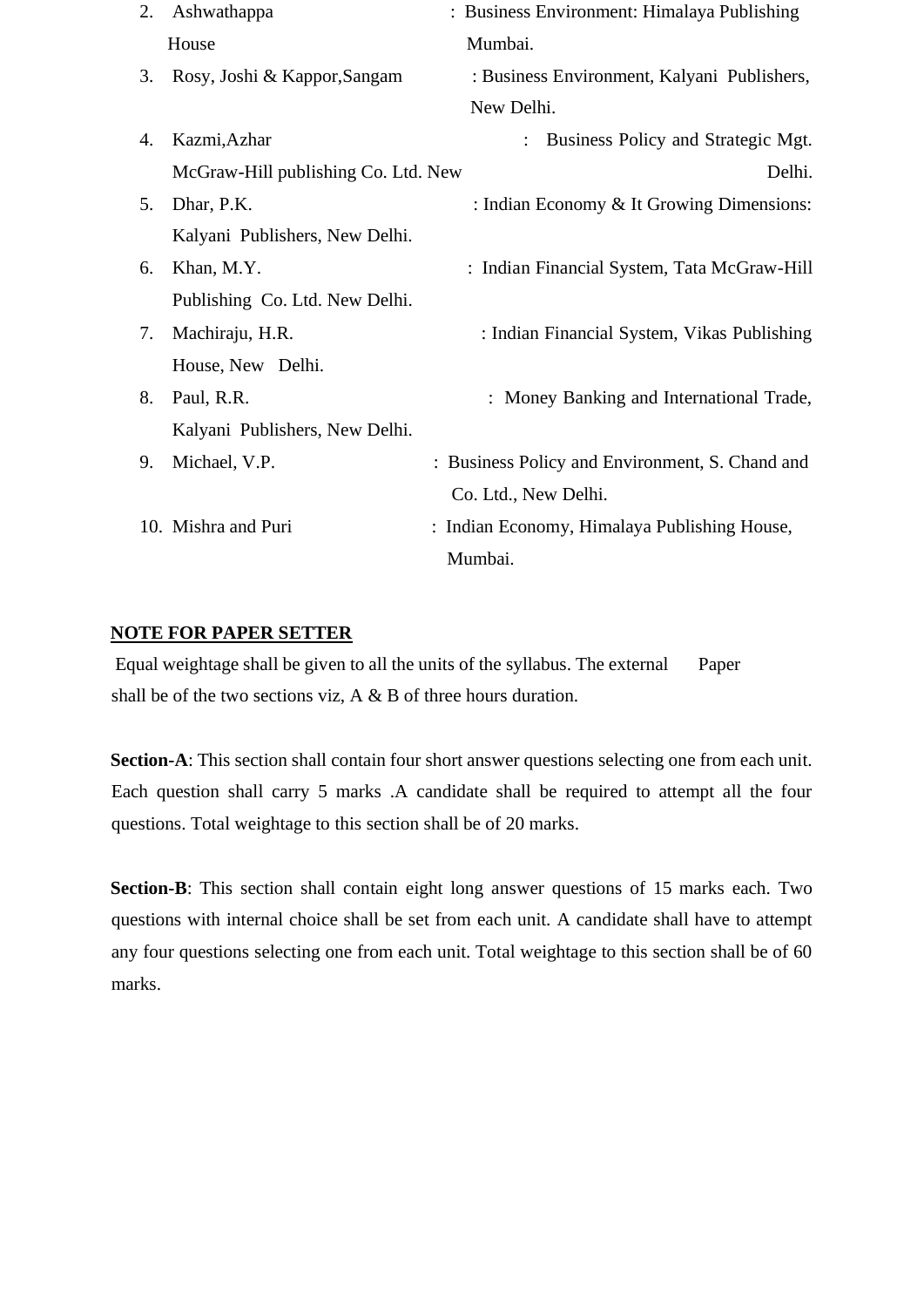# **MODEL QUESTION PAPER BUSINESS ENVIRONMENT**

 **Max Marks: -80** 

**Time allowed: -3 hrs** 

#### **Section- A (Marks .20)**

## **Attempt all the four questions. Each question carries five marks.**

- 1. What is business environment?
- 2. What are the features of mixed economy?
- 3. What is stock exchange and what are its functions.
- 4. List the objectives of monetary policy?

#### **Section- B (Marks 60)**

# **Attempt any four questions selecting one question from each unit. Each question carries fifteen marks.**

1. Explain the steps involved in environmental forecasting?

#### Or

Explain internal and external environmental factors?

2. What is meant by Social Resposibility . Discuss various areas of Social Resposibility of Business?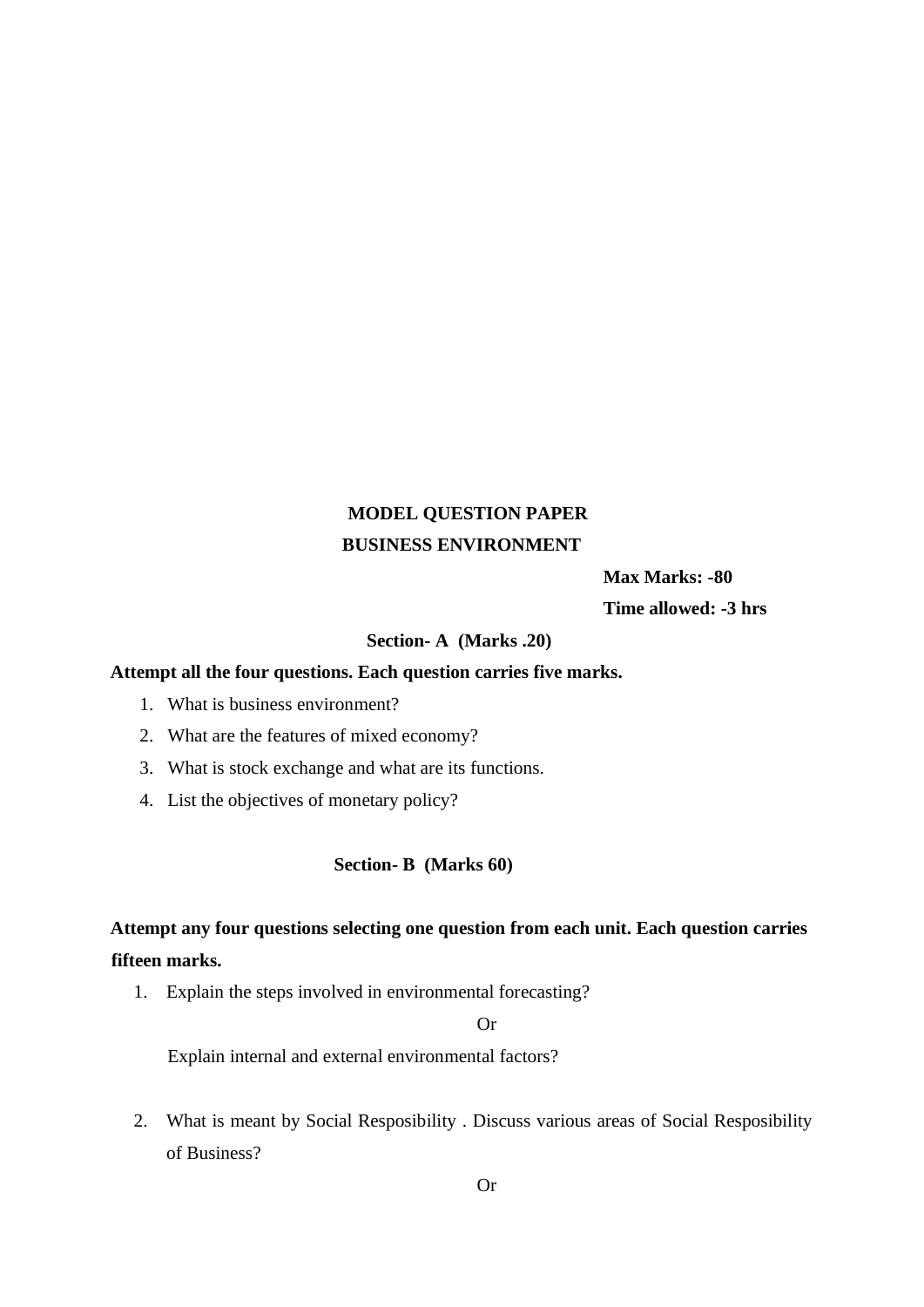What is social audit. Describe the major considerations of social audit?

3. What is capital market. What are its constituents? Or Explain

the objectives and functions of SEBI?

4. What is Fiscal Policy? Discuss various instruments of fiscal Policy? Or

What is monetary policy. Explain the instruments of credit control?

## **NOTE FOR INTERNAL ASSESSMENT**

#### **For Regular Students**

.

20% of the total marks i.e. 20 marks in each course shall be reserved for comprehensive internal assessment which shall be as under: -

- (a) 20 marks shall be reserved for only one Internal Assessment Test of one hour duration to be conducted at the end of the semester i.e., after completion of the syllabus.
- (b) Minimum 75% attendance shall be required for being eligible to appear in internal assessment test and university examination.

## **Note for setting of internal assessment question paper.**

Eight (08) short answer questions of 5 marks each based on skill development (guidelines for classroom teaching and internal assessment) shall be asked selecting at least two question from each unit and the student shall have to answer any 4 of them.

**Note for students of Distance education: -** four (04) short answer questions of 5 marks each shall be asked selecting one question from each unit.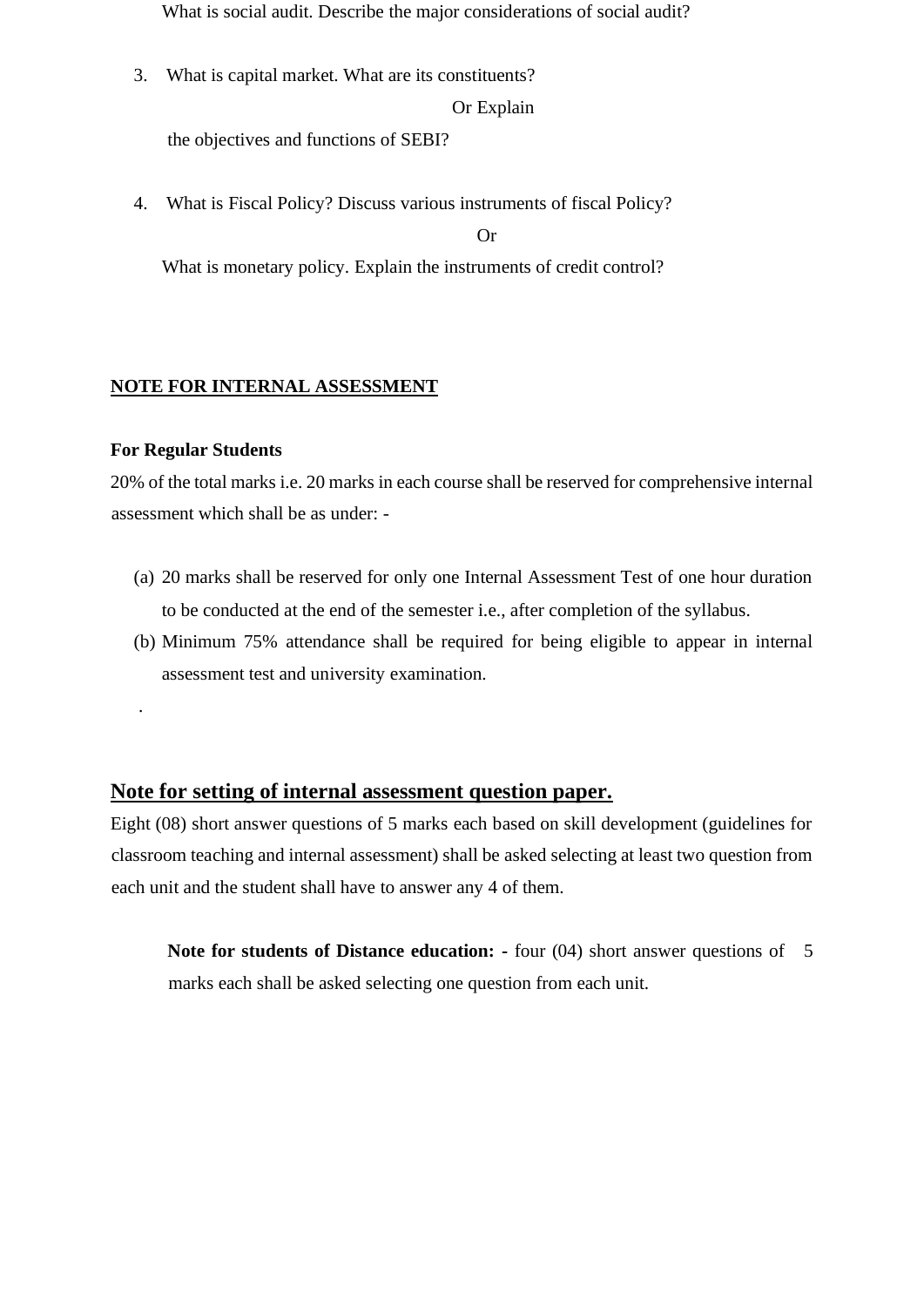## **UNIVERSITY OF JAMMU B.COM. FOURTH SEMESTER**

## **TAX PROCEDURE AND PRACTICE (CENTRAL EXCISE & CUSTOMS DUTY)**

**C.No. BCG 405 Max Marks = 100 Internal assessment = 20 External exam. = 80**

#### **(Syllabus for examination to be held in May. 2016, 2017, 2018 )**

**OBJECTIVE:** To impart knowledge about central excise and custom duty

## **UNIT – I**

Nature & meaning of Central Excise; Distinction between Central Excise and Central Sales Tax; Law relating to Central excise; Important definitions.

Classification of goods in Central Excise; General principles of classification; Valuation of excisable goods; Valuation rules; Exemption from assessable value.

## **UNIT – II**

Computation of Central Excise Duty; MRP based valuation;. Appeals & revision, collection & refund, penalties & prosecution removal of goods for exports.

## **UNIT – III**

Customs duty – Introduction, meaning nature & scope; Important definition; Types of custom duty.

Procedure of import & export; Export promotion scheme; Types of import; Cargo, baggages & stores.

**UNIT – IV**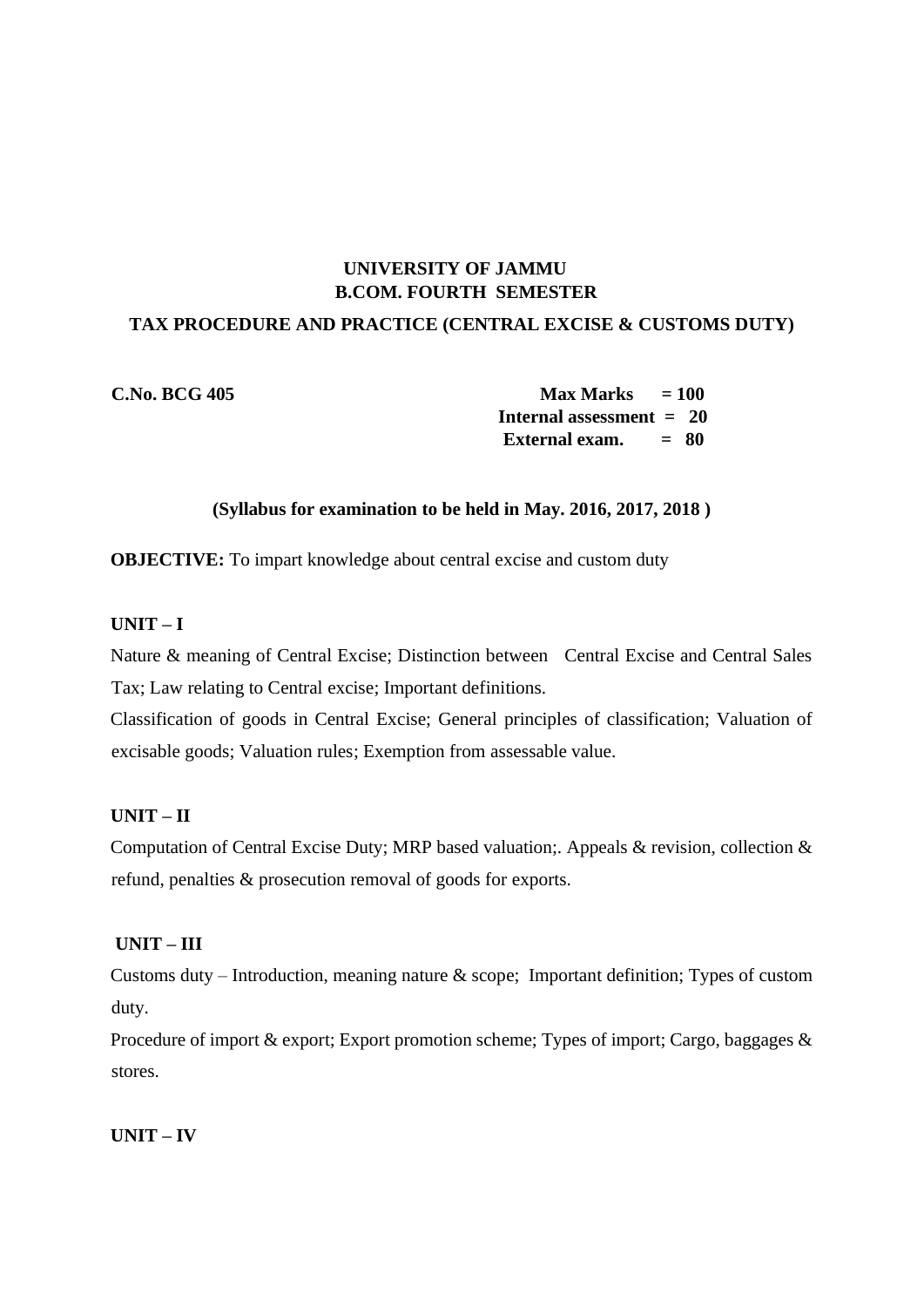Custom duty - Valuation rules; Meaning & interpretation of transaction value; Computation of assessable value; Calculation of customs duty payable.

# **SKILL DEVELOPMENT (GUIDELINES FOR CLASS ROOM TEACHING AND INTERNAL ASSESSMENT)**

- ❖ Enable students to understand the various concepts with the help of case studies.
- ❖ Create deep understanding of all concepts specified in the syllabus.

## **BOOKS RECOMMENDED**

- 1. Central Excise by R.Krishnan,R.Parthasarthy
- 2. Handbook of Central Excise and Taxation by Thakur Shailender Nath
- 3. Custom Tariff 2012-13

## **NOTE FOR PAPER SETTER**

Equal weightage shall be given to all the units of the syllabus. The external Paper shall be of the two sections viz,  $A \& B$  of three hours duration.

**Section-A**: This section shall contain four short answer questions selecting one from each unit. Each question shall carry 5 marks .A candidate shall be required to attempt all the four questions. Total weightage to this section shall be of 20 marks.

**Section-B**: This section shall contain eight long answer questions of 15 marks each. Two questions with internal choice shall be set from each unit. A candidate shall have to attempt any four questions selecting one from each unit. Total weightage to this section shall be of 60 marks.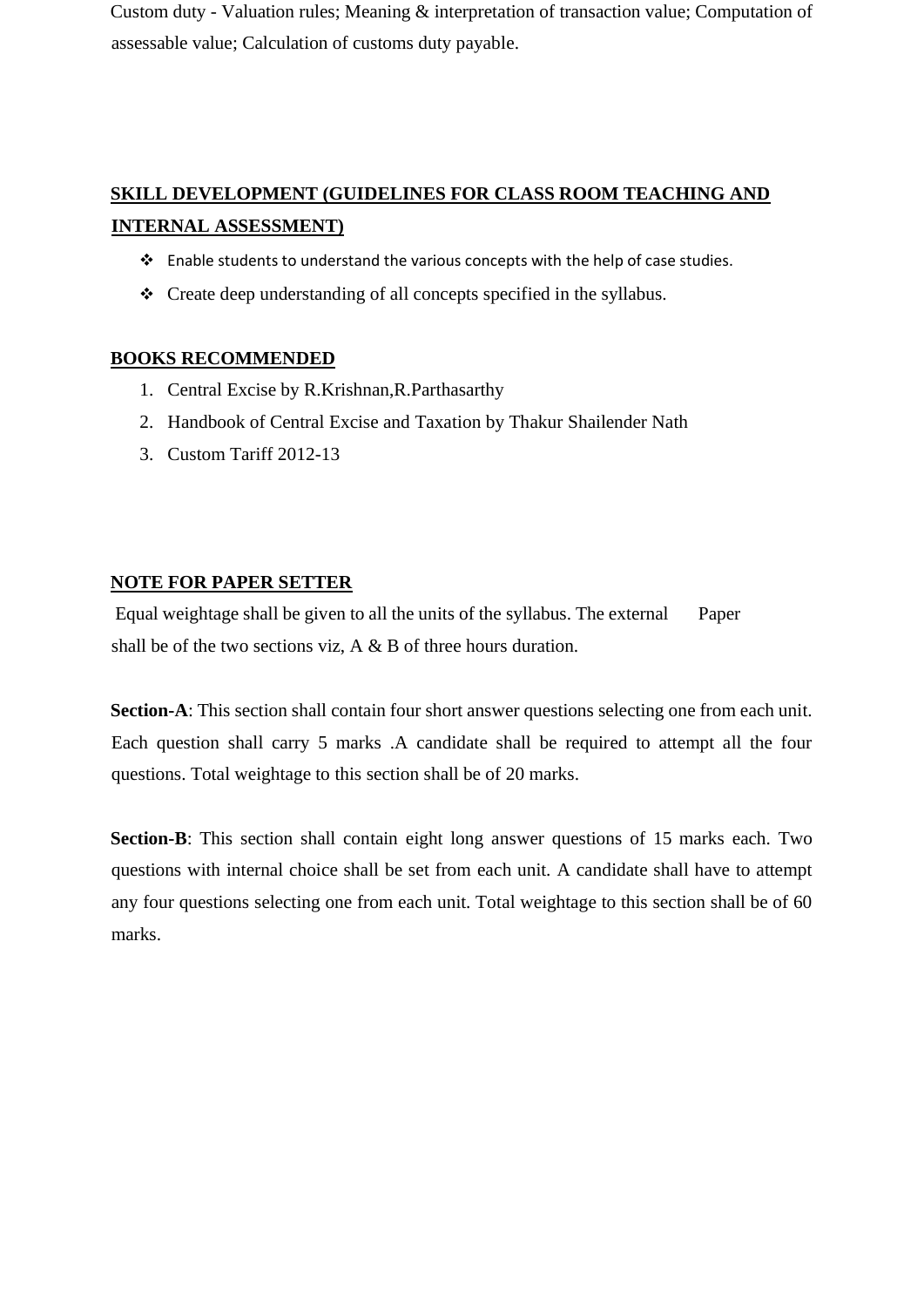# **MODEL QUESTION PAPER**

## **CENTRAL EXCISE & CUSTOMS DUTY)**

 **Max Marks: 80 Time allowed: 3 hrs** 

## **Section A (20 Marks)**

## **Attempt all the questions. Each question carries five marks.**

- 1. Differentiate between Central Excise and Central Sales Tax?
- 2. What is MRP?
- 3. What are the different types of custom duties?
- 4. How custom duty is calculated?

## **Section B (60 Marks)**

# **Attempt any four questions selecting one question from each unit. Each question carries 15 marks**

1. State briefly the laws related to Central Excise?

#### OR

Explain the valuation of excisable goods?

2. State the computation of Central Excise Duty?

## OR

State the procedure for appeals and revisions under Central Excise?

3. Explain in details the recent export promotion scheme?

## OR

Explain the different types of imports?

4. How is assessable value of imports and exports is calculated?

#### OR

Explain briefly the powers of custom authorities?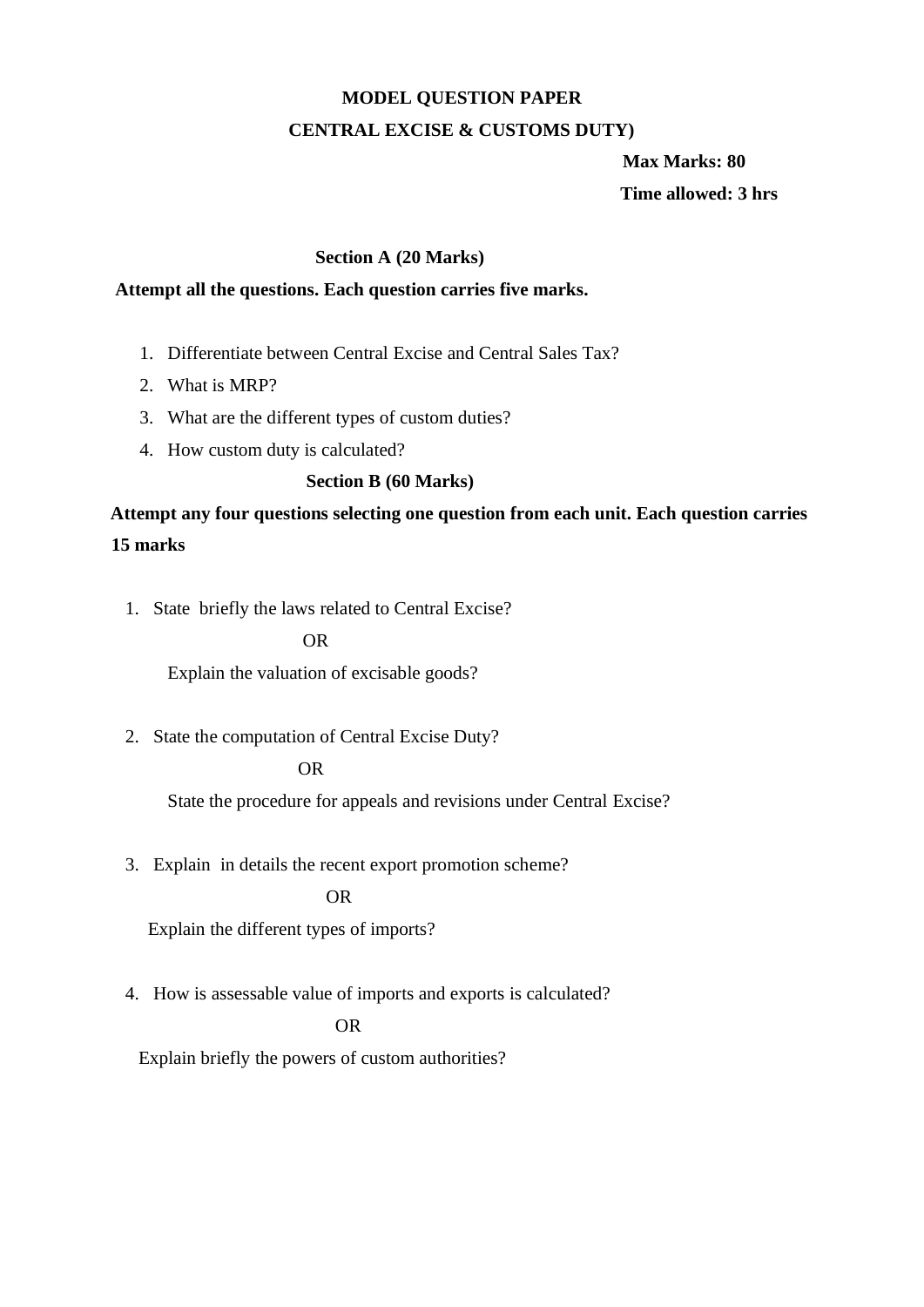## **NOTE FOR INTERNAL ASSESSMENT**

## **For Regular Students**

20% of the total marks i.e. 20 marks in each course shall be reserved for comprehensive internal assessment which shall be as under: -

- (a) 20 marks shall be reserved for only one Internal Assessment Test of one hour duration to be conducted at the end of the semester i.e., after completion of the syllabus.
- (b) Minimum 75% attendance shall be required for being eligible to appear in internal assessment test and university examination.

# **Note for setting of internal assessment question paper.**

Eight (08) short answer questions of 5 marks each based on skill development (guidelines for classroom teaching and internal assessment) shall be asked selecting at least two question from each unit and the student shall have to answer any 4 of them.

**Note for students of Distance education: -** four (04) short answer questions of 5 marks each shall be asked selecting one question from each unit

# **UNIVERSITY OF JAMMU B.COM SEMESTER COURSES SEMESTER V**

| Course No.      | <b>Course Title</b><br><b>Marks</b>           |                                 |                                      | <b>Exam</b> |  |
|-----------------|-----------------------------------------------|---------------------------------|--------------------------------------|-------------|--|
|                 |                                               | <b>External</b><br><b>Exams</b> | <b>Internal</b><br><b>Assignment</b> | hours       |  |
|                 | General English                               | 80                              | 20                                   |             |  |
| <b>BCG: 501</b> | <b>Cost Accounting</b>                        | 80                              | 20                                   | 3           |  |
| <b>BCG: 502</b> | <b>Business Statistics</b>                    | 80                              | 20                                   | 3           |  |
| <b>BCG:503</b>  | Contemporary<br>Management                    |                                 | 20                                   | 3           |  |
|                 | <b>Elective (Any one of</b><br>the following) |                                 |                                      |             |  |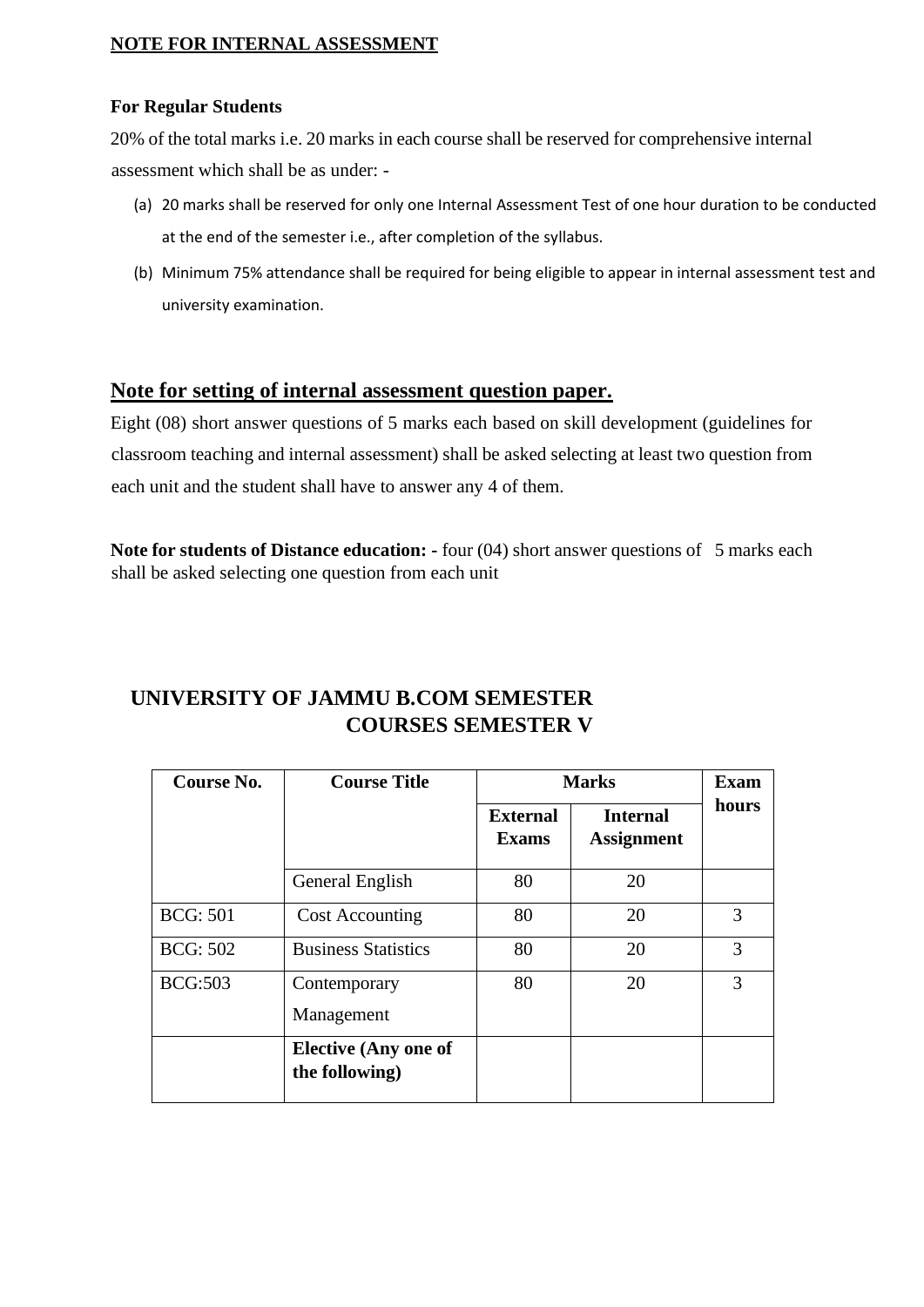| <b>BCG: 504</b>                 | <b>Economic Regulations</b><br>of Domestic and<br>Foreign Exchange  | 80 | 20 | 3 |
|---------------------------------|---------------------------------------------------------------------|----|----|---|
| <b>BCG:505</b><br>(Vocational)  | Tax Procedure and<br>Practice (Tax Planning)<br>and Management-1)   | 80 | 20 | 3 |
| <b>BCG: 506</b><br>(Vocational) | <b>Computer Application</b><br>(Computer Networks)<br>and Internet) | 80 | 20 | 3 |
| <b>BCG: 507</b>                 | <b>Tax Planning</b>                                                 | 80 | 20 | 3 |

# **UNIVERSITY OF JAMMU B.COM. FIFTH SEMESTER COST ACCOUNTING**

 **C.No. BCG 501 Max Marks = 100 Internal assessment = 20 External exam. = 80** 

# **(Syllabus for examination to be held in Dec. 2016, 2017, 2018)**

**OBJECTIVE:** To provide knowledge to students about use of accounting data for cost ascertainment, cost control and managerial decision making.

**UNIT – I: INTRODUCTION**: Cost Accounting- meaning, scope, objectives and limitations; Difference between Cost and financial Accounting; Items excluded from cost accounts; Costing as an aid to management. **Numerical**: Preparation of cost sheet and tender (Quotation)

**UNIT – II: AACOUNTING FOR MATERIALS**: Meaning and classification of materials; Meaning and objectives of store keeping;

**Numerical**: Requisitioning for stores – Calculation of Re- ordering level and economic Ordering Quantity (Formula Method Only)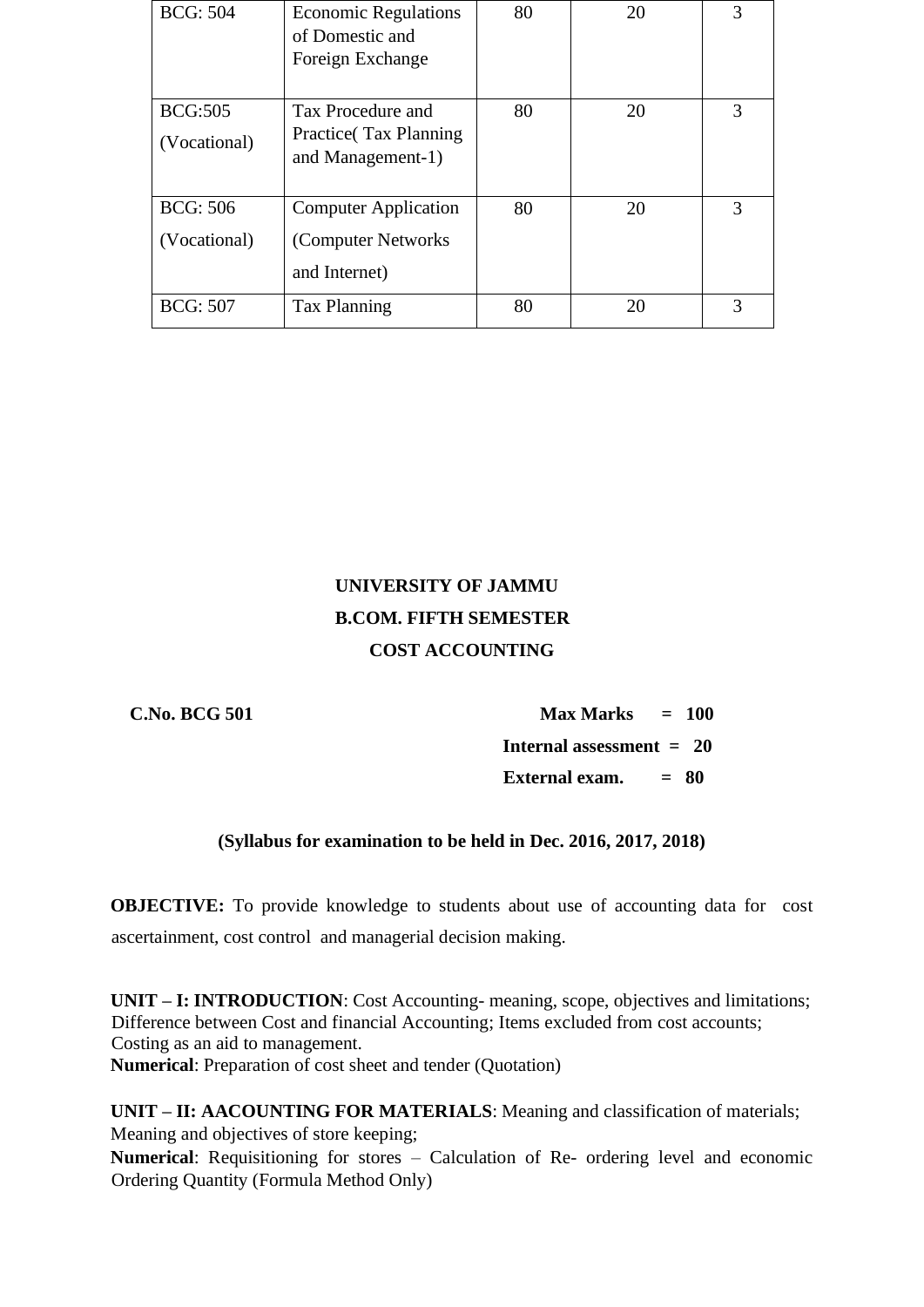Methods of valuing material issues – FIFO, LIFO, simple average Cost and weighted average cost method.

# **UNIT – III: ACOUNTING FOR LABOUR AND OVERHEADS COST**: Idle time-

meaning and causes; Methods of wage payment; Overheads – meaning and difference between overhead allocation and apportionment; meaning and causes of under and over absorption of overheads;

Numerical: Methods of absorption of overheads – Direct labour hour rate and machine hour rate.

**UNIT – IV: METHODS OF COSTING**: Contract costing – meaning and types of contracts; Concept of Retention money and work in progress;

Process Costing – Meaning and features; Concepts of normal & abnormal wastage and abnormal gain;

Numerical: Preparation of contract Accounts; Preparation of Process Accounts with normal process loss, abnormal process loss and abnormal gain.

# **SKILL DEVELOPMENT (GUIDELINES FOR CLASS ROOM TEACHING AND INTERNAL ASSESSMENT)**

- ❖ Enable students to clearly identify elements of cost.
- ❖ Make students able to prepare cost sheet and tender.
- ❖ Create clear understanding about issues relating to materials.
- ❖ Create clear understanding in the minds of students about the calculation of labour and machine hour rate.
- ❖ Teach the preparation of contract and process accounts as per specifications mentioned in the syllabus.
- ❖ Create deep understanding of all concepts specified in the syllabus.

# **BOOKS RECOMMENDED**

- 1 Narang ,K.L & Jain ,S.P. : Cost Accounting: Theory and Practice, Kalyani Publishers, New Delhi.
- 2 Khan & Jain : Cost Accounting, Tata McGraw, New Delhi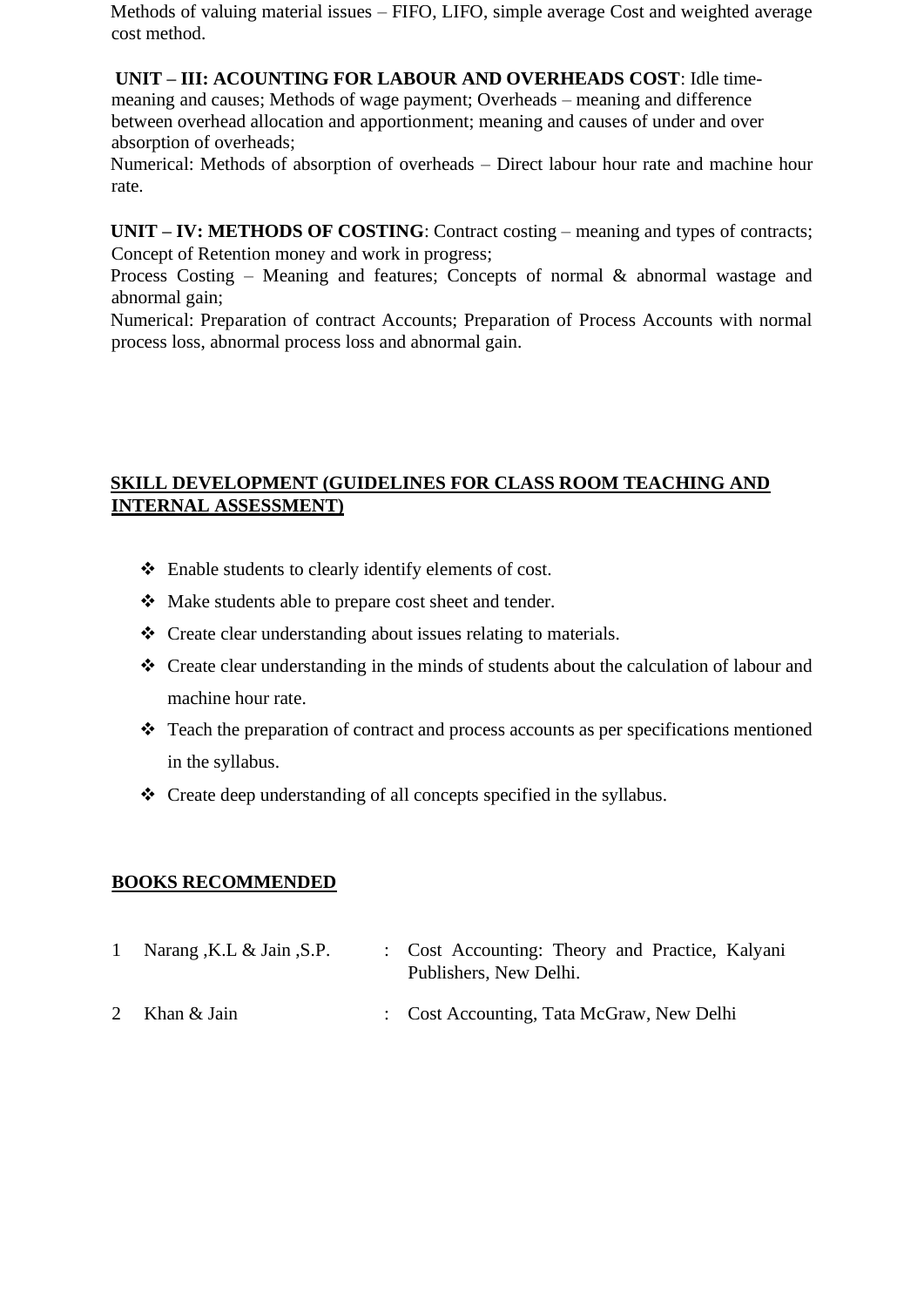| 3      | Jain , I. C & Nigam, B.M.L<br>$\mathcal{L}$ | Cost Accounting Principles and Practice, Prentice                                              |
|--------|---------------------------------------------|------------------------------------------------------------------------------------------------|
|        |                                             | Hall of India, New Delhi.                                                                      |
| 4      | Pillai, R.S.N. and Bhgavati, V.             | Cost Accounting, Pub. S. Chand & Co. Ltd, New<br>Delhi.                                        |
| 5      | Iyengar, S.P.                               | : Cost Accounting, Sultan Chand & Sons, New<br>Delhi                                           |
| 6      | Pareek, Govid & Khandelwal,<br>M.C          | & Management Accounting,<br><b>RBD</b><br>: Cost<br>Professional Publication, Jaipur           |
| $\tau$ | Made, Gowda                                 | : Cost Accounting, Himalaya Publishing House,<br>New Delhi.                                    |
| 8      | Rathnam, P.V.                               | Cost Accounting- Theory, Problems<br>and<br>Solutions, Himalaya Publishing House, New<br>Delhi |

## **NOTE FOR PAPER SETTER**

Equal weightage shall be given to all the units of the syllabus. The external Paper shall be of the two sections viz, A & B of three hours duration.

**Section-A**: This section shall contain four short answer questions selecting one from each unit. Each question shall carry 5 marks .A candidate shall be required to attempt all the four questions. Total weightage to this section shall be of 20 marks.

**Section-B**: This section shall contain eight long answer questions of 15 marks each. Two questions with internal choice shall be set from each unit. A candidate shall have to attempt any four questions selecting one from each unit. Total weightage to this section shall be of 60 marks.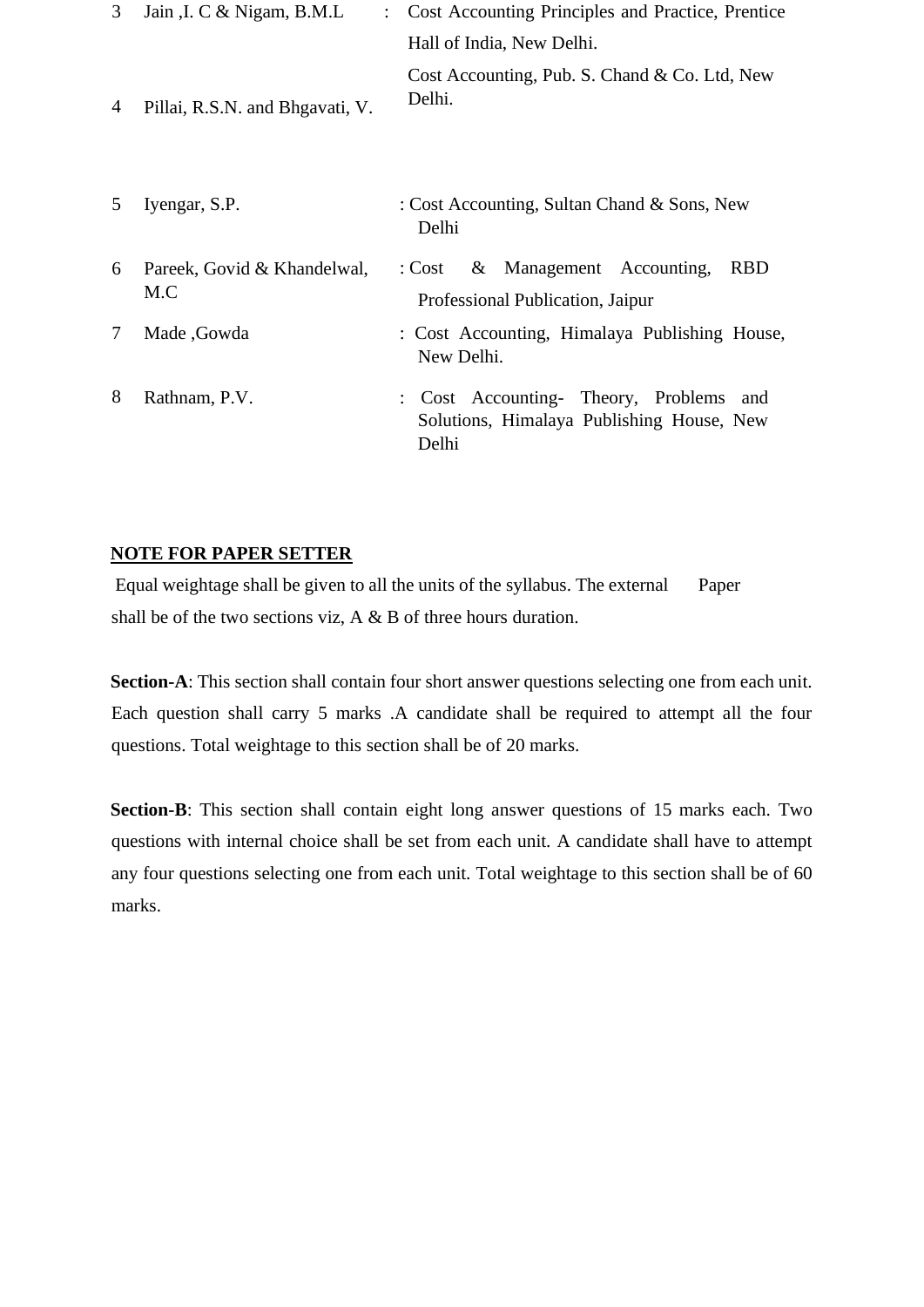# **MODEL QUESTION PAPER COST ACCOUNTING**

 **Max marks: -80** 

**Time allowed: 3 hrs**

#### **Section A (20 Marks)**

### **Attempt all the questions. Each question carries five marks.**

- 1. Differentiate between cost and financial accounting.
- 2. What is store keeping? What are the objectives of store keeping?
- 3. Differentiate between allocation and apportionment of overheads.
- 4. Write short note on Retention money and work in progress under contract costing.

## **Section B (60 Marks)**

# **Attempt any four questions, selecting one question from each unit. Each question carries 15 marks.**

**1.** The following data relate to the manufacture of a product during the month of May

| Raw materials consumed | $=$ Rs.80000.              |  |  |
|------------------------|----------------------------|--|--|
| Direct wages           | $=$ Rs. 48000.             |  |  |
| Machine hours worked   | $= 8000$                   |  |  |
| Machine hour Rate      | $=$ Rs.4                   |  |  |
| Office overheads       | $= 10\%$ of works cost.    |  |  |
| Selling overheads      | $=$ Rs.1.50 per unit sold. |  |  |
| Units produced         | $=4000$                    |  |  |
| Units sold             | $=3600$ at Rs. 50 each.    |  |  |
|                        |                            |  |  |

Prepare a cost sheet and show (a) Cost per unit and (b) Profit for the period.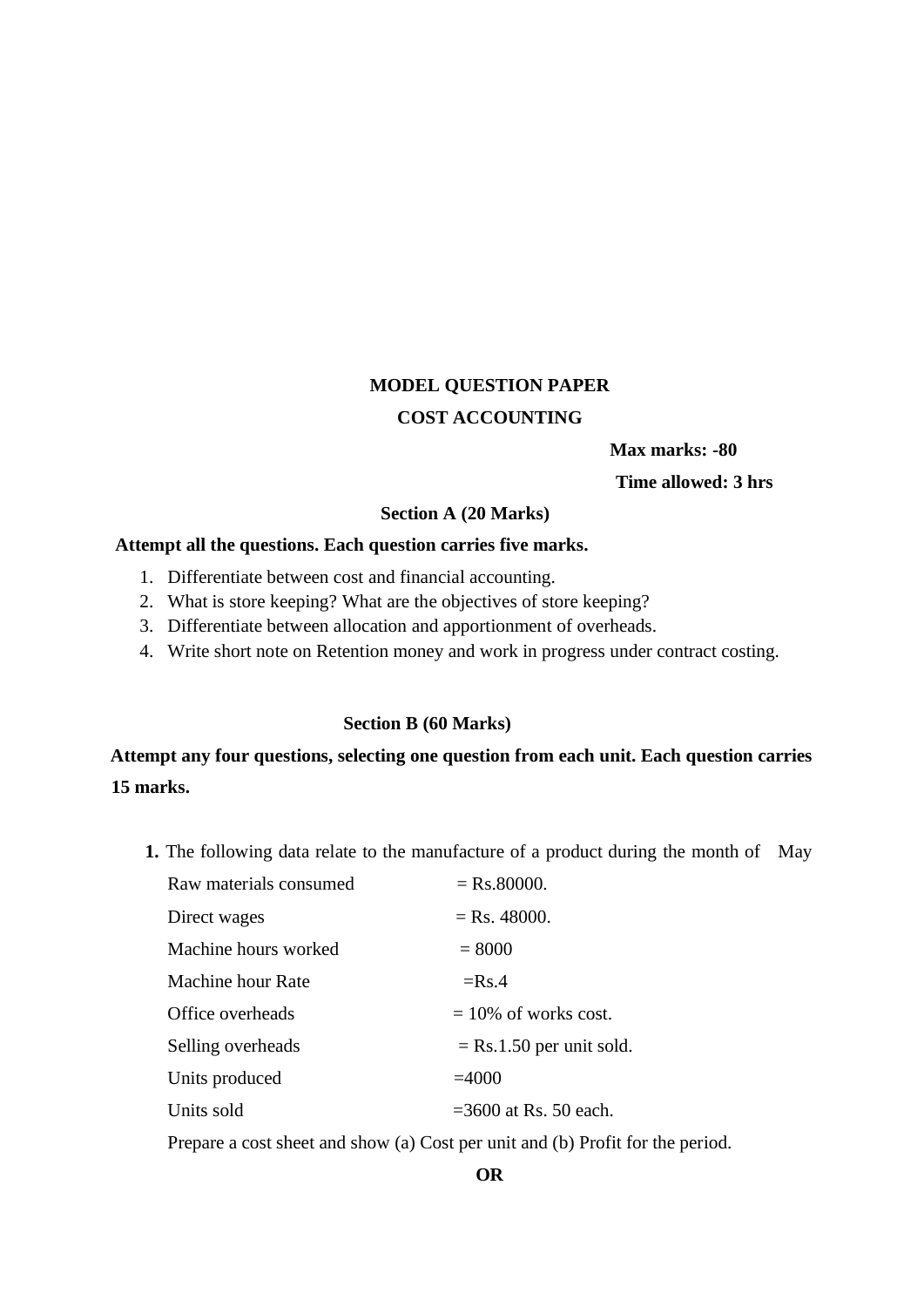The accounts of a machine manufacturing company disclose the following information for the six months ending  $31<sup>st</sup>$  December, 2006:

Materials used Rs. 1,50,000; Direct wages Rs. 1,20,000; Factory overheads Rs. 30,000 and Administrative Expenses Rs. 15,000.

Prepare the cost sheet of the machines and calculate the price which the company should quote for the manufacture of a machine requiring materials valued Rs. 1,250 and expenditure in productive wages Rs. 750 so that the price might yield a profit of 20% on the selling price. Absorb factory overheads on the basis of Direct Wages and Administration Expenses on works cost basis.

**2.** Given the annual consumption of a material is 1,800 units, ordering costs are Rs. 2 per order, price per unit of material is 32 paise and storage costs are 25% per annum of stock value, find the Economic order quantity.

#### **OR**

The stock in hand of a material as on  $1<sup>st</sup>$  September, 2006, was 500 units at Re. 1 per unit. The following purchase and issues were subsequently made. Prepare the store Ledger account showing how the value of the issues would be recorded under (a) FIFO and (b) LIFO methods.

| Purchased                                |       | <i>Issues</i> |                 |          |           |    |
|------------------------------------------|-------|---------------|-----------------|----------|-----------|----|
| September 6 100 units at Rs. 1.10<br>700 |       | 1.20          | September<br>22 | 9<br>500 | 500 units | 20 |
| 27                                       | 400   | 1.30          |                 | 30       | 500       |    |
| October 13                               | 1,000 | 1.40          | October         | 15       | 500       |    |
| 20                                       | 500   | 1.50          |                 | 22       | 500       |    |
| November17                               | 400   | 1.60          | November        | 11       | 500       |    |

**3.** Meaning and causes of under and over absorption of overheads.

#### **OR**

Machine X cost Rs. 1,10,000 and has a life of 15 years and its expected to yield a scrap value of Rs. 5,000. The normal working hours p.a. are 2,400 inclusive of 10% for preventive maintenance. The following information is available for the machine: Rent Rs. 2,400 p.a. ; Light Rs. 50 p.m. ; Power @ 10 p.per unit rs. 700 p.m. ; Supplies rs. 1,800 p.a. ; repairs rs. 3,600 p.a. ; Wages of the operators Rs. 2.00 per hour and supervision Rs. 600 p.m. ascertain the comprehensive machine hour rate. If the machine is idle for want of materials for 10 hours, how much is the loss?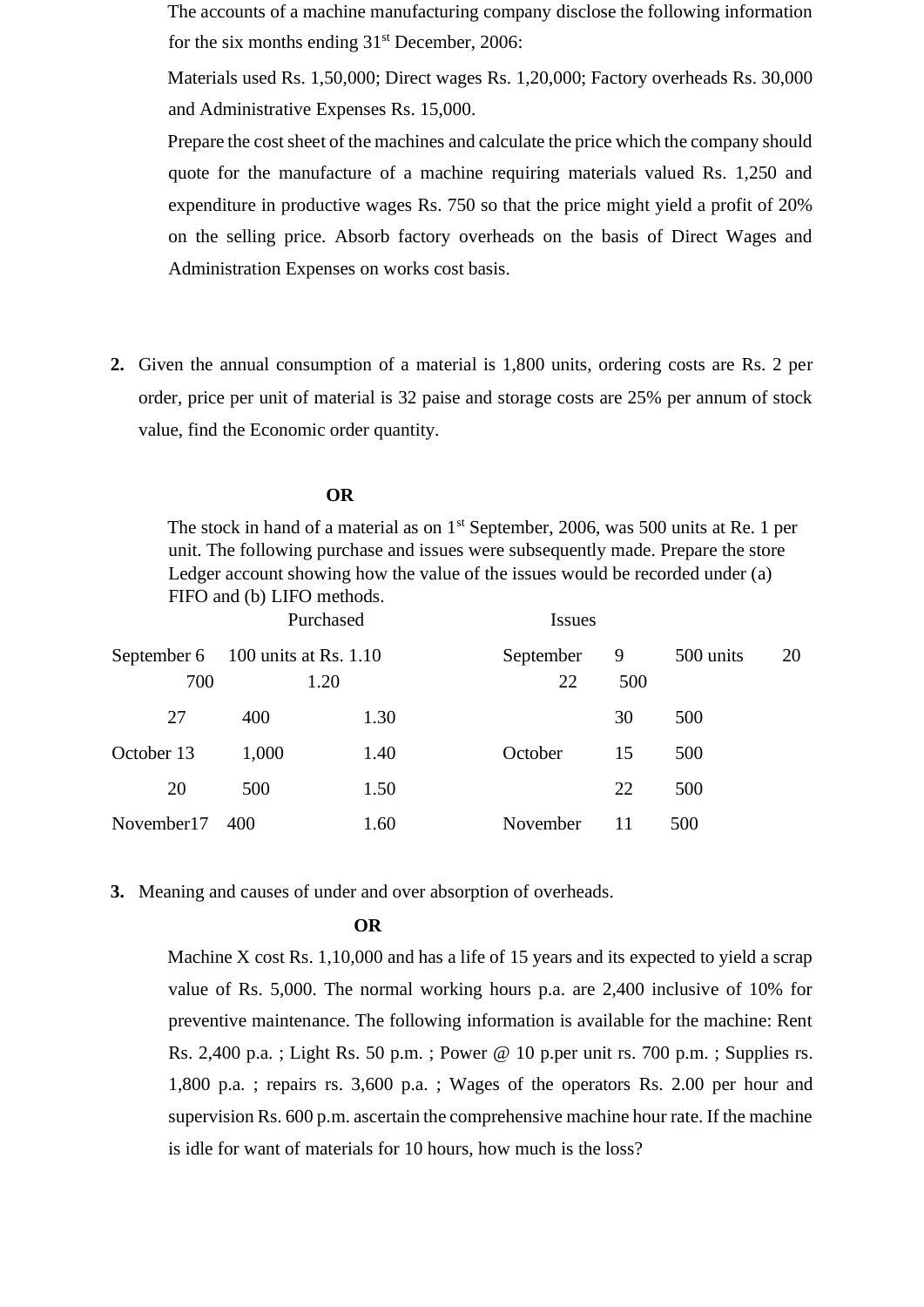**4.** M/s Promising Company undertook a contract for erecting sewerage treatment plant for Prosperous Municipality for a total value of Rs. 24 lakhs. It was estimated that the job would be completed by  $31<sup>st</sup>$  January, 2007.

You are asked to prepare the contract Account for the year ending 31<sup>st</sup> January, 2007 from the following particulars:

| (i)   | Materials            | Rs. 3,00,000 |
|-------|----------------------|--------------|
| (ii)  | Wages                | Rs. 6,00,000 |
| (iii) | Overhead charges     | Rs. 1,20,000 |
| (iv)  | <b>Special Plant</b> | Rs. 2,00,000 |

- (v) Work certified was for Rs. 16,00,000 and 80% of the same was received in cash. (vi) Material lying at site as on 31-1-2007 Rs. 40,000.
- (vii) Depreciate Plant by 10%
- (viii) 5% of the value of material issued and 6% of wages may be taken to have been incurred for the portion of the work completed, but not yet certified. Overheads are charged as a Percentage of Direct Wages.
- (ix) Ignore depreciation of plant for use on uncertified portion of work.
- $(x)$  Ascertain the amount to be transferred to profit and loss  $A/c$  on the basis of realized profit.

#### **Or**

In a factory the product passes through two processes A and B. A loss of 5% is allowed in process A and 2% in process B, nothing being realized by disposal of wastage. During April, 2012, 10,000 units of material costing Rs. 6 per unit were introduced in process A. the other costs are:

|           | Process A | Process B |  |
|-----------|-----------|-----------|--|
|           | Rs.       | Rs.       |  |
| Materials |           | 6,140     |  |
| Labour    | 10,000    | 6,000     |  |
| Overheads | 6,000     | 4,600     |  |

The output was 9,300 units from process A. 9,200 units were produced by Process B, which were transferred to the warehouse.

8,000 units of the finished product was sold @ Rs. 15 per unit. The selling and distribution expenses were Rs. 2 per unit.

Prepare (i) Process Accounts ; and (ii) A statement of profit or loss of the firm for April 2012, assuming there were no opening stocks of any type.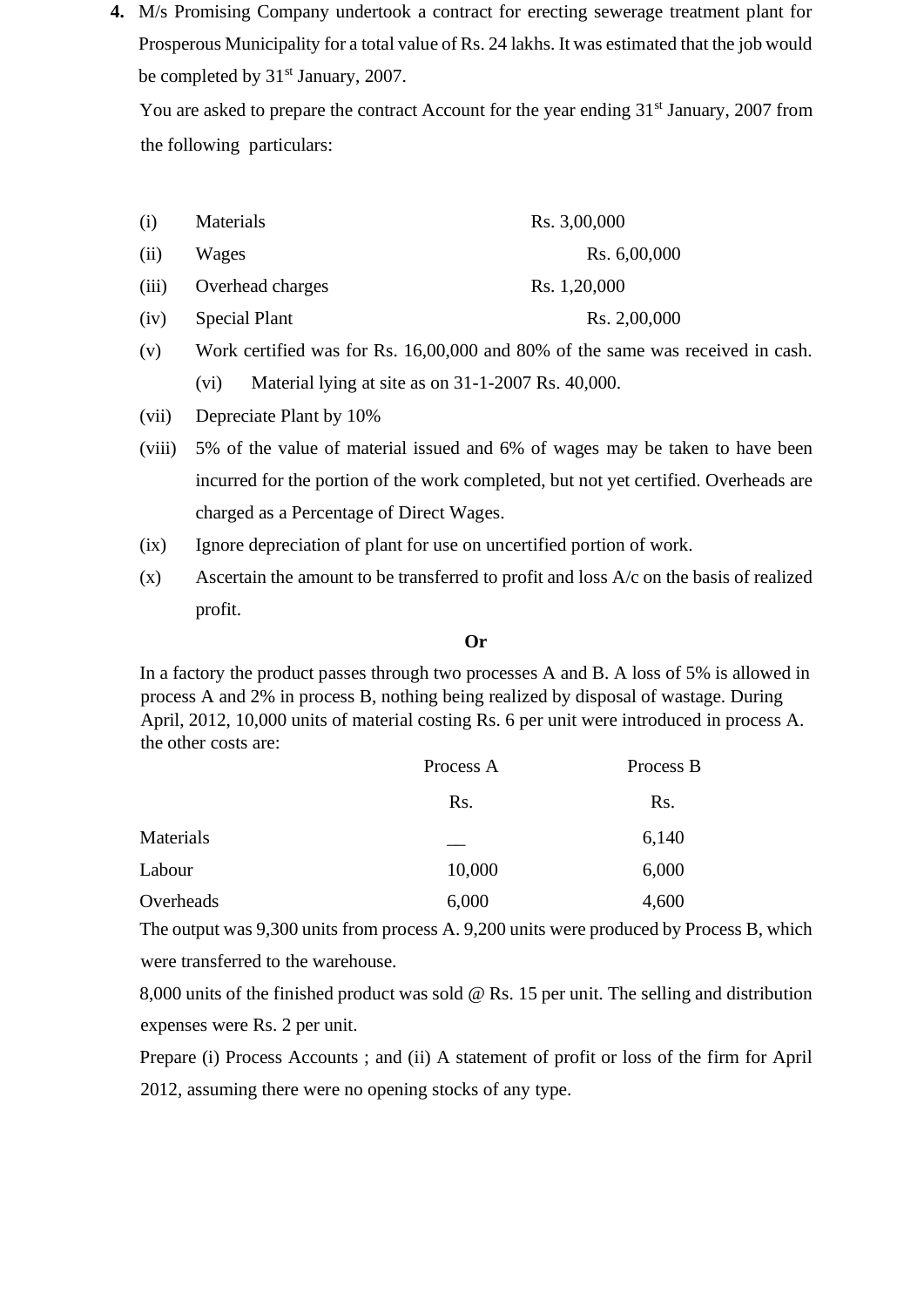#### **NOTE FOR INTERNAL ASSESSMENT**

#### **For Regular Students**

.

20% of the total marks i.e. 20 marks in each course shall be reserved for comprehensive internal assessment which shall be as under: -

- (a) 20 marks shall be reserved for only one Internal Assessment Test of one hour duration to be conducted at the end of the semester i.e., after completion of the syllabus.
- (b) Minimum 75% attendance shall be required for being eligible to appear in internal assessment test and university examination.

## **Note for setting of internal assessment question paper.**

Eight (08) short answer questions of 5 marks each based on skill development (guidelines for classroom teaching and internal assessment) shall be asked selecting at least two question from each unit and the student shall have to answer any 4 of them.

**Note for students of Distance education:** - four (04) short answer questions of 5 marks each shall be asked selecting one question from each unit.

# **UNIVERSITY OF JAMMU B.COM. FIFTH SEMESTER**

 **BUSINESS STATISTICS**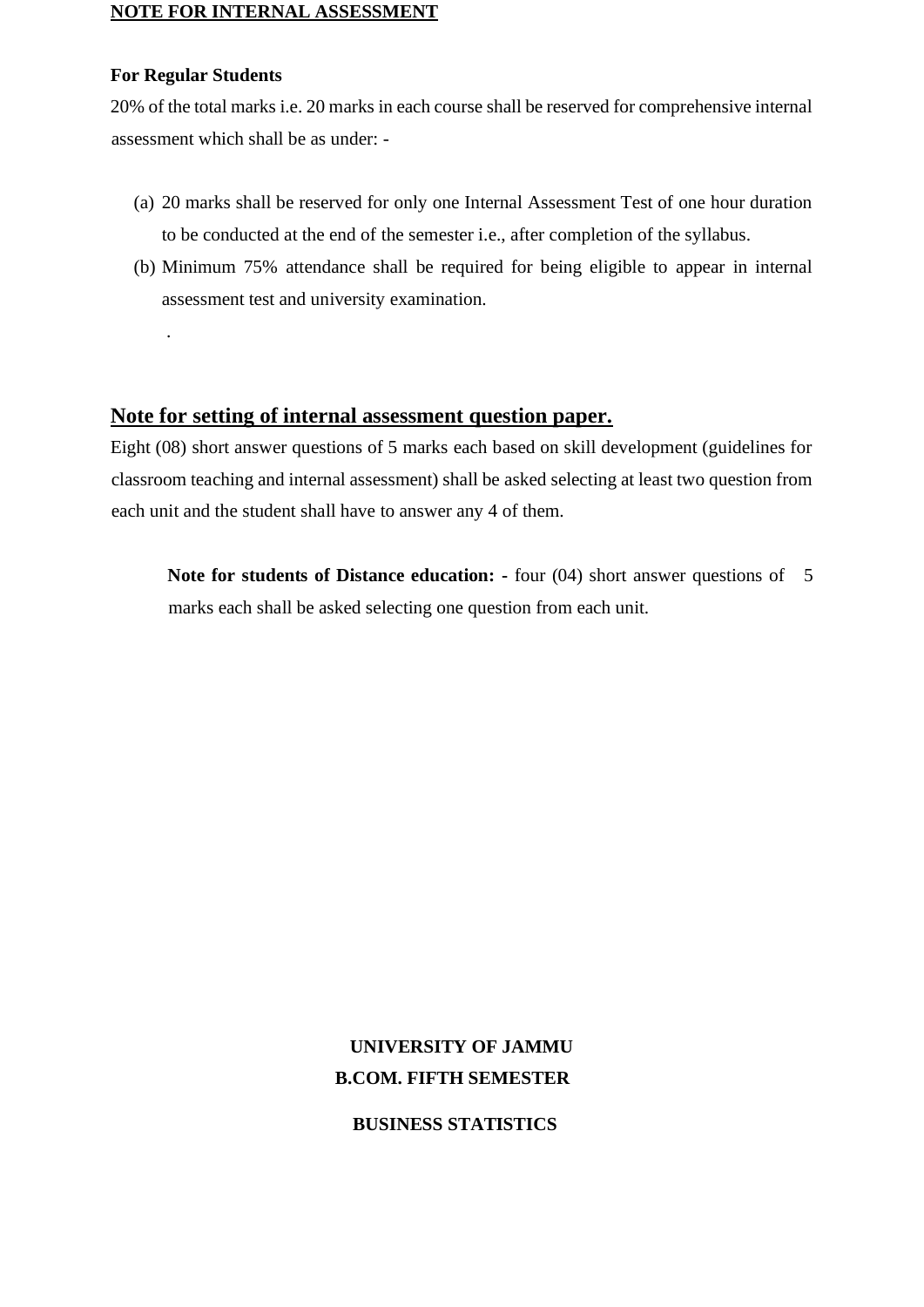**C.No. BCG- 502 Max Marks = 100 Internal assessment = 20 External exam. = 80**

#### **(Syllabus for examination to be held in Dec. 2016, 2017, 2018)**

**OBJECTIVE:** The basic objective of this course is to make students aware of the importance of business statistics in solving business problems.

#### **UNIT-I: INTRODUCTION & ANALYSIS OF QUANTITATIVE DATA**

Meaning, scope, importance and limitation of statistics measures of Central Tendency Arithmetic Mean (Simple & weighted) Median, Quartiles, Deciles, Percentiles, Mode; Merits, demerits and uses of mean, median & mode;. Requirements of a good average;

#### **UNIT –II: MEASURES OF DISPERSION**

Range, semi-inter quartile range, Quartile deviation, Mean deviation, Standard deviation and their coefficients, Coefficient of variation & skewness – Karl Pearson's, Bowley's and Kelly's coefficient of skewness.

#### **UNIT- III: INDEX NUMBERS**

Meaning and uses of Index numbers; Methods of construction of index numbersUnweighted Indices - Simple aggregative method, simple average of price relative method, Weighted Indices-Laspeyre's method, Paasche's method, Fisher's ideal index number including time and factor reversal tests; Cost of living index: Aggregative expenditure method and family budget method.

#### **UNIT- IV: CORRELATION AND REGRESSION**

Correlation-Meaning, types & importance; methods of studying correlation Karl Pearson's coefficient of correlation, Rank correlation and concurrent deviations, (Ungrouped data only), probable error and interpretation of data.

Regression analysis: Meaning & objectives; Regression lines, Regression equation of X on Y and Y on X (Ungrouped data only)

#### **SKILL DEVELOPMENT (GUIDELINES FOR CLASS ROOM TEACHING AND**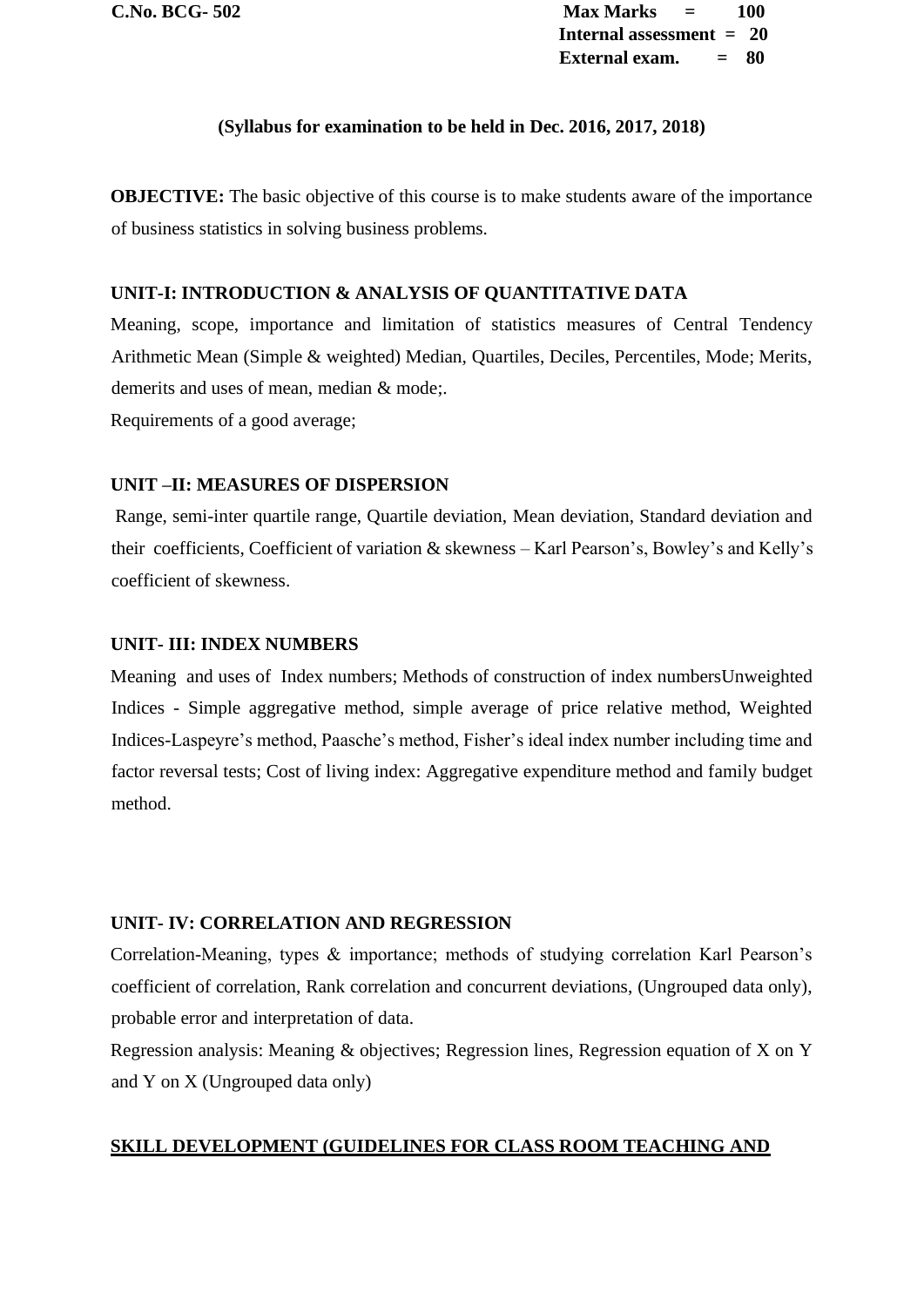#### **INTERNAL ASSESSMENT)**

- ❖ To develop the practical knowledge about simple average and positional average amongst the students.
- ❖ State the practical importance of measure of dispersion
- ❖ Construct index numbers taking examples from real life situations ❖ Find the practical utility of correlation and regression.
- ❖ Create deep understanding of all concepts specified in the syllabus.

## **BOOKS RECOMMENDED**

|    | 1. Gupta, S.C.              | : Fundamentals of Statistics, Himalaya                                  |
|----|-----------------------------|-------------------------------------------------------------------------|
|    |                             | Pub., New Delhi                                                         |
|    |                             | 2. Hans, Gupta & Aggarwal: Business Statistics, Kalyani Publishers, New |
|    |                             | Delhi                                                                   |
|    | 3. Gupta, S.C & Gupta, M.P. | : Business Statistics, Sultan Chand Pub., New                           |
|    |                             | Delhi                                                                   |
|    |                             | 4. Tulsain & Jhunjnawalla : Business Statistics, S. Chand Pub., New     |
|    |                             | Delhi                                                                   |
|    | 5. Chandan , J.S.           | : Statistics for Business and                                           |
|    |                             | Economics, Vikas Pub., New                                              |
|    |                             | Delhi                                                                   |
|    | 6. Sancheti and Kapoor      | : Statistics, S.Chand, New Delhi                                        |
|    | 7. Elhance, D.N.            | : Principles of Statistics, Kitab Mahal, New                            |
|    |                             | Delhi                                                                   |
| 8. | Gupta, S.P                  | : Statistical methods, S. Chand Pub. New Delhi                          |
|    |                             |                                                                         |

## **NOTE FOR PAPER SETTER**

Equal weightage shall be given to all the units of the syllabus. The external Paper shall be of the two sections viz, A & B of three hours duration.

**Section-A**: This section shall contain four short answer questions selecting one from each unit. Each question shall carry 5 marks .A candidate shall be required to attempt all the four questions. Total weightage to this section shall be of 20 marks.

**Section-B**: This section shall contain eight long answer questions of 15 marks each. Two questions with internal choice shall be set from each unit. A candidate shall have to attempt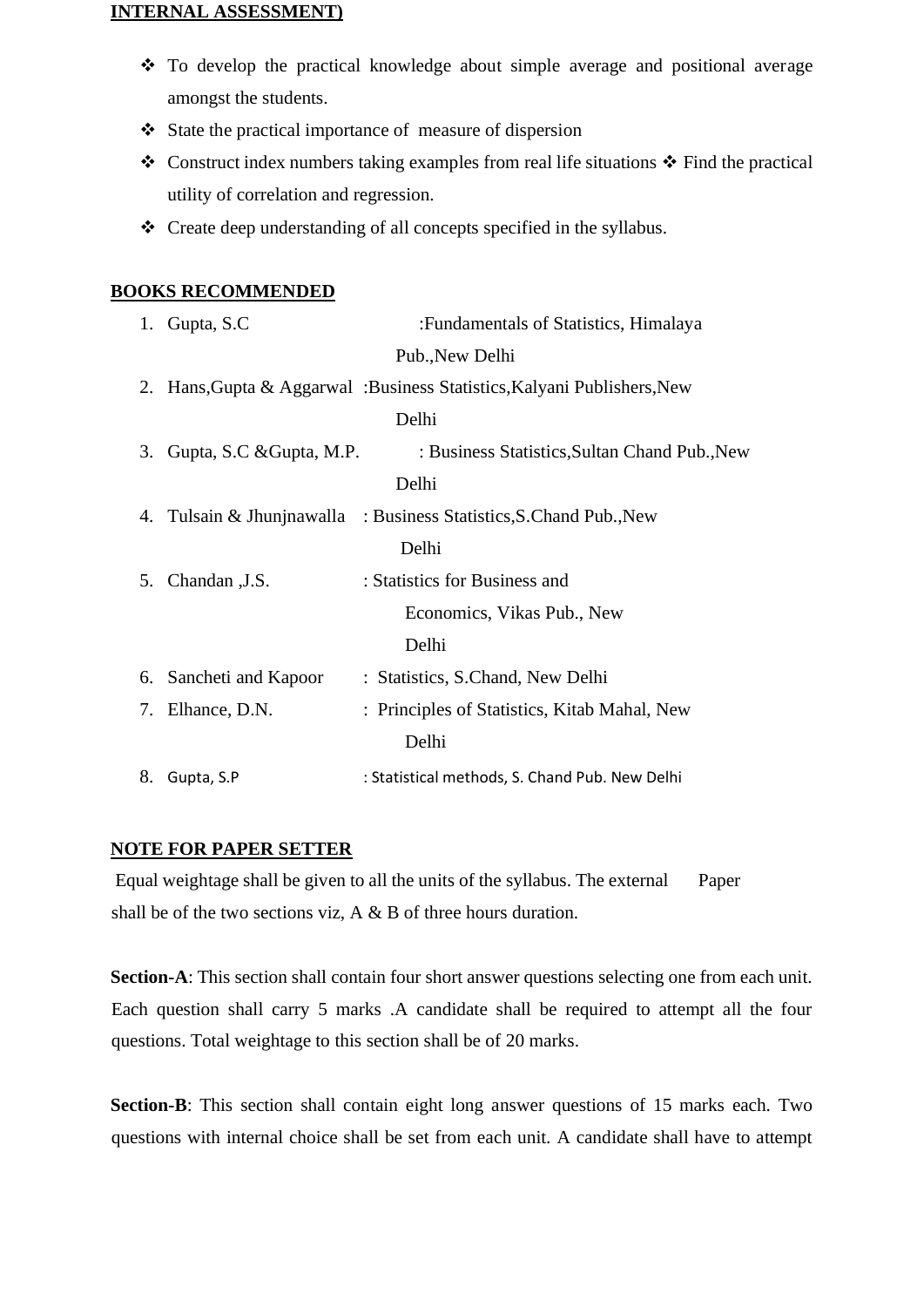any four questions selecting one from each unit. Total weightage to this section shall be of 60 marks.

# **MODEL QUESTION PAPER**

### **BUSINESS STATISTICS**

 **Max. Marks: -80 Time allowed: 3 hrs** 

#### **Section- A (Marks 20)**

# **Attempt all the four questions. Each question carries five marks.**

- 1. Define statistics?
- 2. What is coefficient of variation?
- 3. State the utility of wholesale price index number?
- 4. Differentiate between correlation and regression?

 **Section- B (Marks 60)**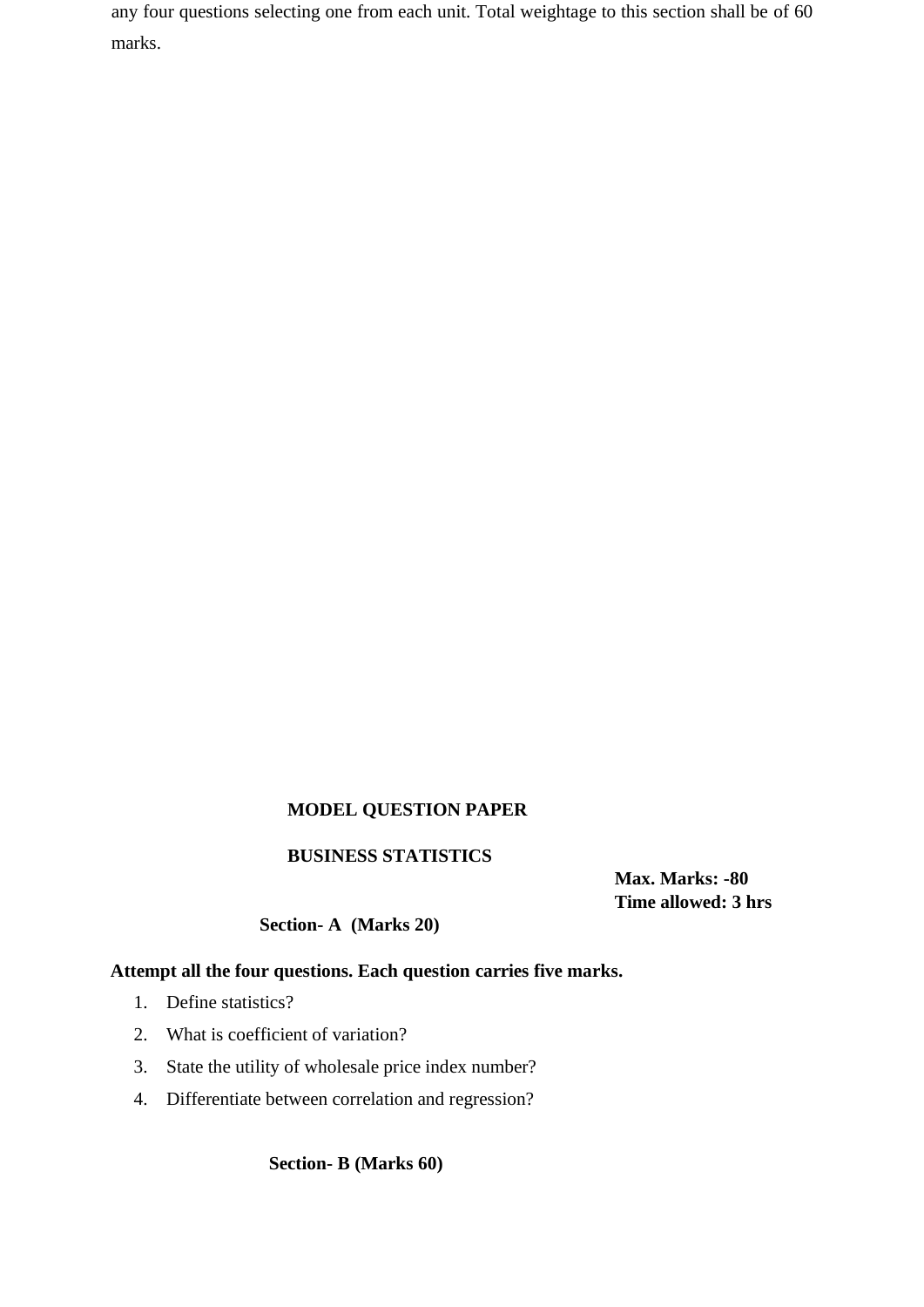**Attempt any four questions selecting one from each unit. Each question carries 15 marks.** 

1. There were 500 workers working in a factory. Their mean wage was calculated as 200. Later on it was discovered that the wage of two workers were misread as 100 and 20 in place of 80 and 220. Find the correct average ?

#### OR

 Find out medium and mode from the following? Less than 10 , 20 ,30 , 40, 50, 60 Frequency 5, 13, 25, 37, 45, 50

2. Find quartile deviation and mean deviation from the following data :

 Size : 5 8 10 12 19 20 32 Frequency : 3 10 15 20 8 7 6

$$
\overline{OR}
$$

Find the coefficient of variation from the data given below : Class :  $0 - 10 \cdot 10 - 20 \cdot 20 - 30 \cdot 30 - 40 \cdot 40 - 50 \cdot 50 - 60 \cdot 60 - 70$ No. of Students : 10 15 25 25 10 10 5

3. Calculate index numbers from the following data by :

1) Laspeyre's 2) Paasche's 3) Fisher's method.

Commodity

|                | p() |                       | $q0$ $p1$ $q1$ |  |
|----------------|-----|-----------------------|----------------|--|
| $\overline{A}$ | 8.0 | 5 10 11               |                |  |
| B              | 8.5 | $6 \qquad 9 \qquad 9$ |                |  |
| $\mathsf{C}$   | 9.0 | $4 \t 12 \t 6$        |                |  |

OR

|          |            | Construct the cost of living index from the information given below. |                                             |
|----------|------------|----------------------------------------------------------------------|---------------------------------------------|
| Expenses | percentage |                                                                      | price in Rs. $(2013)$ price in Rs. $(2014)$ |
| Food     | 35         | 125                                                                  | 150                                         |
| Fuel     | 15         | 50                                                                   | 60                                          |
| Clothing | 20         | 100                                                                  | 120                                         |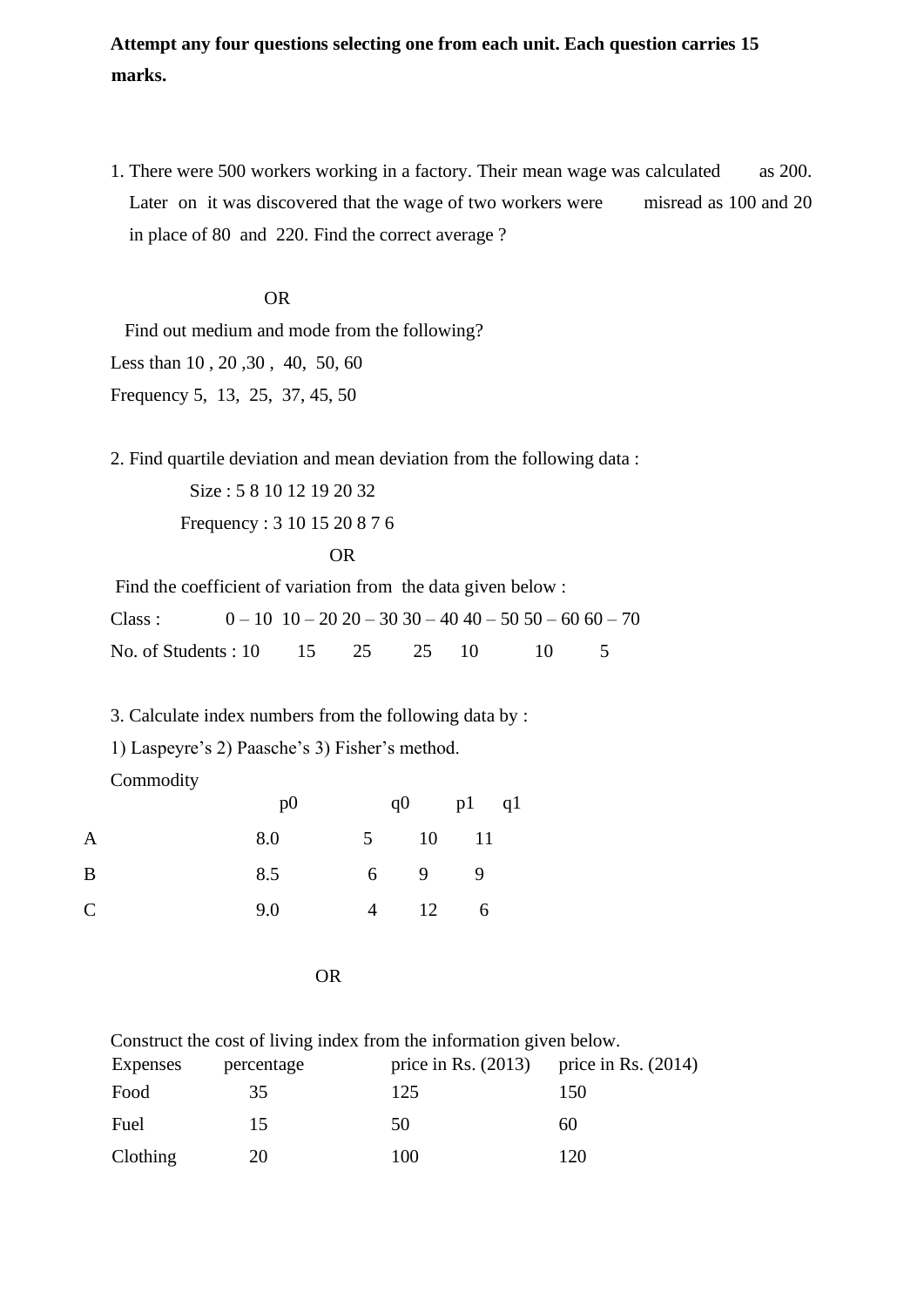| Miscellaneous | 60 |  |
|---------------|----|--|
|               |    |  |

4. Calculate the coefficient of correlation between x and y series from the following data :

| x: 1 2 3 4 5  |  |  |  |
|---------------|--|--|--|
| y: 3 4 6 7 10 |  |  |  |

OR

Solve two regression equations x on y and y on x. Age of husband 25, 26, 27, 28, 29, 30 Age of wife 20, 22, 25, 26, 27, 28 Find out the age of husband when wife's age is 24.

#### **NOTE FOR INTERNAL ASSESSMENT**

#### **For Regular Students**

.

20% of the total marks i.e. 20 marks in each course shall be reserved for comprehensive internal assessment which shall be as under: -

- (a) 20 marks shall be reserved for only one Internal Assessment Test of one hour duration to be conducted at the end of the semester i.e., after completion of the syllabus.
- (b) Minimum 75% attendance shall be required for being eligible to appear in internal assessment test and university examination.

## **Note for setting of internal assessment question paper.**

Eight (08) short answer questions of 5 marks each based on skill development (guidelines for classroom teaching and internal assessment) shall be asked selecting at least two question from each unit and the student shall have to answer any 4 of them.

**Note for students of Distance education: -** four (04) short answer questions of 5 marks each shall be asked selecting one question from each unit.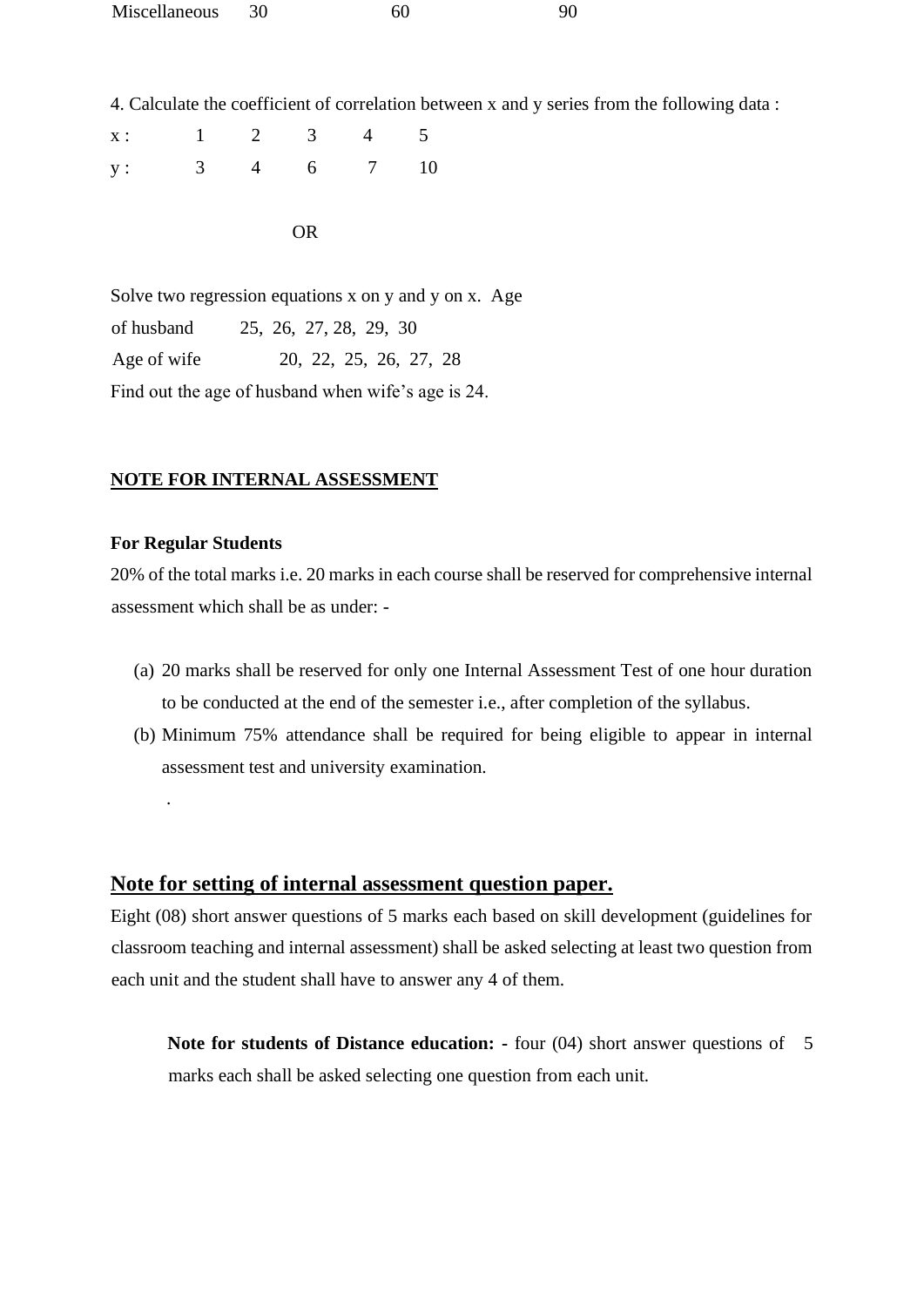## **UNIVERSITY OF JAMMU B.COM. FIFTH SEMESTER**

#### **CONTEMPORARY MANAGEMENT**

 **C.No. BCG-503 Max Marks = 100 Internal assessment = 20 External Exam. = 80**

## **(Syllabus for examination to be held in Dec. 2016, 2017, 2018)**

**OBJECTIVE:** The basic objective of this course is to provide knowledge about contemporary issues in the business management & organization.

## **UNIT-I: APPROACHES TO MANAGEMENT AND GLOBALISATION**

Approaches to management; Contingency approach to management; Quantitative approach to management; Behavioral approach to management and modern approach to management. Globalization of management, changing profile of business environment, Managerial functions in global business.

#### **UNIT-II: KNOWLEDGE MANAGEMENT**

Concept, strategies, framework and tools of Knowledge Management; KM practices; six sigma-Concept, steps involved in launching six sigma and benefits derived.

# **UNIT-III: MANAGEMENT OF CHANGE**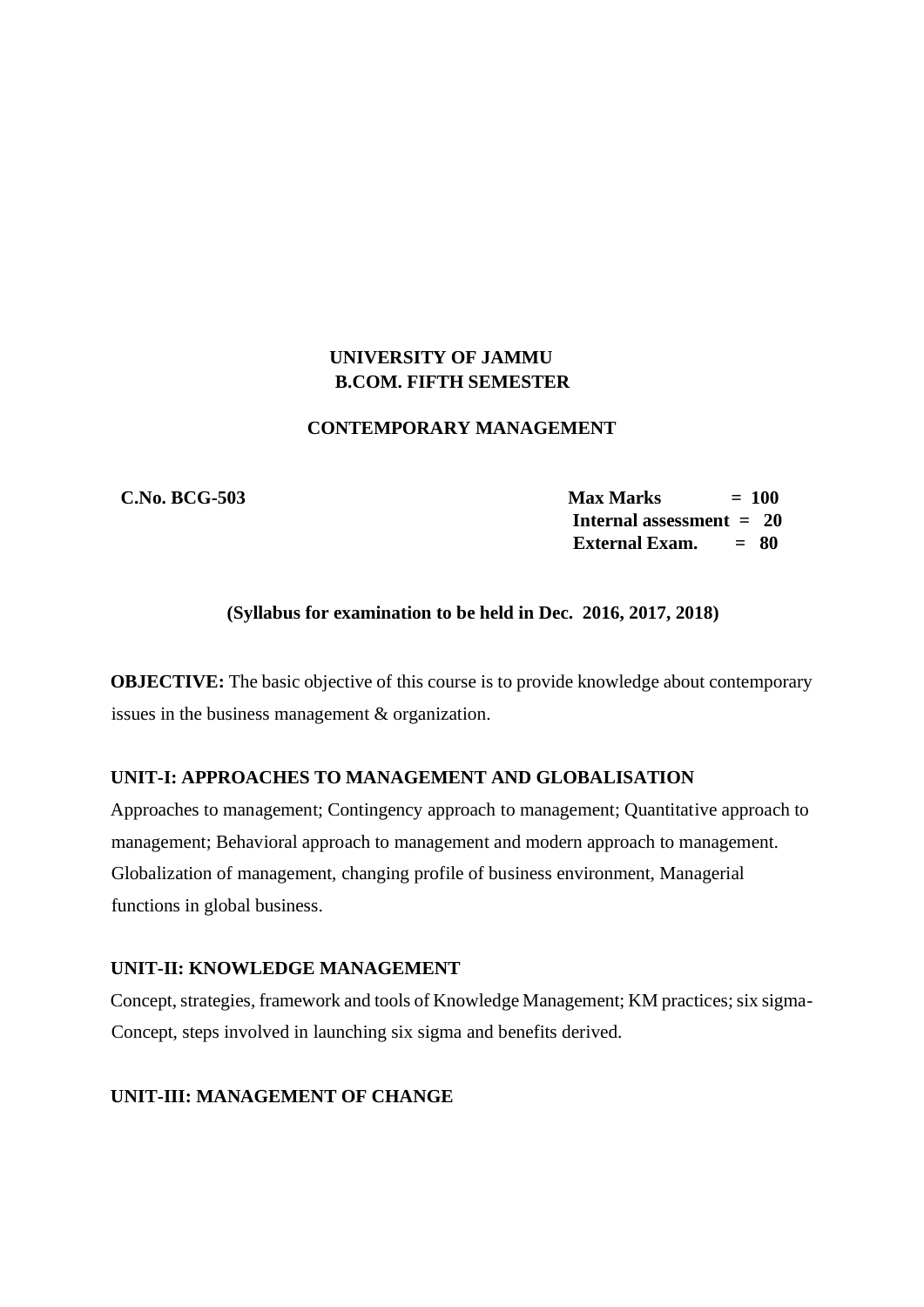Concept of change, nature of change, factors affecting change; Human response to change-Causes for resistance to change, overcoming resistance to change, conditions favoring change management.

## **UNIT-IV: MANAGEMENT OF CONFLICT AND STRESS MANAGEMENT**

Concept and features of conflict, changing scenario of conflict, functional and dysfunctional conflict, stages of conflict, types of conflicts, styles of conflict resolution. Meaning and nature of stress, techniques to manage stress.

# **SKILL DEVELOPMENT (GUIDELINES FOR CLASS ROOM TEACHING AND INTERNAL ASSESSMENT)**

- ❖ Create clear understanding of various approaches to management amongst the students ❖ Create clear understanding of tools of k- management.
- ❖ Expose students to various type of conflicts that get created in an organization.
- ❖ Teach the student various ways to handle stress.
- ❖ Create deep understanding of all concepts specified in the syllabus.

## **BOOKS RECOMMENDED**

| $\mathbf{1}$   |        | Rao, P. Subha                                     | : Management & Organisational Behaviour, |                                                                                                         |  |  |  |
|----------------|--------|---------------------------------------------------|------------------------------------------|---------------------------------------------------------------------------------------------------------|--|--|--|
|                |        |                                                   | Himalaya Publishing House, New Delhi     |                                                                                                         |  |  |  |
| $\overline{2}$ |        |                                                   |                                          | Rao, V.S. P & Krishna, V.: Management-Text and Cases, Excel Book                                        |  |  |  |
|                |        | Harri                                             |                                          | Pub., New Delhi                                                                                         |  |  |  |
| 3<br>4         |        | Singh, P. Kour, R. and<br>Singh, H<br>Prasad, L.M |                                          | Principals of Management, Kalyani<br>Publishers, New Delhi.<br>Management – Theory and Practice, Sultan |  |  |  |
|                |        |                                                   |                                          | Chand, New Delhi                                                                                        |  |  |  |
| 5              |        | Koontz                                            |                                          | Principles of Management, Tata McGraw Hill,                                                             |  |  |  |
|                | 6      | Chandan, J.S                                      |                                          | Management Concepts and Strategies, Vikas<br>Publications, New Delhi                                    |  |  |  |
|                | $\tau$ | Gupta, S.K. and Joshy, R.                         |                                          | Resource<br>Management,<br>Kalyani<br>: Human<br>Publishers, New Delhi.                                 |  |  |  |
|                | 8      | Robbins & Coulter                                 |                                          | : Management, Prentice Hall of India, 8th<br>Edition.                                                   |  |  |  |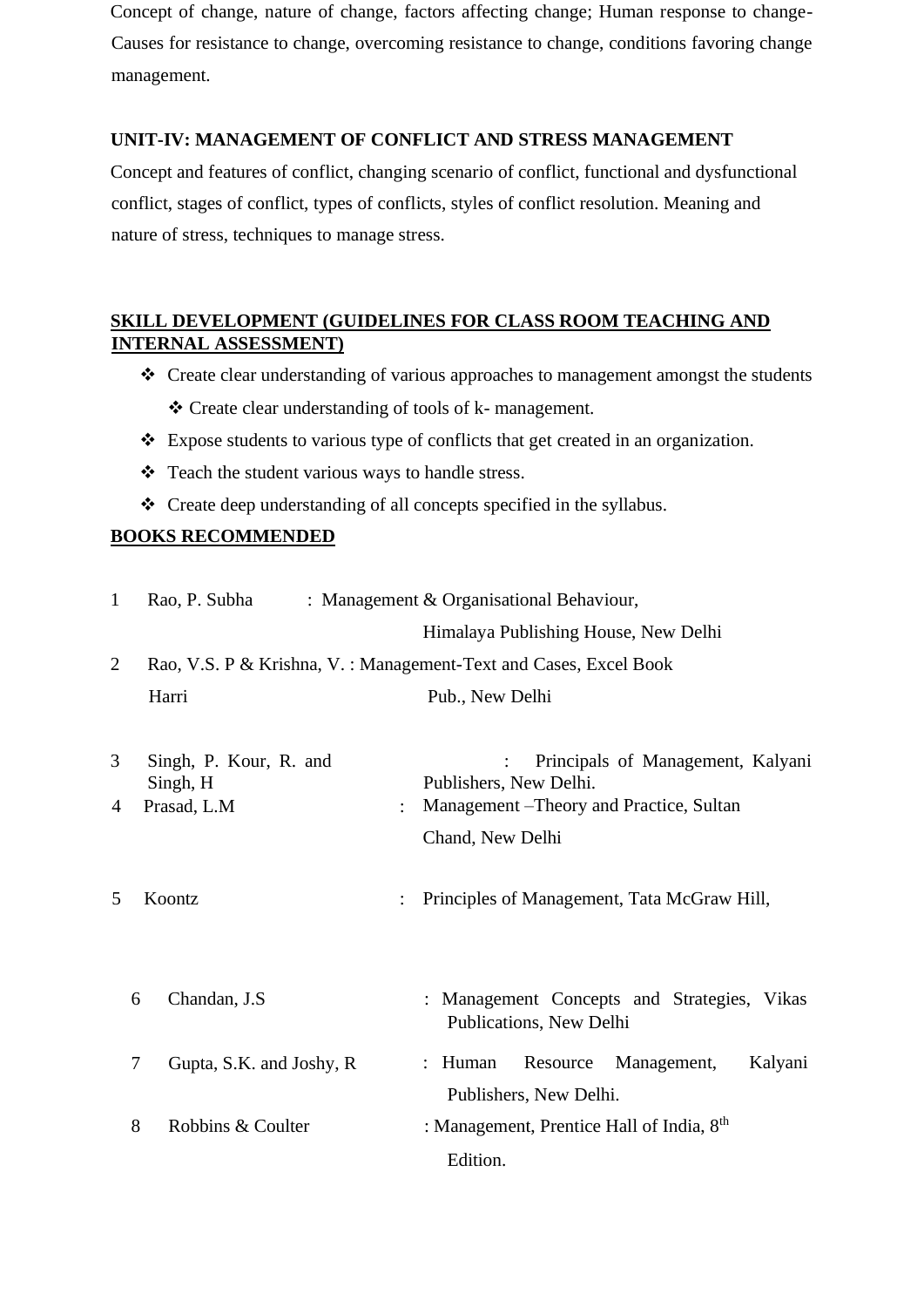| 9 | Robbins S.P & Decenzo David        | : Introduction             | of Management                                       | Science: |
|---|------------------------------------|----------------------------|-----------------------------------------------------|----------|
|   | Α.                                 |                            | <b>Essential Concepts and Applications, Pearson</b> |          |
|   |                                    | Education.                 |                                                     |          |
|   | 10 Awad Elias M, Ghaziri Hassan M. | Knowledge Management, Pub. |                                                     | Pearson  |
|   |                                    | Education, New Delhi.      |                                                     |          |

## **NOTE FOR PAPER SETTER**

Equal weightage shall be given to all the units of the syllabus. The external Paper shall be of the two sections viz, A & B of three hours duration.

**Section-A**: This section shall contain four short answer questions selecting one from each unit. Each question shall carry 5 marks .A candidate shall be required to attempt all the four questions. Total weightage to this section shall be of 20 marks.

**Section-B**: This section shall contain eight long answer questions of 15 marks each. Two questions with internal choice shall be set from each unit. A candidate shall have to attempt any four questions selecting one from each unit. Total weightage to this section shall be of 60 marks.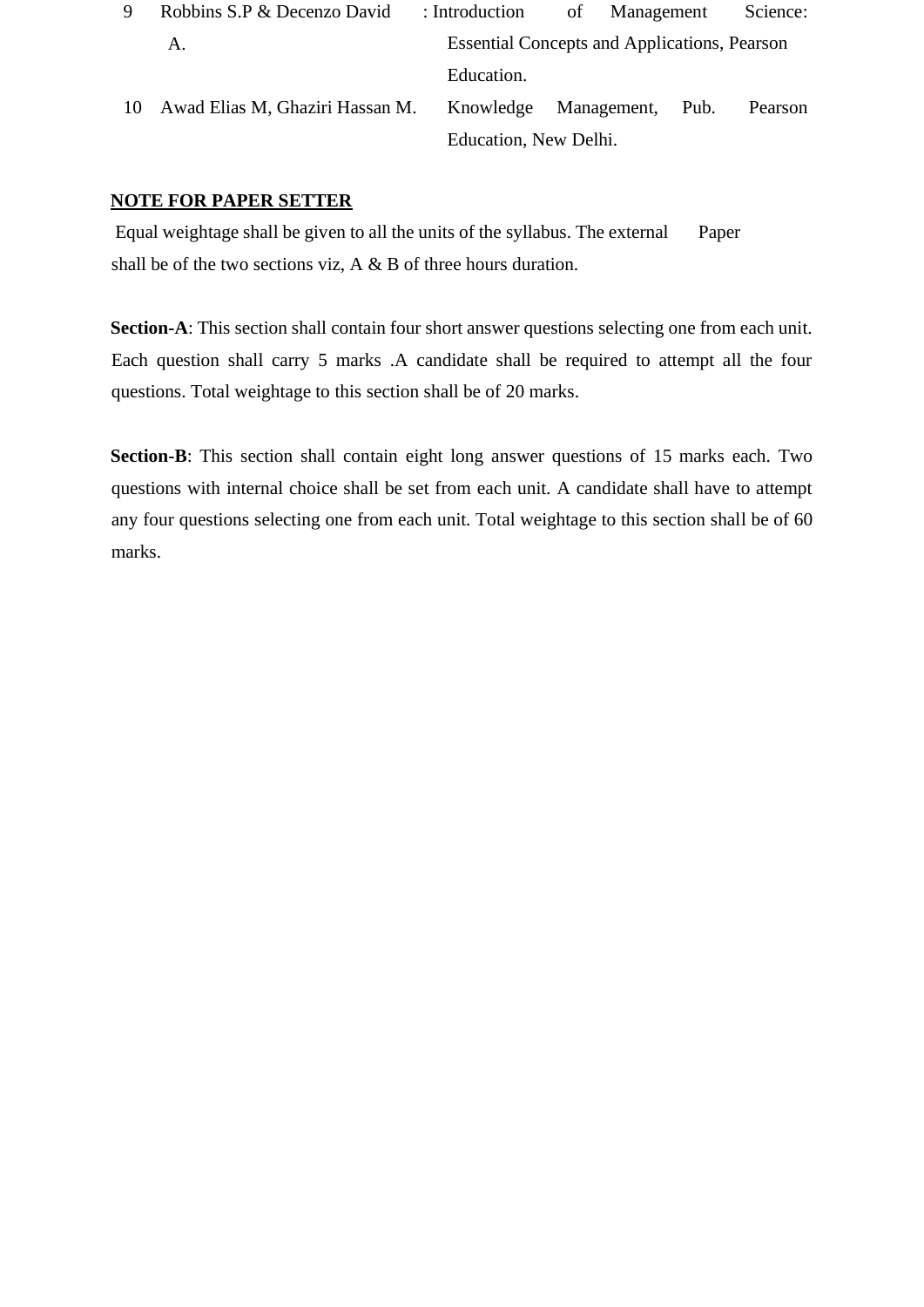#### **MODEL QUESTION PAPER**

#### **CONTEMPORARY MANAGEMENT**

 **Max marks: -80 Time allowed: 3 hrs** 

#### **Section –A (20 Marks)**

## **Attempt all the questions. Each question carries five marks.**

- 1. Explain briefly contingency approach to management?
- 2. Briefly explain the nature of knowledge management?
- 3. Is resistance to change a Red flag (Bad)?
- 4. Distinguish between eustress and distress?

#### **Section-B (60 Marks)**

## **Attempt any four questions selecting one question from each unit. Each question carries 15 marks.**

- **1.** Explain the behavioural approach to management**?** Or Explain changing role of manager in globalised business environment?
- **2.** What is knowledge management? Discuss various strategies of knowledge management?

Or

What is six sigma? Explain the benefits derived from six sigma methodology?

**3.** What do you understand by management of change? Explain the causes of change?

 Or Give detailed account of employee's resistance to change?

**4.** Are organisational conflicts dysfunctional? Discuss fully?

 Or Outline the organisational approach to reduce stress?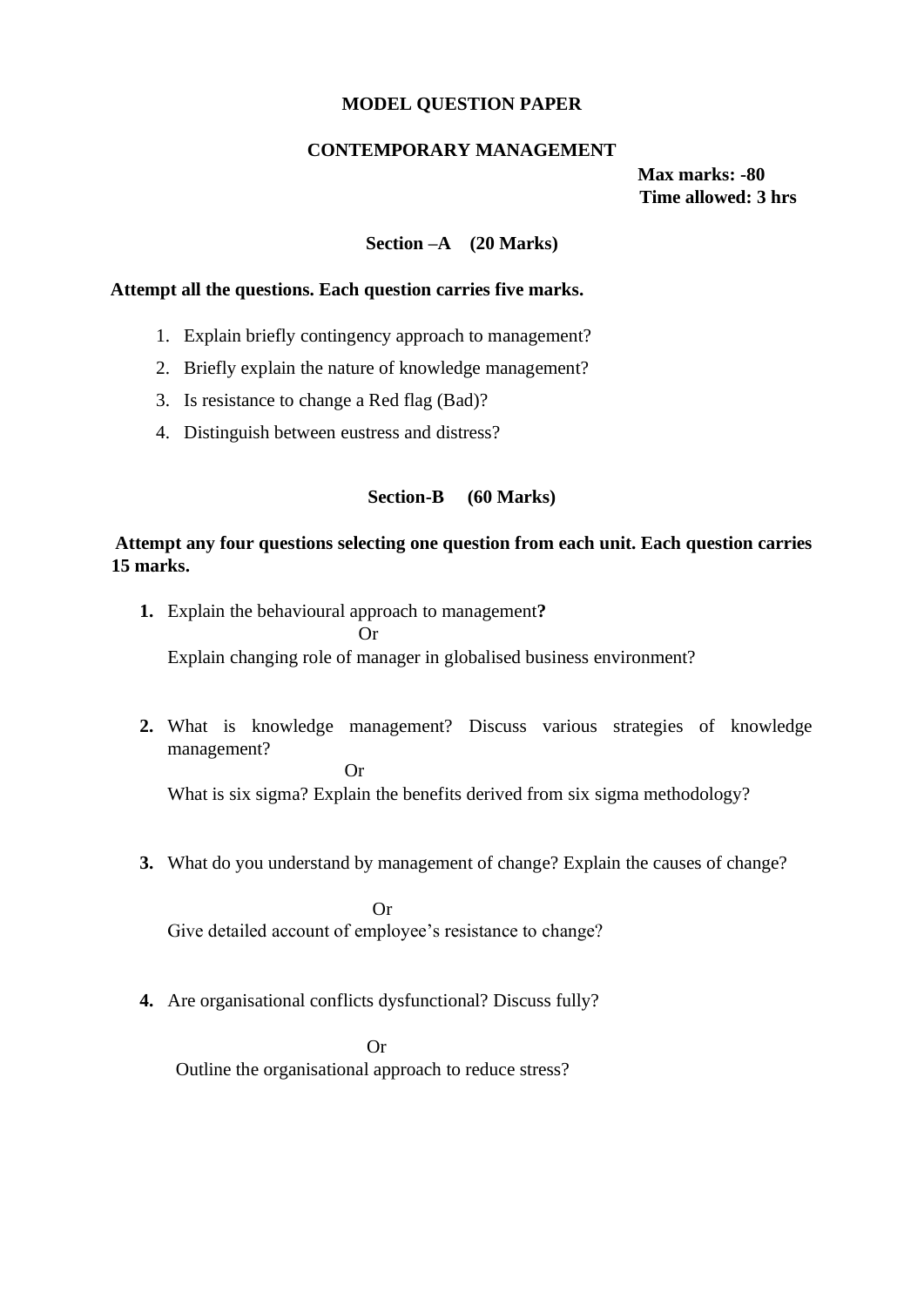#### **NOTE FOR INTERNAL ASSESSMENT**

#### **For Regular Students**

.

20% of the total marks i.e. 20 marks in each course shall be reserved for comprehensive internal assessment which shall be as under: -

- (a) 20 marks shall be reserved for only one Internal Assessment Test of one hour duration to be conducted at the end of the semester i.e., after completion of the syllabus.
- (b) Minimum 75% attendance shall be required for being eligible to appear in internal assessment test and university examination.

## **Note for setting of internal assessment question paper.**

Eight (08) short answer questions of 5 marks each based on skill development (guidelines for classroom teaching and internal assessment) shall be asked selecting at least two question from each unit and the student shall have to answer any 4 of them.

**Note for students of Distance education: -** four (04) short answer questions of 5 marks each shall be asked selecting one question from each unit.

# **UNIVERSITY OF JAMMU B.COM. FIFTH SEMESTER**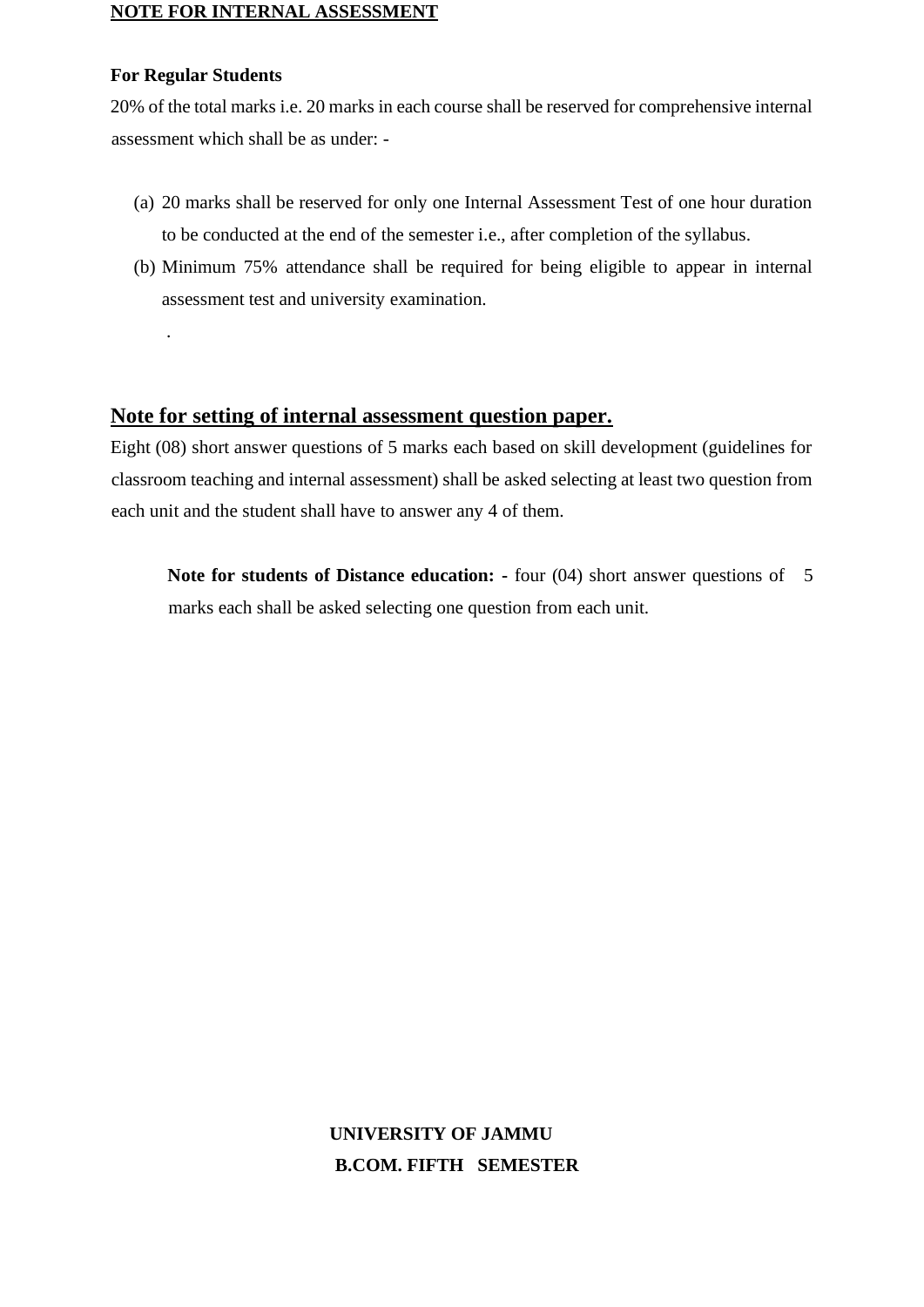# **ECONOMIC REGULATIONS OF DOMESTIC AND FOREIGN EXCHANGE MARKETS**

**C.No. BCG 504 Max Marks = 100 Internal assessment = 20 External exam. = 80**

**(Syllabus for examination to be held in Dec. 2016, 2017, 2018)** 

## **UNIT I: INDUSTRIES DEVELOPMENT REGULATION**

An overview of current Industrial Policy; Regulatory mechanism under Industries Development and Regulation Act., 1951. The Micro, Small and Medium Enterprises Development Act., 2006.

## **UNIT II: CONSUMER PROTECTION ACT 1986**

The Consumer Protection Act, 1986:Definitions; Restrictive Trade Practice, Unfair Trade Practice; Central Consumer Protection Council, State Consumer Protection Councils and the District Consumer Protection Council, Power of and procedure application to the National Commission..

### **UNIT III: THE COMPETITION ACT, 2002**

Definitions: Acquisition, Agreement, Cartel, Consumer, Enterprise, Goods Person, Price, Service, Trade. Prohibition of agreements, Anti-competitive agreements, Abuse of Dominant Position, Combination, Regulation of Combinations. Competition Commission of India: Establishment of Commission, Composition of Commission, Term of office of Chairperson and other members, Duties, powers and functions of Commission.

#### **UNIT IV: FEMA, 2000**

**Definitions**: - Authorized person, Capital account Transaction, Current account transaction, Foreign exchange, Person, Person resident in India, Repatriate to India. **Current legal framework of FEMA 2000**, Scope of FEMA 2000,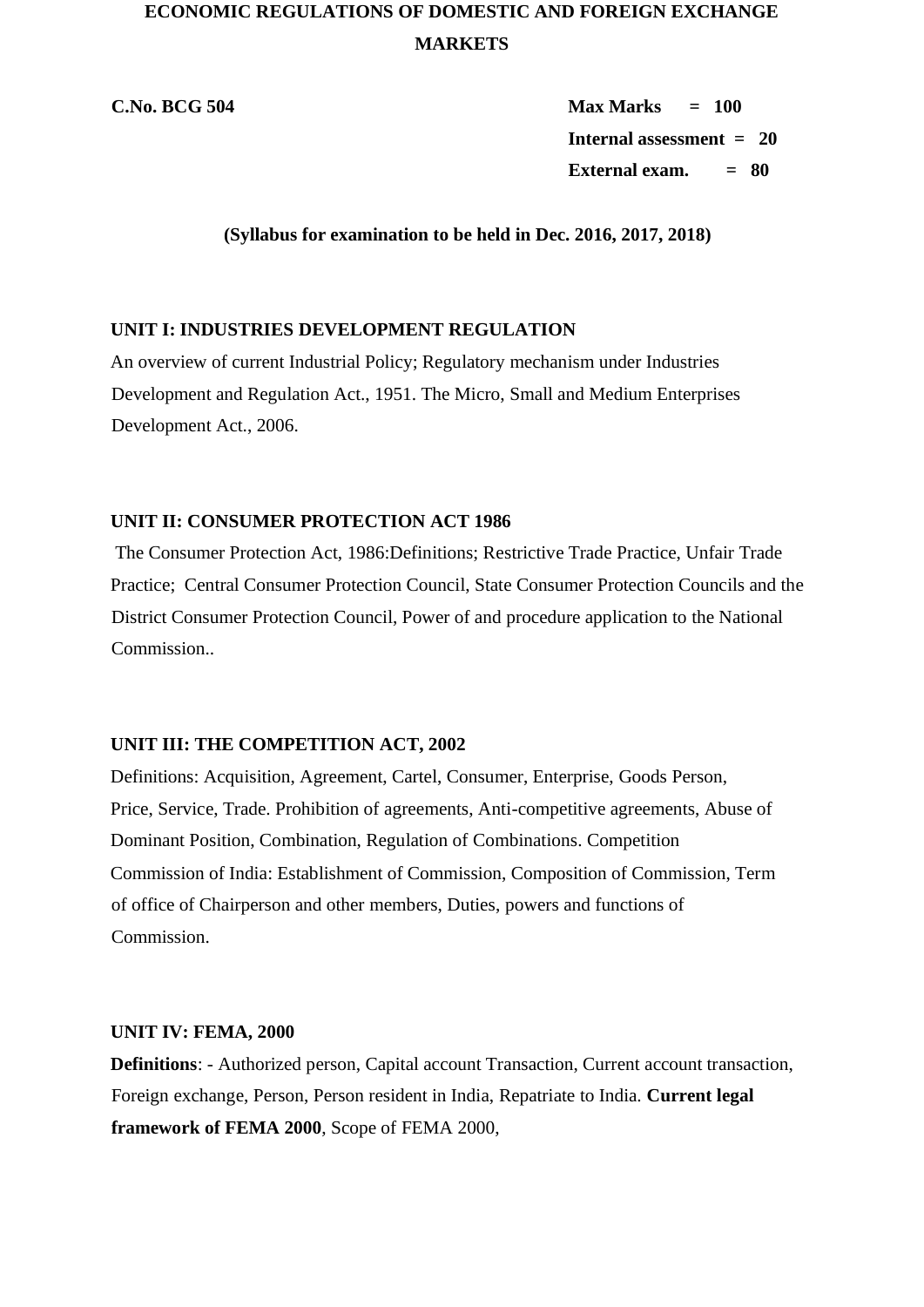**Regulation and management of foreign exchange**: Dealing in foreign exchange, holding of foreign exchange, current account transactions, capital account transactions,

## **SKILL DEVELOPMENT (GUIDELINES FOR CLASS ROOM TEACHING AND INTERNAL ASSESSMENT)**

- ❖ Enable students to understand the various provisions of law with the help of case studies.
- ❖ Create deep understanding of all concepts specified in the syllabus.

## **BOOKS RECOMMENDED**

- 1. J. P. Sharma, Sunaina Kanojia, Economic Regulations of Domestic And Foreign Exchange Markets, Ane Books Pvt Ltd, New Delhi
- 2. R.G. Lipsey & K.A. Chrystal- Principles of Economics, Oxford Univ. Press.
- 3. Taxmann"s Students Guide to Economics Laws, Taxman Allied Services Pvt. Ltd,New Delhi.
- 4. Taxman"s, Consumer Protection Law Manual with Practice Manual, Taxmann Allied Services Pvt. Ltd., New Delhi.
- 5. Suresh T. Viswanathan, Law & Practice of Competition Act. 2002, Bharat Law House, New Delhi.
- 6. Study Material Economic and Labour Laws (Paper 5) The Institute of Company Secretaries of India.

**Note: Latest edition of text book may be used.** 

#### **NOTE FOR PAPER SETTER**

Equal weightage shall be given to all the units of the syllabus. The external Paper shall be of the two sections viz, A & B of three hours duration.

**Section-A**: This section shall contain four short answer questions selecting one from each unit. Each question shall carry 5 marks .A candidate shall be required to attempt all the four questions. Total weightage to this section shall be of 20 marks.

**Section-B**: This section shall contain eight long answer questions of 15 marks each. Two questions with internal choice shall be set from each unit. A candidate shall have to attempt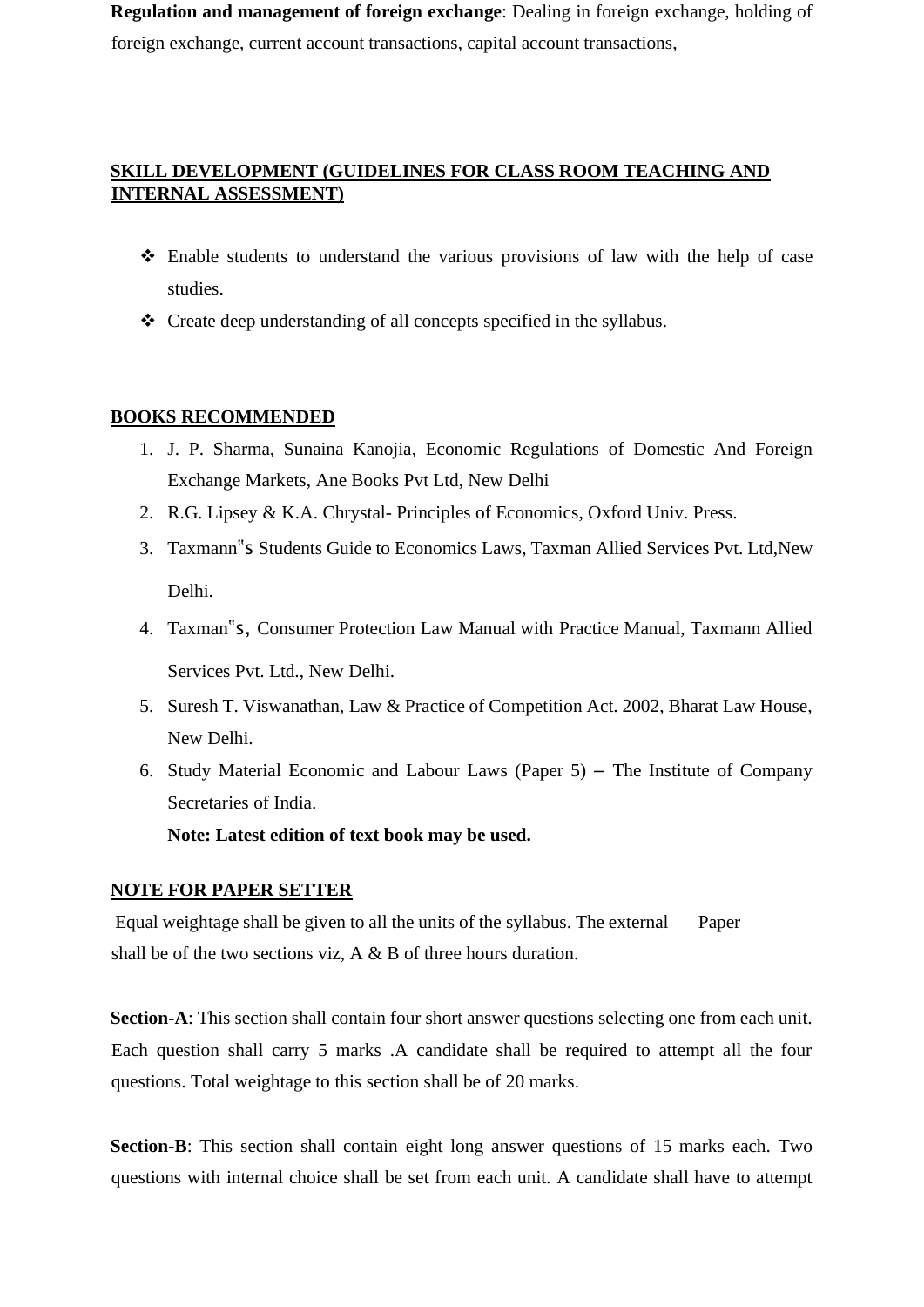any four questions selecting one from each unit. Total weightage to this section shall be of 60 marks.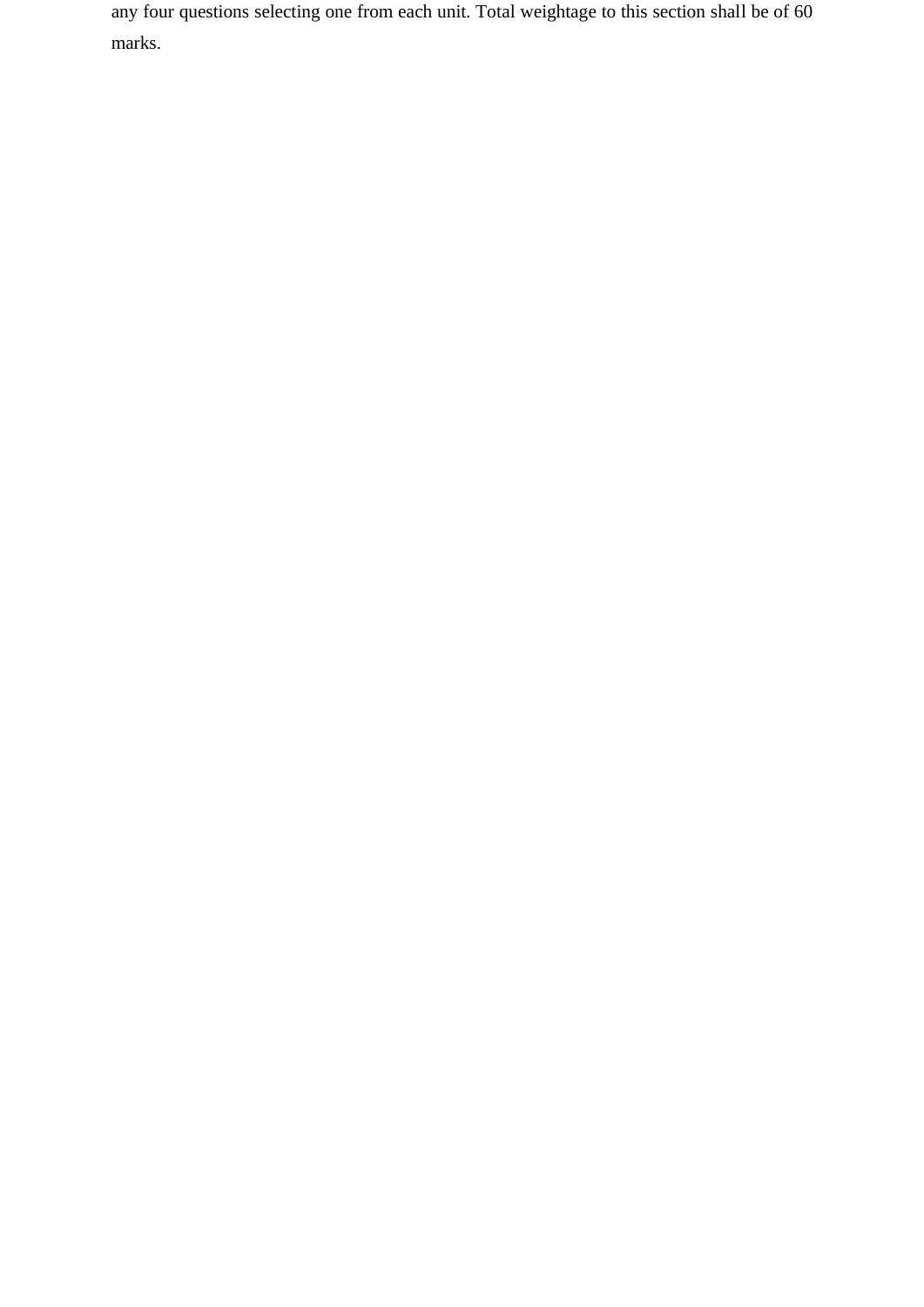# **MODEL QUESTION PAPER ECONOMIC REGULATIONS OF DOMESTIC AND FOREIGN EXCHANGE MARKETS**

**Max marks: -80** 

**Time allowed: -3 hrs** 

## **Section A (20 Marks)**

### **Attempt all the questions. Each question carries five marks.**

- 1. List the salient features of micro enterprises as per the micro small and medium enterprises act 2006?
- 2. What are unfair trade practices?
- 3. Explain anti-competitive agreements?
- 4. Who is called Person Resident in India?

## **Section B (60 Marks)**

# **Attempt any four questions selecting one question from each unit. Each question carries 15 marks**

1. Explain the salient features of current Industrial Policy?

#### OR

Explain the salient features of Micro, Small and Medium Enterprises Development Act., 2006.

2. Explain the salient features of Consumer Protection Act, 1986?

#### OR

Explain the powers of National Commission under consumer protection Act 1986?

3. Explain the composition of Competitive Commission of India?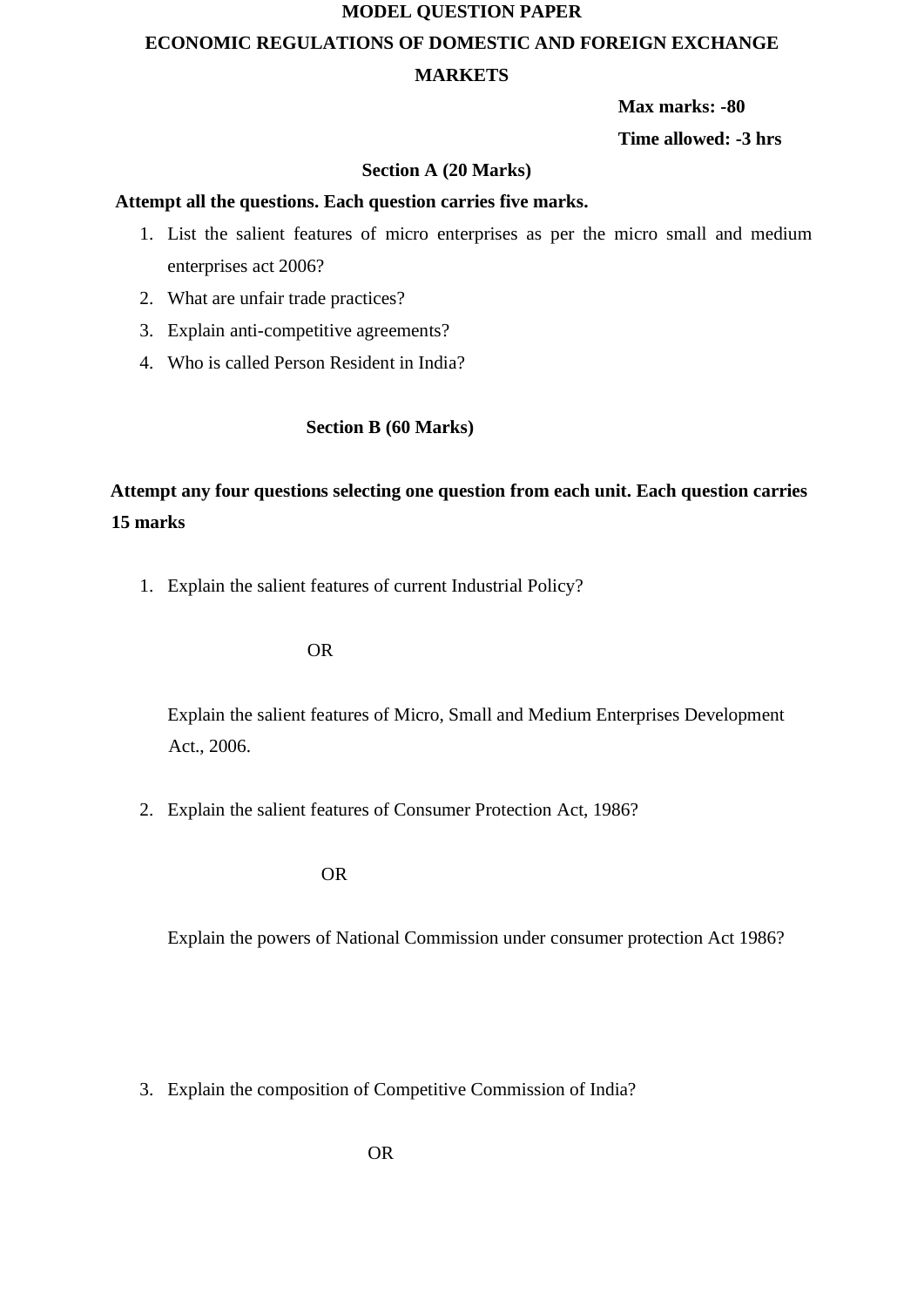What are the duties, powers and functions of Competition Commission of India?

4. Explain the Scope of FEMA 2000?

OR

Write short notes on:

- a) current account transactions,
- b) capital account transactions?

## **NOTE FOR INTERNAL ASSESSMENT**

#### **For Regular Students**

.

20% of the total marks i.e. 20 marks in each course shall be reserved for comprehensive internal assessment which shall be as under: -

- (a) 20 marks shall be reserved for only one Internal Assessment Test of one hour duration to be conducted at the end of the semester i.e., after completion of the syllabus.
- (b) Minimum 75% attendance shall be required for being eligible to appear in internal assessment test and university examination.

## **Note for setting of internal assessment question paper.**

Eight (08) short answer questions of 5 marks each based on skill development (guidelines for classroom teaching and internal assessment) shall be asked selecting at least two question from each unit and the student shall have to answer any 4 of them.

**Note for students of Distance education:** - four (04) short answer questions of 5 marks each shall be asked selecting one question from each unit.

## **UNIVERSITY OF JAMMU B.COM. FIFTH SEMESTER**

## **TAX PROCEDURE AND PRACTICE –VI (TAX PLANNING & MANAGEMENT-1)**

**C.No. BCG-505 Max Marks = 100 Internal assessment = 20 External exam. = 80**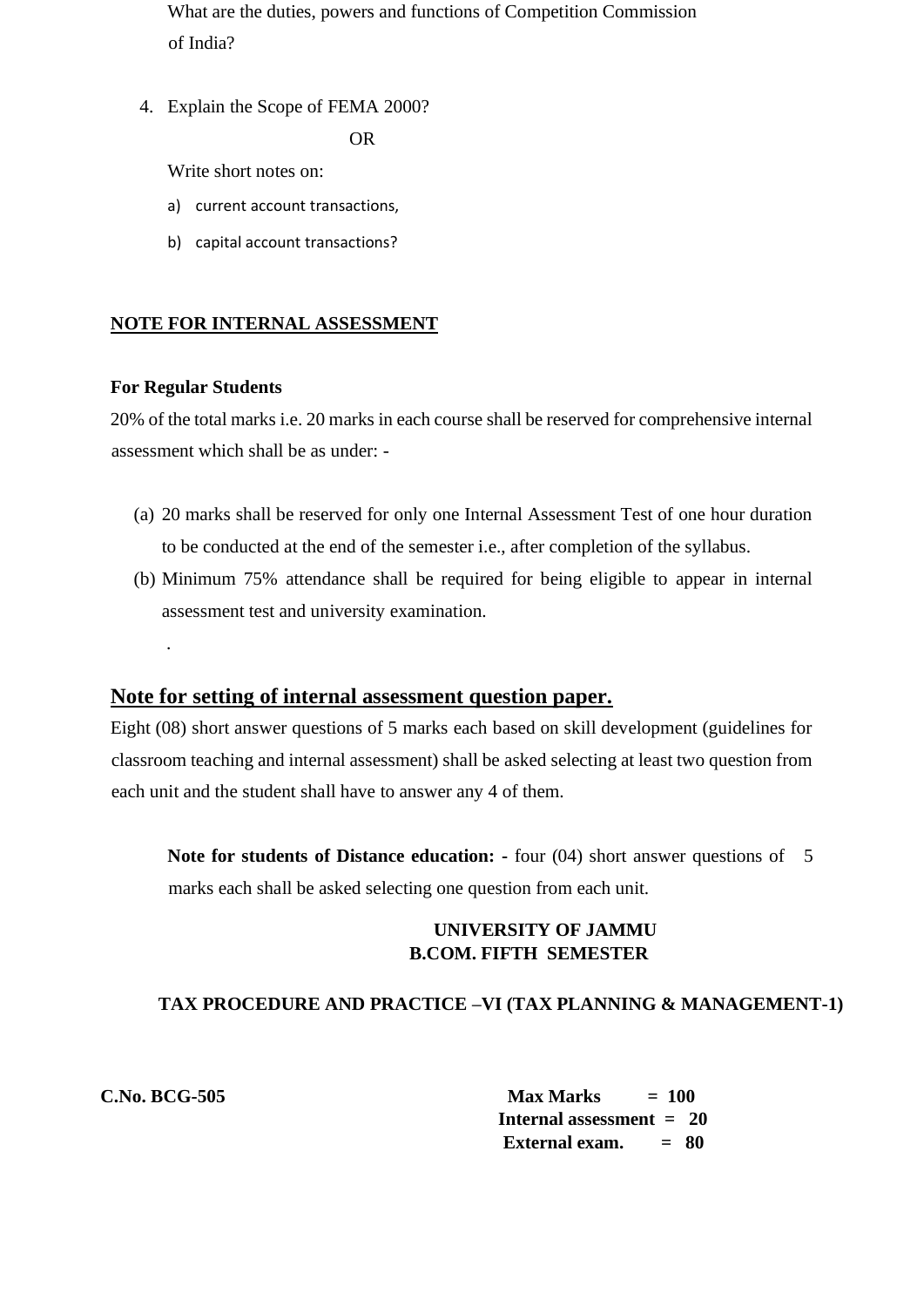## **(Syllabus for examination to be held in Dec. 2016, 2017, 2018 )**

**OBJECTIVE:** To impart knowledge about various techniques of tax planning for minimize cost and improving business profitability.

## **UNIT -1**

Concept of tax planning : Meaning, scope, importance, objectives of tax planning

# **UNIT -1I**

**Areas of tax planning :** Ownership aspect, activity aspects & locational aspects, nature of the business  $&$  tax planning.

## **UNIT III**

**Tax planning and setting up new business** : Deductions available to new industrial undertakings; Special tax provisions - Tax provisions relating to free trade zones, infrastructure sector  $\&$ backward areas.

## **UNIT -IV**

.

**Tax management:** Introduction, difference between tax planning and tax management; Areas of tax management, return of income and assessment, penalties and prosecutions, appeals and revisions

# **SKILL DEVELOPMENT (GUIDELINES FOR CLASS ROOM TEACHING AND INTERNAL ASSESSMENT)**

❖ Enable students to understand the various concepts with the help of case studies ❖ Create deep understanding of all concepts specified in the syllabus.

## **BOOKS RECOMMENDED**

- 1. Corporate Tax Planning and Management , S.C.Mehrotra and Dr.S.P.Goyal, Sahitya Bhavan Publications, Agra.
- 2. Corporate Tax planning ,Monika Duggal, R.B.S.A. Publication, 340, Chaura Rasta, Jaipur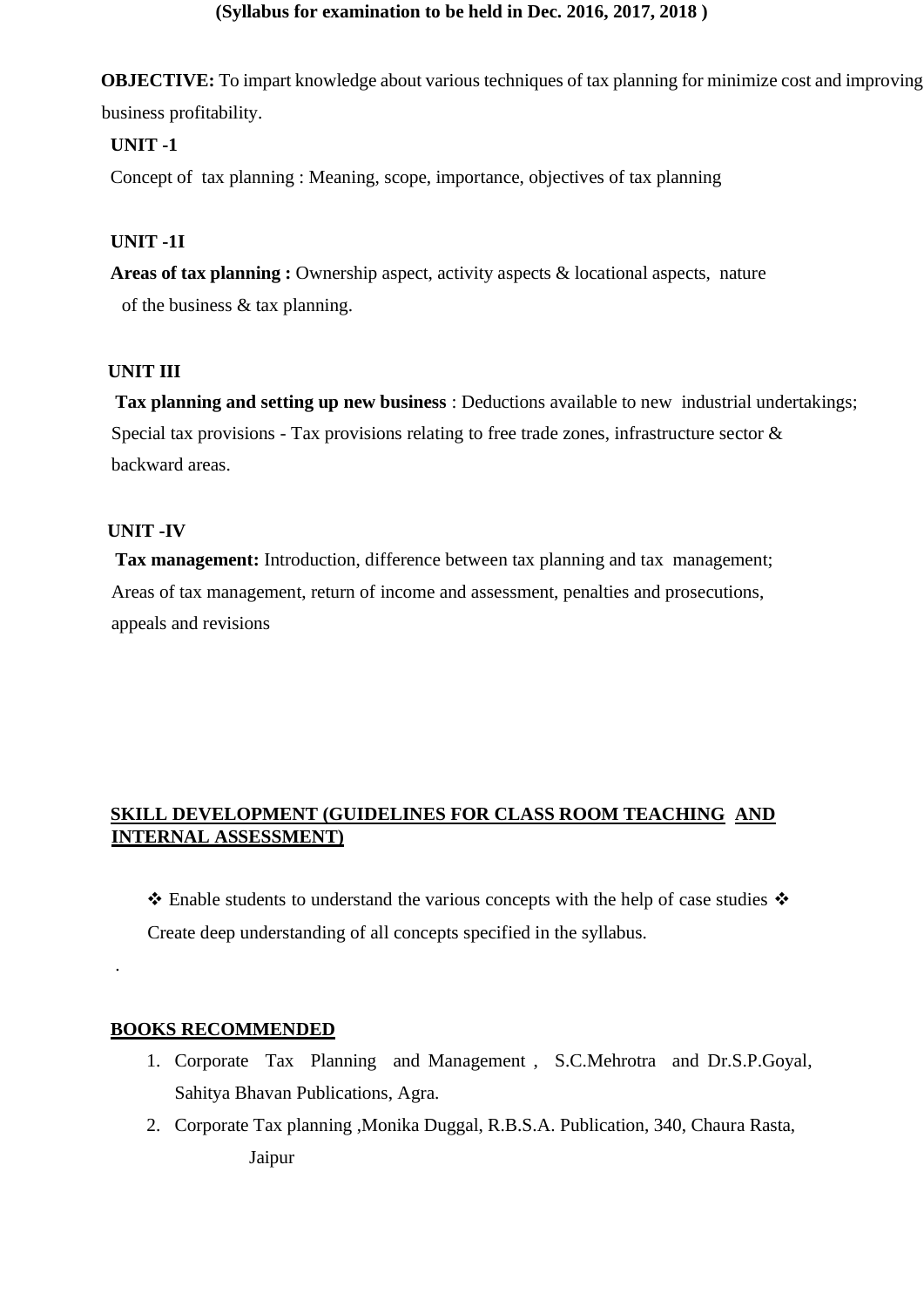- 3. Corporate Tax Planning Handbook , R.N. Lakhotiya and Subhash Lakhotiya, Vision
- 4. Books Pvt. Ltd., 24 Feroz Gandhi Road, Lajpath Nagar, III New Delhi, India.
- 5. Direct Taxes : Law and Practice Singhania V.K., Taxman's Publication, New Delhi.
- 6. Direct Tax Planning and Management Vinod K. Singhania, Taxman's Publication, New Delhi.

## **NOTE FOR PAPER SETTER**

Equal weightage shall be given to all the units of the syllabus. The external Paper shall be of the two sections viz,  $A \& B$  of three hours duration.

**Section-A**: This section shall contain four short answer questions selecting one from each unit. Each question attempt all the four questions. Total weightage to this section shall be of 20 marks.

**Section-B**: This section shall contain eight long answer questions of 15 marks each. Two questions with i shall have to attempt any four questions selecting one from each unit. Total weightage to this section shall be **MODEL QUESTION PAPER** 

# **TAX PROCEDURE AND PRACTICE –VI (TAX PLANNING & MANAGEMENT-1) Max Marks: 80 Time allowed: 3 hrs**

#### **Section A (20 Marks)**

#### **Attempt all the questions. Each question carries five marks.**

- 1. Define the concept of tax planning?
- 2. How ownership aspects influence tax planning?
- 3. List the tax provisions relating to free trade zones?
- 4. Differentiate between tax planning and tax management?

## **Section B (60 Marks)**

**Attempt any four questions selecting one question from each unit. Each question carries 15 marks** 

- 1. Discuss the scope and importance of tax planning? OR State the objectives of tax planning?
- 2. Explain how the nature of business influences tax planning?

OR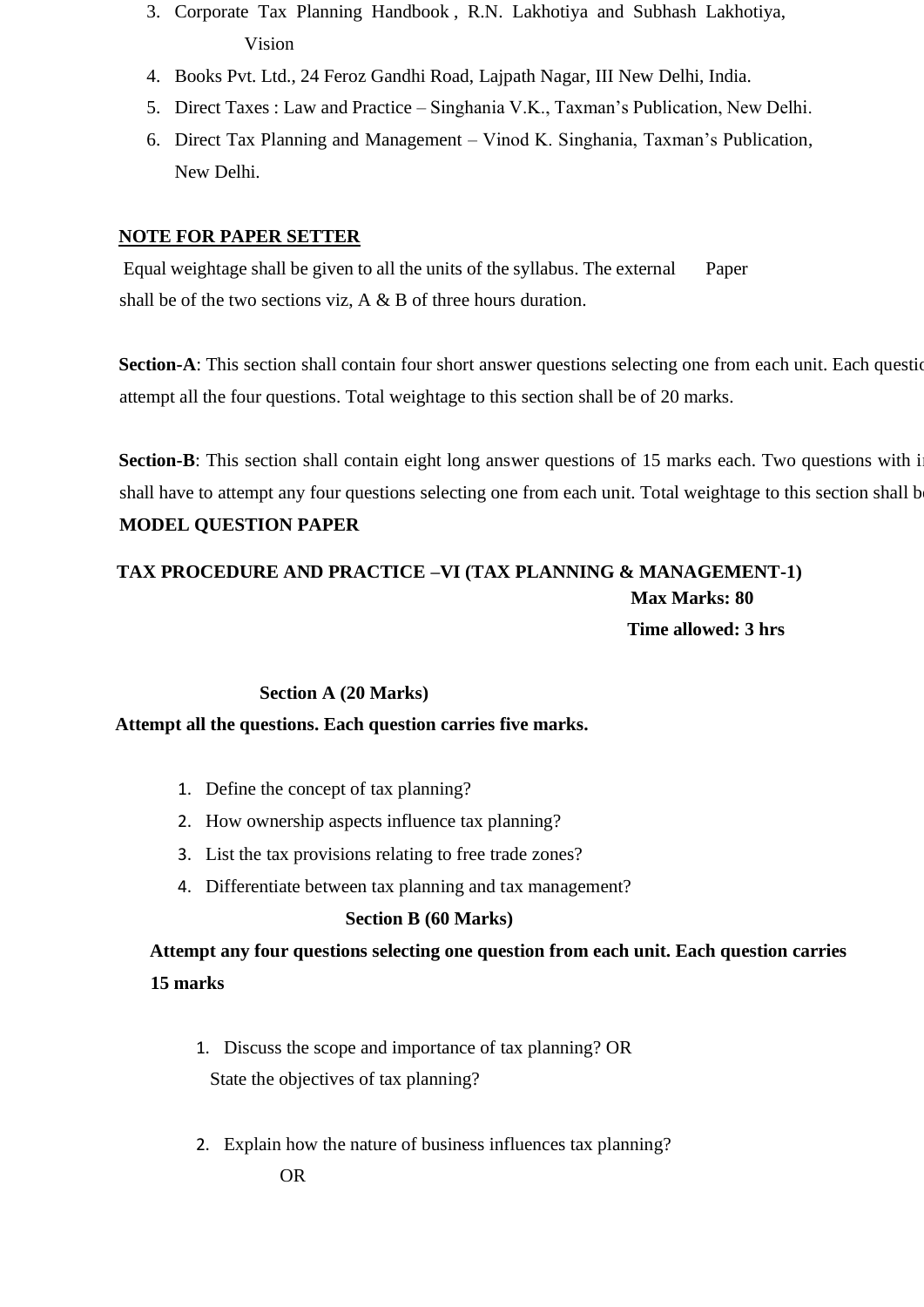`Is tax planning is influenced by location'. Justify your answer with suitable examples?

3. Briefly state the tax deduction available to new industrial undertaking? OR

State the tax incentives available to industries located in backward areas?

4. Explain the areas of tax management?

OR

Explain the penalties available in case of tax evasion?

#### **NOTE FOR INTERNAL ASSESSMENT**

#### **For Regular Students**

20% of the total marks i.e. 20 marks in each course shall be reserved for comprehensive internal assessm

- (a) 20 marks shall be reserved for only one Internal Assessment Test of one hour duration to be con the syllabus.
- (b) Minimum 75% attendance shall be required for being eligible to appear in internal assessment tes

## **Note for setting of internal assessment question paper.**

Eight (08) short answer questions of 5 marks each based on skill development (guidelines for class selecting at least two question from each unit and the student shall have to answer any 4 of them.

**Note for students of Distance education: -** four (04) short answer questions of 5 marks each shall be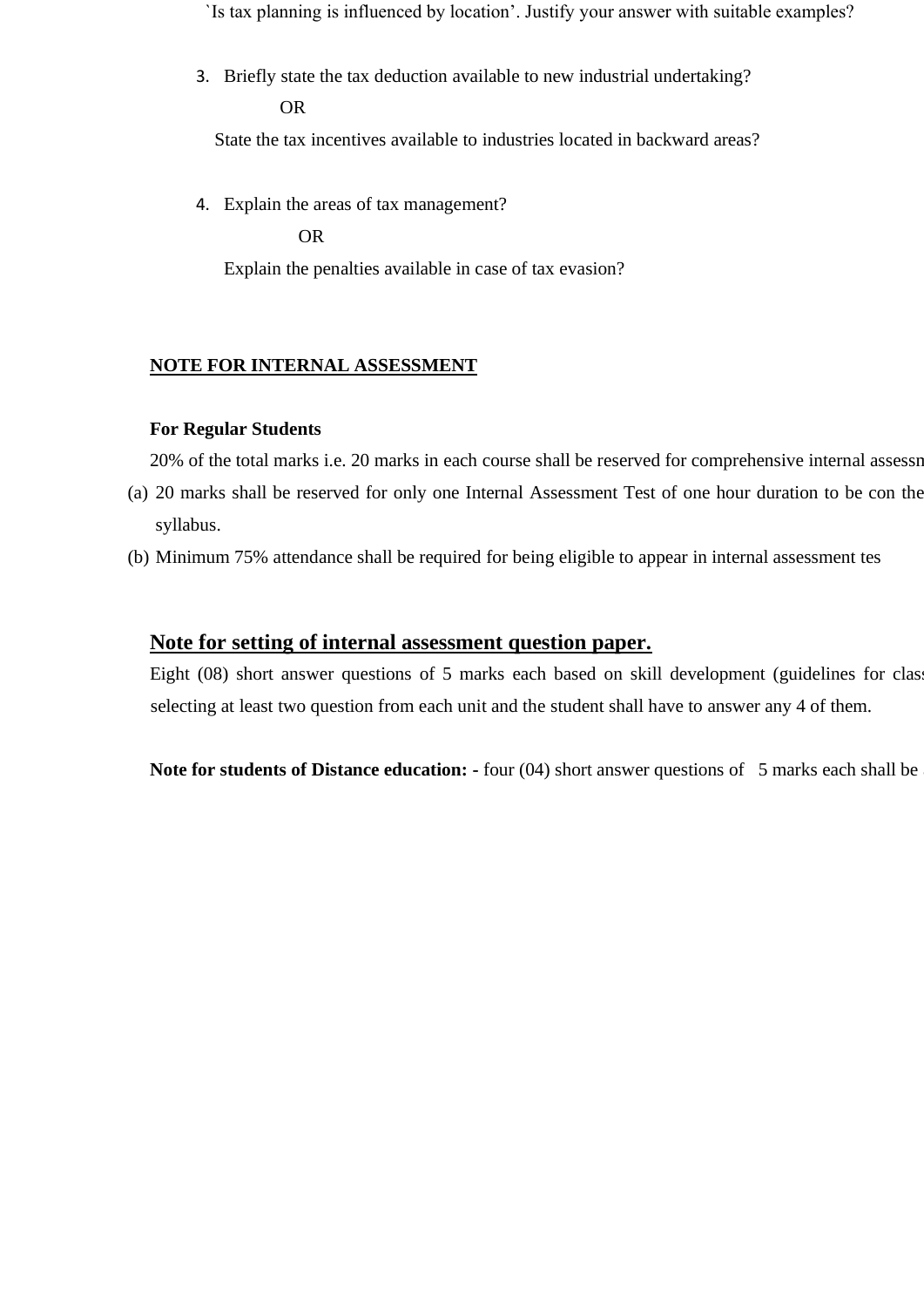# **UNIVERSITY OF JAMMU B.COM SEMESTER COURSES SEMESTER VI**

| <b>Course No.</b> | <b>Course Title</b>                               | <b>Marks</b>                    |                                      | <b>Exam</b> |
|-------------------|---------------------------------------------------|---------------------------------|--------------------------------------|-------------|
|                   |                                                   | <b>External</b><br><b>Exams</b> | <b>Internal</b><br><b>Assignment</b> | hours       |
|                   | General English                                   | 80                              | 20                                   |             |
| <b>BCG: 601</b>   | <b>Advanced Management</b><br>Accounting          | 80                              | 20                                   | 3           |
| <b>BCG: 604</b>   | Logistic Management                               | 80                              | 20                                   | 3           |
| <b>BCG:603</b>    | Auditing                                          | 80                              | 20                                   | 3           |
|                   | <b>Elective (Any one of the</b><br>following)     |                                 |                                      |             |
| <b>BCG: 602</b>   | <b>Insurance Management</b>                       | 80                              | 20                                   | 3           |
| <b>BCG:605</b>    | Tax Procedure and                                 | 80                              | 20                                   | 3           |
| (Vocational)      | <b>Practice</b> (Tax Planning)<br>&Management-11) |                                 |                                      |             |
| <b>BCG:</b>       | <b>Computer Application</b>                       | 80                              | 20                                   | 3           |
| 606(Vocational)   | VI: C-Language<br>Programming                     |                                 |                                      |             |
| <b>BCG:607</b>    | <b>Tax Planning</b>                               | 80                              | 20                                   | 3           |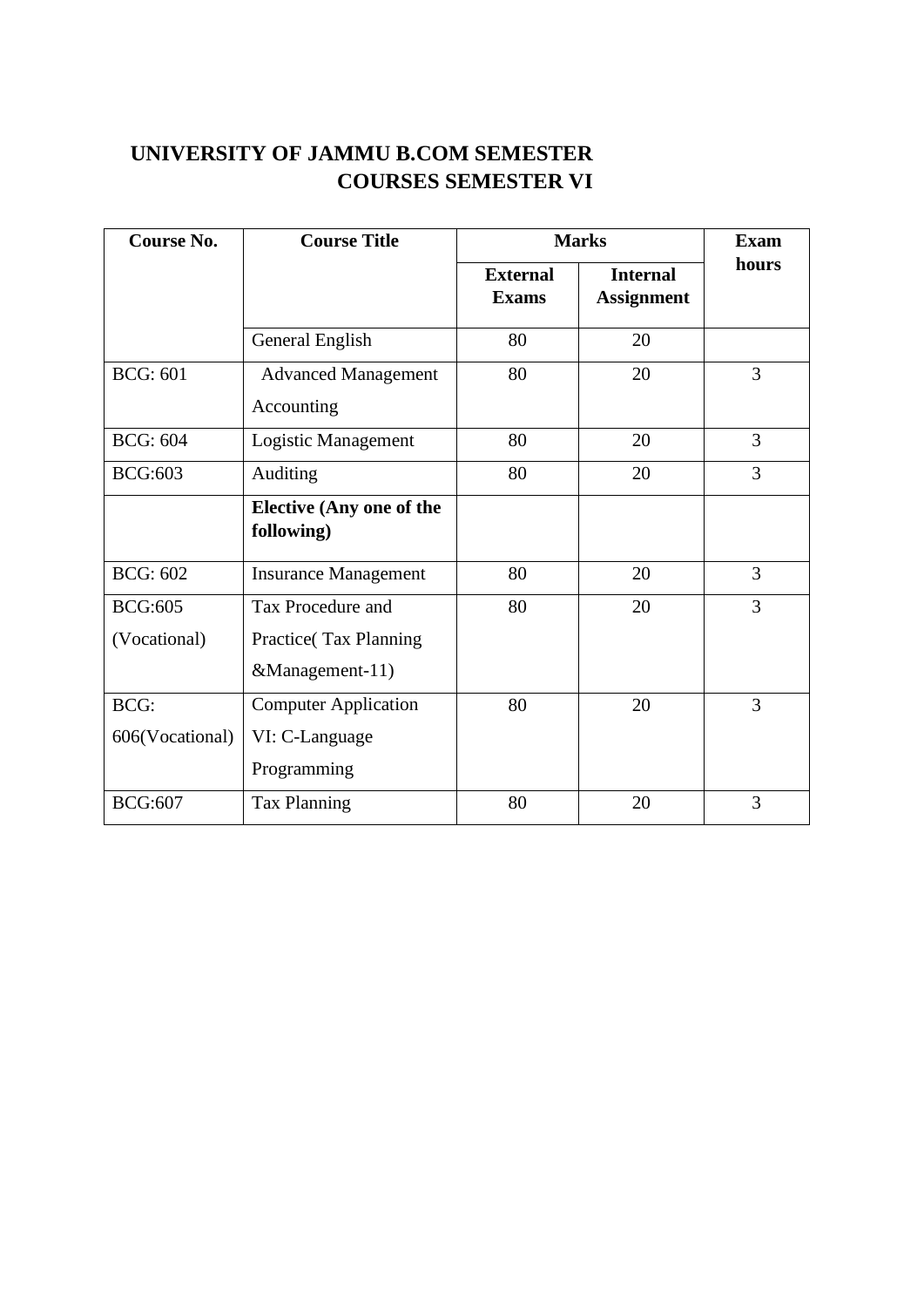# **UNIVERSITY OF JAMMU B.COM. SIXTH SEMESTER**

### **ADVANCED MANAGEMENT ACCOUNTING**

**C.No. BCG-601 Max Marks = 100 Internal assessment = 20 External exam. = 80** 

#### **(Syllabus for examination to be held in May. 2017, 2018, 2019)**

**OBJECTIVE:** To acquaint the students with the knowledge of cost accounting and management accounting methods and technique to take optimal managerial decisions.

# **UNIT – I: MANAGEMENT ACCOUNTING AND WORKING CAPITAL MANAGEMENT**

Meaning and importance of management accounting and its limitation, distinguish between management accounting, cost accounting & financial accounting. Meaning and uses of working capital. Factors determining working capital requirement. Computation of working capital requirement of a concern.

#### **UNIT-II: COST VOLUME PROFIT ANALYSIS**

Meaning of marginal cost and marginal costing; Marginal costing Vs absorption costing; Assumptions of marginal costing; Advantages and limitations of marginal costing; Profit Volume Ratio- Meaning and importance; Breakeven point- Meaning and its uses; Managerial applications of marginal costing- Pricing decision, profit planning, make or buy decision, selection of profitable sales mix ; Numerical problems on Cost- Volume- Profit analysis.

## **UNIT-III: ACCOUNTING FOR VARIANCE**

Meaning of standard costing; Difference between standard costing and estimated cost; Merits and demerits of standard costing; Calculation of material variances- Cost, price, usage, mix and yield variances; Calculation of labour variances- cost, rate, efficiency, mix and idle time variance.

## **UNIT-IV: CAST FLOW ANALYSIS**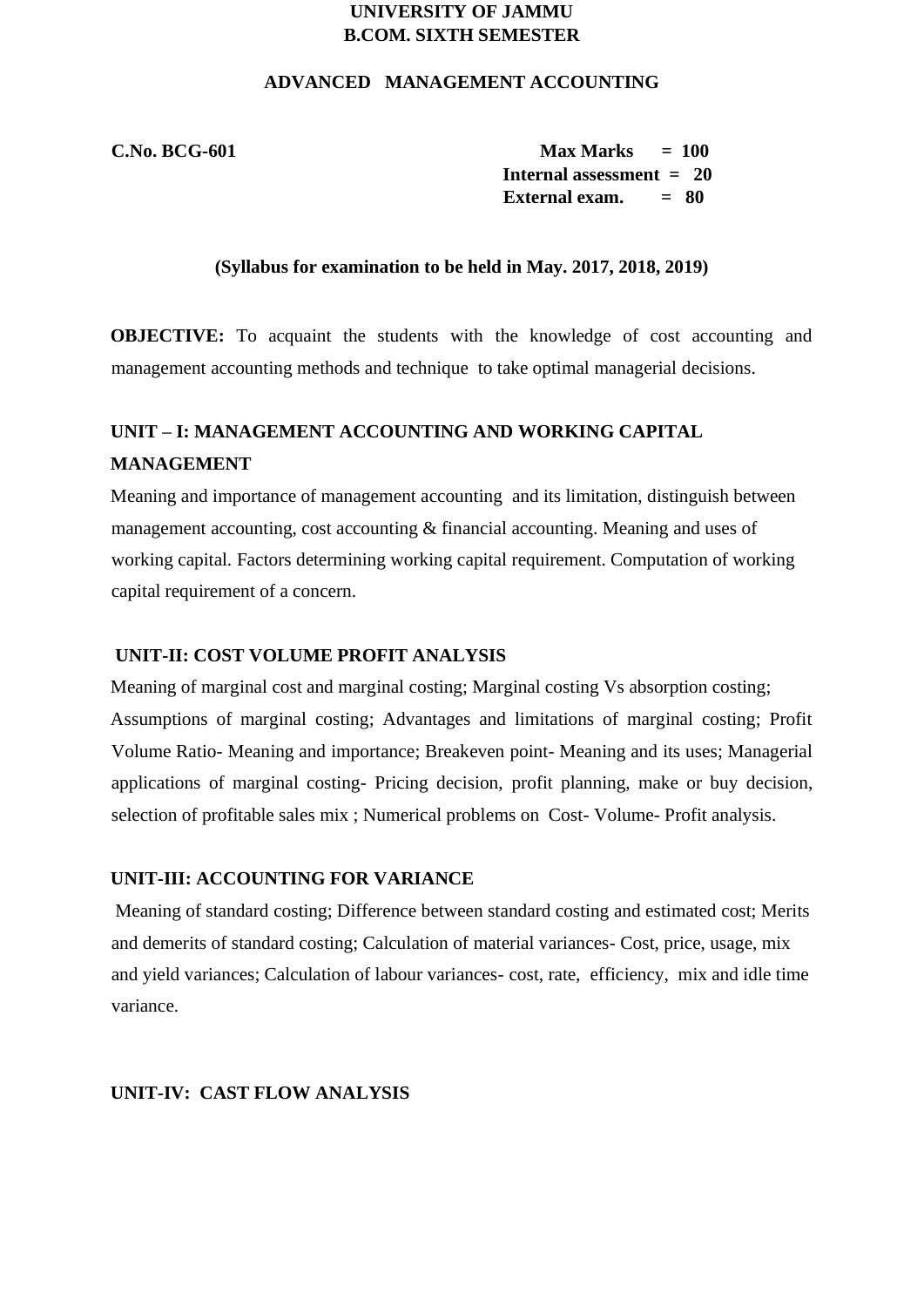Meaning of cash flow statement; classification of cash flow; Comparison between fund flow and cash flow; Uses and significance of cash flow statement; limitation of cash flow statement. Meaning of budget and its features.

Preparation of cash flow statement using AS-3 (Revised) Preparation

of cash budget.

# **SKILL DEVELOPMENT (GUIDELINES FOR CLASS ROOM TEACHING AND INTERNAL ASSESSMENT)**

- ❖ Draw a break –even chart with imaginary figures.
- ❖ Help the students in understanding the various concepts by solving numerical problems.
- ❖ Create deep understanding of all concepts specified in the syllabus.

## **BOOKS RECOMMENDED**

| $\mathbf{1}$   | Sharma                         | ,R.K, Gupta: Management Accounting, Kalyani Publishing              |
|----------------|--------------------------------|---------------------------------------------------------------------|
|                | S.K                            | House, New Delhi                                                    |
| $\overline{2}$ | Arora, M.N<br>$\ddot{\cdot}$   | Management Accounting, Himalaya Publishing                          |
|                |                                | House, New Delhi                                                    |
| 3              |                                | Saxena, V.K & Vashist, : C.DAdvance Cost and Management Accounting- |
|                |                                | Text, Sultan Chand Pub., New Delhi                                  |
|                |                                |                                                                     |
| 4              | Garrison, Ray H. &:            | Managerial Accounting, Tata McGraw, New                             |
|                | Noreen , Eric W                | Delhi                                                               |
| 5              | Khan, M.Y & Jain, P.K          | : Management Accounting, Tata McGraw, New                           |
|                |                                | Delhi                                                               |
| 6              | Lal ,Jawahar                   | : Accounting for Manager, Tata McGraw, New                          |
|                |                                | Delhi                                                               |
| 7              | Maheshwari , S.N               | : Management Accounting, Shri Mahabir Depot,                        |
|                |                                | New Delhi                                                           |
| 8              | Panday, I.M                    | : Management Accounting, Vikas Publishing                           |
|                |                                | House, New Delhi                                                    |
| 9              | Rathan, P.V & Lalitha          | Financial<br>:Management<br>Accounting<br>&                         |
|                |                                | Analysis, Kitab Mahal Publishers                                    |
| 10             | Horgreen<br>$T.$ :             | Introduction<br>of Management<br>Accounting,                        |
|                | Charles                        | Prentice Hall of India, New Delhi                                   |
| 11             | Sundem Gary L.<br>Bhattacharya | Management Accounting, Pearson Pub., New                            |
|                |                                | Delhi                                                               |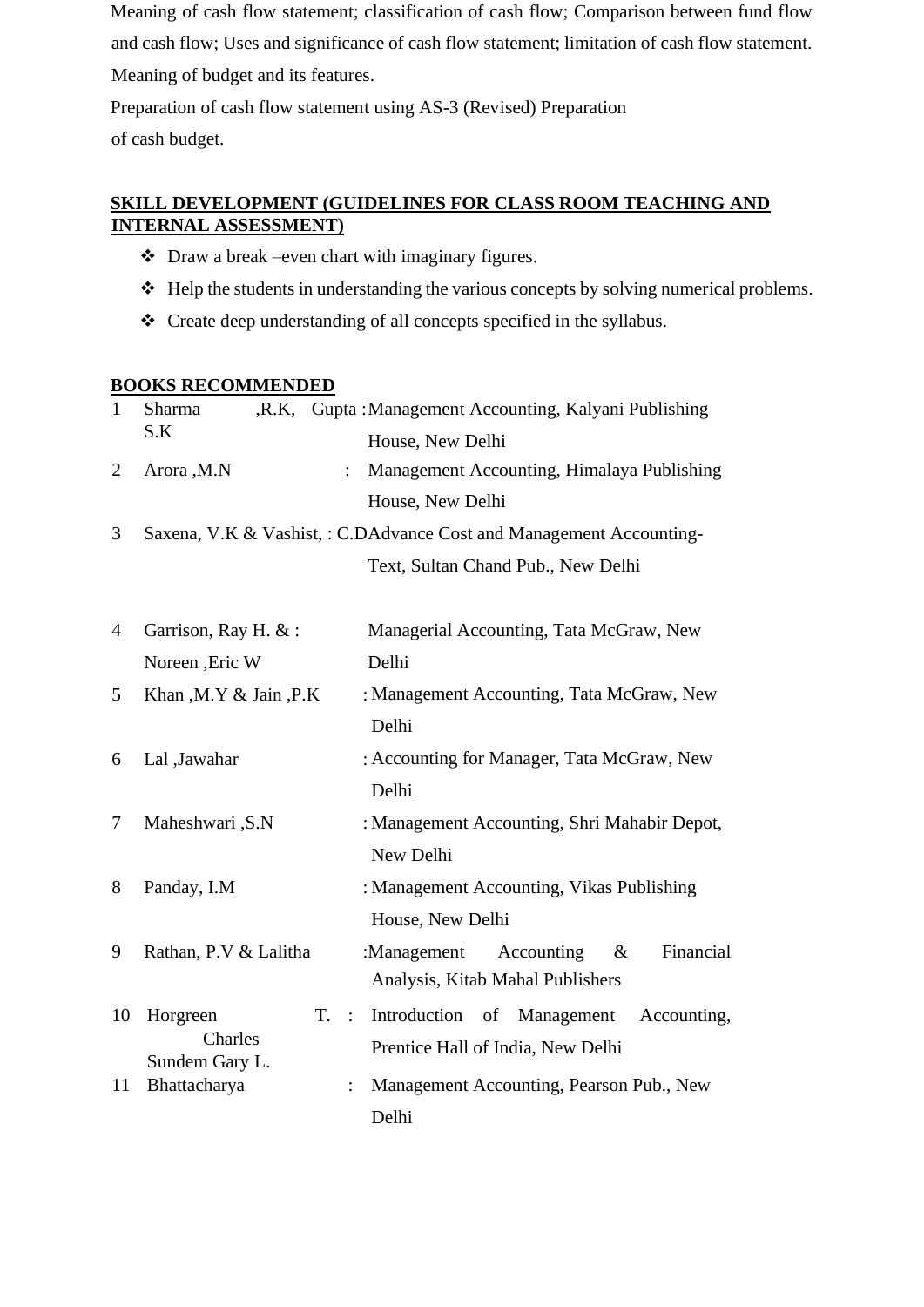| 12 Singhvi & Bodhan | : Management Accounting-Text and Cases, PHI |
|---------------------|---------------------------------------------|
|                     | Learning Pub., New Delhi                    |
| 13 Bhatia and Arora | : Advance Management Accounting, Alpha      |
|                     | Pub., New Delhi                             |

## **NOTE FOR PAPER SETTER**

.

Equal weightage shall be given to all the units of the syllabus. The external Paper shall be of the two sections viz, A & B of three hours duration.

**Section-A**: This section shall contain four short answer questions selecting one from each unit. Each question shall carry 5 marks .A candidate shall be required to attempt all the four questions. Total weightage to this section shall be of 20 marks.

**Section-B**: This section shall contain eight long answer questions of 15 marks each. Two questions with internal choice shall be set from each unit. A candidate shall have to attempt any four questions selecting one from each unit. Total weightage to this section shall be of 60 marks.

# **MODEL QUESTION PAPER**

## **ADVANCED MANAGEMENT ACCOUNTING**

 **Max marks: -80** 

 **Time allowed: 3 hrs** 

 **Section A (20 Marks)** 

#### **Attempt all the questions. Each question carries five marks**.

1. Define breakeven point and list its uses?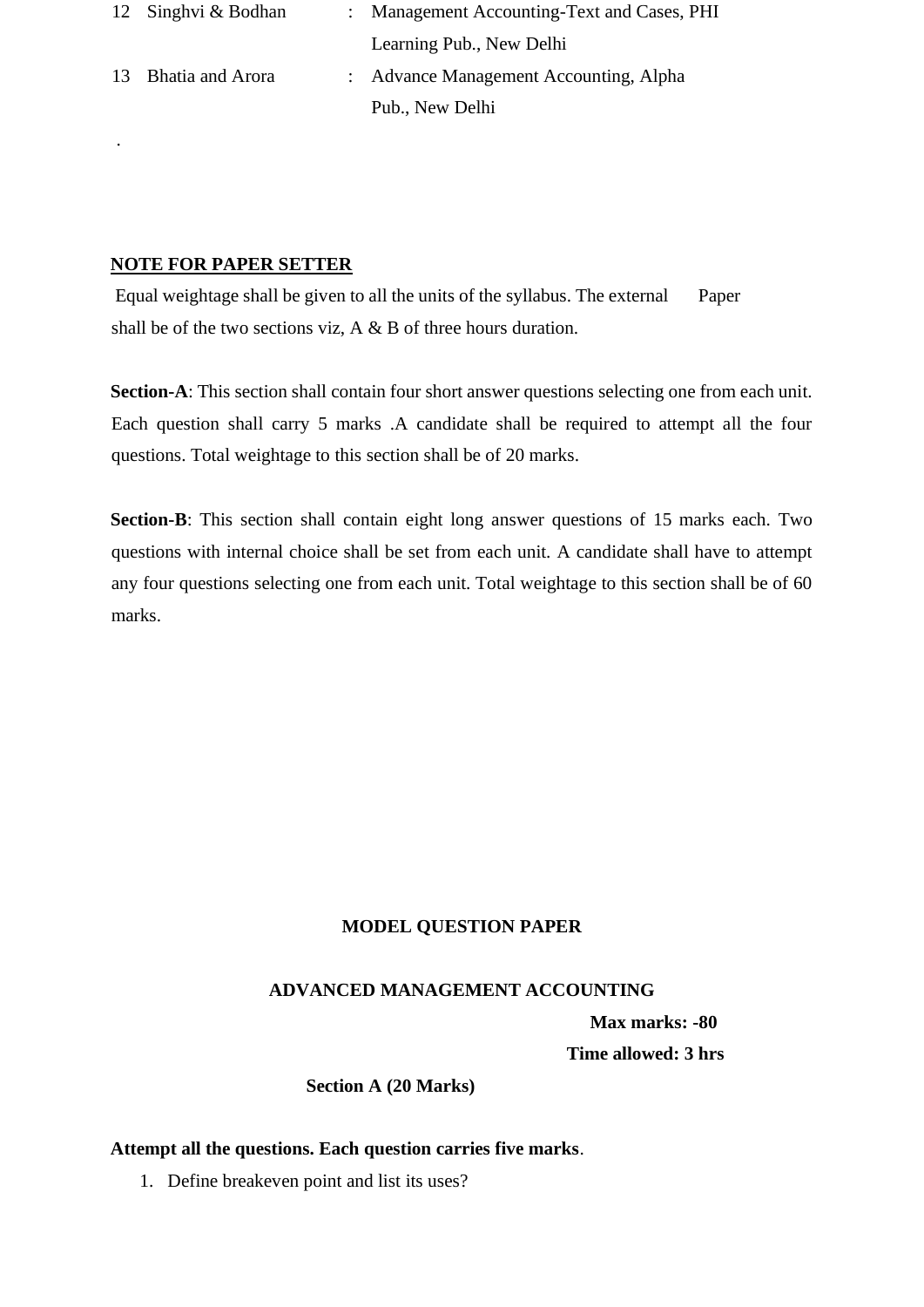- 2. State the difference between standard cost and actual cost?
- 3. Described the uses of cash flow statement?
- 4. Discuss the various factors determining working capital requirement?

## **Section –B (60 Marks)**

# **Attempt all four questions selecting one question from each unit. Each question carries 15 marks.**

1. From the following information, estimate the working capital requirements of the borrower:

| (i)   |     | Expected level of production                         | 120000 units                                   |          |
|-------|-----|------------------------------------------------------|------------------------------------------------|----------|
| (ii)  |     |                                                      | Raw materials to remain in stock on an average | 2 months |
| (iii) |     | Processing period for each unit of product           | 1 month                                        |          |
| (iv)  |     | Finish goods to remain in stock on an average        | 3 months                                       |          |
| (v)   |     | Credit allowed to customer from the date of dispatch | 3 months                                       |          |
| (vi)  |     | Expected ratio of cost to selling price:             |                                                |          |
|       | (a) | Raw material                                         | 60%                                            |          |
|       | (b) | Direct wages                                         | 10% (c) Overheads                              |          |
|       |     | 20%                                                  |                                                |          |
| (vii) |     | Selling price per unit                               |                                                | Rs. 10   |

(viii) Expected margin 10%

#### Or

|    | From the following data, estimate the working capital requirements of the A Ltd.: |          |             |             |                |
|----|-----------------------------------------------------------------------------------|----------|-------------|-------------|----------------|
| a. | Budgeted sales                                                                    |          |             |             | $=$ Rs.2600000 |
|    | b. Raw materials to remain in stock on an average                                 |          | $=$ 3 weeks |             |                |
|    | c. Factory Processing period assuming 100% for raw materials, wage and            |          |             |             |                |
|    | <i>i</i> . overheads                                                              |          |             |             | 3 weeks        |
|    | d. Finish goods to remain in stock on an average                                  |          |             |             | 2 weeks        |
|    | e. Credit allowed to customer from the date of dispatch                           |          |             |             | 8 weeks        |
| f. | Suppliers will give credit for                                                    |          |             | $= 5$ weeks |                |
| g. | Expected ratio of cost to selling price:                                          |          |             |             |                |
|    | (d) Raw material                                                                  | Rs. 0.30 |             |             |                |
|    | (e) Direct wages                                                                  | Rs. 0.40 |             |             |                |
|    | (f) Overheads                                                                     | Rs. 0.20 |             |             |                |
|    |                                                                                   |          |             |             |                |

h. Expected margin 10%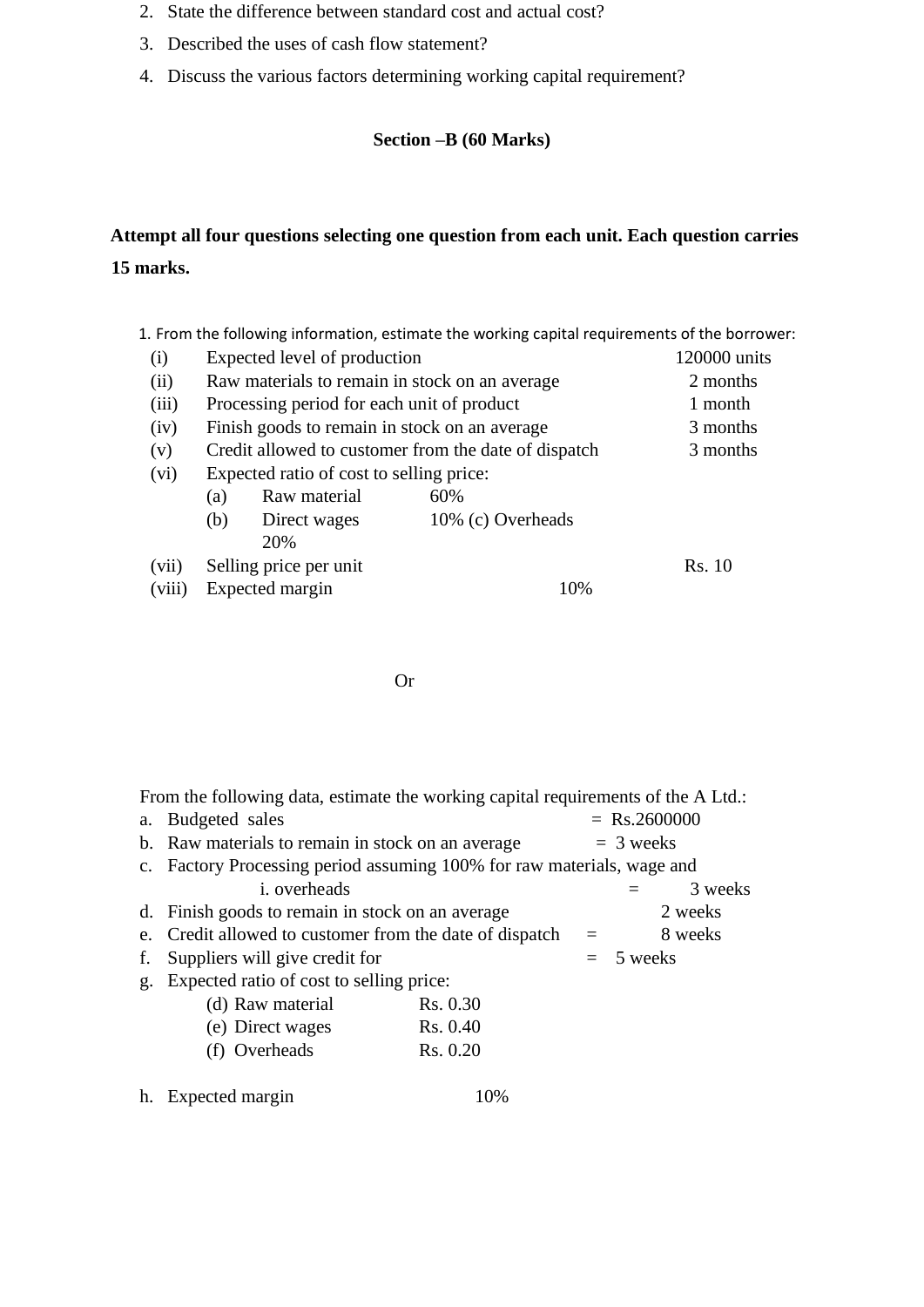- 2. From the following data, calculate:
	- (i) P/V ratio
	- (ii) Profit when sales are Rs. 20,000, and
	- (iii) New break-even point if selling price is reduced by 20%. Rs. Fixed expenses 4,000

Break-even point 10,000

#### OR

The sales of Forma Ltd. In the first half of 2004, amounted to Rs. 2,70,000 and profit earned was Rs. 7,200. The sales in the second half year registered an increase and amounted to Rs. 3,42,000. The profit earned was Rs. 20,700 in that half year. Assuming no change in fixed costs, calculate (i) the profit volume ratio, (ii) the amount of profit when sales are Rs. 2,16,000 and (iii) the amount os sales required to earn a profit of Rs. 36,000.

3. A factory is engaged in producing a product using two grades of materials A and B mixed in the ratio of 3 : 2. The standard price of material A is Rs. 4 per unit and that of B Rs. 3 per unit. Normal loss in production is expected at 10%. Due to shortage of materials it was not possible to use the standard mix. However, normal loss is still expected to be 10% as earlier. The actual result was as follow:

| Material A | 280 tons at Rs. 3.80   |
|------------|------------------------|
| Material B | 120 tons at Rs. $3.60$ |

Actual production 364 tons.

Calculate Material Price Variance, material Mix Variance, Material Yield Variance and Material cost Variance.

#### OR

Calculate the variance from the following information according to originating cause: Standard direct cost per unit:

| Rs. Material Cost | $= 5 \text{ kg}$ | 50 |
|-------------------|------------------|----|
| Labour Cost       | $= 20$ hours     |    |
|                   |                  | 60 |

For the production of 500 units material consumption amounted to Rs. 25,650 against 207 M.T. wage payment was Rs. 6,050 for 11,000 hours including 20 hours idle time due to machine breakdown.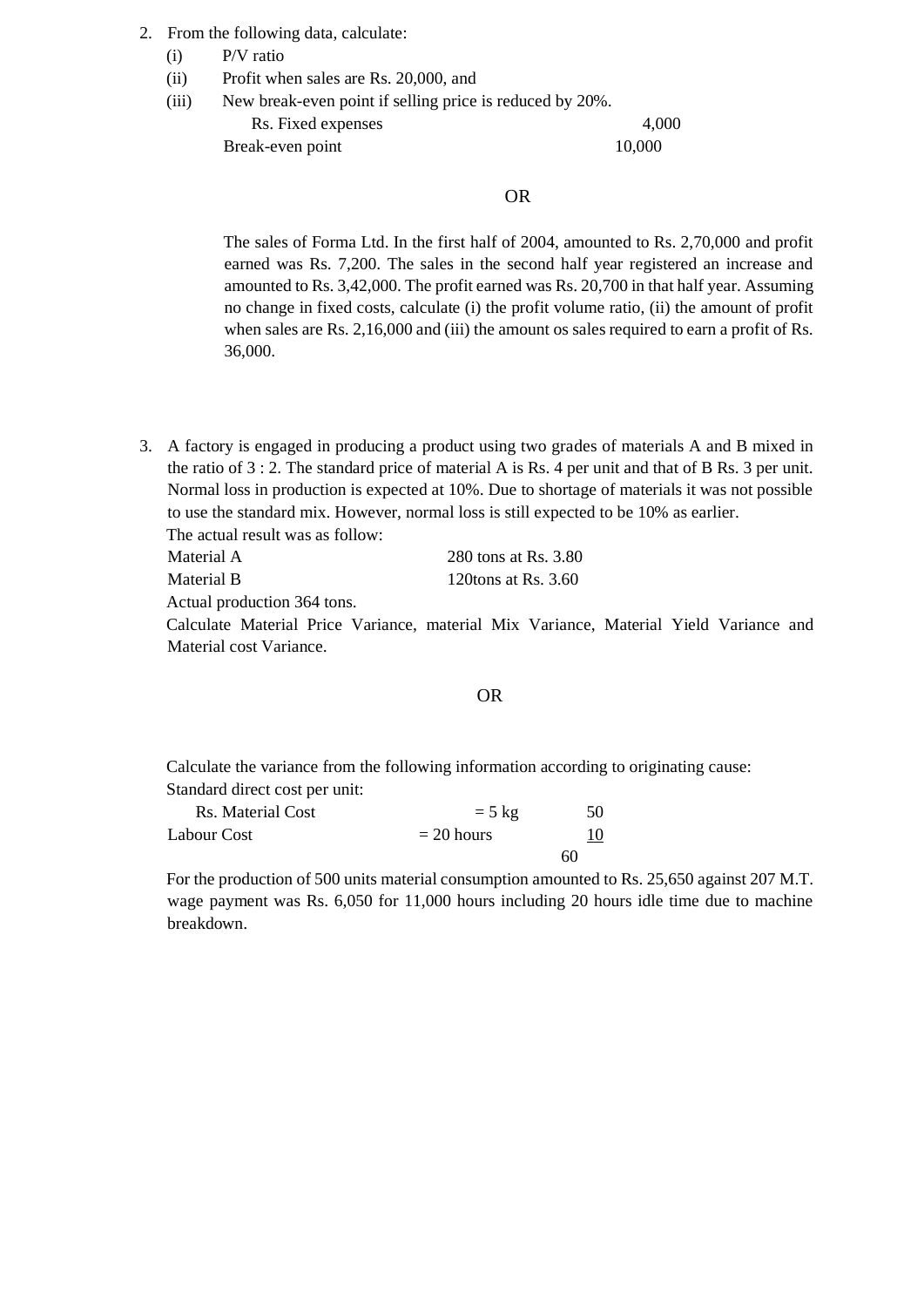#### 4. A company finds on 1<sup>st</sup> January, 2009 that it is short of funds with which to

implement its programme of expansion. On  $1<sup>st</sup>$  January 2008, it had a bank balance of Rs.1,80,000. From the following information, prepare a statement for Board of Directors to show how the overdraft of Rs.68, 750 as at  $31<sup>st</sup>$ December 2008, has arisen:

Figures as per B/S as at  $31<sup>st</sup>$  December of each year are as follow:

|                                        | 2007      | 2008        |
|----------------------------------------|-----------|-------------|
|                                        | Rs.       | Rs.         |
| Fixed assets                           | 7,50,000  | 11, 20, 000 |
| Stock and stores                       | 1,90,000  | 3, 30,000   |
| Debtors                                | 3,80,000  | 3, 35,000   |
| <b>Bank</b> balance                    | 1,80,000  | 68,750(O/D) |
| Trade creditors                        | 2, 70,000 | 3,50,000    |
| Share capital in shares of Rs. 10 each | 2,50,000  | 3,00,000    |
| Bills receivable                       | 87,500    | 95,000      |

The profit for the year ended 31<sup>st</sup> December, 2008 before charging depreciation and taxation amounted to Rs. 2, 40,000. The 5,000 shares were issued on  $31<sup>st</sup>$  January, 2008 at premium of Rs.5 per share.Rs. 1, 37,500 were paid in March, 2008 by way of Income tax. Dividend was paid as 2007 (final) on the capital on 31-12-2007 at 10% less tax at 25%. 2008 (interim) 5% free of tax.

**Or** Or The balance sheet of Paplu Ltd.is as follow:

| Liabilities     | 1.1.2007 | 31.12.2007 | Assets           | 1.1.2007 | 31.12.2007 |
|-----------------|----------|------------|------------------|----------|------------|
|                 | Rs.      | Rs.        |                  | Rs.      | Rs.        |
| Equity capital  | 100000   | 100000     | Cash             | 10000    | 7200       |
| General reserve | 100000   | 100000     | Debtors          | 70000    | 76800      |
| Profit & loss   | 96000    | 98000      | <b>Stock</b>     | 50000    | 44000      |
| A/c             |          |            |                  |          |            |
| Current         | 72000    | 82000      | Land             | 40000    | 60000      |
| liabilities     |          |            |                  |          |            |
| Loan from       |          | 40000      | <b>Buildings</b> | 100000   | 110000     |
| associate co.   |          |            |                  |          |            |
| Loan from bank  | 62000    | 50000      | Machinery        | 160000   | 172000     |
| Total           | 430000   | 470000     |                  | 430000   | 470000     |

During the year Rs. 52000 was paid as dividend. The provision for depreciation against machinery as on 1.1.2007 was Rs.54000 and on 31.12.2007 Rs.72000. You are required to prepare cash flow statement from the above information.

#### **NOTE FOR INTERNAL ASSESSMENT**

#### **For Regular Students**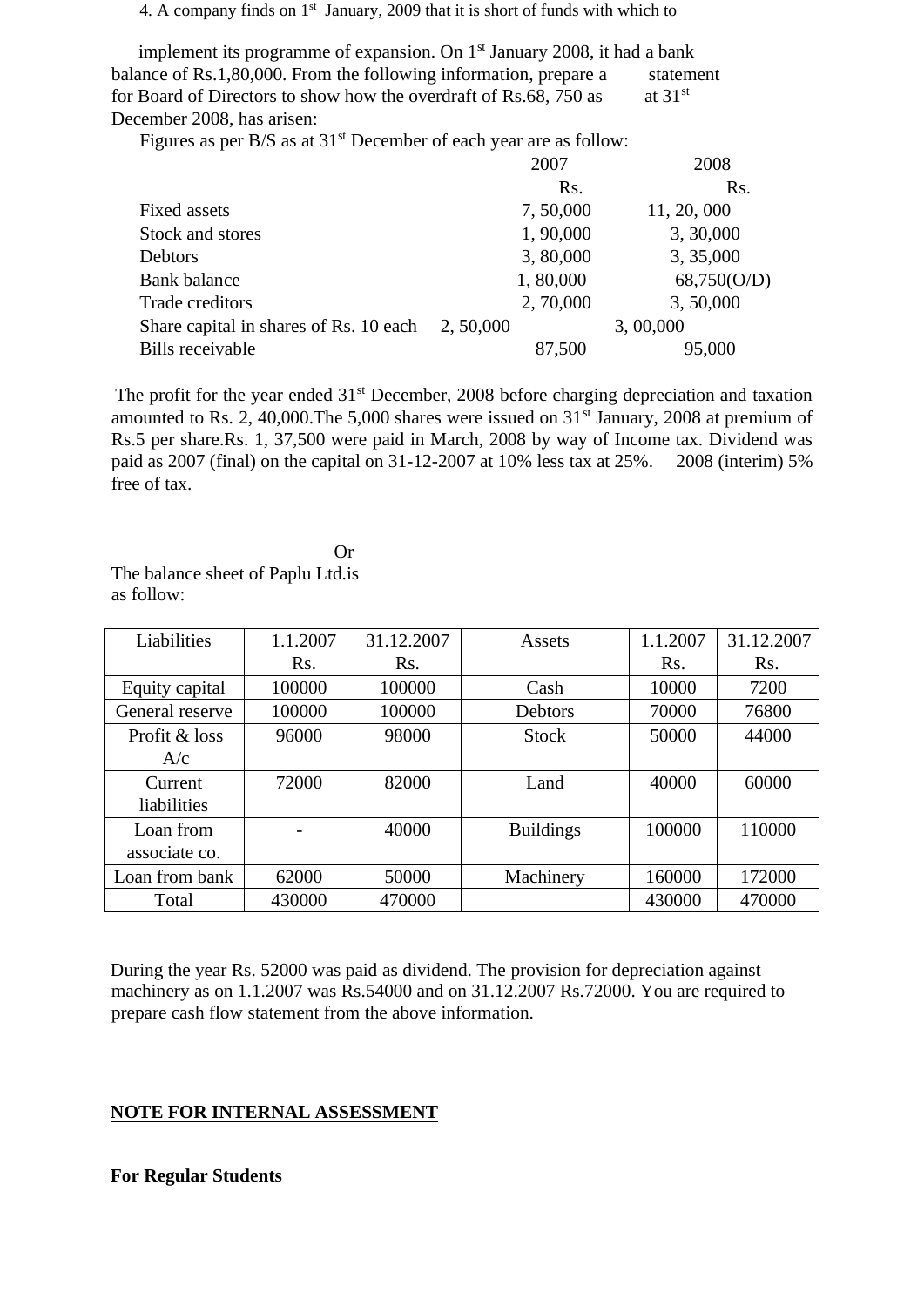20% of the total marks i.e. 20 marks in each course shall be reserved for comprehensive internal assessment which shall be as under: -

- (a) 20 marks shall be reserved for only one Internal Assessment Test of one hour duration to be conducted at the end of the semester i.e., after completion of the syllabus.
- (b) Minimum 75% attendance shall be required for being eligible to appear in internal assessment test and university examination.

## **Note for setting of internal assessment question paper.**

Eight (08) short answer questions of 5 marks each based on skill development (guidelines for classroom teaching and internal assessment) shall be asked selecting at least two question from each unit and the student shall have to answer any 4 of them.

**Note for students of Distance education: -** four (04) short answer questions of 5 marks each shall be asked selecting one question from each unit.

## **UNIVERSITY OF JAMMU B.COM. SIXTH SEMESTER**

## **LOGISTIC MANAGEMENT**

C**.No. BCG- 604 Max Marks = 100 Internal assessment = 20 External exam. = 80**

#### **(Syllabus for examination to be held in May. 2017, 2018, 2019)**

**OBJECTIVE:** The course is designed to explain basic theory and techniques of logistics to examine the issues and problems associated with logistics in a changing business environment and to show how logistics could improve enterprise effectiveness

#### **UNIT-I: INTRODUCTION**

.

Meaning of logistics and its interface with production and marketing; Types of logistics; Logistics management- Meaning, scope and importance, need for logistic management and logistical activities. Logistic system design.

## **UNIT- II: WAREHOUSING MANAGEMENT SYSTEM**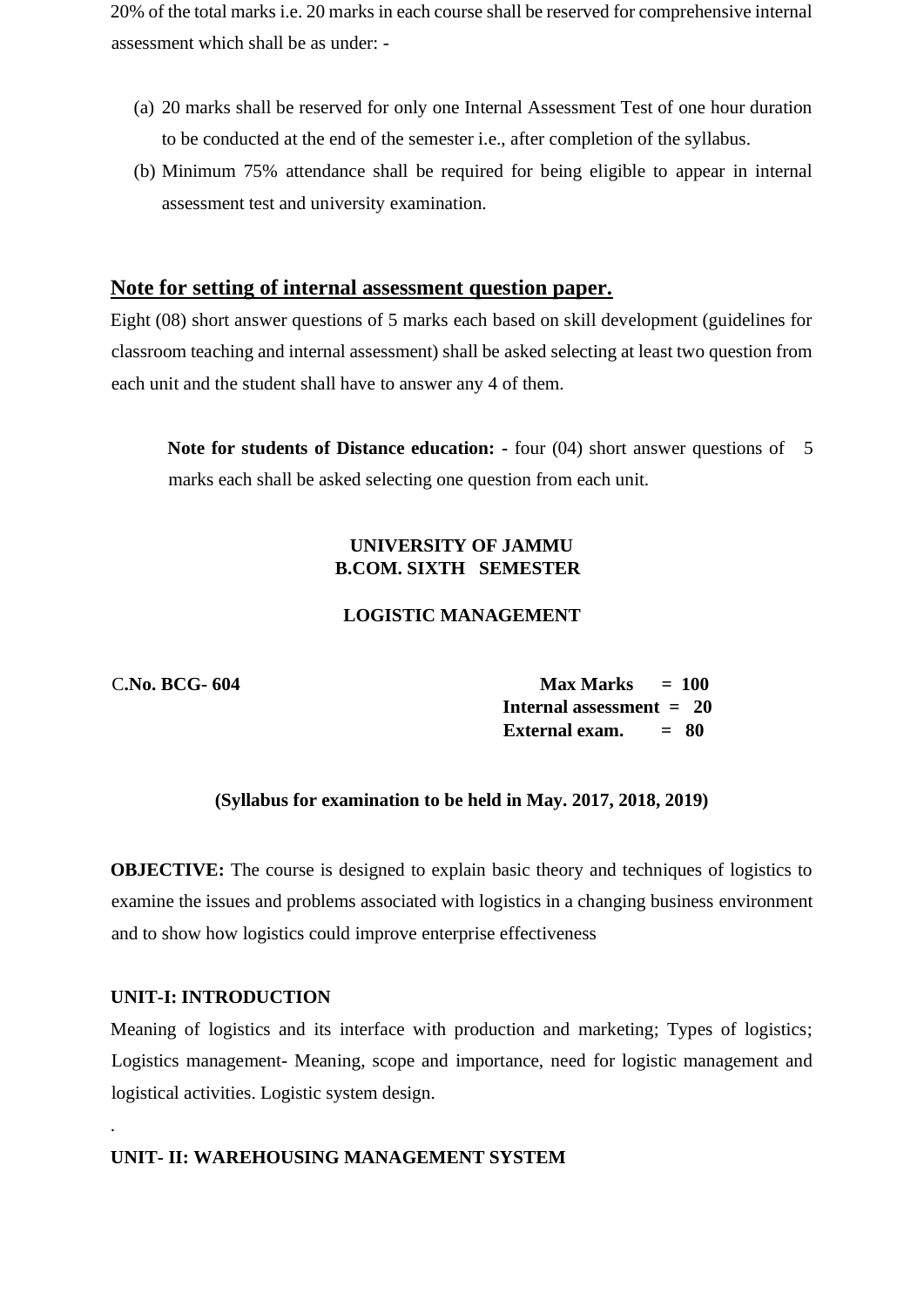Nature and importance of warehousing; Relationship between warehousing and other logistic functions; Types of warehouses; Decisions regarding optimal warehousing network; Warehouse facility development; Uses of warehousing management system.

#### **UNIT- III: TRANSPORTATION PLANNING SYSTEM**

Transportation system planning; Role of transportation in logistics; Trip generation and distribution; Load planning- Transportation modes, carrier selection decisions, other activities of transport managers,

## **UNIT- IV: LOGISTICS AUDIT AND CONTROL**

Concept and importance of logistics audit and control; Elements of logistics control system; Types of control system; Significant aspects of control systems; Types of corrective action.

## **SKILL DEVELOPMENT (GUIDELINES FOR CLASS ROOM TEACHING AND INTERNAL ASSESSMENT)**

❖ Enable the students to understand importance of logistics in modern business. ❖ Suggest strategies to improve logistic management in any manufacturing organization ❖ Create deep understanding of all concepts specified in the syllabus.

#### **BOOKS RECOMMENDED**

- 1. Bhat, K. Shridhara : Logistics Management, Himalaya Pub. House , New Delhi
- 2. Ballalu- Renald H : Business Logistics Management
- 3. Beal K : A Management Guide to Logistics Engineering
- 4. Benjamin, S.B : Logistics Engineering and Management.
- 5. Bowersox, D J : Logistics Management- A System Integration of and closs, D J Physical distribution.
- 6. Christopher, M. : Logistics and Supply Chain Management: Strategies for Reducing Costs And Improving Services.
- 7. James, C.J. and : Contemporary Logistics, Wood Donald F
- 8. Shapiro, R : Logistics Strategy- Cases and Concepts
- 8. Bell G. et al. : The Business of Transport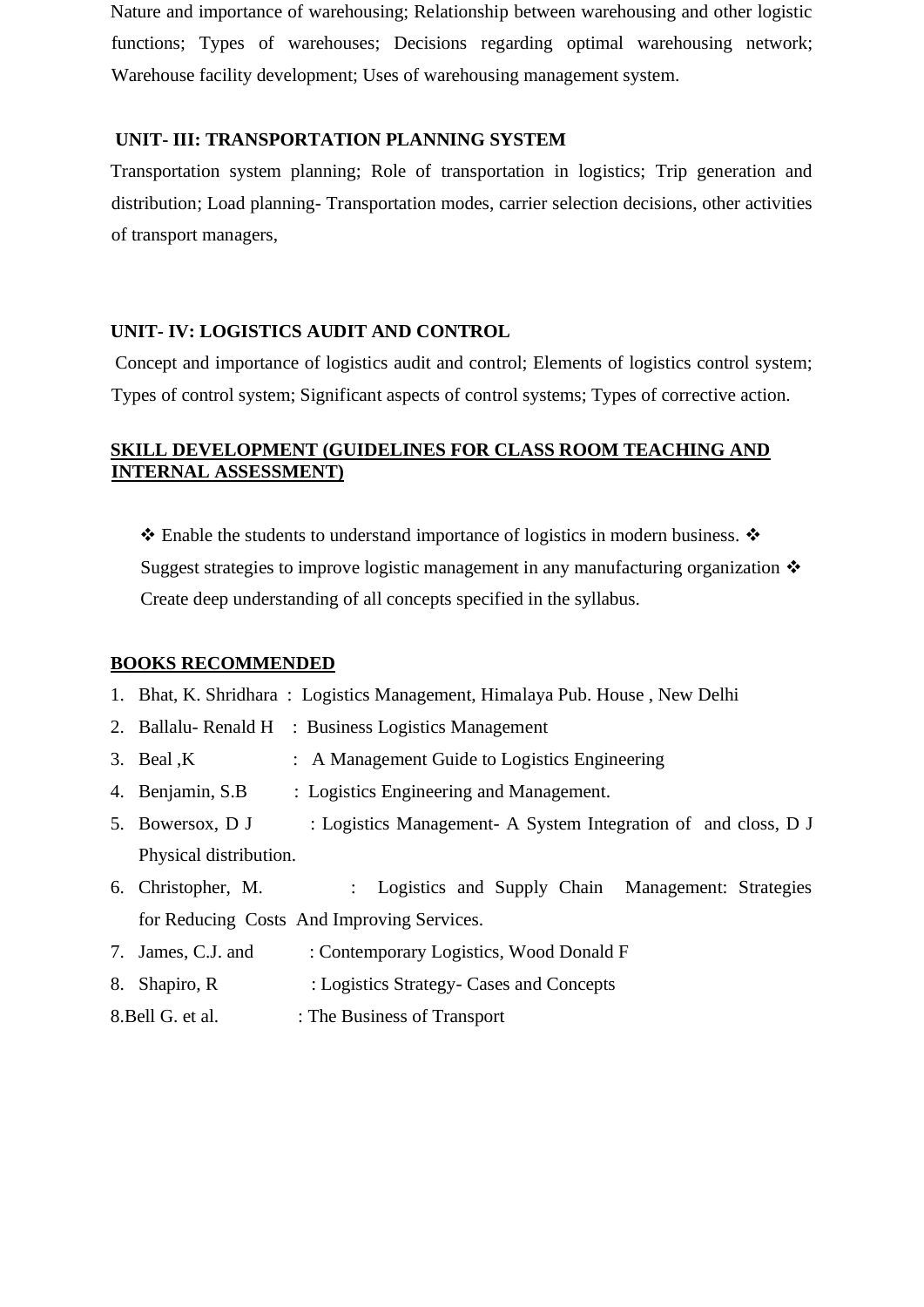#### **NOTE FOR PAPER SETTER**

Equal weightage shall be given to all the units of the syllabus. The external Paper shall be of the two sections viz, A & B of three hours duration.

**Section-A**: This section shall contain four short answer questions selecting one from each unit. Each question shall carry 5 marks .A candidate shall be required to attempt all the four questions. Total weightage to this section shall be of 20 marks.

**Section-B**: This section shall contain eight long answer questions of 15 marks each. Two questions with internal choice shall be set from each unit. A candidate shall have to attempt any four questions selecting one from each unit. Total weightage to this section shall be of 60 marks.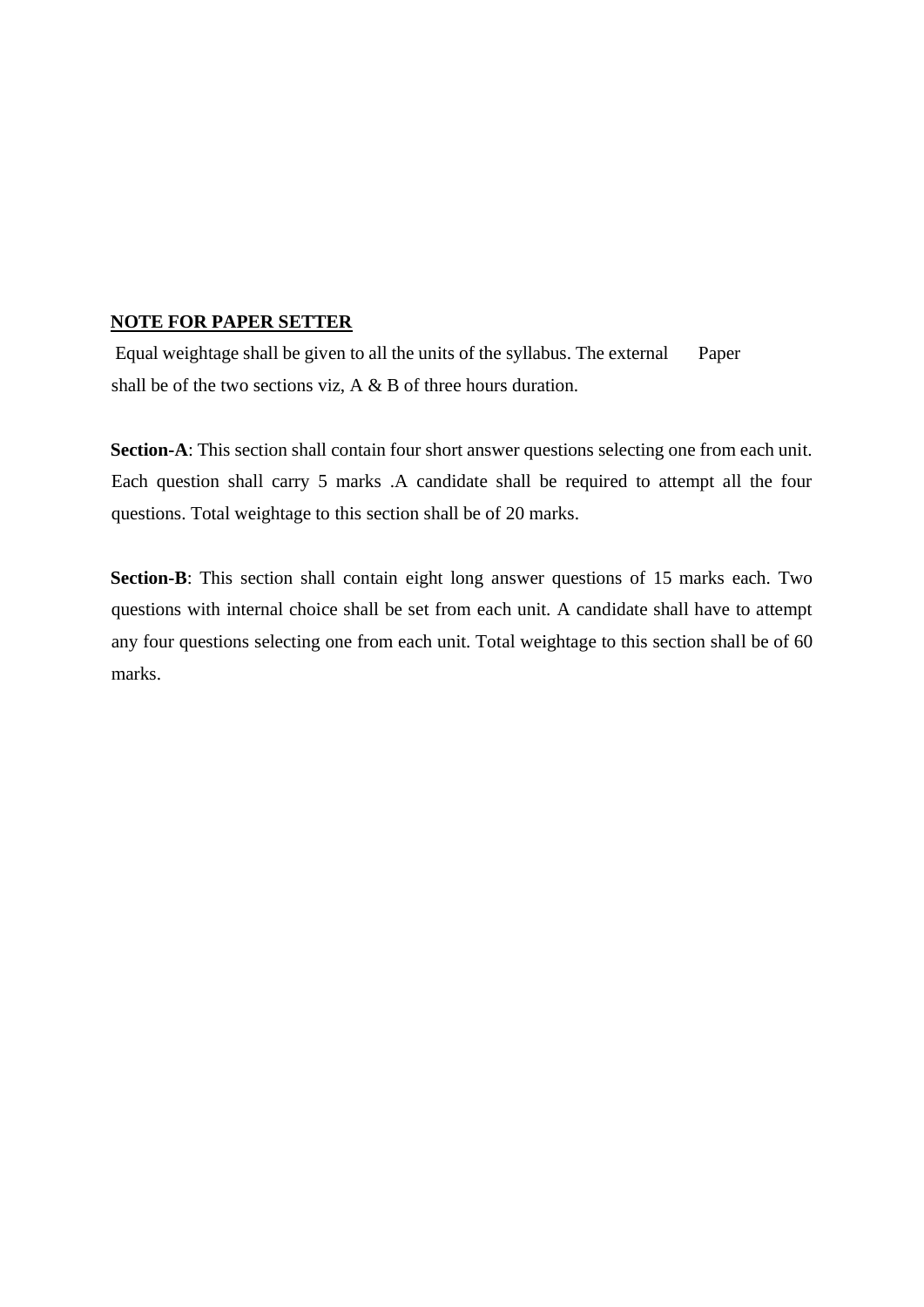### **MODEL QUESTION PAPER**

## **LOGISTIC MANAGEMENT**

**Max marks: - 80 Time allowed: -3 hrs** 

## **Section- A (Marks .20)**

#### **Attempt all the four questions. Each question carries five marks**.

- 1. Explain the concept of logistics management?
- 2. Explain the uses of warehousing management system?
- 3. Briefly discuss the role of transportation in logistics?
- 4. Explain briefly the elements of logistics control system?

#### **Section- B (Marks 60)**

### **Attempt any four questions selecting one from each unit. Each question carries 15 marks.**

1. What is logistics? State its various components?

Or

Explain the need for logistics management?

- 2. Explain the various operations of warehousing?
	- Or

 Enumerate the relationship between warehousing with other functions of logistic management?

## 3. Explain the various activities of transportation managers?

Or

Discuss the general criteria for carrier selection?

4. What is logistics audit. How is it done?

.

Or

Discuss the three types of corrective actions used in logistics control systems?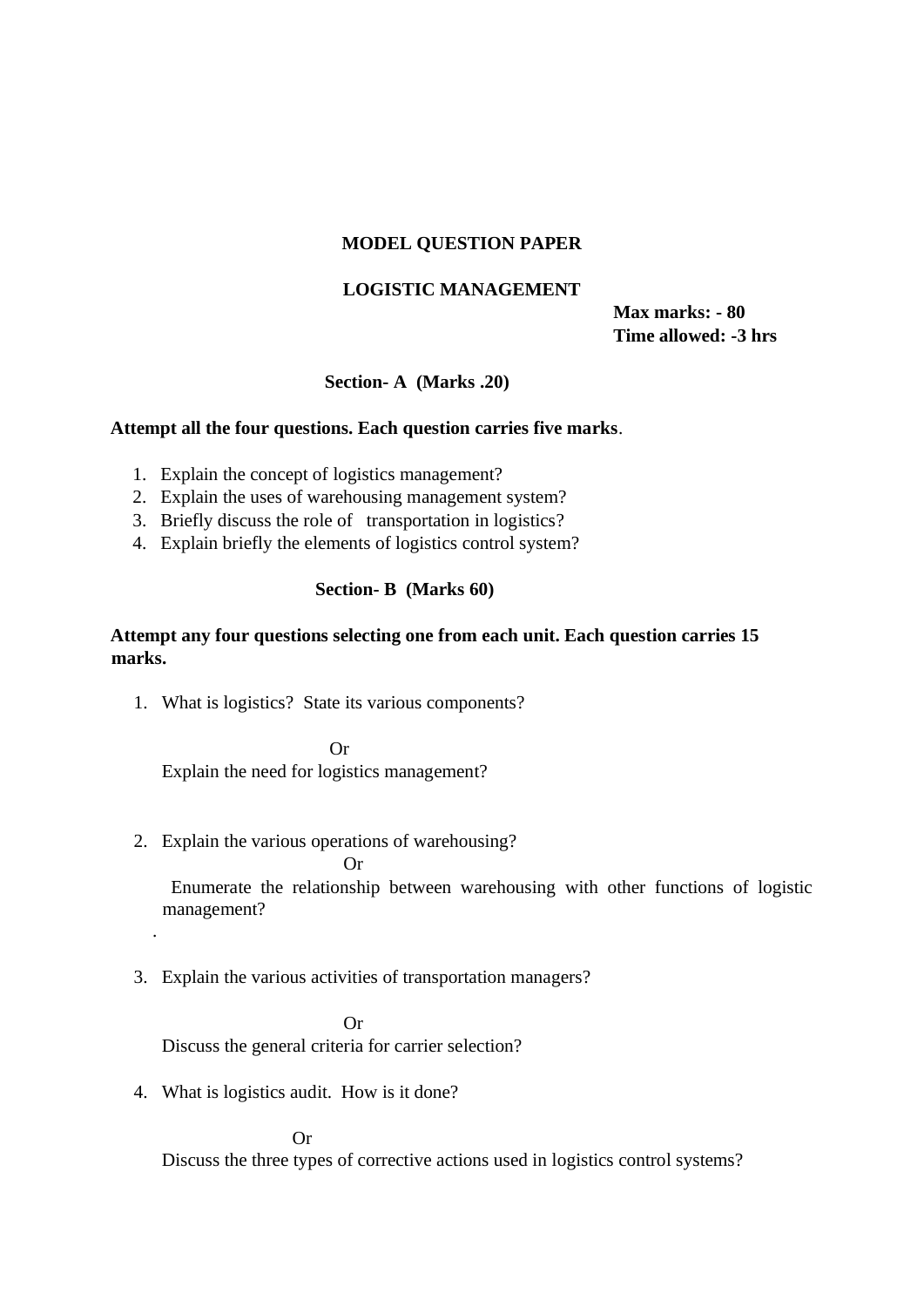### **NOTE FOR INTERNAL ASSESSMENT**

#### **For Regular Students**

.

20% of the total marks i.e. 20 marks in each course shall be reserved for comprehensive internal assessment which shall be as under: -

- (a) 20 marks shall be reserved for only one Internal Assessment Test of one hour duration to be conducted at the end of the semester i.e., after completion of the syllabus.
- (b) Minimum 75% attendance shall be required for being eligible to appear in internal assessment test and university examination.

## **Note for setting of internal assessment question paper.**

Eight (08) short answer questions of 5 marks each based on skill development (guidelines for classroom teaching and internal assessment) shall be asked selecting at least two question from each unit and the student shall have to answer any 4 of them.

**Note for students of Distance education: -** four (04) short answer questions of 5 marks each shall be asked selecting one question from each unit.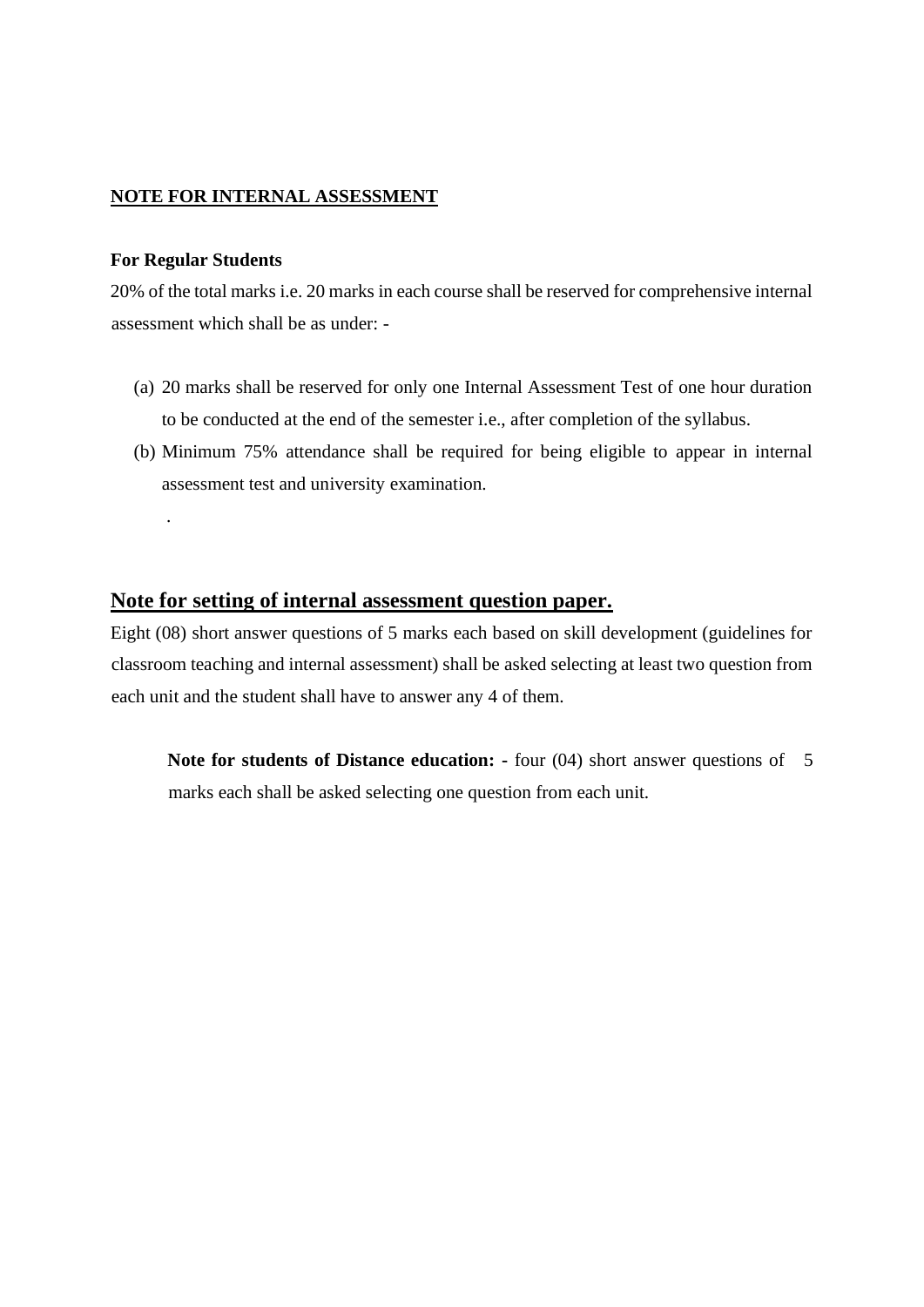## **UNIVERSITY OF JAMMU B.COM. SIXTH SEMESTER**

#### **AUDITING**

**C.No. 603 Max Marks = 100 Internal assessment = 20 External exam. = 80** 

#### **(Syllabus for examination to be held in May. 2017, 2018, 2019 )**

**OBJECTIVE:** The basic objective of this course is to acquaint the students with the knowledge and practice of audit techniques and methods so as to ensure transparency in business transaction

#### **UNIT- I: INTRODUCTIONTO AUDITING**

Auditing- meaning, objectives, Difference between (a) Accountancy & Auditing (b) Auditing & Investigation. Basic Principles governing an audit as per Audit & Assurance Standard (AAS - I). Advantages & limitations of Auditing. Conduct of Audit: Continuous Audit, Periodical Audit & Interim Audit. Auditing in Electronic Data Processing (EDP) Environment – meaning, problems and approaches.

# **UNIT-II: AUDIT PLANNING, INTERNAL CONTROL, INTERNAL CHECK AND INTERNAL AUDIT**

Steps to be taken before commencement of an Audit. **Audit programme** , Advantages & disadvantages. **Working papers** - meaning purpose and ownership of working papers. **Internal control-** Meaning, objectives, characteristics of internal control, Auditors duty as regard to internal control. **Internal check**- Meaning, objectives, principles of a good internal check system. **Internal audit-** Meaning, objectives, distinction between internal check and internal audit;

#### **UNIT-III: VOUCHING AND VERIFICATION**

**Vouching**-Meaning, importance, kinds of vouchers; points to be noted while vouching. Vouching of cash book. **Verification** meaning and objectives of verification of assets and liabilities with special reference to land and building, plant and machinery, Investments, Stock –in Trade, trade debtors, cash in hand, Cash at bank, Sundry creditors, loans, Share Capital & Contingent liabilities.

#### **UNIT – IV: COMPANY AUDITOR**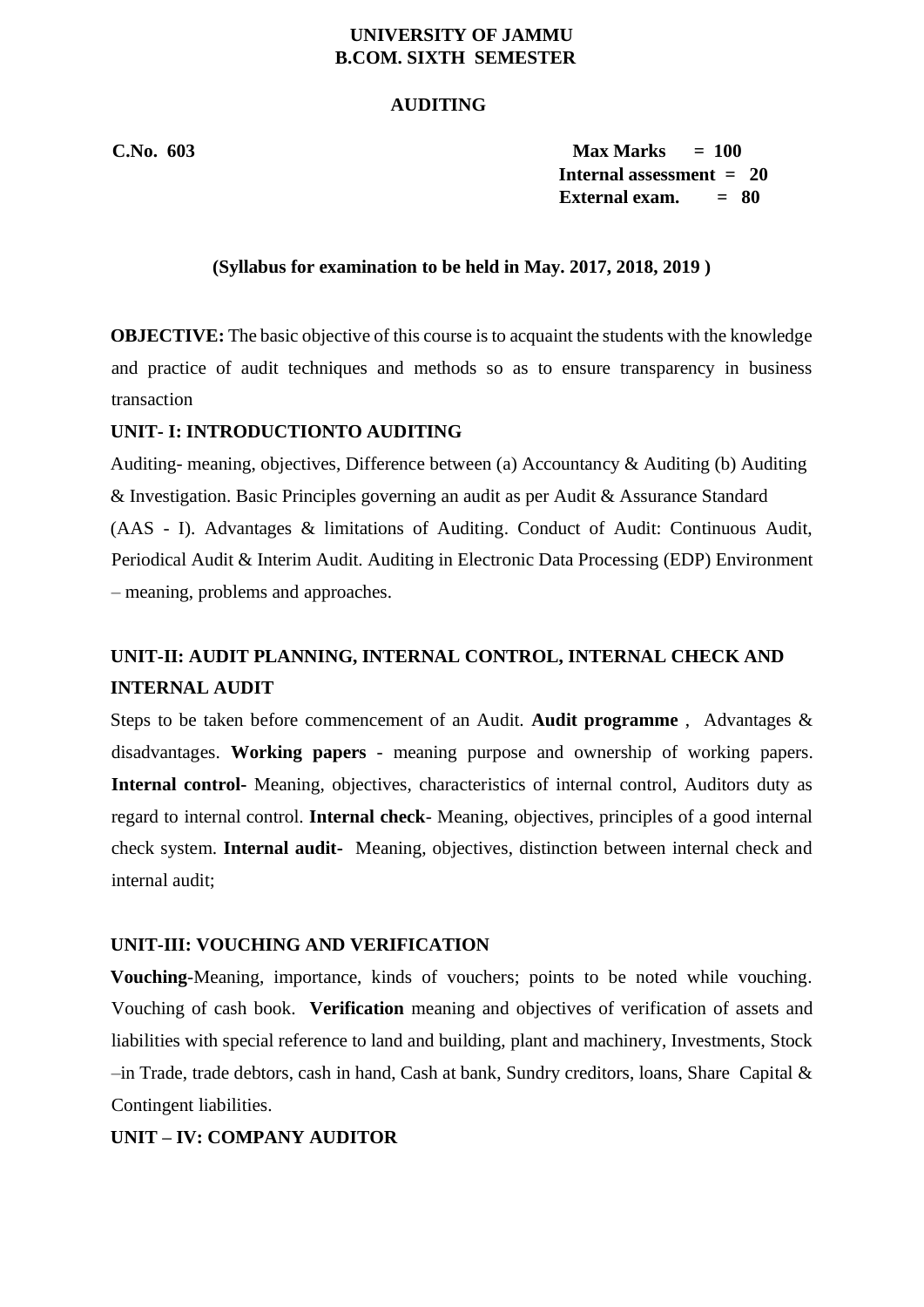Qualifications, disqualification, appointment, removal, rights, duties & Liabilities of a company Auditors.

Audit report: Meaning types - clean and qualified Report.

# **SKILL DEVELOPMENT (GUIDELINES FOR CLASS ROOM TEACHING AND INTERNAL ASSESSMENT)**

- ❖ List the principles of an audit as per Audit and Assurance standard.
- ❖ Draw the specimen of an audit programme.
- ❖ Create deep understanding of vouching of receipts and payments of cash book. ❖ Give specimen of clean report/ qualified report.
- ❖ Create deep understanding of all concepts specified in the syllabus.

## **BOOKS RECOMMENDED**

|    | 1. R.G. Saxena: Principles and Practice of Auditing, Himalaya |                                                           |                  |                                     |           |         |
|----|---------------------------------------------------------------|-----------------------------------------------------------|------------------|-------------------------------------|-----------|---------|
|    |                                                               |                                                           |                  | Publishing House, New Delhi         |           |         |
|    |                                                               | 2. Pardeep Kumar, Baldev Sachdeva and : Auditing- Theory  |                  | and                                 | Practice, | Kalyani |
|    | <b>Jagwant Singh</b>                                          |                                                           |                  | Publishing House, New Delhi         |           |         |
| 3. |                                                               | R.C. Bhatia : Auditing, Vikas Publishing House, New Delhi |                  |                                     |           |         |
|    |                                                               | 4. S.D. Sharma: Auditing-Principles and Practice,         |                  | Taxmann                             |           |         |
|    |                                                               |                                                           |                  | Publishing House, New Delhi         |           |         |
|    | <b>5.</b> B. N. Tandon                                        | : Principles of Auditing, S. Chand Publishing             |                  |                                     |           |         |
|    |                                                               |                                                           | House, New Delhi |                                     |           |         |
|    | <b>6.</b> Kamal Gupta                                         | : Contemporary Auditing, Tata McGraw Hill, New            |                  |                                     |           |         |
|    |                                                               |                                                           | Delhi            |                                     |           |         |
| 7. | T.R. Sharma                                                   | : Auditing - Principles and Problems, Sahtiya             |                  |                                     |           |         |
|    |                                                               |                                                           | Bhawan, Agra     |                                     |           |         |
|    | 8. Dinkar Pagare                                              | : Principles and Practice of Auditing, Sultan Chand       |                  |                                     |           |         |
|    |                                                               |                                                           |                  | & Sons Publishing House, New Delhi  |           |         |
| 9. | Jagdish Prakash                                               | : Auditing -Principles Practice and Problems,             |                  |                                     |           |         |
|    |                                                               |                                                           |                  | Kalyani Publishing House, New Delhi |           |         |
|    |                                                               |                                                           |                  |                                     |           |         |

## **NOTE FOR PAPER SETTER**

Equal weightage shall be given to all the units of the syllabus. The external Paper shall be of the two sections viz, A & B of three hours duration.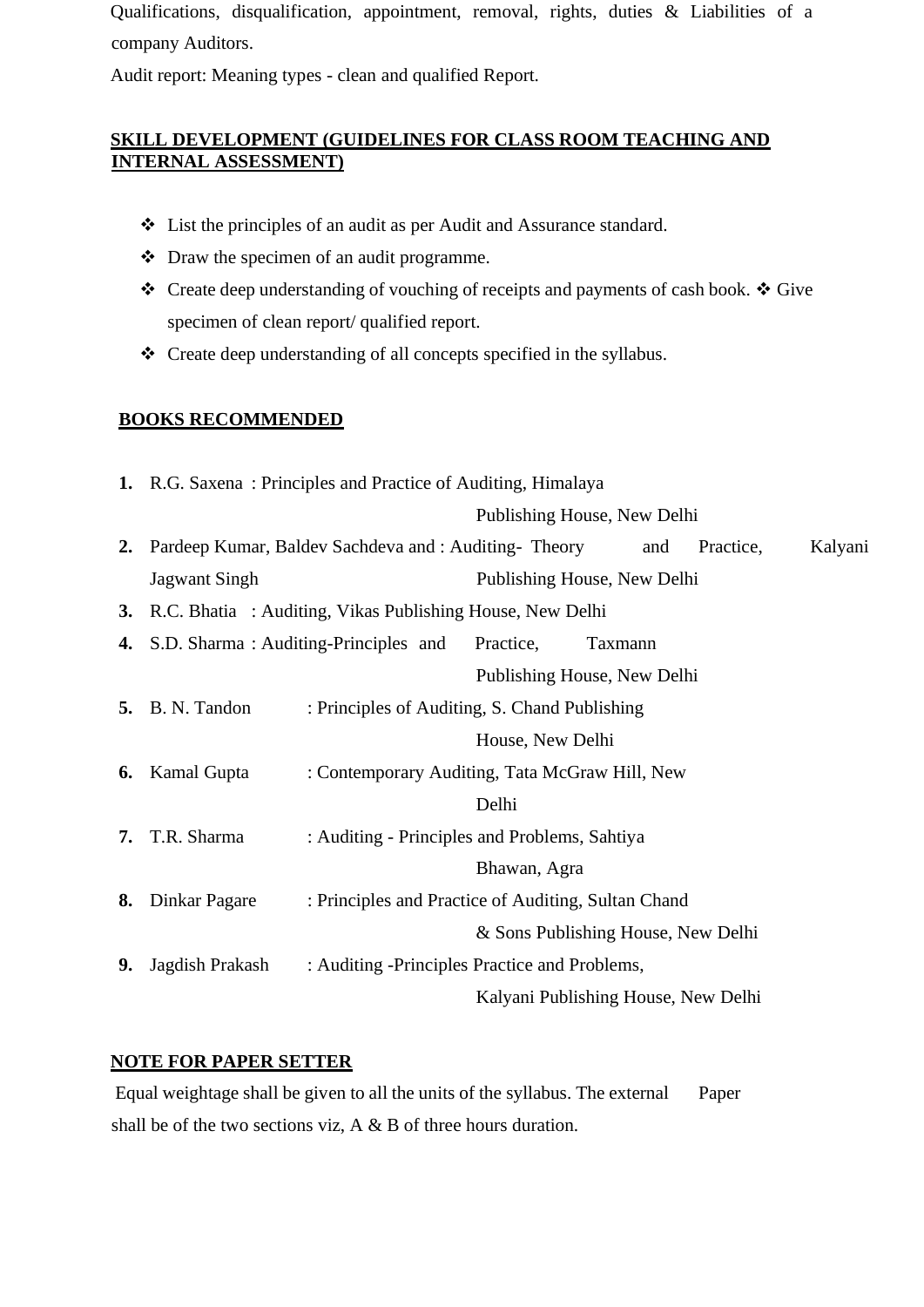**Section-A**: This section shall contain four short answer questions selecting one from each unit. Each question shall carry 5 marks .A candidate shall be required to attempt all the four questions. Total weightage to this section shall be of 20 marks.

**Section-B**: This section shall contain eight long answer questions of 15 marks each. Two questions with internal choice shall be set from each unit. A candidate shall have to attempt any four questions selecting one from each unit. Total weightage to this section shall be of 60 marks.

# **MODEL QUESTION PAPER INTRODUCTION TO AUDITING**

**Max marks: -80** 

 **Time allowed: -3 hrs** 

## **Section- A. (Marks 20)**

## **Attempt all the four questions. Each question carries five marks.**

- **1.** Define Auditing. Point out its objectives?
- **2.** Write short note on Internal Audit?
- **3.** What is a voucher? Briefly explain its types.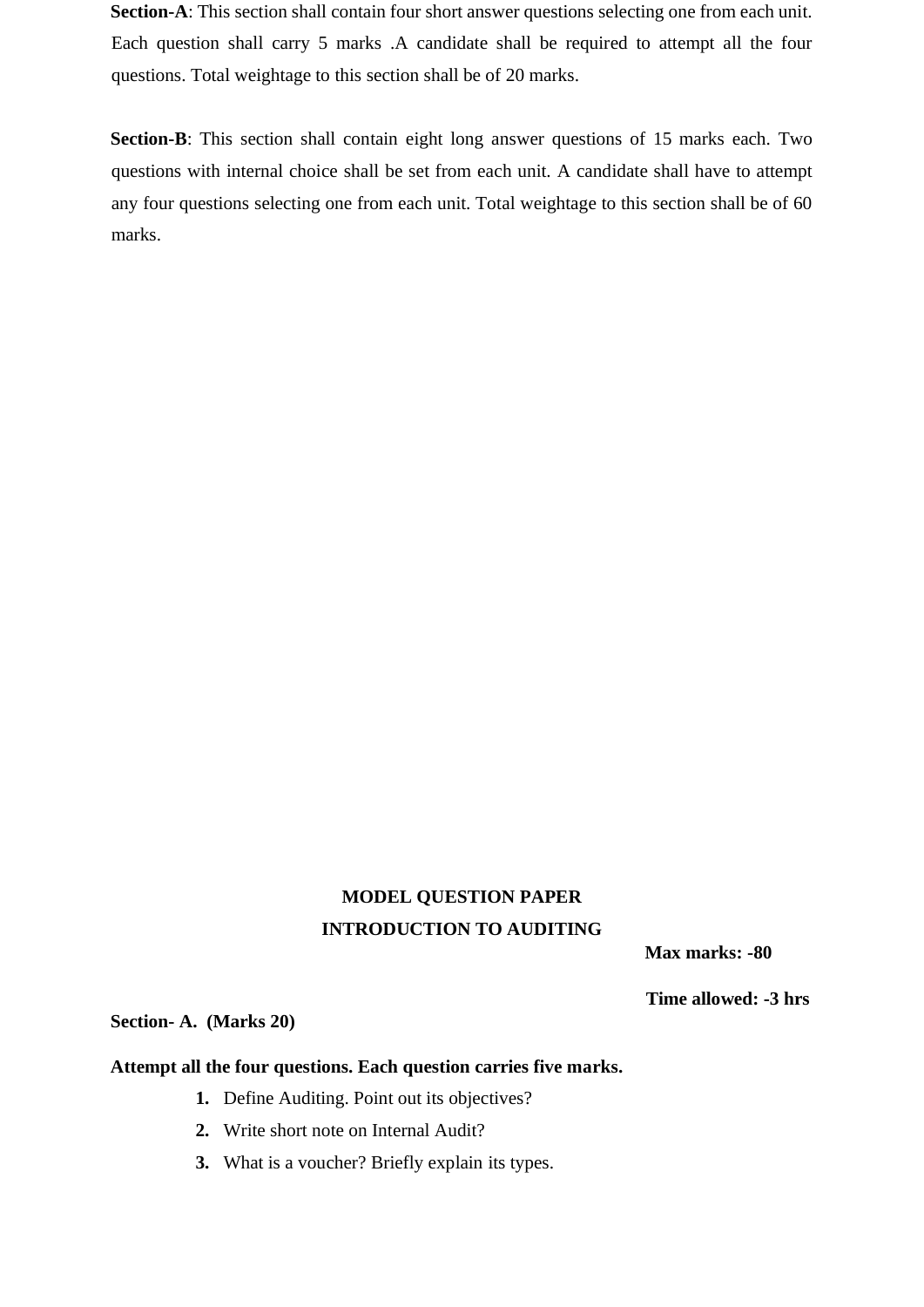**4.** Differentiate between clean & qualified report.

**Section- B. (Marks 60)** 

# **Attempt any four questions selecting one question from each unit. Each question carries 15 marks**.

1. Define auditing. Outline its principles?

OR

Write short note on importance of Auditing in Electronic Data Processing.

2. What are working papers? Explain their purpose & comment on ownership of working papers.

OR

Define Internal Control? Explain its characteristics.

3. Explain the Vouching of debit side of cash book.

OR

What is verification? Differentiate between vouching & verification.

4. Explain briefly the provisions regarding the appointment of an Auditor of a company.

OR

Explain the duties of a company Auditor.

#### **NOTE FOR INTERNAL ASSESSMENT**

#### **For Regular Students**

.

20% of the total marks i.e. 20 marks in each course shall be reserved for comprehensive internal assessment which shall be as under: -

- (a) 20 marks shall be reserved for only one Internal Assessment Test of one hour duration to be conducted at the end of the semester i.e., after completion of the syllabus.
- (b) Minimum 75% attendance shall be required for being eligible to appear in internal assessment test and university examination.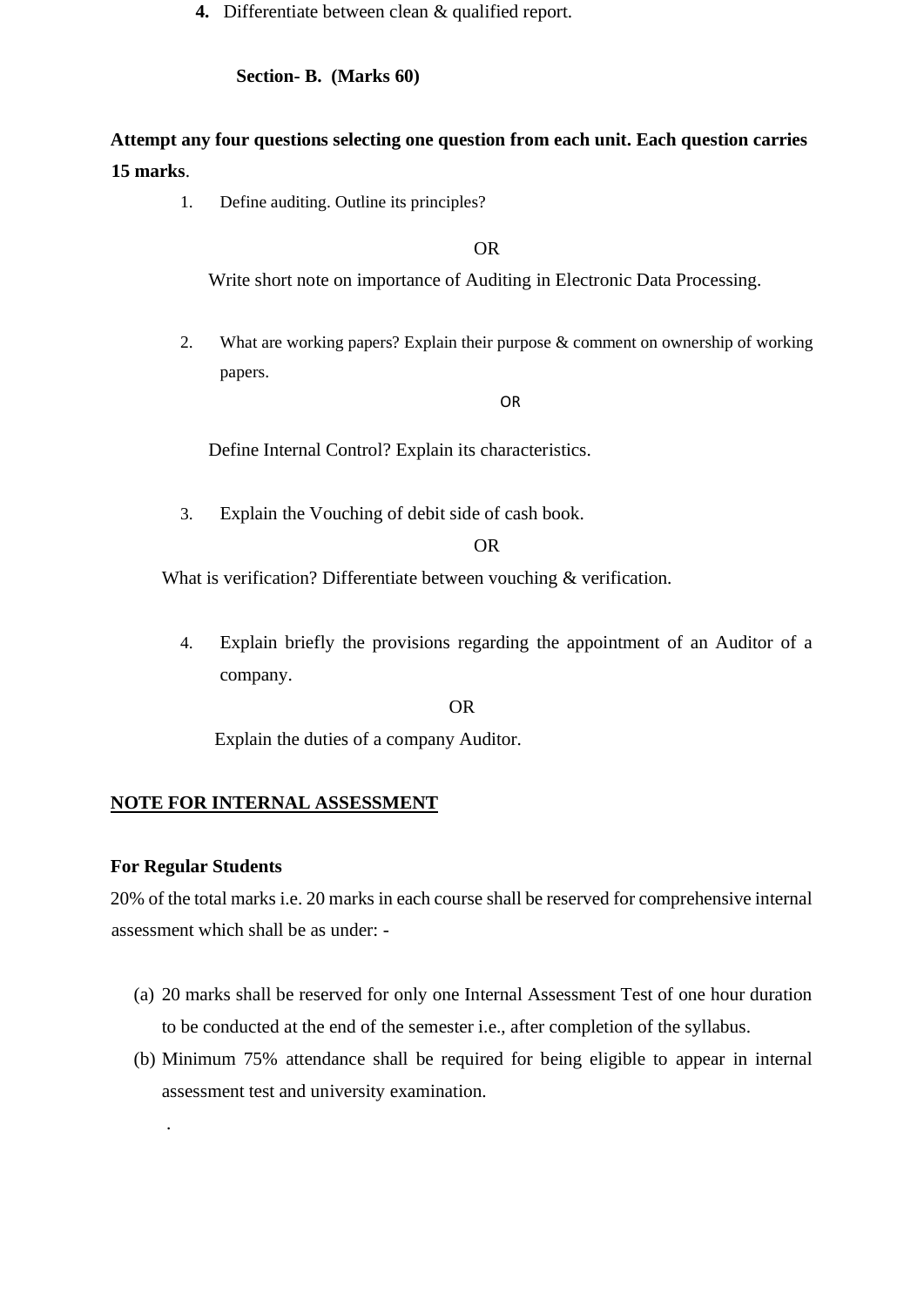# **Note for setting of internal assessment question paper.**

Eight (08) short answer questions of 5 marks each based on skill development (guidelines for classroom teaching and internal assessment) shall be asked selecting at least two question from each unit and the student shall have to answer any 4 of them.

**Note for students of Distance education: -** four (04) short answer questions of 5 marks each shall be asked selecting one question from each unit.

## **UNIVERSITY OF JAMMU B.COM. SIXTH SEMESTER**

### **INSURANCE MANAGEMENT**

**C.No. BCG 602** Max Marks  $= 100$ **Internal assessment = 20 External exam. = 80**

#### **(Syllabus for examination to be held in May, 2017, 2018, 2019)**

**OBJECTIVE:** The basic objective of this course is to provide knowledge of insurance and risks involved.

## **UNIT-I: INTRODUCTION**

Evolution of insurance business; Basic nature of insurance; Importance of insurance; Types and classifications of insurance; Brief introduction to IRDA 1999.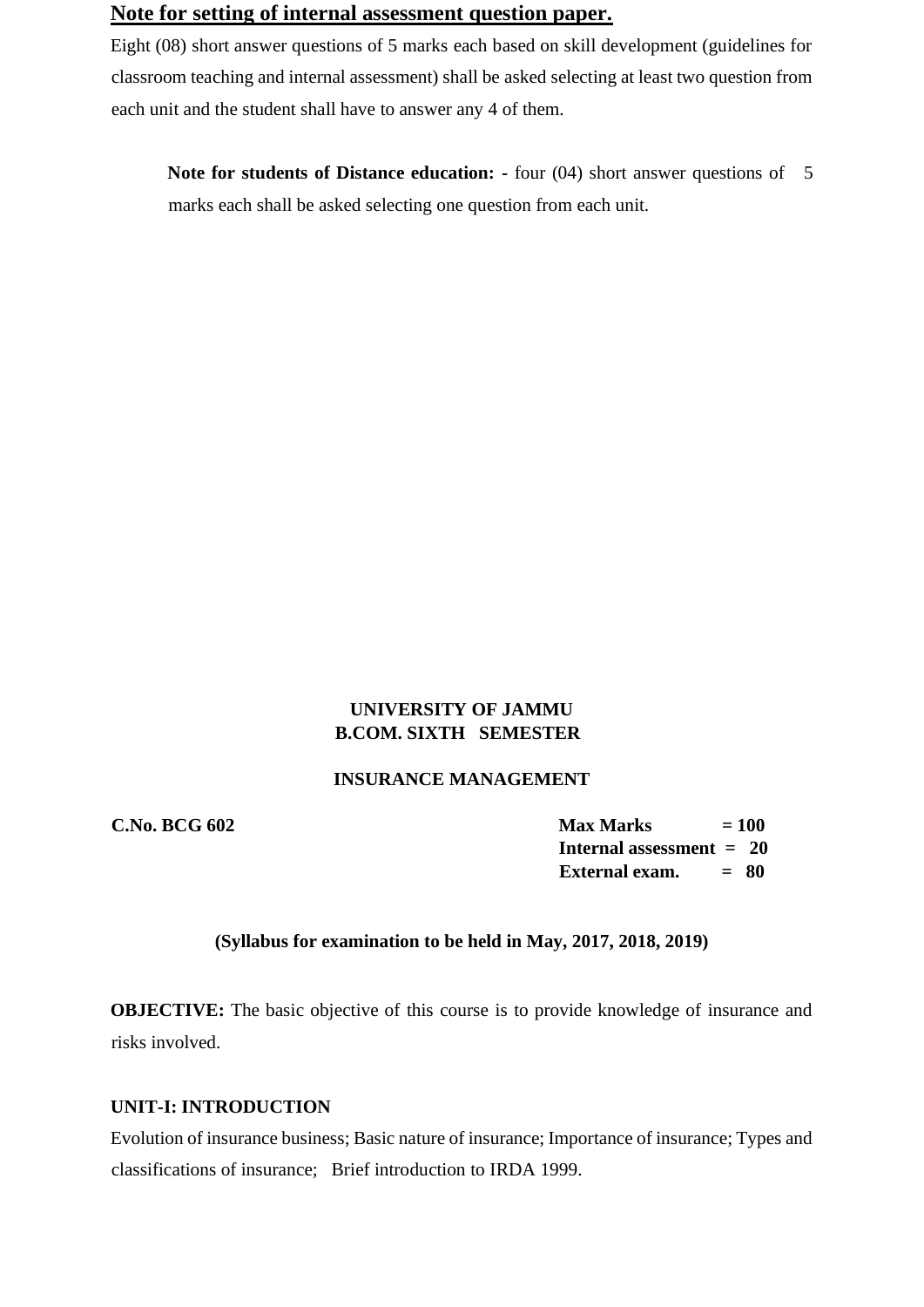## **UNIT-II: RISK MANAGEMENT**

Basic concept of risk, classification of risks and process of risk management; Identification and evaluation of risk—Risk analysis; Risk control—Loss prevention and its importance; Risk finance and transfer of risk.

## **UNIT-III: LIFE INSURANCE**

Economic, legal and actuarial principles of life insurance; Basic elements in computation of premium; Peculiarity of life insurance products and classification; Procedures for settlement of various types of claims

## **UNIT-IV: NON-LIFE INSURANCE PRODUCTS AND CLAIM MANAGEMENT**

Principles of indemnity; Causa proxima; Subrogation; BANK-ASSURANCE- Meaning, benefits to banks, causes of growth of bank-assurance; Procedures for settlement for claims in Fire & Marine insurance.

# **SKILL DEVELOPMENT (GUIDELINES FOR CLASS ROOM TEACHING AND INTERNAL ASSESSMENT)**

- ❖ List the features of an existing insurance product.
- ❖ List the factors to be considered for fixation of insurance premium.
- ❖ Draw a sketch regarding the terms of settlement of claims.
- ❖ Identify some new areas where insurance concept can be introduced.
- ❖ Create deep understanding of all concepts specified in the syllabus.

## **BOOKS RECOMMENDED**

|   | Panda, Ghansham           |                           | : Principles of Insurance,<br>Kalyani              |
|---|---------------------------|---------------------------|----------------------------------------------------|
|   |                           |                           | Publishing House, New Delhi                        |
| 2 | Mittal, Alka & Gupta, S.L |                           | : Principles<br>of Insurance<br><b>Risk</b><br>and |
|   |                           |                           | Management, Sultan Chand & Sons, New<br>Delhi      |
| 3 | Mishra, M.N & Mishra, S.B |                           | : Insurance Principles and Practice, S.            |
|   |                           |                           | Chand, New Delhi                                   |
|   | Gupta, P.K                | $\mathbb{R}^{\mathbb{Z}}$ | Fundaments of Insurance, Himalaya Pub.,            |
|   |                           |                           | New Delhi                                          |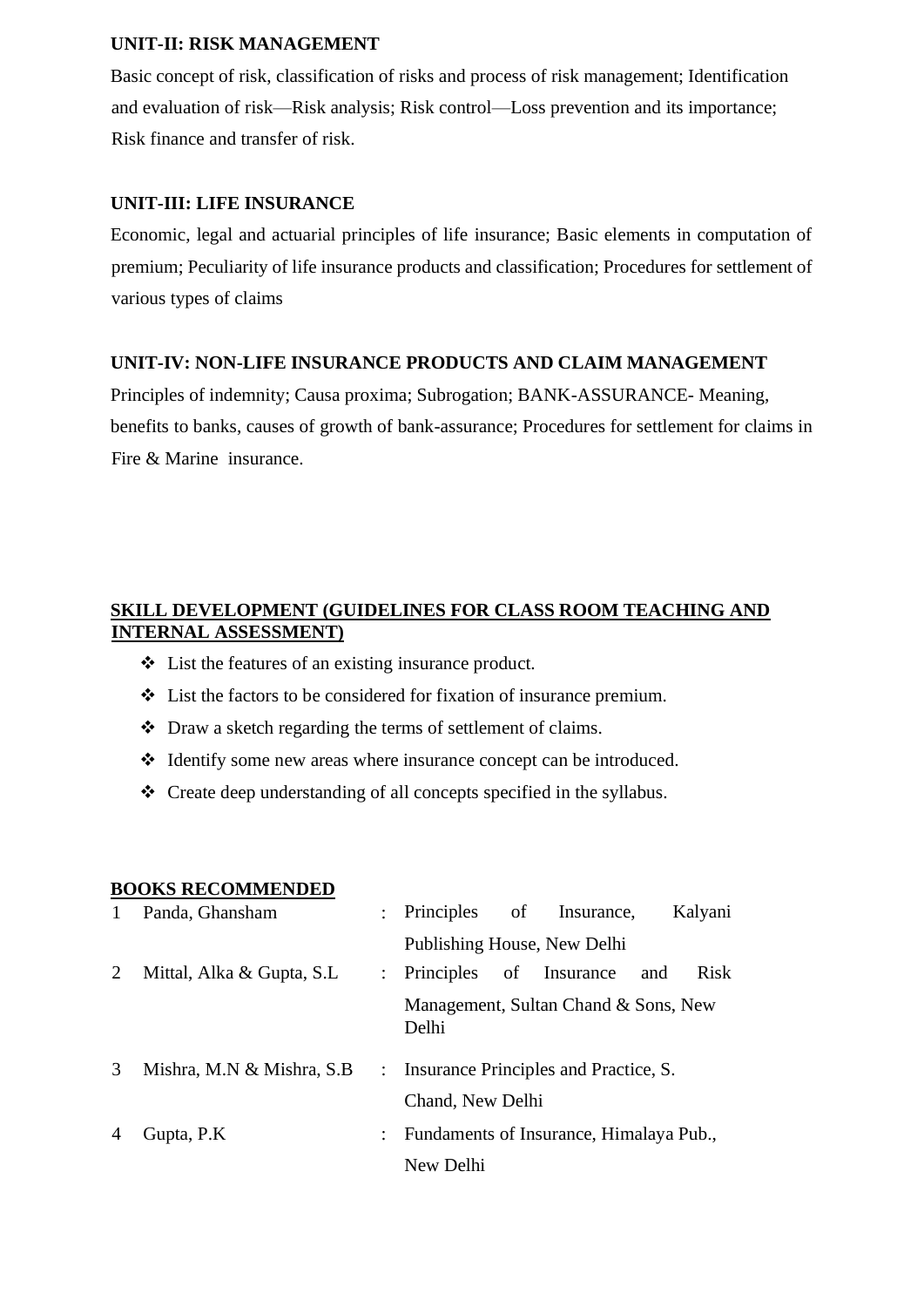| 5 | Periasamy, P           |                | : Principles and Practice of Insurance,              |
|---|------------------------|----------------|------------------------------------------------------|
|   |                        |                | Himalaya Pub., New Delhi                             |
| 6 | Rajeda                 | $\mathbb{R}^n$ | Principles of Risk Management<br>and                 |
|   |                        |                | Insurance, Pearson Pub, New Delhi                    |
|   | Tripathi & Pal         |                | <b>PHI</b><br>: Insurance-Theory<br>and<br>Practice. |
|   |                        |                | Learning Pub., New Delhi                             |
| 8 | Gupta, R.C & Jain, T.C |                | Insurance and Risk Management, Alpha                 |
|   |                        |                | Pub., New Delhi                                      |

## **NOTE FOR PAPER SETTER**

Equal weightage shall be given to all the units of the syllabus. The external Paper shall be of the two sections viz, A & B of three hours duration.

**Section-A**: This section shall contain four short answer questions selecting one from each unit. Each question shall carry 5 marks .A candidate shall be required to attempt all the four questions. Total weightage to this section shall be of 20 marks.

**Section-B**: This section shall contain eight long answer questions of 15 marks each. Two questions with internal choice shall be set from each unit. A candidate shall have to attempt any four questions selecting one from each unit. Total weightage to this section shall be of 60 marks.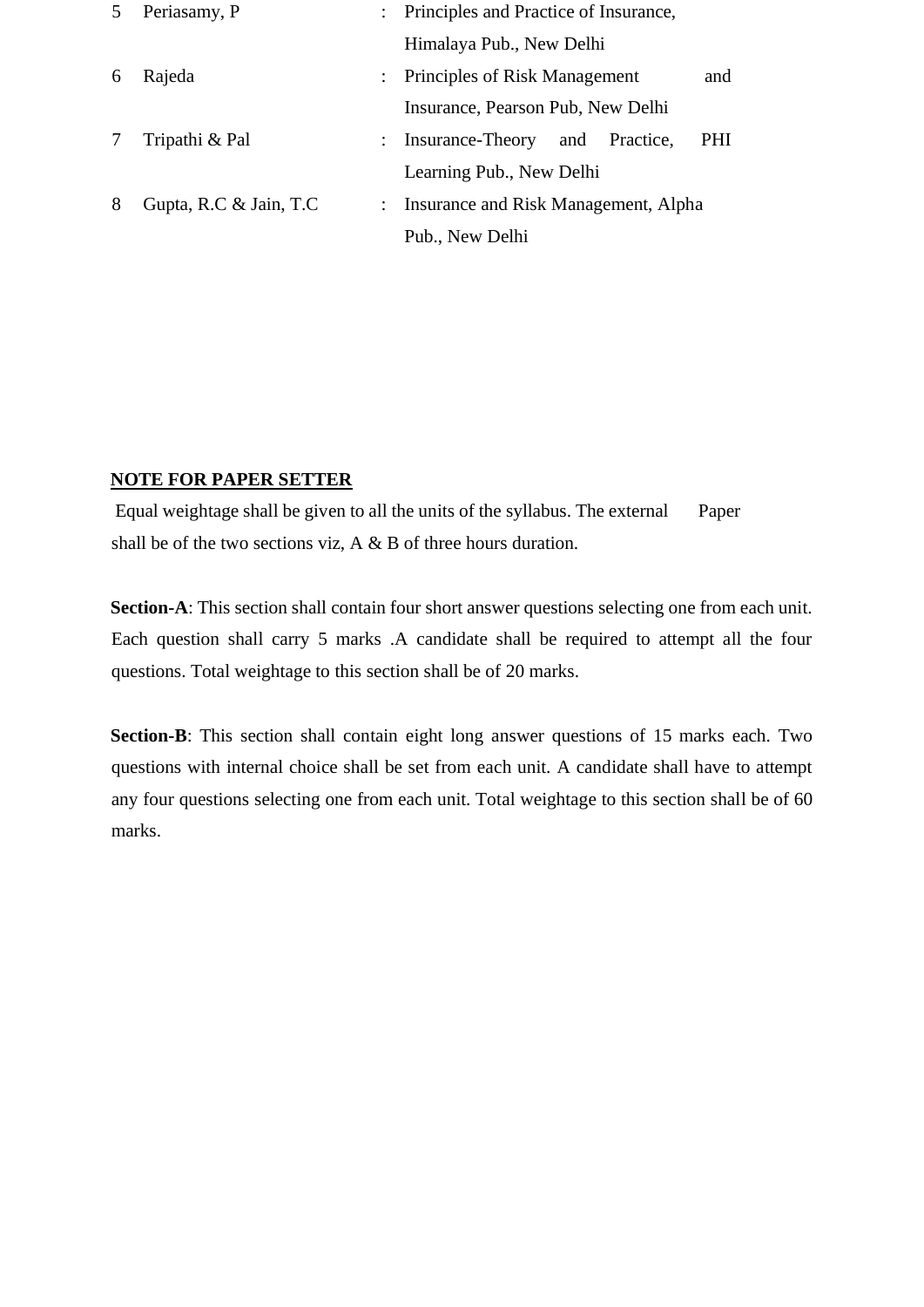#### **MODEL QUESTION PAPER**

#### **INSURANCE MANAGEMENT**

**Max marks: - 80 Time allowed: - 3 hrs** 

## **Section –A (20 Marks)**

#### **Attempt all the questions. Each question carries five marks.**

- 1. Does insurance accelerate the process of growth? Explain?
- 2. Distinguish between dynamic and static risk?
- 3. Define a life insurance contract?
- 4. Point out the development and growth of Bank assurance?

#### **Section –B (60 Marks)**

**Attempt any four questions selecting one question from each unit. Each question carries 15 marks.** 

1. Trace out the history of insurance business in India?

Or

Briefly discuss the various kinds of insurance?

2. Define risk. Give a classification of risk and discuss each briefly with relevant examples?

#### Or

Discuss the importance of loss prevention and control. Who benefits from such activities?

3 What are the Principles of life policy?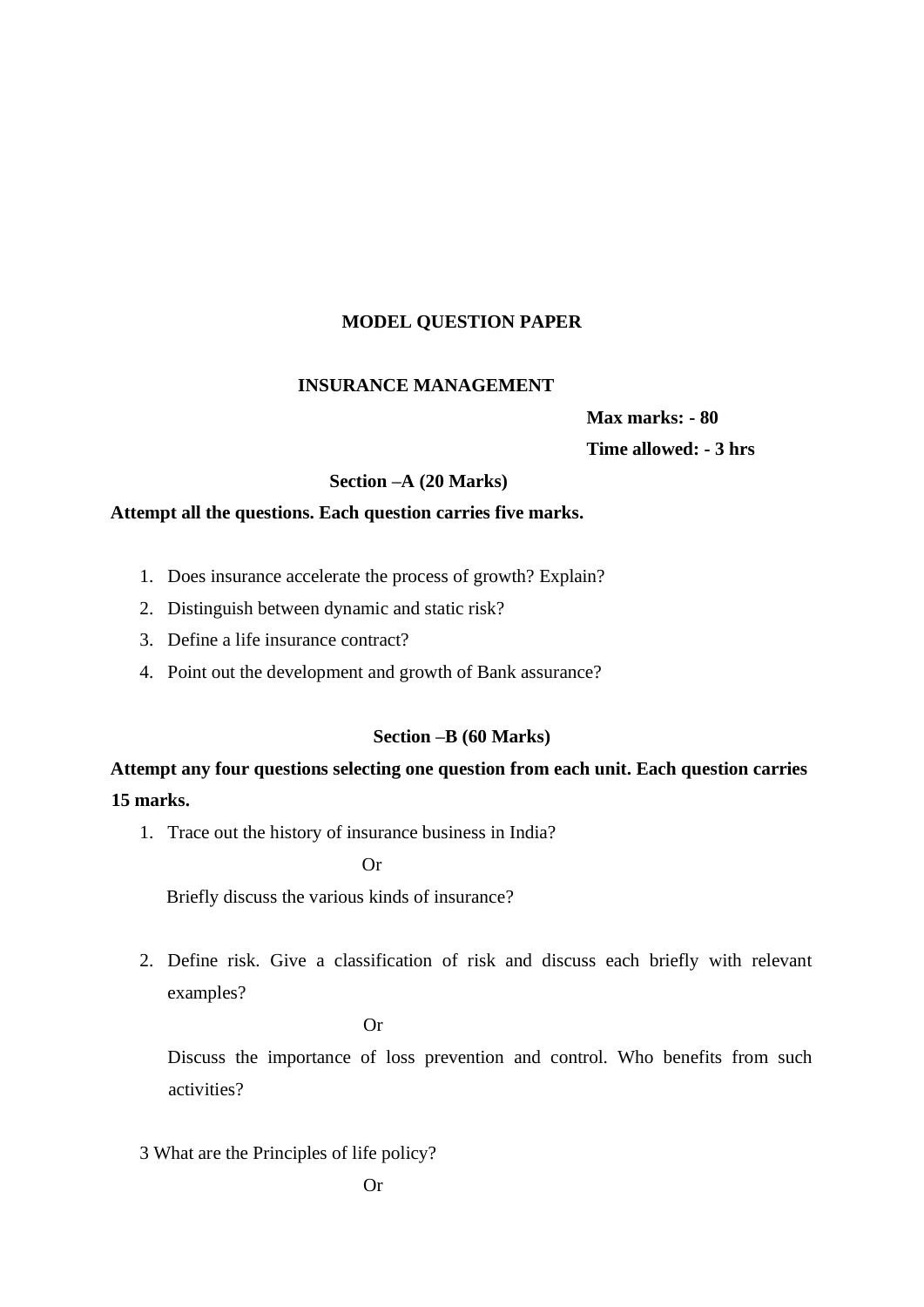What is insurable interest? Discuss in relation to life insurance?

4. Define Bank assurance. Explain the causes of growth of Bank assurance.

Or

Explain the maxim "Causa Proxima"

## **NOTE FOR INTERNAL ASSESSMENT**

#### **For Regular Students**

.

20% of the total marks i.e. 20 marks in each course shall be reserved for comprehensive internal assessment which shall be as under: -

- (a) 20 marks shall be reserved for only one Internal Assessment Test of one hour duration to be conducted at the end of the semester i.e., after completion of the syllabus.
- (b) Minimum 75% attendance shall be required for being eligible to appear in internal assessment test and university examination.

## **Note for setting of internal assessment question paper.**

Eight (08) short answer questions of 5 marks each based on skill development (guidelines for classroom teaching and internal assessment) shall be asked selecting at least two question from each unit and the student shall have to answer any 4 of them.

**Note for students of Distance education: -** four (04) short answer questions of 5 marks each shall be asked selecting one question from each unit.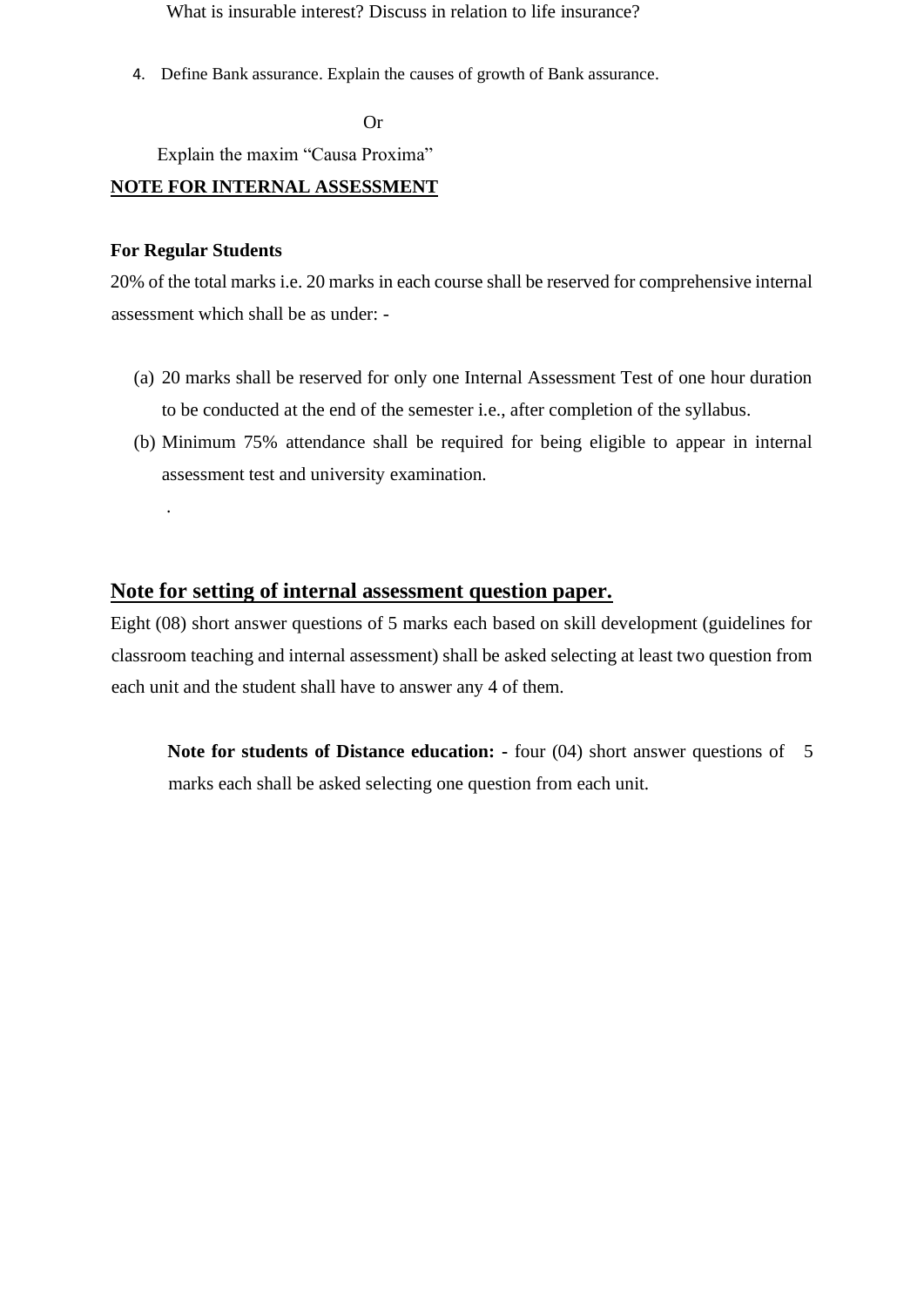#### **UNIVERSITY OF JAMMU B.COM. SIXTH SEMESTER**

#### **TAX PROCEDURE AND PRACTICE –VI (TAX PLANNING & MANAGEMENT-11)**

**C.No. BCG- 605 Max Marks = 100 Internal assessment = 20 External exam. = 80**

#### **(Syllabus for examination to be held in May. 2017, 2018, 2019 )**

**OBJECTIVE** : To equip the students with the knowledge about corporate tax Planning and management

**UNIT 1:** Tax planning with reference to depreciation polices, expenditure on scientific research, acquisition of patents and copyrights, preliminary expenses, payment to association/ institutions carrying out rural development programmes and conservation of natural resource and interest on borrowed capital.

**UNIT 11:**Tax Planning with reference to managerial Decision: Lease and purchase of assets, make or buy Decisions, repairs – renewals – renovation.

**UNIT 111:** Tax Planning in respect of business restructuring: Amalgamations and demergers, transfer of assets between holding and subsidiary companies.

**UNIT 1V:** Tax Management: Return and assessment of income, Advance payment of taxes, TDS and procedure for filing TDS return, interest and penalties.

## **SKILL DEVELOPMENT (GUIDELINES FOR CLASS ROOM TEACHING AND INTERNAL ASSESSMENT)**

- ❖ Enable students to understand the various concepts with the help of case studies.
- ❖ Create deep understanding of all concepts specified in the syllabus.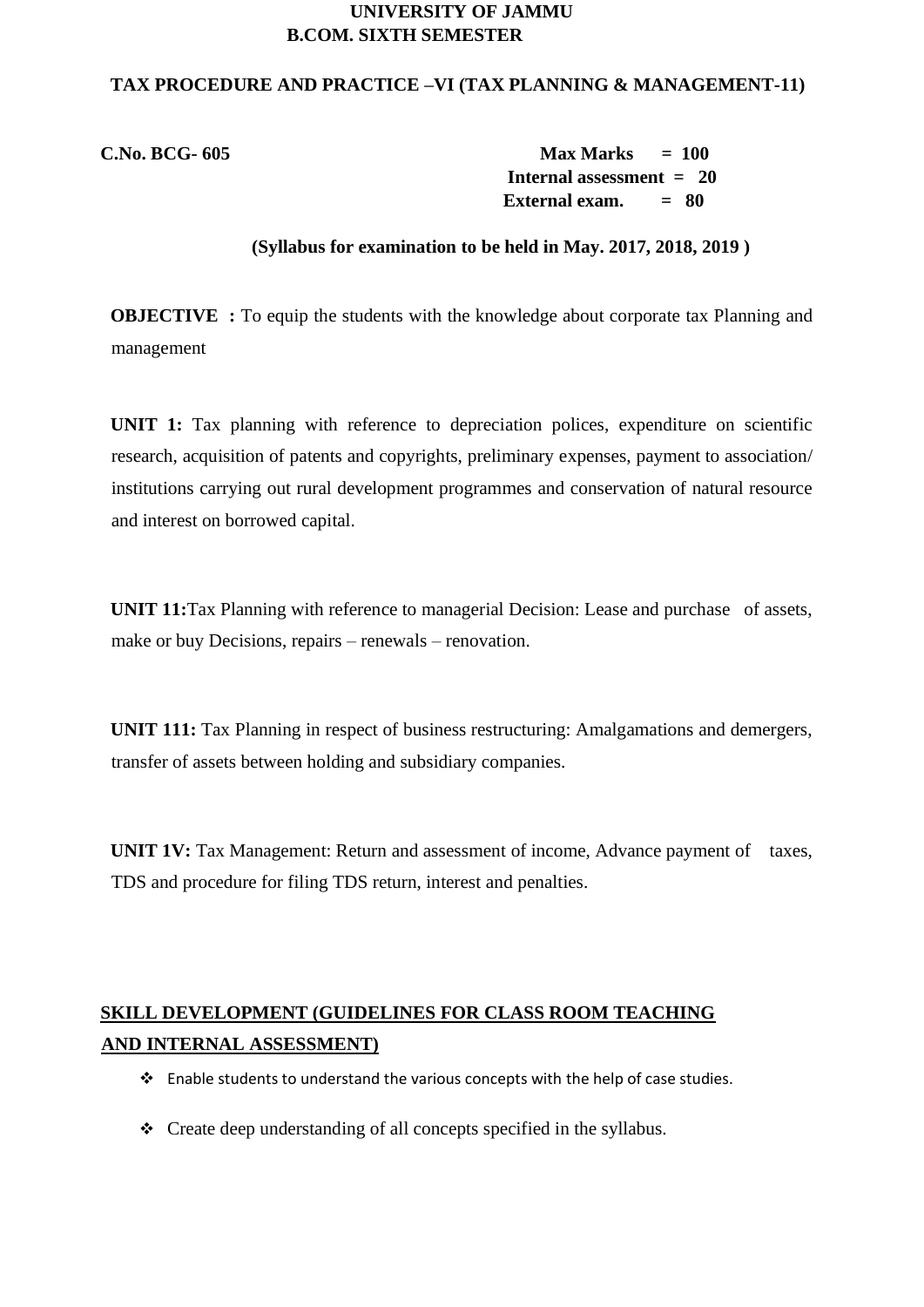#### **BOOKS RECOMMENDED**

- 1. Direct Taxes Law and Practice: V.K. Singhania and Kapil Singhania, Taxmann Publicationa.
- 2. Direct Taxes: Income Tax, Wealth tax and Tax Planning: B.B. Lal and N. Vashist, Pearson Ed.
- 3. Income Tax-law and practice: V.P. Gaur & D.B. Narang, Kalyani Publications.
- 4. Direct Taxes-Planning and Management: V. K. Singhania, K. Singhania, M. Singhania, Taxma.
- 5. Corporate tax Planning: E.A. Srinivas, Tata McGraw Hill.

## **NOTE FOR PAPER SETTER**

Equal weightage shall be given to all the units of the syllabus. The external Paper shall be of the two sections viz, A & B of three hours duration.

**Section-A**: This section shall contain four short answer questions selecting one from each unit. Each question shall carry 5 marks .A candidate shall be required to attempt all the four questions. Total weightage to this section shall be of 20 marks.

**Section-B**: This section shall contain eight long answer questions of 15 marks each. Two questions with internal choice shall be set from each unit. A candidate shall have to attempt any four questions selecting one from each unit. Total weightage to this section shall be of 60 marks.

## **MODEL QUESTION PAPER**

# **TAX PROCEDURE AND PRACTICE –VI (TAX PLANNING & MANAGEMENT-11) Max Marks: 80 Time allowed: 3 hrs**

## **Section A (20 Marks)**

## **Attempt all the questions. Each question carries five marks.**

- 1 .Explain tax planning in respect to depreciation policies?
- 2. Explain the tax provision relating to lease and purchase of assets?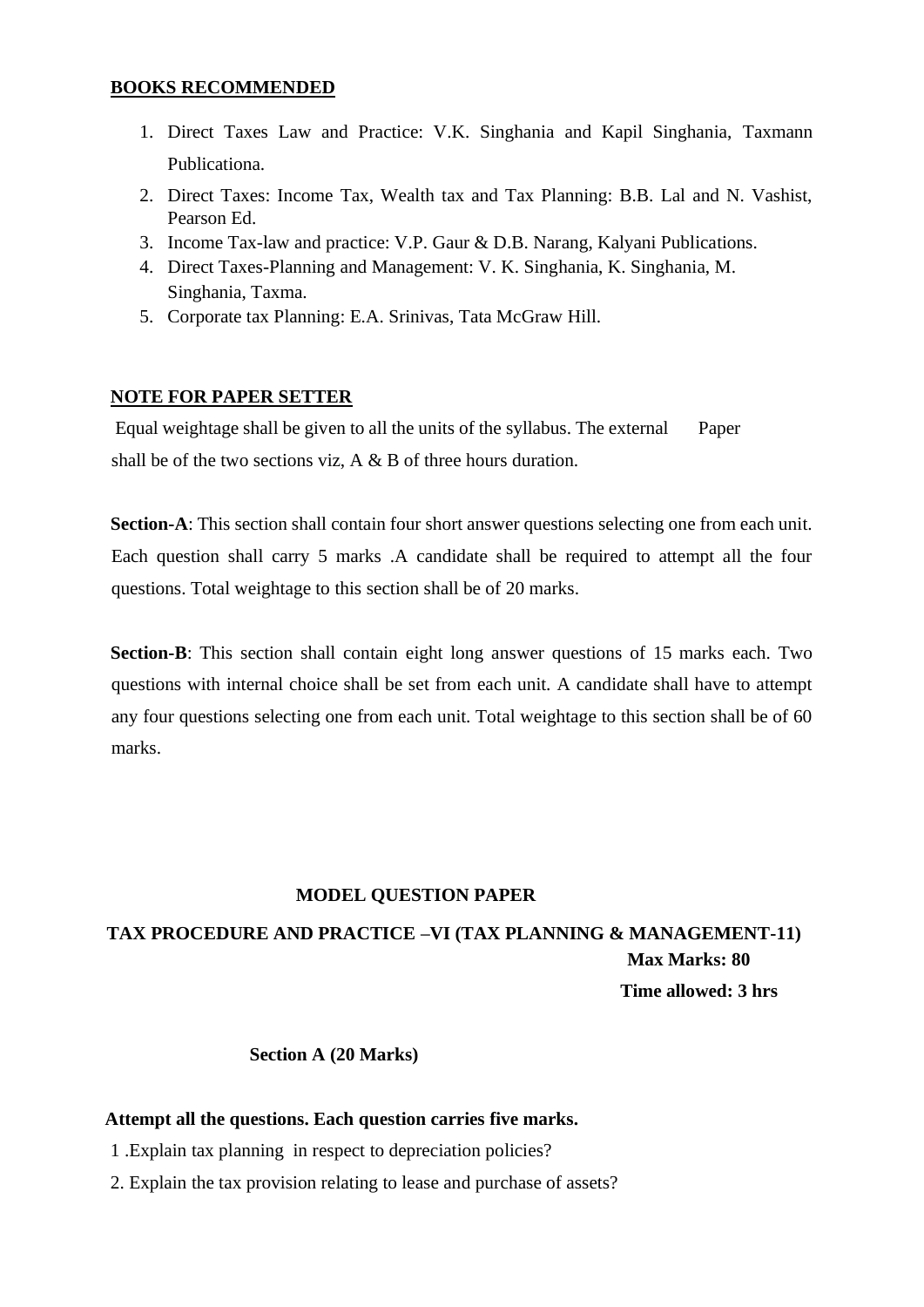- 3.Explain tax planning in respect to business restructuring?
- 4. Explain the tax provision relating to advance payment of taxes?

## **Section- B (Marks 60)**

## **Attempt any four questions selecting one from each unit. Each question carries 15 marks.**

1. Define patent. What are the tax provision relating to acquisition to patents?

OR

What is copy right. Explain its relevant tax provisions?

2. What are the tax provision relating to renewal and renovation?

OR

What are the tax planning provisions relating to make or buy decisions?

3. What are the tax provisions relating to transfer of assets between holding and subsidiary companies?

OR

What are the tax planning provisions relating to amalgamation and demergers?

4. Explain TDS and 3-TDS return, interest and penalties?

OR

Explain tax penalties in respect to income tax?

## **NOTE FOR INTERNAL ASSESSMENT**

## **For Regular Students**

20% of the total marks i.e. 20 marks in each course shall be reserved for comprehensive internal assessment which shall be as under: -

- (a) 20 marks shall be reserved for only one Internal Assessment Test of one hour duration to be conducted at the end of the semester i.e., after completion of the syllabus.
- (b) Minimum 75% attendance shall be required for being eligible to appear in internal assessment test and university examination.

## **Note for setting of internal assessment question paper.**

Eight (08) short answer questions of 5 marks each based on skill development (guidelines for classroom teaching and internal assessment) shall be asked selecting at least two question from each unit and the student shall have to answer any 4 of them.